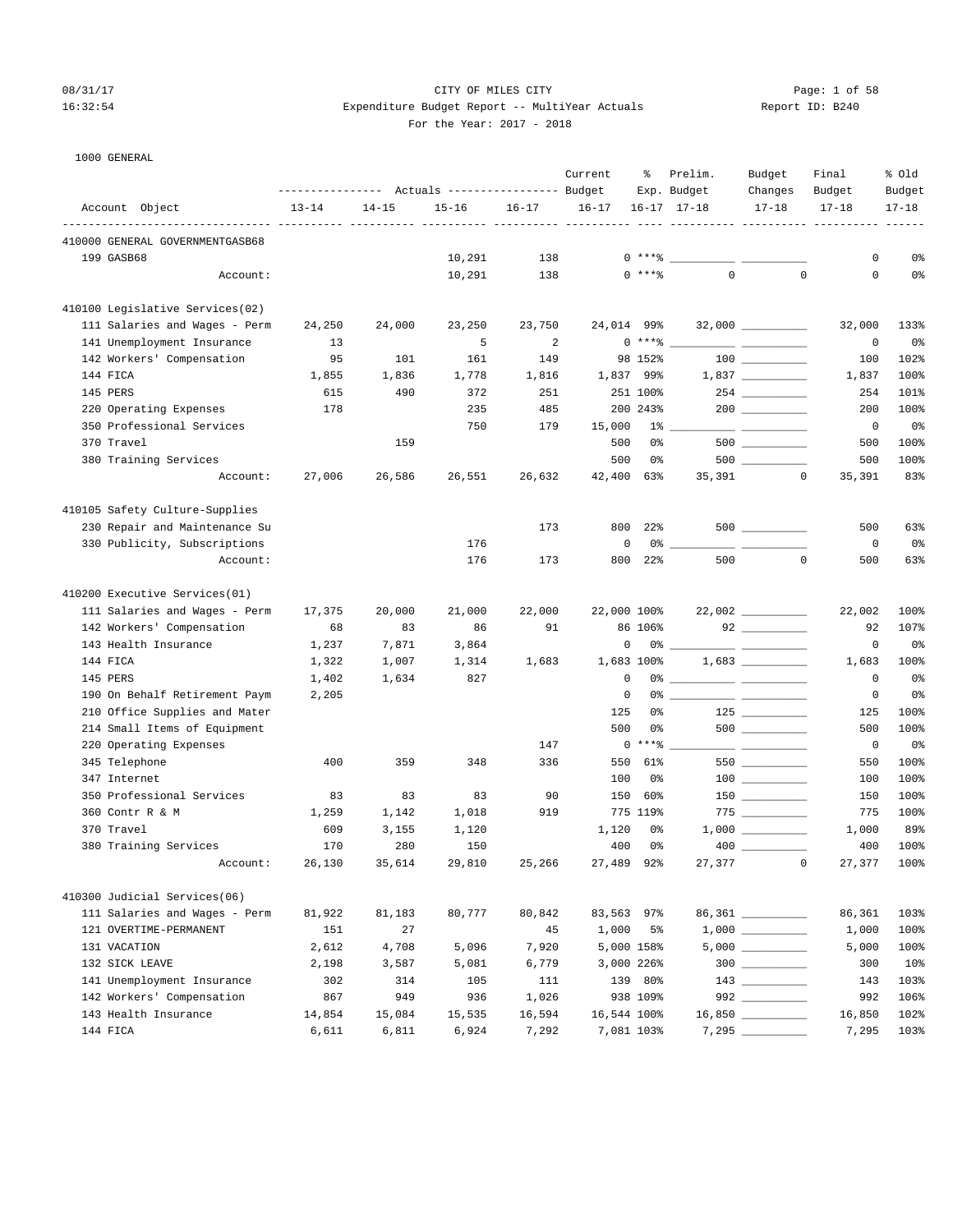1000 GENERAL

### 08/31/17 Page: 2 of 58 16:32:54 Expenditure Budget Report -- MultiYear Actuals Report ID: B240 For the Year: 2017 - 2018

|                               |                                                 |           |           |           | Current      | ႜ                 | Prelim.             | Budget                                                                                      | Final                                     | % old          |
|-------------------------------|-------------------------------------------------|-----------|-----------|-----------|--------------|-------------------|---------------------|---------------------------------------------------------------------------------------------|-------------------------------------------|----------------|
|                               | --------------- Actuals ---------------- Budget |           |           |           |              |                   | Exp. Budget         | Changes                                                                                     | Budget                                    | Budget         |
| Account Object                | $13 - 14$                                       | $14 - 15$ | $15 - 16$ | $16 - 17$ | $16 - 17$    |                   | $16 - 17$ $17 - 18$ | $17 - 18$                                                                                   | $17 - 18$<br>------- ---------- --------- | $17 - 18$      |
| 145 PERS                      | 5,364                                           | 5,434     | 5,538     | 6,159     |              | 6,248 99%         |                     | $8,077$ __________                                                                          | 8,077                                     | 129%           |
| 196 CLOTHING ALLOTMENT        | 300                                             | 300       | 325       | 338       |              | 300 113%          |                     | $300$                                                                                       | 300                                       | 100%           |
| 210 Office Supplies and Mater | 334                                             | 1,694     | 865       | 1,141     | 1,600        | 71%               |                     |                                                                                             | 1,000                                     | 63%            |
| 211 Clothing Allotment        |                                                 |           |           |           |              | 0<br>0%           |                     |                                                                                             |                                           | $1,100$ ****** |
| 214 Small Items of Equipment  | 7,033                                           | 748       | 653       | 349       | 1,600        | $22\%$            |                     |                                                                                             | 1,600                                     | 100%           |
| 220 Operating Expenses        | 686                                             | 275       | 16        | 10,222    |              | $900$ ****        |                     | $900$                                                                                       | 900                                       | 100%           |
| 230 Repair and Maintenance Su | 40                                              | 43        | 76        |           | 300          | 0%                |                     | $100$ ________                                                                              | 100                                       | 33%            |
| 311 Postage, Box Rent, Etc.   | 1,900                                           | 1,302     | 1,117     | 1,022     |              | 1,000 102%        |                     |                                                                                             | 1,000                                     | 100%           |
| 330 Publicity, Subscriptions  |                                                 |           |           | 99        | 300          | 33%               |                     |                                                                                             | 200                                       | 67%            |
| 334 Memberships, Registration | 1,485                                           | 1,280     | 1,210     | 1,391     |              | 1,000 139%        |                     | $1\, , \, 0\, 0\, 0 \quad \underline{\hspace{1cm}} \rule{2.5cm}{0.4cm} \rule{2.5cm}{0.4cm}$ | 1,000                                     | 100%           |
| 345 Telephone                 | 2,420                                           | 2,519     | 1,332     | 1,347     |              | 2,000 67%         |                     |                                                                                             | 2,000                                     | 100%           |
| 347 Internet                  | 109                                             | 233       | 1,181     | 1,007     |              | 1,500 67%         |                     | $1,500$ __________                                                                          | 1,500                                     | 100%           |
| 350 Professional Services     | 580                                             | 1,753     | 500       | 500       | 1,000        | 50%               |                     |                                                                                             | 750                                       | 75%            |
| 360 Contr R & M               | 2,164                                           |           | 354       | 1,922     | 2,000        | 96%               |                     |                                                                                             | 2,000                                     | 100%           |
| 370 Travel                    | 3,212                                           | 4,071     | 2,120     | 1,544     | 3,500        | 44%               |                     | $2,500$ ___________                                                                         | 2,500                                     | 71%            |
| 380 Training Services         |                                                 |           |           | 1,268     |              | 200 634%          |                     |                                                                                             | 1,000                                     | 500%           |
| 382 Books                     | 503                                             | 177       | 543       |           | 600          | 0%                |                     | $600$                                                                                       | 600                                       | 100%           |
| 394 Jury and Witness Fees     | 730                                             | $-1,229$  | $-182$    | 478       |              | $0***8$           |                     |                                                                                             | $\circ$                                   | 0%             |
| 530 Rent                      |                                                 |           |           |           | 500          | 0%                |                     |                                                                                             | 0                                         | 0%             |
| 533 Machinery and Equipment R | 353                                             | 284       |           |           |              | $\mathbf 0$<br>0% |                     |                                                                                             |                                           | $3,000$ ****** |
| Account:                      | 136,730                                         | 131,547   | 130,102   | 149,396   | 141,813 105% |                   | 146,568             | 0                                                                                           | 146,568                                   | 103%           |
| 410500 Financial Services(03) |                                                 |           |           |           |              |                   |                     |                                                                                             |                                           |                |
| 111 Salaries and Wages - Perm | 105,320                                         | 106,293   | 103,603   | 112,392   |              | 119,530 94%       |                     | $128,631$ _________                                                                         | 128,631                                   | 108%           |
| 131 VACATION                  | 6,790                                           | 6,471     | 10,707    | 7,016     |              | 2,200 319%        |                     |                                                                                             | 2,200                                     | 100%           |
| 132 SICK LEAVE                | 2,685                                           | 5,658     | 3,833     | 4,073     |              | 700 582%          |                     |                                                                                             | 700                                       | 100%           |
| 133 OTHER LEAVE PAY           | 2,675                                           | 3,486     | 3,338     | 4,082     |              | 10,043 41%        |                     | $11,038$ _________                                                                          | 11,038                                    | 110%           |
| 141 Unemployment Insurance    | 531                                             | 551       | 183       | 192       | 210          | 91%               |                     | $215$ __________                                                                            | 215                                       | 102%           |
| 142 Workers' Compensation     | 1,077                                           | 1,501     | 1,474     | 1,574     | 1,685        | 93%               |                     |                                                                                             | 1,754                                     | 104%           |
| 143 Health Insurance          | 22,289                                          | 21,363    | 22,015    | 24,512    | 24,817       | 99%               |                     |                                                                                             | 24,874                                    | 100%           |
| 144 FICA                      | 9,016                                           | 9,356     | 9,316     | 9,808     |              | 10,712 92%        |                     | $10,933$ _________                                                                          | 10,933                                    | 102%           |
| 145 PERS                      | 9,227                                           | 9,506     | 9,585     | 10,464    |              | 11,721 89%        |                     | $12,105$ _________                                                                          | 12,105                                    | 103%           |
| 196 CLOTHING ALLOTMENT        | 450                                             | 450       | 300       | 563       |              | 450 125%          |                     | 525 728                                                                                     | 525                                       | 117%           |
| 210 Office Supplies and Mater | 2,726                                           | 2,113     | 1,569     | 1,820     |              | 2,000 91%         |                     | $2,200$ __________                                                                          | 2,200                                     | 110%           |
| 214 Small Items of Equipment  | 298                                             | 564       | 459       | 2,509     | 2,550        | 98%               |                     | $2,800$                                                                                     | 2,800                                     | 110%           |
| 220 Operating Expenses        | 609                                             | 3,590     | 2,309     | 2,678     |              | 3,041 88%         |                     |                                                                                             | 3,000                                     | 99%            |
| 311 Postage, Box Rent, Etc.   | $-306$                                          | 2,402     | 1,020     | 3,396     |              | $3,600$ 94%       |                     |                                                                                             | 3,600                                     | 100%           |
| 320 Printing, Duplicating, Ty | 260                                             | 246       | 146       | 147       |              | 100 147%          |                     | 175                                                                                         | 175                                       | 175%           |
| 330 Publicity, Subscriptions  | 901                                             | 6,140     | 2,353     | 1,912     |              | 2,200 87%         |                     |                                                                                             | 2,200                                     | 100%           |
| 334 Memberships, Registration | 2,858                                           | 2,673     | 2,908     | 3,124     |              | 3,000 104%        |                     |                                                                                             | 3,200                                     | 107%           |
| 345 Telephone                 | 673                                             | 612       | 729       | 574       |              | 750 77%           |                     |                                                                                             | 750                                       | 100%           |
| 347 Internet                  | 237                                             | 234       | 254       | 215       |              | 250 86%           |                     |                                                                                             | 250                                       | 100%           |
| 350 Professional Services     | 23,176                                          | 21,158    | 23,991    | 35,525    |              | 38,460 92%        |                     | 38,500 __________                                                                           | 38,500                                    | 100%           |
| 360 Contr R & M               | 13,511                                          | 9,207     | 10,478    | 10,346    | 20,700       | 50%               |                     |                                                                                             | 12,000                                    | 58%            |
| 370 Travel                    | 788                                             | 455       | 1,129     | 773       | 2,000        | 39%               |                     |                                                                                             | 1,700                                     | 85%            |
| 380 Training Services         | 898                                             | 843       | 980       | 989       | 1,400        | 71%               |                     |                                                                                             | 1,400                                     | 100%           |
| 382 Books                     | 13                                              | 13        |           |           | 200          | 0%                |                     |                                                                                             | 200                                       | 100%           |
| 390 Other Purchased Services  |                                                 | 203       |           | 26        | 300          | 9%                |                     | 150                                                                                         | 150                                       | 50%            |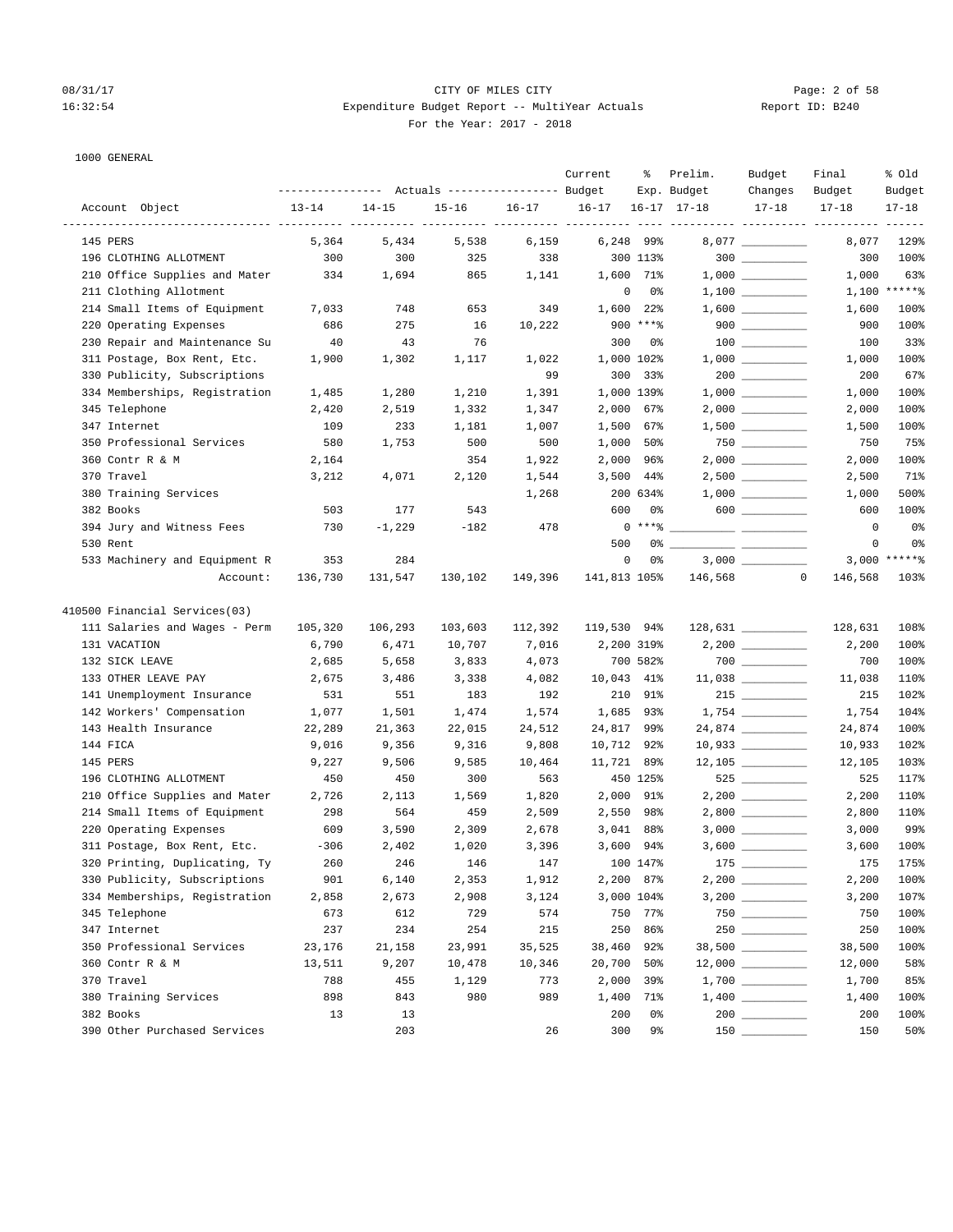# 08/31/17 CITY OF MILES CITY Page: 3 of 58 16:32:54 Expenditure Budget Report -- MultiYear Actuals Report ID: B240 For the Year: 2017 - 2018

|                                      |                                                 |           |           |         | Current     | ႜ          | Prelim.     | Budget                                                                                                                                                                                                                                                                                                                                                                                      | Final                                      | % old                   |
|--------------------------------------|-------------------------------------------------|-----------|-----------|---------|-------------|------------|-------------|---------------------------------------------------------------------------------------------------------------------------------------------------------------------------------------------------------------------------------------------------------------------------------------------------------------------------------------------------------------------------------------------|--------------------------------------------|-------------------------|
|                                      | --------------- Actuals ---------------- Budget |           |           |         |             |            | Exp. Budget | Changes                                                                                                                                                                                                                                                                                                                                                                                     | Budget                                     | Budget                  |
| Account Object                       | $13 - 14$                                       | $14 - 15$ | $15 - 16$ | 16-17   | $16 - 17$   |            | 16-17 17-18 | $17 - 18$                                                                                                                                                                                                                                                                                                                                                                                   | $17 - 18$                                  | $17 - 18$               |
| 513 Liability                        | 63,584                                          | 28,656    | 26,637    | 22,496  | 22,496 100% |            |             | $56,847$ _________                                                                                                                                                                                                                                                                                                                                                                          | ----------- ---------- ---------<br>56,847 | $- - - - - - -$<br>253% |
| 521 Surety Bonds for Official        | 983                                             | 983       | 750       | 750     |             | 750 100%   |             |                                                                                                                                                                                                                                                                                                                                                                                             | 890                                        | 119%                    |
| 555 Bank Service Charges             |                                                 |           |           |         | 100         | 0%         |             | $60$                                                                                                                                                                                                                                                                                                                                                                                        | 60                                         | 60%                     |
| Account:                             | 271,269                                         | 244,727   | 240,066   | 261,956 | 285,965 92% |            |             | $\circ$<br>322,897                                                                                                                                                                                                                                                                                                                                                                          | 322,897                                    | 113%                    |
| 410540 City Treasurer(09)            |                                                 |           |           |         |             |            |             |                                                                                                                                                                                                                                                                                                                                                                                             |                                            |                         |
| 111 Salaries and Wages - Perm        | 20,000                                          | 20,000    | 21,000    | 22,000  | 22,000 100% |            |             | $22,000$ __________                                                                                                                                                                                                                                                                                                                                                                         | 22,000                                     | 100%                    |
| 142 Workers' Compensation            | 78                                              | 83        | 86        | 91      |             | 86 106%    |             |                                                                                                                                                                                                                                                                                                                                                                                             | 91                                         | 106%                    |
| 143 Health Insurance                 |                                                 |           |           |         | 8,272       | 0 %        |             |                                                                                                                                                                                                                                                                                                                                                                                             | 0                                          | 0%                      |
| 144 FICA                             | 1,530                                           | 1,530     | 1,606     | 1,683   |             | 1,683 100% |             |                                                                                                                                                                                                                                                                                                                                                                                             | 1,683                                      | 100%                    |
| 145 PERS                             | 1,614                                           | 1,634     | 1,737     | 1,842   |             | 1,842 100% |             |                                                                                                                                                                                                                                                                                                                                                                                             | 1,863                                      | 101%                    |
| 345 Telephone                        | 83                                              | 37        | 92        | 48      |             | $0***8$    |             |                                                                                                                                                                                                                                                                                                                                                                                             |                                            | 50 ******               |
| 350 Professional Services            | 83                                              | 83        | 83        | 90      |             | 550 16%    |             | 550                                                                                                                                                                                                                                                                                                                                                                                         | 550                                        | 100%                    |
| 360 Contr R & M                      | 1,416                                           | 1,203     | 2,287     | 932     |             | 128 728%   |             | $1,128$                                                                                                                                                                                                                                                                                                                                                                                     | 1,128                                      | 881%                    |
| Account:                             | 24,804                                          | 24,570    | 26,891    | 26,686  | 34,561 77%  |            | 27,365      | $\circ$                                                                                                                                                                                                                                                                                                                                                                                     | 27,365                                     | 79%                     |
| 410600 Elections                     |                                                 |           |           |         |             |            |             |                                                                                                                                                                                                                                                                                                                                                                                             |                                            |                         |
| 300 PURCHASED SERVICES               | 4,382                                           | 8,372     | 5,361     |         | 6,772       | 0%         |             |                                                                                                                                                                                                                                                                                                                                                                                             | 6,772                                      | 100%                    |
| Account:                             | 4,382                                           | 8,372     | 5,361     |         | 6,772       | 0%         | 6,772       | 0                                                                                                                                                                                                                                                                                                                                                                                           | 6,772                                      | 100%                    |
| 411020 Community Services & Planning |                                                 |           |           |         |             |            |             |                                                                                                                                                                                                                                                                                                                                                                                             |                                            |                         |
| 111 Salaries and Wages - Perm        | 36,415                                          | 36,954    | 35,522    | 38,851  | 38,716 100% |            |             | 40,635 __________                                                                                                                                                                                                                                                                                                                                                                           | 40,635                                     | 105%                    |
| 121 OVERTIME-PERMANENT               | 93                                              | 222       | 210       | 116     | 500         | 23%        |             |                                                                                                                                                                                                                                                                                                                                                                                             | 500                                        | 100%                    |
| 131 VACATION                         | 5,340                                           | 1,673     | 2,942     | 2,764   | 4,000       | 69%        |             |                                                                                                                                                                                                                                                                                                                                                                                             | 2,200                                      | 55%                     |
| 132 SICK LEAVE                       | 2,433                                           | 936       | 1,024     | 1,203   | 2,000       | 60%        |             |                                                                                                                                                                                                                                                                                                                                                                                             | 2,000                                      | 100%                    |
| 133 OTHER LEAVE PAY                  | 1,345                                           | 1,663     | 1,272     | 2,154   | 3,529       | 61%        |             |                                                                                                                                                                                                                                                                                                                                                                                             | 3,937                                      | 112%                    |
| 141 Unemployment Insurance           | 207                                             | 187       | 62        | 68      | 72          | 94%        |             |                                                                                                                                                                                                                                                                                                                                                                                             | 73                                         | 101%                    |
| 142 Workers' Compensation            | 240                                             | 201       | 196       | 220     | 234         | 94%        |             |                                                                                                                                                                                                                                                                                                                                                                                             | 240                                        | 103%                    |
| 143 Health Insurance                 | 8,714                                           | 8,222     | 8,467     | 9,045   |             | 9,017 100% |             | 9,349 __________                                                                                                                                                                                                                                                                                                                                                                            | 9,349                                      | 104%                    |
| 144 FICA                             | 3,467                                           | 3,175     | 3,146     | 3,462   | 3,729       | 93%        |             |                                                                                                                                                                                                                                                                                                                                                                                             | 3,739                                      | 100%                    |
| 145 PERS                             | 3,615                                           | 3,266     | 3,317     | 3,725   | 4,080       | 91%        |             |                                                                                                                                                                                                                                                                                                                                                                                             | 4,139                                      | 101%                    |
| 196 CLOTHING ALLOTMENT               | 314                                             | 164       | 164       | 164     | 314         | 52%        |             | $314$ ________                                                                                                                                                                                                                                                                                                                                                                              | 314                                        | 100%                    |
| 210 Office Supplies and Mater        | 423                                             | 599       | 1,066     | 246     | 800         | 31%        |             | $800$ _________                                                                                                                                                                                                                                                                                                                                                                             | 800                                        | 100%                    |
| 214 Small Items of Equipment         | 212                                             | 800       | 349       | 119     | 800         | 15%        |             | $\begin{picture}(20,20) \put(0,0){\dashbox{0.5}(5,0){ }} \put(15,0){\circle{10}} \put(15,0){\circle{10}} \put(15,0){\circle{10}} \put(15,0){\circle{10}} \put(15,0){\circle{10}} \put(15,0){\circle{10}} \put(15,0){\circle{10}} \put(15,0){\circle{10}} \put(15,0){\circle{10}} \put(15,0){\circle{10}} \put(15,0){\circle{10}} \put(15,0){\circle{10}} \put(15,0){\circle{10}} \put(15,0$ | 800                                        | 100%                    |
| 220 Operating Expenses               | 71                                              | 267       | 211       | 95      | 200         | 48%        |             | $200$ ________                                                                                                                                                                                                                                                                                                                                                                              | 200                                        | 100%                    |
| 311 Postage, Box Rent, Etc.          | 118                                             | 167       | 156       | 186     | 250         | 74%        |             | $250$ ________                                                                                                                                                                                                                                                                                                                                                                              | 250                                        | 100%                    |
| 320 Printing, Duplicating, Ty        |                                                 | 310       | 218       | 12      | 1,000       | $1\%$      |             | $500$ ________                                                                                                                                                                                                                                                                                                                                                                              | 500                                        | 50%                     |
| 327 Map Printing                     |                                                 |           |           |         | 100         | 0%         |             |                                                                                                                                                                                                                                                                                                                                                                                             | 100                                        | 100%                    |
| 330 Publicity, Subscriptions         | 33                                              | 64        | 460       | 402     | 1,500       | 27%        |             |                                                                                                                                                                                                                                                                                                                                                                                             | 1,500                                      | 100%                    |
| 331 Publication of Formal & L        |                                                 | 354       | 162       | 193     | 300         | 64%        |             | $300$                                                                                                                                                                                                                                                                                                                                                                                       | 300                                        | 100%                    |
| 334 Memberships, Registration        |                                                 | 110       | 70        | 65      | 200         | 33%        |             |                                                                                                                                                                                                                                                                                                                                                                                             | 250                                        | 125%                    |
| 345 Telephone                        | 949                                             | 913       | 1,002     | 849     | 900         | 94%        |             | $900$                                                                                                                                                                                                                                                                                                                                                                                       | 900                                        | 100%                    |
| 347 Internet                         |                                                 |           |           |         | 100         | 0%         |             |                                                                                                                                                                                                                                                                                                                                                                                             | 150                                        | 150%                    |
| 350 Professional Services            | 28,035                                          | 38,710    |           | 34,848  | 63,611      | 55%        | 47,300      | $-10,000$                                                                                                                                                                                                                                                                                                                                                                                   | 37,300                                     | 59%                     |
| 360 Contr R & M                      | 2,318                                           | 1,627     | 1,018     | 1,450   | 1,819       | 80%        |             |                                                                                                                                                                                                                                                                                                                                                                                             | 4,000                                      | 220%                    |
| 370 Travel                           | 405                                             | 913       | 1,276     | 799     | 1,500       | 53%        |             |                                                                                                                                                                                                                                                                                                                                                                                             | 1,500                                      | 100%                    |
| 380 Training Services                | 175                                             | 399       | 575       | 74      | 1,200       | 6%         |             |                                                                                                                                                                                                                                                                                                                                                                                             | 1,200                                      | 100%                    |
| 382 Books                            | 58                                              | 114       | 23        | 120     | 150         | 80%        |             |                                                                                                                                                                                                                                                                                                                                                                                             | 150                                        | 100%                    |
|                                      |                                                 |           |           |         |             |            |             |                                                                                                                                                                                                                                                                                                                                                                                             |                                            |                         |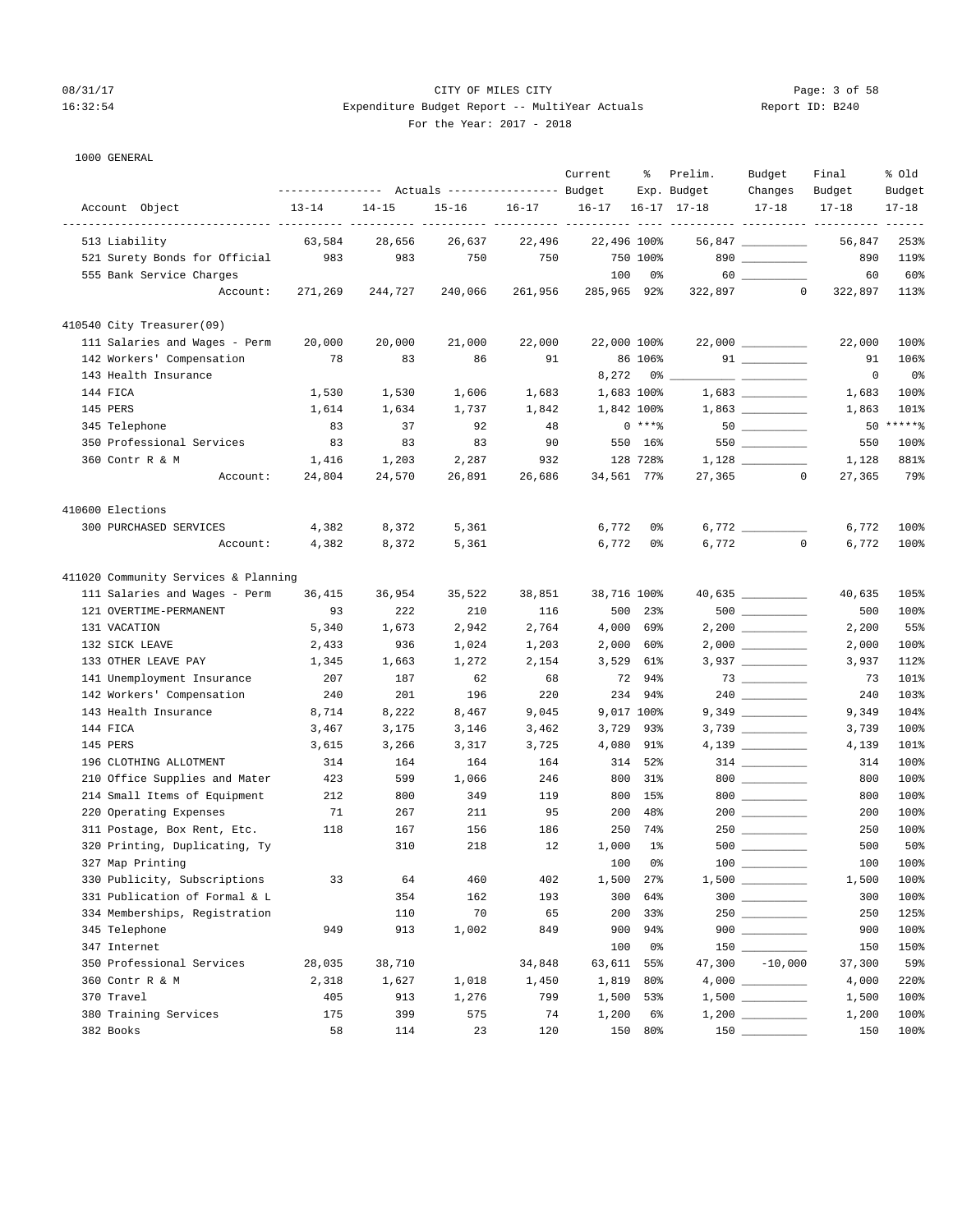# 08/31/17 CITY OF MILES CITY Page: 4 of 58 16:32:54 Expenditure Budget Report -- MultiYear Actuals Report ID: B240 For the Year: 2017 - 2018

|                               | ---------------    Actuals ----------------    Budget |           |           |         | Current      | ႜ           | Prelim.<br>Exp. Budget | Budget<br>Changes                                                                                                          | Final<br>Budget | % old<br>Budget |
|-------------------------------|-------------------------------------------------------|-----------|-----------|---------|--------------|-------------|------------------------|----------------------------------------------------------------------------------------------------------------------------|-----------------|-----------------|
| Account Object                | $13 - 14$                                             | $14 - 15$ | $15 - 16$ | 16-17   | $16 - 17$    |             | $16 - 17$ $17 - 18$    | $17 - 18$                                                                                                                  | $17 - 18$       | $17 - 18$       |
| 940 Machinery & Equipment     |                                                       |           |           | 5,000   |              | $0$ ****    |                        |                                                                                                                            | 0               | 0%              |
| Account:                      | 94,980                                                | 102,010   | 62,908    | 106,230 | 140,621 76%  |             |                        | $127,026$ $-10,000$                                                                                                        | 117,026         | 83%             |
| 411100 Legal Services(04)     |                                                       |           |           |         |              |             |                        |                                                                                                                            |                 |                 |
| 111 Salaries and Wages - Perm | 84,966                                                | 98,097    | 96,961    | 97,314  | 98,830 98%   |             |                        |                                                                                                                            | 101,909         | 103%            |
| 131 VACATION                  | 2,879                                                 | 4,693     | 3,611     | 2,638   | 3,000        | 88%         |                        | 3,000                                                                                                                      | 3,000           | 100%            |
| 132 SICK LEAVE                | 32                                                    | 88        | 1,013     | 1,828   |              | 1,500 122%  |                        | $1,500$ _________                                                                                                          | 1,500           | 100%            |
| 133 OTHER LEAVE PAY           |                                                       |           |           | 97      |              | $0***8$     |                        |                                                                                                                            |                 | $94****$        |
| 141 Unemployment Insurance    | 396                                                   | 463       | 153       | 153     | 160          | 96%         |                        | $\begin{tabular}{c} 160 \end{tabular} \begin{tabular}{c} \includegraphics[width=0.35\textwidth]{figs/1000}} \end{tabular}$ | 160             | 100%            |
| 142 Workers' Compensation     | 1,703                                                 | 576       | 591       | 617     |              | 624 99%     |                        | 649                                                                                                                        | 649             | 104%            |
| 143 Health Insurance          |                                                       |           |           | 7,612   |              | 8,272 92%   |                        | 8,577 _________                                                                                                            | 8,577           | 104%            |
| 144 FICA                      | 6,725                                                 | 7,874     | 7,777     | 7,733   |              | 8,070 96%   |                        |                                                                                                                            | 8,140           | 101%            |
| 145 PERS                      | 7,092                                                 | 8,405     | 8,401     | 8,527   |              | 8,829 97%   |                        | $9,013$ _________                                                                                                          | 9,013           | 102%            |
| 196 CLOTHING ALLOTMENT        | 38                                                    | 56        | 75        | 75      |              | 100 75%     |                        | $100$ ________                                                                                                             | 100             | 100%            |
| 210 Office Supplies and Mater | 1,585                                                 | 1,057     | 687       | 833     |              | 500 167%    |                        |                                                                                                                            | 1,000           | 200%            |
| 214 Small Items of Equipment  |                                                       | 827       | 425       | 960     |              | 425 226%    |                        | 500 000                                                                                                                    | 500             | 118%            |
| 220 Operating Expenses        | 818                                                   | 2,371     | 1,859     | 2,298   |              | 1,500 153%  |                        | $2,000$ _________                                                                                                          | 2,000           | 133%            |
| 311 Postage, Box Rent, Etc.   | 791                                                   | 628       | 391       | 299     | 600          | 50%         |                        | $500$ _________                                                                                                            | 500             | 83%             |
| 345 Telephone                 | 83                                                    | 37        | 91        | 47      | 120          | 39%         |                        | $120$ _________                                                                                                            | 120             | 100%            |
| 350 Professional Services     | 12,108                                                | 10,370    | 13,824    | 12,171  | 10,500 116%  |             |                        |                                                                                                                            | 5,000           | 48%             |
| 360 Contr R & M               |                                                       |           |           |         | 100          | 0%          |                        | $207$ ________                                                                                                             | 207             | 207%            |
| 370 Travel                    | 392                                                   | 414       | 610       | 1,075   |              | 550 195%    |                        |                                                                                                                            | 700             | 127%            |
| Account:                      | 119,608                                               | 135,956   | 136,469   | 144,277 | 143,680 100% |             |                        | 143,169 0                                                                                                                  | 143,169         | 100%            |
| 411101 Labor Negotiations     |                                                       |           |           |         |              |             |                        |                                                                                                                            |                 |                 |
| 350 Professional Services     | 8,615                                                 | 11,814    | 18,394    | 9,788   | 10,000 98%   |             |                        |                                                                                                                            | 10,000          | 100%            |
| Account:                      | 8,615                                                 | 11,814    | 18,394    | 9,788   | 10,000 98%   |             | 10,000                 | $\circ$                                                                                                                    | 10,000          | 100%            |
| 411230 City Hall              |                                                       |           |           |         |              |             |                        |                                                                                                                            |                 |                 |
| 214 Small Items of Equipment  |                                                       |           |           |         | 400          | 0%          |                        |                                                                                                                            | 400             | 100%            |
| 220 Operating Expenses        | 2,428                                                 | 3,089     | 2,713     | 2,784   |              | 2,500 111%  |                        |                                                                                                                            | 3,000           | 120%            |
| 230 Repair and Maintenance Su | 4,263                                                 | 1,434     | 191       | 1,581   |              | 1,500 105%  |                        | $2,000$ _________                                                                                                          | 2,000           | 133%            |
| 341 Electric Utility Services | 5,343                                                 | 4,688     | 4,872     | 5,189   |              | $6,000$ 86% |                        | $6,500$ __________                                                                                                         | 6,500           | 108%            |
| 342 Water Utility Services    | 627                                                   | 630       | 643       | 655     | 750          | 87%         |                        | $750$ _________                                                                                                            | 750             | 100%            |
| 343 Sewer Utility Services    | 390                                                   | 390       | 453       | 781     |              | 370 211%    |                        | 370 $\qquad$                                                                                                               | 370             | 100%            |
| 344 Gas Utility Service       | 3,462                                                 | 2,682     | 2,373     | 2,348   | 3,750        | 63%         |                        |                                                                                                                            | 3,750           | 100%            |
| 346 Garbage Service           | 47                                                    | 190       | 142       | 190     | 200          | 95%         |                        |                                                                                                                            | 200             | 100%            |
| 360 Contr R & M               | 27,181                                                | 10,520    | 11,461    | 10,114  | 14,500 70%   |             |                        | $12,000$ _________                                                                                                         | 12,000          | 83%             |
| 400 BUILDING MATERIALS        |                                                       |           | 2,222     |         | 3,000        | 0%          |                        |                                                                                                                            | 1,000           | 33%             |
| 511 Insurance on Buildings    | 2,483                                                 | 2,335     | 2,273     | 2,216   |              | 2,217 100%  |                        |                                                                                                                            | 2,217           | 100%            |
| 930 Improvements Other than B | 9,950                                                 |           |           |         | $\mathsf 0$  | 0% __       |                        |                                                                                                                            | $\mathsf 0$     | 0%              |
| Account:                      | 56,174                                                | 25,958    | 27,343    | 25,858  | 35,187 73%   |             | 32,187                 | $\mathbf{0}$                                                                                                               | 32,187          | 91%             |
| 411840 Program Assistant      |                                                       |           |           |         |              |             |                        |                                                                                                                            |                 |                 |
| 111 Salaries and Wages - Perm |                                                       | 26,784    | 30,609    | 26,755  | 32,790 82%   |             |                        |                                                                                                                            | 3,631           | 11%             |
| 131 VACATION                  |                                                       | 1,219     | 835       | 2,864   |              | 468 612%    |                        | $325$ _________                                                                                                            | 325             | 69%             |
| 132 SICK LEAVE                |                                                       | 1,798     | 94        | 1,670   |              | 467 358%    |                        |                                                                                                                            | 260             | 56%             |
| 133 OTHER LEAVE PAY           |                                                       |           | 400       | 440     |              | 2,539 17%   |                        | $146$ _________                                                                                                            | 146             | $6\%$           |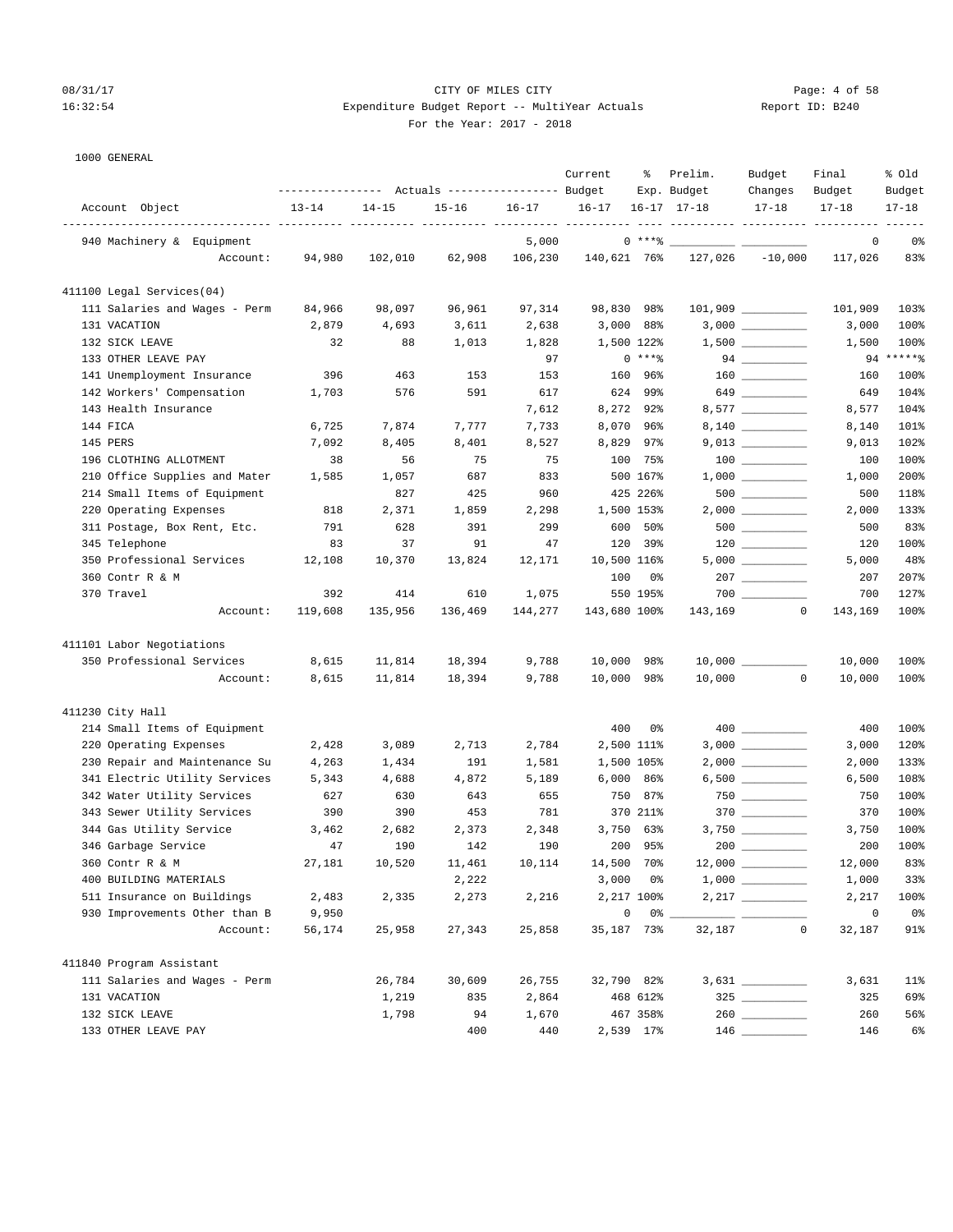### 08/31/17 Page: 5 of 58 16:32:54 Expenditure Budget Report -- MultiYear Actuals Report ID: B240 For the Year: 2017 - 2018

|                                            | ---------------- |           | Actuals ----------------- Budget |           | Current     | ႜ           | Prelim.<br>Exp. Budget | Budget<br>Changes                  | Final<br>Budget                      | % old<br>Budget  |
|--------------------------------------------|------------------|-----------|----------------------------------|-----------|-------------|-------------|------------------------|------------------------------------|--------------------------------------|------------------|
| Account Object                             | $13 - 14$        | $14 - 15$ | $15 - 16$                        | $16 - 17$ | $16 - 17$   |             | $16 - 17$ $17 - 18$    | $17 - 18$                          | $17 - 18$                            | $17 - 18$        |
| 141 Unemployment Insurance                 |                  | 134       | 48                               | 48        |             | 54 89%      |                        | $7 \hspace{0.1cm}$                 | ---------- ---------- ---------<br>7 | $- - - -$<br>13% |
| 142 Workers' Compensation                  |                  | 367       | 386                              | 390       | 436         | 89%         |                        |                                    | 54                                   | 12%              |
| 143 Health Insurance                       |                  | 6,915     | 7,767                            | 8,300     |             | 8,272 100%  |                        |                                    | 1,430                                | 17%              |
| 144 FICA                                   |                  | 2,280     | 2,443                            | 2,430     |             | 2,774 88%   |                        | $334 \ \ \underline{\hspace{1cm}}$ | 334                                  | 12%              |
| 145 PERS                                   |                  | 2,434     | 2,596                            | 2,647     |             | $3,035$ 87% |                        | $369$ _________                    | 369                                  | 12%              |
| 196 CLOTHING ALLOTMENT                     |                  |           |                                  | 140       | 141         | 99% __      |                        |                                    | 0                                    | $0\,$            |
| 210 Office Supplies and Mater              |                  | $-78$     | 17                               |           | $\mathsf 0$ |             |                        |                                    | 0                                    | 0 <sup>8</sup>   |
| 220 Operating Expenses                     |                  |           | 211                              | 2,001     | 2,169       | 92%         |                        |                                    | 250                                  | 12%              |
| 311 Postage, Box Rent, Etc.                |                  | $-195$    |                                  |           | 0           | 0%          |                        |                                    | 0                                    | 0%               |
| 331 Publication of Formal & L              |                  | $-121$    |                                  |           | $\mathbf 0$ |             |                        |                                    | 0                                    | 0%               |
| 350 Professional Services                  |                  | 1,829     | 877                              | 1,403     | 2,487       |             |                        |                                    | 0                                    | 0%               |
| 360 Contr R & M                            |                  |           | 1,018                            | 496       |             |             |                        |                                    | 0                                    | 0%               |
| 370 Travel                                 |                  | 515       |                                  |           | $\mathbf 0$ |             |                        |                                    | $\mathbf 0$                          | 0%               |
| Account:                                   |                  | 43,881    | 47,301                           | 49,584    | 55,826 89%  |             | 6,806                  |                                    | $\mathbf 0$<br>6,806                 | 12%              |
| 420140 Crime Control and Investigation(05) |                  |           |                                  |           |             |             |                        |                                    |                                      |                  |
| 111 Salaries and Wages - Perm              | 644,909          | 651,460   | 642,152                          | 649,496   | 765,127 85% |             |                        | 787,818 __________                 | 787,818                              | 103%             |
| 121 OVERTIME-PERMANENT                     | 39,349           | 32,030    | 61,583                           | 101,557   | 21,500 472% |             |                        | $21,500$ _________                 | 21,500                               | 100%             |
| 131 VACATION                               | 32,380           | 35,801    | 45,253                           | 50,956    | 30,000 170% |             |                        |                                    | 30,000                               | 100%             |
| 132 SICK LEAVE                             | 19,721           | 12,186    | 11,292                           | 32,773    | 7,500 437%  |             |                        |                                    | 7,500                                | 100%             |
| 133 OTHER LEAVE PAY                        | 2,164            | 4,831     | 35,637                           | 43,479    | 28,840 151% |             |                        |                                    | 22,765                               | 79%              |
| 134 HOLIDAY PAY                            | 28,194           | 29,692    | 34,387                           | 10,067    | 21,500      | $47\%$      |                        | $21,500$ __________                | 21,500                               | 100%             |
| 141 Unemployment Insurance                 | 3,500            | 3,502     | 1,263                            | 1,352     | 1,388 97%   |             |                        | $1,368$ _________                  | 1,368                                | 99%              |
| 142 Workers' Compensation                  | 33,792           | 36,127    | 40,221                           | 41,600    | 42,022      | 99%         |                        |                                    | 42,744                               | 102%             |
| 143 Health Insurance                       | 99,117           | 98,790    | 102,426                          | 125,769   | 140,627 89% |             |                        |                                    | 137,238                              | 98%              |
| 144 FICA                                   | 9,731            | 11,176    | 12,218                           | 13,303    | 13,744 97%  |             |                        | $12,857$ _________                 | 12,857                               | 94%              |
| 145 PERS                                   |                  |           |                                  | 206       |             | $0***8$     |                        |                                    | 0                                    | 0 <sup>°</sup>   |
| 146 Police Pension                         | 93,816           | 93,691    | 94,591                           | 115,820   | 127,992 90% |             |                        | $105,000$ _________                | 105,000                              | 82%              |
| 190 On Behalf Retirement Paym              | 212,480          |           |                                  |           | 0           | 0%          |                        |                                    | 0                                    | 0 <sup>8</sup>   |
| 196 CLOTHING ALLOTMENT                     | 12,330           | 12,000    | 11,370                           | 12,378    | 12,960 96%  |             |                        |                                    | 12,960                               | 100%             |
| 210 Office Supplies and Mater              | 4,399            | 4,806     | 7,901                            | 6,440     | 7,000 92%   |             |                        |                                    | 7,000                                | 100%             |
| 214 Small Items of Equipment               | 22,899           | 19,536    | 12,493                           | 11,028    | 11,500      | 96%         |                        |                                    | 10,500                               | 91%              |
| 220 Operating Expenses                     | 16,199           | 15,236    | 20,217                           | 17,553    | 13,125 134% |             |                        | $15,000$ _________                 | 15,000                               | 114%             |
| 226 Clothing and Uniforms                  | 444              | 144       | 317                              | 1,459     |             | 500 292%    |                        | $500$ __________                   | 500                                  | 100%             |
| 227 Firearm Supplies                       | 1,220            | 7,681     | 6,350                            | 3,324     |             | 4,800 69%   |                        |                                    | 4,800                                | 100%             |
| 230 Repair and Maintenance Su              | 10,320           | 11,430    | 12,445                           | 11,474    | 10,000 115% |             |                        |                                    | 10,000                               | 100%             |
| 231 Gas, Oil, Diesel Fuel, Gr              | 37,632           | 35,789    | 19,717                           | 22,253    | 38,000 59%  |             |                        | $25,000$ ___________               | 25,000                               | 66%              |
| 311 Postage, Box Rent, Etc.                | 842              | 1,023     | 1,028                            | 974       | 1,000 97%   |             |                        | $1,000$ _________                  | 1,000                                | 100%             |
| 320 Printing, Duplicating, Ty              |                  |           | 28                               | 41        |             | $0***$ $*$  |                        |                                    | $\mathsf 0$                          | 0 <sup>°</sup>   |
| 330 Publicity, Subscriptions               | 110              | 323       | 554                              | 649       |             | 300 216%    |                        | $300$                              | 300                                  | 100%             |
| 334 Memberships, Registration              | 2,129            | 1,614     | 1,762                            | 1,845     | 2,708       | 68%         |                        |                                    | 2,708                                | 100%             |
| 345 Telephone                              | 3,785            | 3,739     | 3,996                            | 3,590     | 4,500       | 80%         |                        |                                    | 4,500                                | 100%             |
| 346 Garbage Service                        | 516              | 473       | $-59$                            |           | 0           | 0%          |                        |                                    | $\mathbf 0$                          | $0\,$            |
| 347 Internet                               | 787              | 1,063     | 853                              | 722       | 800         | $90\%$      |                        | 800 ________                       | 800                                  | 100%             |
| 350 Professional Services                  | 11,689           | 16,301    | 25,239                           | 18,254    | 20,000      | 91%         |                        |                                    | 18,500                               | 93%              |
| 360 Contr R & M                            | 209              | 587       | 794                              | 365       | 400         | 91%         |                        |                                    | 400                                  | 100%             |
| 366 R&M Vehicles - Police/Ani              | 18,025           | 32,698    | 17,390                           | 9,656     | 18,000      | 54%         |                        |                                    | 17,000                               | 94%              |
| 370 Travel                                 | 3,903            | 5,437     | 4,385                            | 3,968     |             | 4,500 88%   |                        |                                    | 4,500                                | 100%             |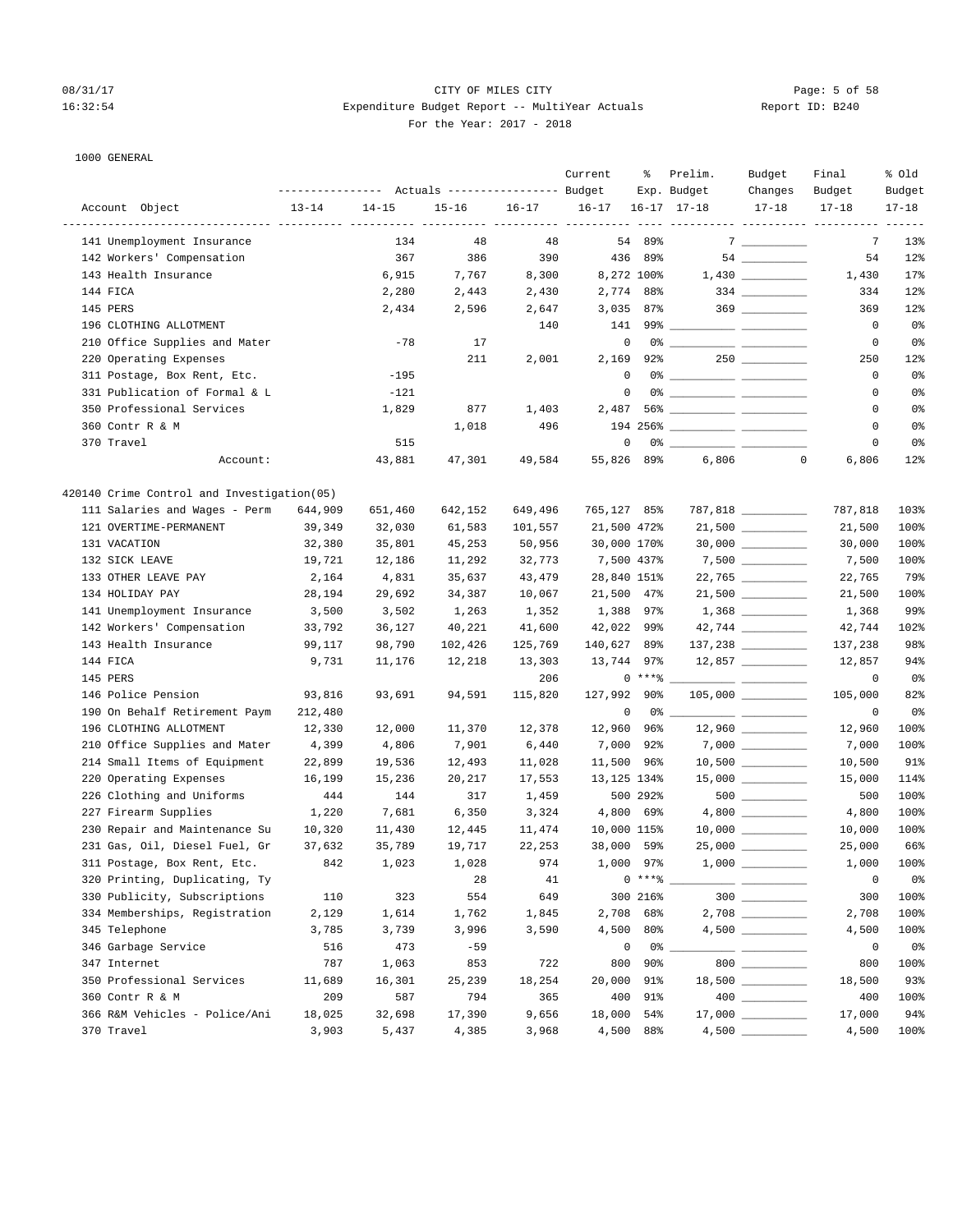# 08/31/17 CITY OF MILES CITY Page: 6 of 58 16:32:54 Expenditure Budget Report -- MultiYear Actuals For the Year: 2017 - 2018

|  | Report ID: B240 |  |  |  |
|--|-----------------|--|--|--|
|--|-----------------|--|--|--|

| For the Year: 2017 |  |  |
|--------------------|--|--|
|--------------------|--|--|

| 1000 GENERAL                                            |                         |                                                 |           |         |                           |             |                                                                                                                                                                                                                                                                                                                                                                                                                                                                                           |                                                                                                                                                                                                                                                                                                                                                                                                                                                                            |             |                |
|---------------------------------------------------------|-------------------------|-------------------------------------------------|-----------|---------|---------------------------|-------------|-------------------------------------------------------------------------------------------------------------------------------------------------------------------------------------------------------------------------------------------------------------------------------------------------------------------------------------------------------------------------------------------------------------------------------------------------------------------------------------------|----------------------------------------------------------------------------------------------------------------------------------------------------------------------------------------------------------------------------------------------------------------------------------------------------------------------------------------------------------------------------------------------------------------------------------------------------------------------------|-------------|----------------|
|                                                         |                         |                                                 |           |         | Current                   |             | % Prelim.                                                                                                                                                                                                                                                                                                                                                                                                                                                                                 | Budget                                                                                                                                                                                                                                                                                                                                                                                                                                                                     | Final       | % Old          |
|                                                         |                         | --------------- Actuals ---------------- Budget |           |         |                           |             | Exp. Budget                                                                                                                                                                                                                                                                                                                                                                                                                                                                               | Changes                                                                                                                                                                                                                                                                                                                                                                                                                                                                    | Budget      | Budget         |
| Account Object                                          | $13 - 14$               | $14 - 15$                                       | $15 - 16$ |         | 16-17 16-17 16-17 17-18   |             |                                                                                                                                                                                                                                                                                                                                                                                                                                                                                           | $17 - 18$                                                                                                                                                                                                                                                                                                                                                                                                                                                                  | $17 - 18$   | $17 - 18$      |
|                                                         |                         |                                                 |           |         |                           |             |                                                                                                                                                                                                                                                                                                                                                                                                                                                                                           |                                                                                                                                                                                                                                                                                                                                                                                                                                                                            |             |                |
| 380 Training Services                                   | 3,638                   | 6,179                                           | 6,959     | 10,908  | 9,000 121%                |             |                                                                                                                                                                                                                                                                                                                                                                                                                                                                                           |                                                                                                                                                                                                                                                                                                                                                                                                                                                                            | 9,000       | 100%           |
| 512 Insurance on Vehicles & E                           | 1,475                   | 999                                             | 1,346     | 1,269   | 1,269 100%                |             |                                                                                                                                                                                                                                                                                                                                                                                                                                                                                           |                                                                                                                                                                                                                                                                                                                                                                                                                                                                            | 1,252       | 99%            |
| 700 Grants, Contributions & I 15,970                    |                         | 15,970                                          | 4,000     | 4,000   | 4,000 100%                |             |                                                                                                                                                                                                                                                                                                                                                                                                                                                                                           | $3,351$ __________                                                                                                                                                                                                                                                                                                                                                                                                                                                         | 3,351       | 84%            |
| 791 Shop With A Cop                                     |                         | 2,241                                           | 4,689     |         | 5,000                     |             |                                                                                                                                                                                                                                                                                                                                                                                                                                                                                           |                                                                                                                                                                                                                                                                                                                                                                                                                                                                            | $^{\circ}$  | 0%             |
| 940 Machinery & Equipment                               |                         |                                                 |           |         | 40,000                    |             |                                                                                                                                                                                                                                                                                                                                                                                                                                                                                           |                                                                                                                                                                                                                                                                                                                                                                                                                                                                            | $\circ$     | 0 <sup>°</sup> |
|                                                         |                         |                                                 |           |         |                           |             | Account: 1,387,674 1,204,555 1,244,797 1,328,528 1,409,602 94% 1,339,361 0 1,339,361                                                                                                                                                                                                                                                                                                                                                                                                      |                                                                                                                                                                                                                                                                                                                                                                                                                                                                            |             | 95%            |
| 420142 Drug Enforcement                                 |                         |                                                 |           |         |                           |             |                                                                                                                                                                                                                                                                                                                                                                                                                                                                                           |                                                                                                                                                                                                                                                                                                                                                                                                                                                                            |             |                |
| 111 Salaries and Wages - Perm                           | 28,724                  | 22,639                                          |           |         | 0                         |             | $\begin{tabular}{c} 0* & \hspace{-1.5mm} \textbf{\textcolor{blue}{\bf 0}} & \hspace{-1.5mm} \textbf{\textcolor{blue}{\bf 0}} \\ \hspace{-1.5mm} \textbf{\textcolor{blue}{\bf 0}} & \hspace{-1.5mm} \textbf{\textcolor{blue}{\bf 0}} \\ \hspace{-1.5mm} \textbf{\textcolor{blue}{\bf 0}} & \hspace{-1.5mm} \textbf{\textcolor{blue}{\bf 0}} \\ \hspace{-1.5mm} \textbf{\textcolor{blue}{\bf 0}} & \hspace{-1.5mm} \textbf{\textcolor{blue}{\bf 0}} \\ \hspace{-1.5mm} \textbf{\textcolor{$ |                                                                                                                                                                                                                                                                                                                                                                                                                                                                            | 0           | 0%             |
| 121 OVERTIME-PERMANENT                                  | 2,689                   | 1,889                                           |           |         | $\mathbf 0$               |             |                                                                                                                                                                                                                                                                                                                                                                                                                                                                                           |                                                                                                                                                                                                                                                                                                                                                                                                                                                                            | 0           | 0%             |
| 131 VACATION                                            | 1,626                   | 4,242                                           |           |         | 0                         |             |                                                                                                                                                                                                                                                                                                                                                                                                                                                                                           |                                                                                                                                                                                                                                                                                                                                                                                                                                                                            | $\Omega$    | 0%             |
| 132 SICK LEAVE                                          | 355                     | 2,133                                           |           |         | $\Omega$                  |             |                                                                                                                                                                                                                                                                                                                                                                                                                                                                                           |                                                                                                                                                                                                                                                                                                                                                                                                                                                                            | $\Omega$    | 0%             |
| 141 Unemployment Insurance                              | 150                     | 139                                             |           |         | $\Omega$                  |             |                                                                                                                                                                                                                                                                                                                                                                                                                                                                                           |                                                                                                                                                                                                                                                                                                                                                                                                                                                                            | 0           | 0%             |
| 142 Workers' Compensation                               | 1,484                   | 1,472                                           |           |         | 0                         |             |                                                                                                                                                                                                                                                                                                                                                                                                                                                                                           |                                                                                                                                                                                                                                                                                                                                                                                                                                                                            | 0           | 0%             |
| 143 Health Insurance                                    | 5,571                   | 3,713                                           |           |         | 0                         |             |                                                                                                                                                                                                                                                                                                                                                                                                                                                                                           |                                                                                                                                                                                                                                                                                                                                                                                                                                                                            | 0           | 0%             |
| 144 FICA                                                | 2,195                   | 447                                             |           |         | $\Omega$                  |             |                                                                                                                                                                                                                                                                                                                                                                                                                                                                                           |                                                                                                                                                                                                                                                                                                                                                                                                                                                                            | $\Omega$    | 0%             |
| 146 Police Pension                                      | 4,308                   | 3,409                                           |           |         | $\Omega$                  |             |                                                                                                                                                                                                                                                                                                                                                                                                                                                                                           |                                                                                                                                                                                                                                                                                                                                                                                                                                                                            | $\Omega$    | 0%             |
| Account:                                                | 47,102                  | 40,083                                          |           |         |                           | $0***$      |                                                                                                                                                                                                                                                                                                                                                                                                                                                                                           | $\Omega$<br>$\mathbf 0$                                                                                                                                                                                                                                                                                                                                                                                                                                                    | $\Omega$    | 0%             |
| 420144 School Resource Officer                          |                         |                                                 |           |         |                           |             |                                                                                                                                                                                                                                                                                                                                                                                                                                                                                           |                                                                                                                                                                                                                                                                                                                                                                                                                                                                            |             |                |
|                                                         |                         |                                                 |           |         | 0                         |             |                                                                                                                                                                                                                                                                                                                                                                                                                                                                                           |                                                                                                                                                                                                                                                                                                                                                                                                                                                                            | 0           | 0%             |
| 111 Salaries and Wages - Perm<br>121 OVERTIME-PERMANENT | 40,788                  | 43,724                                          | 51,580    |         | $\Omega$                  |             |                                                                                                                                                                                                                                                                                                                                                                                                                                                                                           |                                                                                                                                                                                                                                                                                                                                                                                                                                                                            | $\Omega$    | 0%             |
|                                                         |                         |                                                 | 1,538     |         | $\Omega$                  |             |                                                                                                                                                                                                                                                                                                                                                                                                                                                                                           |                                                                                                                                                                                                                                                                                                                                                                                                                                                                            | 0           | 0%             |
| 131 VACATION<br>132 SICK LEAVE                          |                         |                                                 | 767<br>48 |         | 0                         |             |                                                                                                                                                                                                                                                                                                                                                                                                                                                                                           |                                                                                                                                                                                                                                                                                                                                                                                                                                                                            | 0           | 0%             |
| 133 OTHER LEAVE PAY                                     |                         |                                                 |           |         | 0                         |             |                                                                                                                                                                                                                                                                                                                                                                                                                                                                                           |                                                                                                                                                                                                                                                                                                                                                                                                                                                                            | $\mathbf 0$ | 0%             |
|                                                         |                         |                                                 | 1,159     |         | $\Omega$                  |             |                                                                                                                                                                                                                                                                                                                                                                                                                                                                                           |                                                                                                                                                                                                                                                                                                                                                                                                                                                                            | $\Omega$    | 0%             |
| 134 HOLIDAY PAY                                         |                         |                                                 | 1,557     |         | $\Omega$                  |             |                                                                                                                                                                                                                                                                                                                                                                                                                                                                                           |                                                                                                                                                                                                                                                                                                                                                                                                                                                                            | $\Omega$    |                |
| 141 Unemployment Insurance                              | 170                     | 197                                             | 85        |         |                           |             |                                                                                                                                                                                                                                                                                                                                                                                                                                                                                           |                                                                                                                                                                                                                                                                                                                                                                                                                                                                            |             | 0%             |
| 142 Workers' Compensation                               | 1,677                   | 2,054                                           | 2,595     |         | $\Omega$                  |             |                                                                                                                                                                                                                                                                                                                                                                                                                                                                                           |                                                                                                                                                                                                                                                                                                                                                                                                                                                                            | 0           | 0%             |
| 143 Health Insurance                                    | 5,565                   | 6,287                                           | 7,747     |         | 0                         |             |                                                                                                                                                                                                                                                                                                                                                                                                                                                                                           |                                                                                                                                                                                                                                                                                                                                                                                                                                                                            | 0           | 0%             |
| 144 FICA                                                | 535                     | 627                                             | 815       |         | $\mathbf 0$               |             |                                                                                                                                                                                                                                                                                                                                                                                                                                                                                           |                                                                                                                                                                                                                                                                                                                                                                                                                                                                            | 0           | 0%             |
| 146 Police Pension                                      | 5,082                   | 5,731                                           | 6,873     |         | $\Omega$                  |             |                                                                                                                                                                                                                                                                                                                                                                                                                                                                                           |                                                                                                                                                                                                                                                                                                                                                                                                                                                                            | $\Omega$    | 0%             |
| Account:                                                | 53,817                  | 58,620                                          | 74,764    |         |                           | $0$ *** $%$ |                                                                                                                                                                                                                                                                                                                                                                                                                                                                                           | $\overline{0}$<br>$\Omega$                                                                                                                                                                                                                                                                                                                                                                                                                                                 | $\Omega$    | 0%             |
| 420160 Communications-Dispatch                          |                         |                                                 |           |         |                           |             |                                                                                                                                                                                                                                                                                                                                                                                                                                                                                           |                                                                                                                                                                                                                                                                                                                                                                                                                                                                            |             |                |
| 111 Salaries and Wages - Perm                           | 239,808                 | 237,296                                         | 240,197   | 187,939 | 233,652 80%               |             |                                                                                                                                                                                                                                                                                                                                                                                                                                                                                           |                                                                                                                                                                                                                                                                                                                                                                                                                                                                            | 250,259     | 107%           |
| 121 OVERTIME-PERMANENT                                  | 6,900                   | 8,406                                           | 11,217    | 24,797  | 7,000 354%                |             |                                                                                                                                                                                                                                                                                                                                                                                                                                                                                           |                                                                                                                                                                                                                                                                                                                                                                                                                                                                            | 7,000       | 100%           |
| 131 VACATION                                            | 11,600                  | 16,329                                          |           |         | 19,769 13,408 12,000 112% |             |                                                                                                                                                                                                                                                                                                                                                                                                                                                                                           | 12,000                                                                                                                                                                                                                                                                                                                                                                                                                                                                     | 12,000      | 100%           |
| 132 SICK LEAVE                                          | 9,873                   | 8,185                                           | 12,809    | 7,405   |                           | 4,500 165%  |                                                                                                                                                                                                                                                                                                                                                                                                                                                                                           |                                                                                                                                                                                                                                                                                                                                                                                                                                                                            | 4,500       | 100%           |
| 133 OTHER LEAVE PAY                                     | 3,543                   | 1,918                                           | 10,414    | 11,182  |                           | 6,207 180%  |                                                                                                                                                                                                                                                                                                                                                                                                                                                                                           | $6,208$                                                                                                                                                                                                                                                                                                                                                                                                                                                                    | 6,208       | 100%           |
| 134 HOLIDAY PAY                                         | 12,185                  | 14,668                                          | 12,140    | 3,363   | 12,620 27%                |             |                                                                                                                                                                                                                                                                                                                                                                                                                                                                                           |                                                                                                                                                                                                                                                                                                                                                                                                                                                                            | 12,620      | 100%           |
| 141 Unemployment Insurance                              | 1,286                   | 1,299                                           | 463       | 374     |                           | 429 87%     |                                                                                                                                                                                                                                                                                                                                                                                                                                                                                           |                                                                                                                                                                                                                                                                                                                                                                                                                                                                            | 439         | 102%           |
| 142 Workers' Compensation                               | 12,513                  | 13,431                                          | 14,301    | 11,638  | 13,664 85%                |             |                                                                                                                                                                                                                                                                                                                                                                                                                                                                                           |                                                                                                                                                                                                                                                                                                                                                                                                                                                                            | 14,265      | 104%           |
| 143 Health Insurance                                    | 37,208                  | 40,394                                          | 38,337    | 34,500  | 49,633 70%                |             |                                                                                                                                                                                                                                                                                                                                                                                                                                                                                           |                                                                                                                                                                                                                                                                                                                                                                                                                                                                            | 51,464      | 104%           |
| 144 FICA                                                | 21,722                  | 21,928                                          | 23,518    | 19,045  | 21,869 87%                |             |                                                                                                                                                                                                                                                                                                                                                                                                                                                                                           |                                                                                                                                                                                                                                                                                                                                                                                                                                                                            | 22,383      | 102%           |
| 145 PERS                                                | 22,562                  | 22,894                                          | 22,604    | 20,290  | 23,927 85%                |             |                                                                                                                                                                                                                                                                                                                                                                                                                                                                                           | 24,782                                                                                                                                                                                                                                                                                                                                                                                                                                                                     | 24,782      | 104%           |
| 146 Police Pension                                      | $\overline{\mathbf{3}}$ |                                                 |           | $-77$   |                           | $0***$ $*$  |                                                                                                                                                                                                                                                                                                                                                                                                                                                                                           | $\frac{1}{2} \left( \frac{1}{2} \right) \left( \frac{1}{2} \right) \left( \frac{1}{2} \right) \left( \frac{1}{2} \right) \left( \frac{1}{2} \right) \left( \frac{1}{2} \right) \left( \frac{1}{2} \right) \left( \frac{1}{2} \right) \left( \frac{1}{2} \right) \left( \frac{1}{2} \right) \left( \frac{1}{2} \right) \left( \frac{1}{2} \right) \left( \frac{1}{2} \right) \left( \frac{1}{2} \right) \left( \frac{1}{2} \right) \left( \frac{1}{2} \right) \left( \frac$ | $\circ$     | 0%             |
| 196 CLOTHING ALLOTMENT                                  | 1,867                   | 1,813                                           | 1,956     | 1,469   |                           | 2,000 73%   |                                                                                                                                                                                                                                                                                                                                                                                                                                                                                           |                                                                                                                                                                                                                                                                                                                                                                                                                                                                            | 2,000       | 100%           |
| 210 Office Supplies and Mater                           | 1,733                   | 3,246                                           | 1,217     | 1,760   |                           | $3,500$ 50% |                                                                                                                                                                                                                                                                                                                                                                                                                                                                                           |                                                                                                                                                                                                                                                                                                                                                                                                                                                                            | 3,500       | 100%           |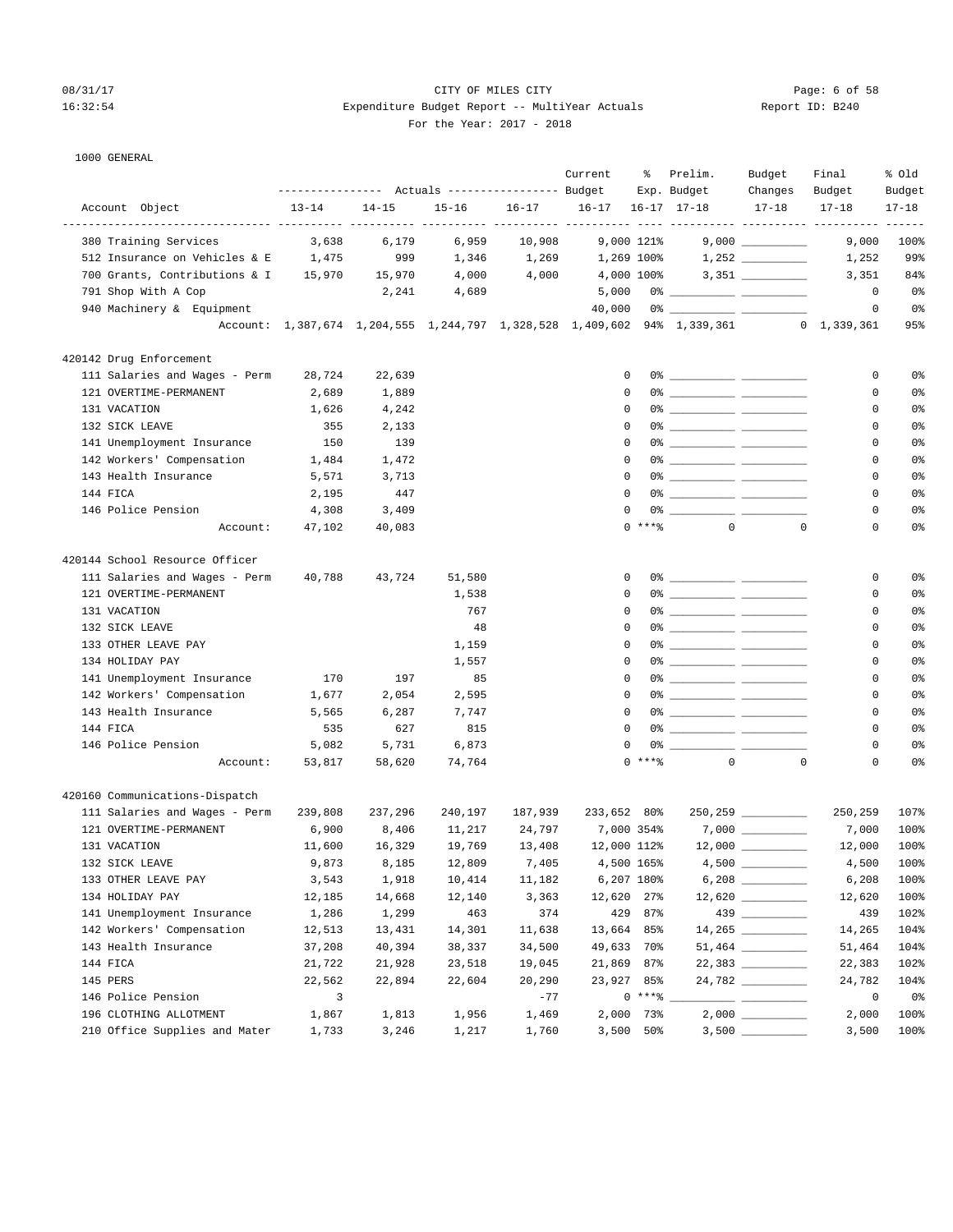|                               |           |           | Actuals ----------------- Budget |           | Current      | ႜ           | Prelim.<br>Exp. Budget | Budget<br>Changes                                                                  | Final<br>Budget                | % Old<br>Budget |
|-------------------------------|-----------|-----------|----------------------------------|-----------|--------------|-------------|------------------------|------------------------------------------------------------------------------------|--------------------------------|-----------------|
| Account Object                | $13 - 14$ | $14 - 15$ | $15 - 16$                        | $16 - 17$ | $16 - 17$    |             | $16 - 17$ $17 - 18$    | $17 - 18$                                                                          | $17 - 18$                      | $17 - 18$       |
|                               |           |           |                                  |           |              |             |                        |                                                                                    | --------- ---------- --------- | $- - - -$       |
| 214 Small Items of Equipment  |           | 1,133     | 561                              |           | 4,500        | 0%          |                        | $4,500$ __________                                                                 | 4,500                          | 100%            |
| 220 Operating Expenses        | 1,414     | 3,691     | 1,533                            | 29        | 2,000        | $1\%$       |                        | $2,000$ __________                                                                 | 2,000                          | 100%            |
| 226 Clothing and Uniforms     | 108       |           |                                  |           | 0            | 0%          |                        | $\overline{\phantom{a}}$ . The contract of $\overline{\phantom{a}}$                | 0                              | 0%              |
| 231 Gas, Oil, Diesel Fuel, Gr | 579       | 180       | 1,454                            |           | 600          | 0%          |                        | $600$                                                                              | 600                            | 100%            |
| 311 Postage, Box Rent, Etc.   | 63        | 114       | 22                               | 35        | 75           | 47%         |                        | $\begin{array}{c} 75 \end{array}$<br>$300$                                         | 75                             | 100%            |
| 320 Printing, Duplicating, Ty |           | 152       |                                  |           | 300          | 0%          |                        |                                                                                    | 300                            | 100%            |
| 330 Publicity, Subscriptions  |           |           |                                  |           | 100          | 0%          |                        |                                                                                    | 100                            | 100%            |
| 334 Memberships, Registration | 381       | 331       | 371                              | 65        | 400          | 16%         |                        |                                                                                    | 400                            | 100%            |
| 345 Telephone                 | 6,284     | 5,684     | 4,061                            | 3,419     | 5,100        | 67%         |                        |                                                                                    | 5,100                          | 100%            |
| 350 Professional Services     | 664       | 7,682     | 8,460                            | 716       | 10,000       | 7%          |                        |                                                                                    | 10,000                         | 100%            |
| 360 Contr R & M               |           |           |                                  |           | 100          | 0%          |                        | $100$ ________                                                                     | 100                            | 100%            |
| 366 R&M Vehicles - Police/Ani | 569       | 40        |                                  |           | 0            | 0%          |                        |                                                                                    | 0                              | 0%              |
| 370 Travel                    | 1,842     | 880       | 227                              | 1,397     |              | 1,000 140%  |                        |                                                                                    | 2,000                          | 200%            |
| 380 Training Services         | 1,008     | 906       | 883                              | 1,010     | 2,000        | 51%         |                        |                                                                                    | 2,000                          | 100%            |
| Account:                      | 395,715   | 412,600   | 426,514                          | 343,764   | 417,176 82%  |             | 438,595                |                                                                                    | 438,595<br>$\circ$             | 105%            |
| 420460 Fire Suppression(07)   |           |           |                                  |           |              |             |                        |                                                                                    |                                |                 |
| 111 Salaries and Wages - Perm | 378,021   | 413,459   | 429,220                          | 456,691   | 401,006 114% |             |                        | 488,827                                                                            | 488,827                        | 122%            |
| 112 SALARIES AND WAGES - PART | 1,689     | 3,520     | 25,450                           | 3,979     | 15,000 27%   |             |                        |                                                                                    | 7,440                          | 50%             |
| 121 OVERTIME-PERMANENT        | 27,440    | 39,116    | 54,406                           | 49,265    | 25,000 197%  |             |                        |                                                                                    | 35,000                         | 140%            |
| 131 VACATION                  | 13,680    | 12,049    | 39,382                           | 26,527    | 16,000 166%  |             |                        |                                                                                    | 20,000                         | 125%            |
| 132 SICK LEAVE                | 17,316    | 22,648    | 20,658                           | 10,596    | 15,000 71%   |             |                        | $15,000$ ________                                                                  | 15,000                         | 100%            |
| 133 OTHER LEAVE PAY           | 987       | 1,530     | 5,636                            | 6,651     |              | 4,000 166%  |                        |                                                                                    | 4,000                          | 100%            |
| 134 HOLIDAY PAY               | 7,848     | 11,616    | 8,973                            | 11,979    | 10,000 120%  |             |                        | $11,000$ _________                                                                 | 11,000                         | 110%            |
| 141 Unemployment Insurance    | 2,068     | 2,268     | 875                              | 849       |              | 707 120%    |                        | $786$ __________                                                                   | 786                            | 111%            |
| 142 Workers' Compensation     | 17,032    | 18,764    | 21,259                           | 21,276    | 15,840 134%  |             |                        | $19,612$ _________                                                                 | 19,612                         | 124%            |
| 143 Health Insurance          | 67,688    | 72,121    | 74,450                           | 77,569    | 77,428 100%  |             |                        | 86,460                                                                             | 86,460                         | 112%            |
| 144 FICA                      | 6,753     | 7,507     | 8,688                            | 8,427     |              | 6,830 123%  |                        | 8,578 _________                                                                    | 8,578                          | 126%            |
| 147 Firemen's Pension         | 59,642    | 60,014    | 63,246                           | 64,830    | 68,108 95%   |             |                        | 79,901 ________                                                                    | 79,901                         | 117%            |
| 190 On Behalf Retirement Paym | 190,855   |           |                                  |           | 0            |             | $0\%$ __               | $\overline{\phantom{a}}$ and $\overline{\phantom{a}}$ and $\overline{\phantom{a}}$ | 0                              | 0%              |
| 210 Office Supplies and Mater | 49        | 1,042     | 1,608                            | 22,822    | 28,398 80%   |             |                        |                                                                                    | 11,000                         | 39%             |
| 211 Clothing Allotment        | 7,816     | 7,118     | 7,918                            | 7,522     |              | 7,120 106%  |                        |                                                                                    | 7,000                          | 98%             |
| 214 Small Items of Equipment  | 1,322     | 5,635     | 8,681                            | 18,961    | 13,952 136%  |             |                        | $20,000$ _________                                                                 | 20,000                         | 143%            |
| 217 Small Item Equ/Inspector  |           |           |                                  | 86        |              | 250 34%     |                        | 250                                                                                | 250                            | 100%            |
| 220 Operating Expenses        | 2,753     | 4,843     | 710                              | 7,606     | 10,595 72%   |             |                        | $11,000$ __________                                                                | 11,000                         | 104%            |
| 223 Operating Exp/Inspector   |           |           |                                  | 205       | 2,500        | 8%          |                        | $2,500$ __________                                                                 | 2,500                          | 100%            |
| 226 Clothing and Uniforms     | 5,144     | 7,462     | 5,645                            | 7,284     |              | 8,000 91%   |                        | $10,000$ _________                                                                 | 10,000                         | 125%            |
| 230 Repair and Maintenance Su | 5,702     | 10,321    | 5,789                            | 2,495     |              | $6,500$ 38% |                        |                                                                                    | 5,500                          | 85%             |
| 231 Gas, Oil, Diesel Fuel, Gr | 7,704     | 9,229     | 6,174                            | 8,847     |              | 8,000 111%  |                        |                                                                                    | 8,500                          | 106%            |
| 241 Consumable Tools          |           | 1,138     | 528                              | 164       | 2,000        | 8%          |                        |                                                                                    | 2,000                          | 100%            |
| 311 Postage, Box Rent, Etc.   | 29        | 46        | 5                                | 17        |              | 75 23%      |                        | 75                                                                                 | 75                             | 100%            |
| 320 Printing, Duplicating, Ty | 242       | 69        | 21                               |           | 100          | 0%          |                        | $\begin{array}{c} 100 \\ - \end{array}$                                            | 100                            | 100%            |
| 330 Publicity, Subscriptions  | 265       | 29        | 285                              | 403       |              | 200 202%    |                        | $300$                                                                              | 300                            | 150%            |
| 334 Memberships, Registration | 1,200     | 1,343     | 1,385                            | 1,854     |              | 2,000 93%   |                        |                                                                                    | 3,000                          | 150%            |
| 341 Electric Utility Services | 3,617     | 4,300     | 3,086                            | 3,840     |              | 4,500 85%   |                        |                                                                                    | 4,500                          | 100%            |
| 342 Water Utility Services    | 365       | 406       | 386                              | 381       |              | 450 85%     |                        |                                                                                    | 450                            | 100%            |
| 343 Sewer Utility Services    | 220       | 224       | 276                              | 433       |              | 300 144%    |                        |                                                                                    | 400                            | 133%            |
| 344 Gas Utility Service       | 1,956     | 2,180     | 1,276                            | 1,964     |              | 2,400 82%   |                        |                                                                                    | 2,400                          | 100%            |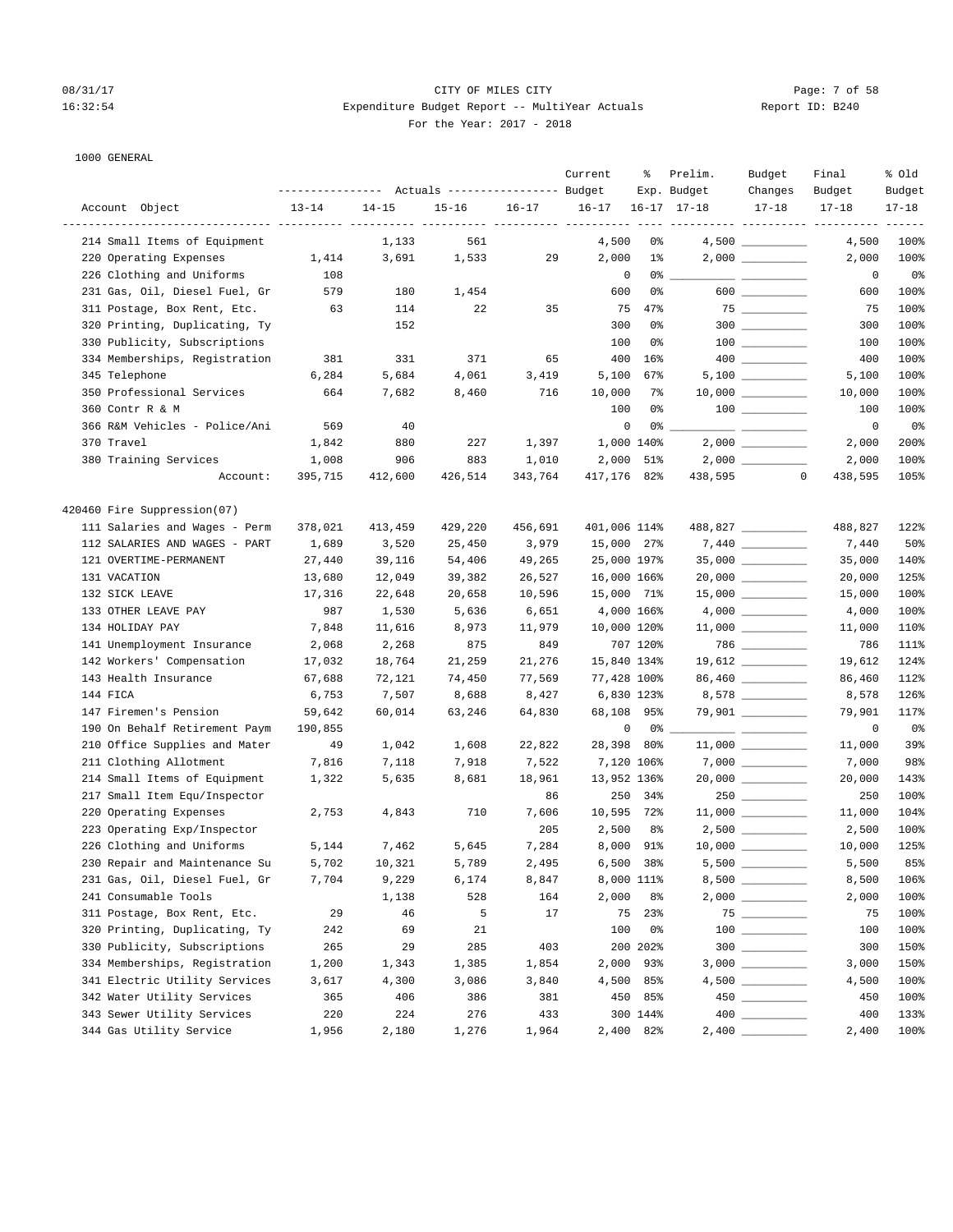### 08/31/17 Page: 8 of 58 16:32:54 Expenditure Budget Report -- MultiYear Actuals Report ID: B240 For the Year: 2017 - 2018

|                               |           |           | --------------- Actuals ---------------- Budget |           | Current      | ႜ                 | Prelim.<br>Exp. Budget | Budget<br>Changes                       | Final<br>Budget                          | % old<br>Budget |
|-------------------------------|-----------|-----------|-------------------------------------------------|-----------|--------------|-------------------|------------------------|-----------------------------------------|------------------------------------------|-----------------|
| Account Object                | $13 - 14$ | $14 - 15$ | $15 - 16$                                       | $16 - 17$ | $16 - 17$    |                   | $16 - 17$ $17 - 18$    | $17 - 18$                               | $17 - 18$                                | $17 - 18$       |
| 345 Telephone                 | 3,176     | 3,040     | 3,225                                           | 2,467     |              | 2,000 123%        |                        |                                         | ---------- ---------- ---------<br>2,000 | -----<br>100%   |
| 346 Garbage Service           | 493       | 863       | 815                                             | 926       |              | 750 123%          |                        |                                         | 1,626                                    | 217%            |
| 347 Internet                  | 1,534     | 1,903     | 1,676                                           | 1,534     |              | 2,000 77%         |                        |                                         | 1,500                                    | 75%             |
| 350 Professional Services     | 4,801     | 1,541     | 3,938                                           | 12,432    |              | 8,000 155%        |                        | $15,000$ __________                     | 15,000                                   | 188%            |
| 360 Contr R & M               | 538       | 6,630     | $-19,319$                                       | 7,048     |              | 8,335 85%         |                        | $9,500$ __________                      | 9,500                                    | 114%            |
| 364 R&M Vehicles - Fire/Amb   | 6,444     | 7,812     | 29,510                                          | 42,842    | 48,237 89%   |                   |                        | $50,000$ __________                     | 50,000                                   | 104%            |
| 370 Travel                    | 2,508     | 3,025     | 4,080                                           | 1,636     |              | 8,490 19%         |                        | $5,000$ __________                      | 5,000                                    | 59%             |
| 375 Travel/Inspector          |           |           |                                                 |           | 1,000        | - 0%              |                        |                                         | 1,000                                    | 100%            |
| 380 Training Services         | 1,481     | 3,091     | 18,798                                          | 13,714    | 20,000 69%   |                   |                        | 23, 254 __________                      | 23,254                                   | 116%            |
| 382 Books                     | 1,334     | 1,405     | 2,111                                           | 1,968     |              | 2,500 79%         |                        | $1,500$ _________                       | 1,500                                    | 60%             |
| 400 BUILDING MATERIALS        | 1,059     | 320       | 1,912                                           | 1,458     | 1,200 122%   |                   |                        | $11,200$ _________                      | 11,200                                   | 933%            |
| 511 Insurance on Buildings    | 1,723     | 1,574     | 1,526                                           | 1,526     | 1,526 100%   |                   |                        |                                         | 1,494                                    | 98%             |
| 512 Insurance on Vehicles & E | 5,343     | 4,551     | 4,599                                           | 4,878     |              | 4,879 100%        |                        | $5,042$                                 | 5,042                                    | 103%            |
| Account:                      | 859,837   | 755,752   | 848,887                                         | 915,952   | 861,176 106% |                   |                        | 993,695<br>$\mathbf{0}$                 | 993,695                                  | 115%            |
| 430000 Public Works-GASB68    |           |           |                                                 |           |              |                   |                        |                                         |                                          |                 |
| 199 GASB68                    |           |           | 11,044                                          |           | 0            |                   |                        |                                         | 0                                        | 0 <sup>°</sup>  |
| Account:                      |           |           | 11,044                                          |           |              | $0$ ****          | $\mathbf 0$            | $\mathbf{0}$                            | 0                                        | 0 <sup>°</sup>  |
| 431200 Flood Control          |           |           |                                                 |           |              |                   |                        |                                         |                                          |                 |
| 111 Salaries and Wages - Perm | 14,305    | 13,731    | 14,126                                          | 14,168    | 12,956 109%  |                   |                        | 12,991 _________                        | 12,991                                   | 100%            |
| 131 VACATION                  | 619       | 914       | 1,048                                           | 985       | 2,200        | 45%               |                        | $2,200$ _________                       | 2,200                                    | 100%            |
| 132 SICK LEAVE                | 847       | 865       | 541                                             | 512       |              | 700 73%           |                        | $700$ _________                         | 700                                      | 100%            |
| 133 OTHER LEAVE PAY           |           |           |                                                 | 773       |              | 1,372 56%         |                        |                                         | 1,375                                    | 100%            |
| 141 Unemployment Insurance    | 71        | 70        | 24                                              | 25        |              | 26 96%            |                        |                                         | 26                                       | 100%            |
| 142 Workers' Compensation     | 929       | 868       | 866                                             | 919       |              | 941 98%           |                        |                                         | 962                                      | 102%            |
| 143 Health Insurance          | 2,972     | 3,018     | 3,109                                           | 3,320     |              | 3,309 100%        |                        |                                         | 3,431                                    | 104%            |
| 144 FICA                      | 1,211     | 1,191     | 1,206                                           | 1,248     |              | 1,320 95%         |                        |                                         | 1,321                                    | 100%            |
| 145 PERS                      | 1,221     | 1,220     | 1,300                                           | 1,325     |              | 1,425 93%         |                        |                                         | 1,462                                    | 103%            |
| 196 CLOTHING ALLOTMENT        | 60        | 60        | 60                                              | 60        |              | 60 100%           |                        |                                         | 60                                       | 100%            |
| 210 Office Supplies and Mater | 323       | 256       | 121                                             | 131       |              | 300 44%           |                        |                                         | 300                                      | 100%            |
| 214 Small Items of Equipment  | 12        | 4,455     | 804                                             |           | 2,500        | 0%                |                        | $2,500$ __________                      | 2,500                                    | 100%            |
| 220 Operating Expenses        | 231       | 426       | 1,009                                           | 345       |              | 1,000 35%         |                        |                                         | 1,000                                    | 100%            |
| 231 Gas, Oil, Diesel Fuel, Gr |           |           |                                                 | 119       | 350          | 34%               |                        | $350$ _________                         | 350                                      | 100%            |
| 311 Postage, Box Rent, Etc.   | 1,124     | 3,104     | 2,521                                           | 2,088     |              | 4,000 52%         |                        |                                         | 4,000                                    | 100%            |
| 330 Publicity, Subscriptions  | 495       |           |                                                 |           | 100          | 0%                |                        |                                         | 50                                       | 50%             |
| 331 Publication of Formal & L | 132       | 2,069     | 2,538                                           | 1,836     |              | 3,000 61%         |                        | $2,000$ __________                      | 2,000                                    | 67%             |
| 334 Memberships, Registration | 170       | 60        | 140                                             | 150       | 250          | 60%               |                        | $250$ _________                         | 250                                      | 100%            |
| 345 Telephone                 |           |           |                                                 |           | 100          | 0 <sup>o</sup>    |                        |                                         | 50                                       | 50%             |
| 350 Professional Services     | 125,390   | 78,833    | 32,003                                          | 301,510   | 362,900      | 83%               |                        | 296,965                                 | 296,965                                  | 82%             |
| 370 Travel                    | 33        | 829       | 1,171                                           | 343       | 1,200        | $29$ <sup>8</sup> |                        |                                         | 1,200                                    | 100%            |
| 380 Training Services         | $-412$    |           |                                                 | 79        | 250          | 32%               |                        |                                         | 200                                      | 80%             |
| 382 Books                     |           |           | 23                                              |           | 100          | 0%                |                        |                                         | 50                                       | 50%             |
| 513 Liability                 | 1,152     | 1,500     |                                                 |           | $\mathbf 0$  | 0%                |                        |                                         | 0                                        | 0 <sup>°</sup>  |
| 533 Machinery and Equipment R |           |           |                                                 |           | 100          | 0%                |                        | $\begin{array}{c} 100 \\ - \end{array}$ | 100                                      | 100%            |
| 540 Special Assessments       | 250       | 500       |                                                 | 250       | 500          | 50%               |                        |                                         | 500                                      | 100%            |
| 940 Machinery & Equipment     |           |           |                                                 | 5,000     |              | $0***8$           |                        |                                         | $\mathsf 0$                              | 0 <sup>°</sup>  |
| Account:                      | 151,135   | 113,969   | 62,610                                          | 335,186   | 400,959 84%  |                   | 334,043                | $\mathbb O$                             | 334,043                                  | 83%             |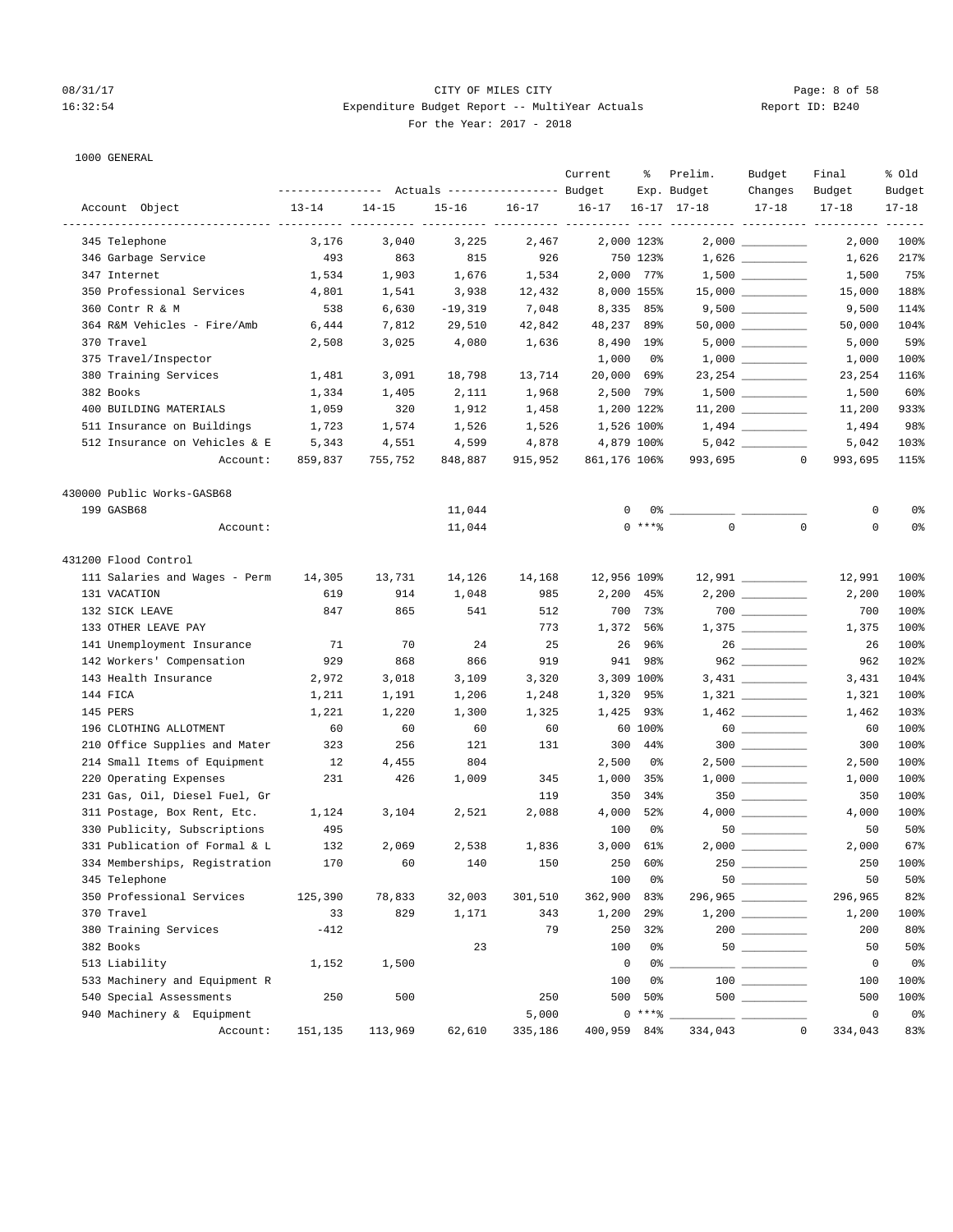### 08/31/17 Page: 9 of 58 16:32:54 Expenditure Budget Report -- MultiYear Actuals Report ID: B240 For the Year: 2017 - 2018

| 1000 GENERAL |
|--------------|
|--------------|

| TOOO ARMENT                                | ---------------    Actuals ----------------    Budget |           |           |           | Current          | ႜ               | Prelim.<br>Exp. Budget | Budget<br>Changes                       | Final<br>Budget | % Old<br>Budget |
|--------------------------------------------|-------------------------------------------------------|-----------|-----------|-----------|------------------|-----------------|------------------------|-----------------------------------------|-----------------|-----------------|
| Account Object                             | $13 - 14$                                             | $14 - 15$ | $15 - 16$ | $16 - 17$ | $16 - 17$        |                 | $16 - 17$ $17 - 18$    | $17 - 18$                               | $17 - 18$       | $17 - 18$       |
| 440000 PUBLIC HEALTH-GASB68                | __________________                                    |           | ----- --- |           | ----- ---------- |                 | ----------- ---------- |                                         |                 |                 |
| 199 GASB68                                 |                                                       |           | 1,163     |           | 0                |                 |                        |                                         | 0               | 0%              |
| Account:                                   |                                                       |           | 1,163     |           |                  | $0$ ****        | $\mathbf{0}$           | $\mathbf 0$                             | $\mathbf 0$     | 0%              |
| 440600 Animal Control Services(21)         |                                                       |           |           |           |                  |                 |                        |                                         |                 |                 |
| 111 Salaries and Wages - Perm              | 37,974                                                | 39,107    | 40,532    | 29,788    | 45,146           | 66%             |                        | 35,832                                  | 35,832          | 79%             |
| 121 OVERTIME-PERMANENT                     |                                                       | 39        |           | 247       | 500              | 49%             |                        |                                         | 500             | 100%            |
| 131 VACATION                               | 4,448                                                 | 5,015     | 5,077     | 8,246     | 1,500 550%       |                 |                        |                                         | 1,500           | 100%            |
| 132 SICK LEAVE                             | 757                                                   | 442       | 732       | 13,664    |                  | 700 ****        |                        | $700$ __________                        | 700             | 100%            |
| 133 OTHER LEAVE PAY                        |                                                       |           | 1,014     | 1,037     |                  | 500 207%        |                        |                                         | 500             | 100%            |
| 134 HOLIDAY PAY                            | 392                                                   | 437       | 322       |           | 300              | 0%              |                        |                                         | 300             | 100%            |
| 141 Unemployment Insurance                 | 196                                                   | 203       | 72        | 79        |                  | 73 108%         |                        |                                         | 59              | 81%             |
| 142 Workers' Compensation                  | 2,269                                                 | 2,495     | 2,610     | 2,927     |                  | 2,657 110%      |                        |                                         | 2,192           | 82%             |
| 143 Health Insurance                       | 7,431                                                 | 7,546     | 7,484     | 6,232     |                  | 8,272 75%       |                        | 8,577 __________                        | 8,577           | 104%            |
| 144 FICA                                   | 3,333                                                 | 3,446     | 3,647     | 4,053     |                  | 3,722 109%      |                        |                                         | 3,009           | 81%             |
| 145 PERS                                   | 3,289                                                 | 3,420     | 3,657     | 4,114     |                  | 3,963 104%      |                        |                                         | 2,918           | 74%             |
| 196 CLOTHING ALLOTMENT                     |                                                       |           | 360       | 430       | 720              | 60%             |                        |                                         | 720             | 100%            |
| 210 Office Supplies and Mater              |                                                       | 38        | 181       | 30        | 150              | 20 <sub>8</sub> |                        |                                         | 150             | 100%            |
| 214 Small Items of Equipment               | 12                                                    | 39        |           |           | 400              | 0%              |                        |                                         | 400             | 100%            |
| 220 Operating Expenses                     | 1,350                                                 | 1,100     | 604       | 789       | 1,200            | 66%             |                        |                                         | 1,200           | 100%            |
| 230 Repair and Maintenance Su              | 6                                                     | 511       | 4         | 26        | 250              | 10 <sub>8</sub> |                        |                                         | 250             | 100%            |
| 231 Gas, Oil, Diesel Fuel, Gr              | 1,264                                                 | 1,215     | 881       | 466       | 1,400            | 33%             |                        |                                         | 1,400           | 100%            |
| 311 Postage, Box Rent, Etc.                |                                                       |           |           | 24        |                  | 20 120%         |                        |                                         | 20              | 100%            |
| 320 Printing, Duplicating, Ty              |                                                       |           |           |           | 25               | 0%              |                        | $25 \ \ \underline{\hspace{1.5cm}}$     | 25              | 100%            |
| 330 Publicity, Subscriptions               |                                                       |           |           |           | 25               | 0%              |                        |                                         | 25              | 100%            |
| 341 Electric Utility Services              | 552                                                   | 546       | 529       | 401       | 529              | 76%             |                        | 529                                     | 529             | 100%            |
| 342 Water Utility Services                 | 256                                                   | 257       | 262       | 267       | 350              | 76%             |                        |                                         | 350             | 100%            |
| 343 Sewer Utility Services                 | 155                                                   | 155       | 181       | 311       |                  | 150 207%        |                        |                                         | 150             | 100%            |
| 344 Gas Utility Service                    | 492                                                   | 448       | 470       | 473       | 635              | 74%             |                        | $635$ __________                        | 635             | 100%            |
| 345 Telephone                              | 482                                                   | 480       | 520       | 440       | 500              | 88%             |                        |                                         | 500             | 100%            |
| 347 Internet                               |                                                       |           |           |           | 20               | 0%              |                        |                                         | 20              | 100%            |
| 350 Professional Services                  | 2,882                                                 | 1,925     | 3,405     | 2,986     |                  | 3,000 100%      |                        |                                         | 3,000           | 100%            |
| 366 R&M Vehicles - Police/Ani              |                                                       |           |           |           | 100              | 0%              |                        |                                         | 100             | 100%            |
| 370 Travel                                 |                                                       |           |           |           | 200              | 0%              |                        |                                         | 200             | 100%            |
| 380 Training Services                      |                                                       |           |           |           | 100              | 0%              |                        | $\begin{array}{c} 100 \\ - \end{array}$ | 100             | 100%            |
| 511 Insurance on Buildings                 | 68                                                    | 73        | 70        | 70        | 71               | 99%             |                        | 69                                      | 69              | 97%             |
| Account:                                   | 67,608                                                | 68,937    | 72,614    | 77,100    | 77,178 100%      |                 | 65,930                 | $\mathbf 0$                             | 65,930          | 85%             |
| 450000 Social and Economic Services-GASB68 |                                                       |           |           |           |                  |                 |                        |                                         |                 |                 |
| 199 GASB68                                 |                                                       |           | 1,261     |           |                  |                 |                        |                                         | 0               | 0 <sup>°</sup>  |
| Account:                                   |                                                       |           | 1,261     |           |                  |                 | $0 \; * * *$           | $\Omega$<br>$\Omega$                    | $\mathbf 0$     | 0 <sup>°</sup>  |
| 460000 CULTURE AND RECREATION-GASB68       |                                                       |           |           |           |                  |                 |                        |                                         |                 |                 |
| 199 GASB68                                 |                                                       |           | 9,511     |           |                  |                 |                        |                                         | 0               | 0%              |
| Account:                                   |                                                       |           | 9,511     |           |                  | $0***$          | $\Omega$               | $\Omega$                                | 0               | 0 <sup>8</sup>  |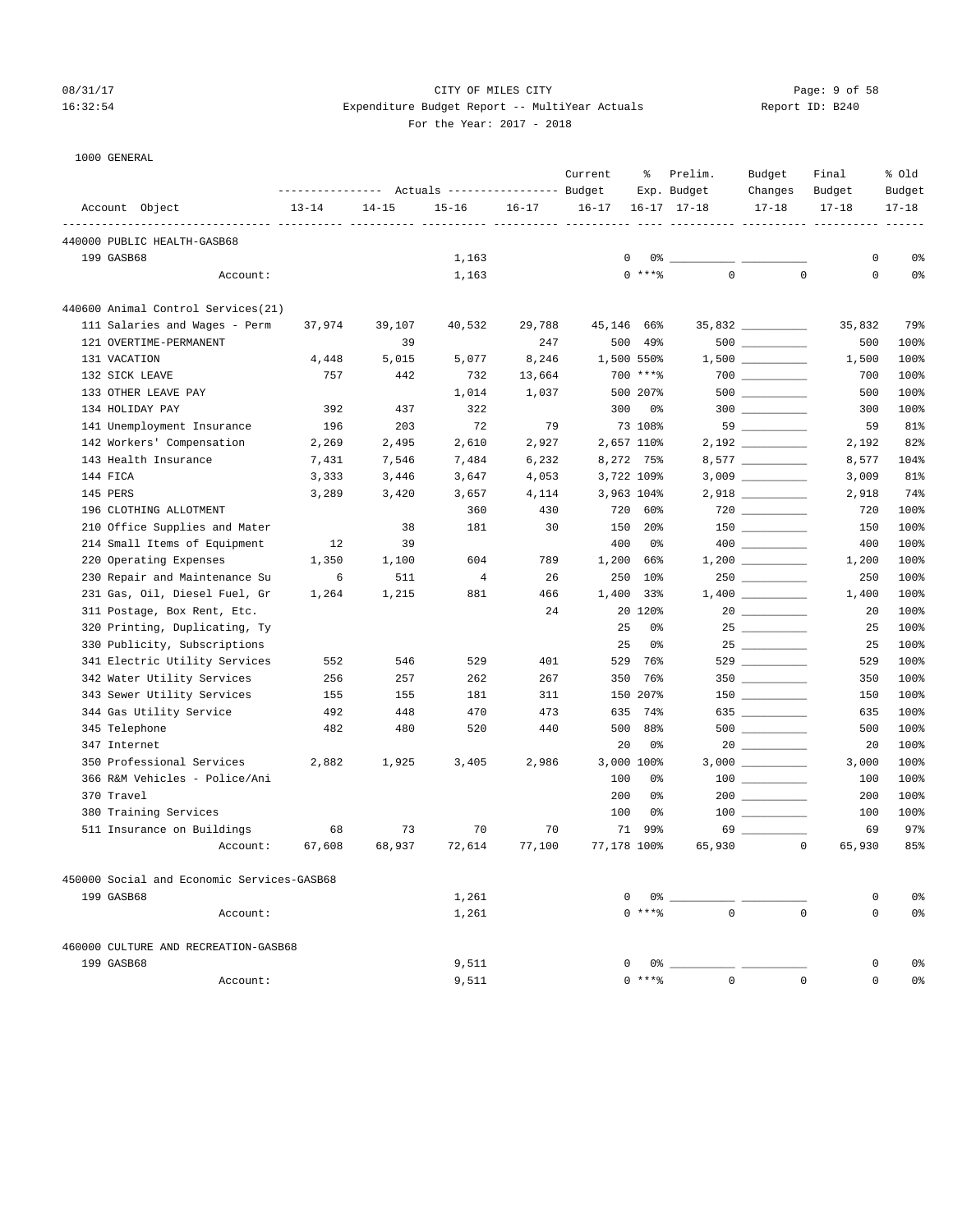# 08/31/17 Page: 10 of 58 16:32:54 Expenditure Budget Report -- MultiYear Actuals For the Year: 2017 - 2018

| Report ID: B240 |  |  |  |
|-----------------|--|--|--|
|-----------------|--|--|--|

|                                |           |           | Actuals ----------------- Budget |         | Current     | ႜ              | Prelim.<br>Exp. Budget           | Budget<br>Changes                  | Final<br>Budget | % old<br>Budget |
|--------------------------------|-----------|-----------|----------------------------------|---------|-------------|----------------|----------------------------------|------------------------------------|-----------------|-----------------|
| Account Object                 | $13 - 14$ | $14 - 15$ | $15 - 16$                        |         | $16 - 17$   |                | $16 - 17$ $17 - 18$              | $17 - 18$                          | $17 - 18$       | $17 - 18$       |
| 460432 Lion Shelter            |           |           |                                  |         |             |                | ----------- ---------- --------- |                                    |                 |                 |
| 230 Repair and Maintenance Su  | 48        | 3,284     | 1,944                            |         | 500         | 0%             |                                  |                                    | 500             | 100%            |
| 360 Contr R & M                | 2,002     |           |                                  |         | $\mathbf 0$ | $0\%$ $-$      |                                  |                                    | 0               | 0 <sup>°</sup>  |
| Account:                       | 2,050     | 3,284     | 1,944                            |         | 500         | 0%             | 500                              | $\mathbf 0$                        | 500             | 100%            |
| 460433 Park Operations(13)     |           |           |                                  |         |             |                |                                  |                                    |                 |                 |
| 111 Salaries and Wages - Perm  | 132,731   | 137,702   | 141,829                          | 139,657 | 148,394 94% |                |                                  | $163,565$ _________                | 163,565         | 110%            |
| 121 OVERTIME-PERMANENT         | 7,337     | 7,455     | 8,023                            | 9,322   | 7,600 123%  |                |                                  |                                    | 8,000           | 105%            |
| 131 VACATION                   | 8,291     | 11,256    | 8,816                            | 13,046  | 10,000 130% |                |                                  | $10,000$ __________                | 10,000          | 100%            |
| 132 SICK LEAVE                 | 4,905     | 6,292     | 5,729                            | 9,351   | 5,000 187%  |                |                                  |                                    | 5,000           | 100%            |
| 133 OTHER LEAVE PAY            |           |           | 751                              | 883     | 1,085 81%   |                |                                  | $1,118$ _________                  | 1,118           | 103%            |
| 134 HOLIDAY PAY                | 3,847     | 4,994     | 4,572                            | 5,521   | 3,800 145%  |                |                                  |                                    | 4,400           | 116%            |
| 141 Unemployment Insurance     | 709       | 757       | 255                              | 268     |             | 248 108%       |                                  |                                    | 252             | 102%            |
| 142 Workers' Compensation      | 8,234     | 9,094     | 9,077                            | 9,610   | 9,068 106%  |                |                                  | $10,212$ _________                 | 10,212          | 113%            |
| 143 Health Insurance           | 23,967    | 24,443    | 25,182                           | 26,481  | 26,388 100% |                |                                  |                                    | 18,784          | 71%             |
| 144 FICA                       | 11,487    | 12,286    | 12,402                           | 13,055  | 12,674 103% |                |                                  | $13,991$ _________                 | 13,991          | 110%            |
| 145 PERS                       | 11,775    | 12,402    | 13,141                           | 13,792  | 12,599 109% |                |                                  |                                    | 13,266          | 105%            |
| 196 CLOTHING ALLOTMENT         | 458       | 486       | 486                              | 479     |             | 500 96%        |                                  |                                    | 500             | 100%            |
| 210 Office Supplies and Mater  | 246       | 742       | 186                              | 86      |             | 150 57%        |                                  |                                    | 150             | 100%            |
| 214 Small Items of Equipment   | 5,836     | 15,619    | 6,996                            | 7,576   | 7,500 101%  |                |                                  |                                    | 5,000           | 67%             |
| 220 Operating Expenses         | 2,002     | 2,437     | 1,134                            | 2,410   | 2,500 96%   |                |                                  |                                    | 2,500           | 100%            |
| 222 Chemicals, Lab & Med Suppl | 4,316     | 4,861     | 7,584                            | 2,834   | $9,000$ 31% |                |                                  |                                    | 6,000           | 67%             |
| 226 Clothing and Uniforms      | 420       | 450       | 396                              | 410     | 500         | 82%            |                                  |                                    | 500             | 100%            |
| 230 Repair and Maintenance Su  | 8,230     | 10,816    | 28,060                           | 17,177  | 13,000 132% |                |                                  | $13,000$ __________                | 13,000          | 100%            |
| 231 Gas, Oil, Diesel Fuel, Gr  | 7,383     | 8,225     | 5,651                            | 4,692   | 7,000       | 67%            |                                  | $4,500$ __________                 | 4,500           | 64%             |
| 330 Publicity, Subscriptions   |           |           | 144                              |         | 0           | $0\degree$ $-$ |                                  | <u> 22 mars - Amerikaans III (</u> | 0               | 0%              |
| 334 Memberships, Registration  | 345       | 185       | 145                              | 235     | 500         | 47%            |                                  |                                    | 500             | 100%            |
| 341 Electric Utility Services  | 8,556     | 8,883     | 10,896                           | 9,005   | 10,000      | 90%            |                                  |                                    | 10,000          | 100%            |
| 342 Water Utility Services     | 18,578    | 17,988    | 20,046                           | 17,430  | 22,000      | 79%            |                                  | $22,000$ __________                | 22,000          | 100%            |
| 343 Sewer Utility Services     | 739       | 981       | 940                              | 1,234   | 1,000 123%  |                |                                  |                                    | 1,200           | 120%            |
| 344 Gas Utility Service        | 3,661     | 3,136     | 987                              | 3,114   | 3,715 84%   |                |                                  |                                    | 3,715           | 100%            |
| 345 Telephone                  | 513       | 470       | 561                              | 445     | 500         | 89%            |                                  | $500$ _________                    | 500             | 100%            |
| 346 Garbage Service            | 237       | 948       | 722                              | 948     |             | 700 135%       |                                  |                                    | 750             | 107%            |
| 347 Internet                   | 451       | 451       | 489                              | 414     | 450         | 92%            |                                  |                                    | 450             | 100%            |
| 350 Professional Services      | 6,167     | 7,947     | 19,155                           | 17,208  | 20,000      | 86%            |                                  | $13,000$ __________                | 13,000          | 65%             |
| 360 Contr R & M                | 5,463     | 8,867     | 9,250                            | 10,553  | 11,000      | 96%            |                                  |                                    | 8,000           | 73%             |
| 363 R&M Vehicles/Equip/Labor-  | 7,243     | 12,793    | 11,353                           | 3,949   | 15,000 26%  |                |                                  | $10,000$ __________                | 10,000          | 67%             |
| 370 Travel                     | 129       | 290       |                                  |         |             | 600 0%         |                                  | 600 000                            | 600             | 100%            |
| 380 Training Services          | 62        | 560       |                                  | 921     |             | 600 154%       |                                  | $600$                              | 600             | 100%            |
| 511 Insurance on Buildings     | 2,383     | 2,957     | 2,957                            | 3,039   | 3,040 100%  |                |                                  |                                    | 2,995           | 99%             |
| 512 Insurance on Vehicles & E  | 451       | 559       | 820                              | 437     |             | 438 100%       |                                  |                                    | 438             | 100%            |
| 514 Other Insurance (Boilers)  |           |           |                                  |         | 800         | 0%             |                                  | $800$                              | 800             | 100%            |
| 533 Machinery and Equipment R  |           |           | 22                               |         | 0           |                |                                  |                                    | 0               | 0 <sup>°</sup>  |
| 936 Parks and Recreation Faci  | 1,899     |           |                                  |         | $\mathbf 0$ | 0%             |                                  |                                    | 0               | 0 <sup>°</sup>  |
| 940 Machinery & Equipment      |           | 10,766    |                                  |         | 0           | 0%             |                                  |                                    | 0               | 0 <sup>°</sup>  |
| Account:                       | 299,051   | 348,098   | 358,757                          | 345,582 | 367,349 94% |                | 356,286                          | $\mathbb O$                        | 356,286         | 97%             |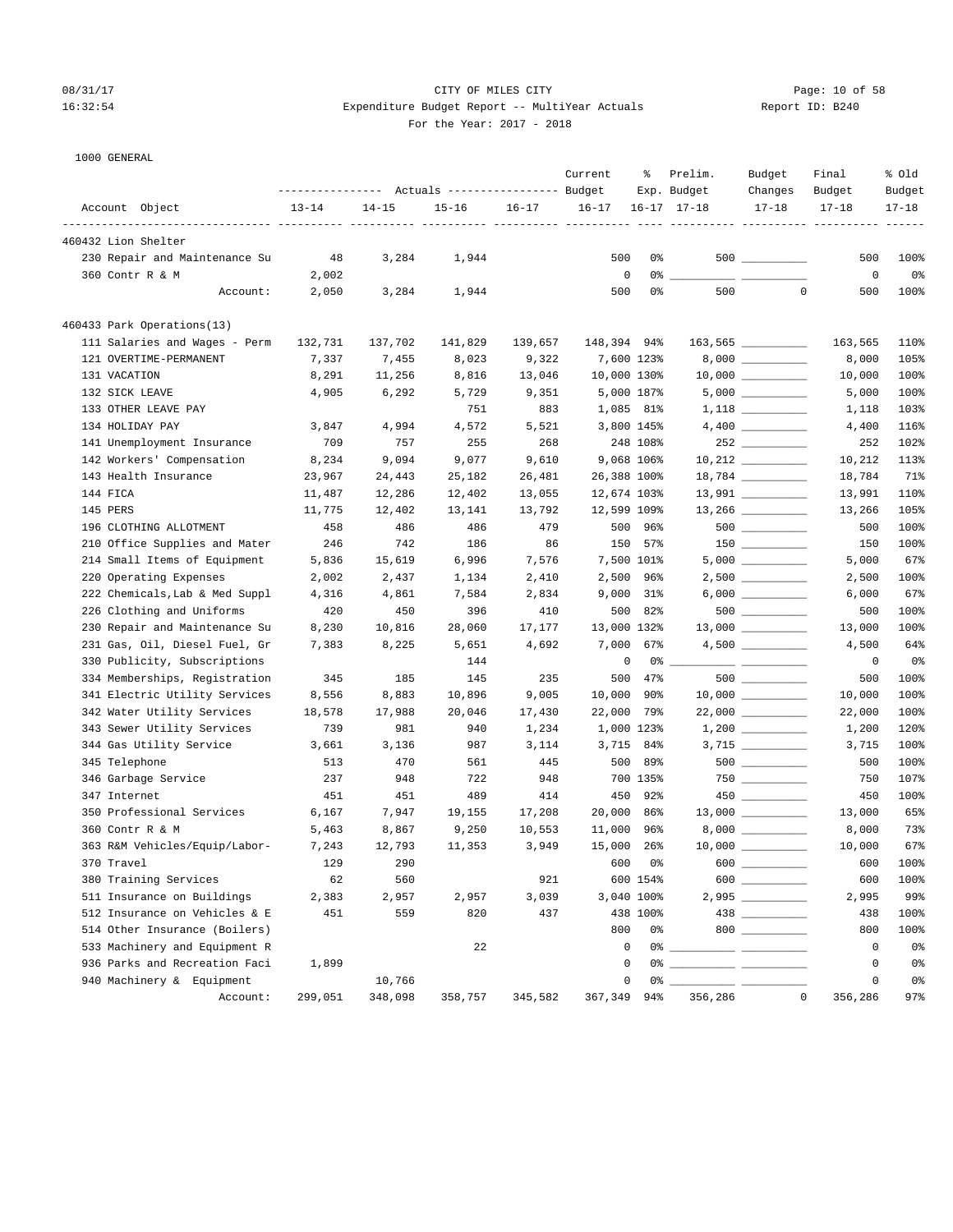# 08/31/17 Page: 11 of 58 16:32:54 Expenditure Budget Report -- MultiYear Actuals For the Year: 2017 - 2018

| Report ID: B240 |  |  |  |
|-----------------|--|--|--|
|-----------------|--|--|--|

|                                            |           |           |                                  |           | Current      | ៖              | Prelim.                                                                                                                                                                                                                                                                                                                  | Budget            | Final     | % old     |
|--------------------------------------------|-----------|-----------|----------------------------------|-----------|--------------|----------------|--------------------------------------------------------------------------------------------------------------------------------------------------------------------------------------------------------------------------------------------------------------------------------------------------------------------------|-------------------|-----------|-----------|
|                                            |           |           | Actuals ----------------- Budget |           |              |                | Exp. Budget                                                                                                                                                                                                                                                                                                              | Changes           | Budget    | Budget    |
| Account Object                             | $13 - 14$ | $14 - 15$ | $15 - 16$                        | $16 - 17$ | $16 - 17$    |                | $16 - 17$ $17 - 18$                                                                                                                                                                                                                                                                                                      | $17 - 18$         | $17 - 18$ | $17 - 18$ |
| 460434 Fish, Wildlife Trailways            |           |           |                                  |           |              |                |                                                                                                                                                                                                                                                                                                                          |                   |           |           |
| 210 Office Supplies and Mater              |           |           | $-650$                           |           |              | 0              |                                                                                                                                                                                                                                                                                                                          |                   | 0         | 0%        |
| 214 Small Items of Equipment               |           | 104       |                                  |           |              | $\mathbf 0$    |                                                                                                                                                                                                                                                                                                                          |                   | 0         | 0%        |
| 230 Repair and Maintenance Su              |           | 2,079     |                                  | 102       |              |                | $0***$ $\frac{1}{2}$ $\frac{1}{2}$ $\frac{1}{2}$ $\frac{1}{2}$ $\frac{1}{2}$ $\frac{1}{2}$ $\frac{1}{2}$ $\frac{1}{2}$ $\frac{1}{2}$ $\frac{1}{2}$ $\frac{1}{2}$ $\frac{1}{2}$ $\frac{1}{2}$ $\frac{1}{2}$ $\frac{1}{2}$ $\frac{1}{2}$ $\frac{1}{2}$ $\frac{1}{2}$ $\frac{1}{2}$ $\frac{1}{2}$ $\frac{1}{2}$ $\frac{1}{$ |                   | 0         | 0%        |
| 363 R&M Vehicles/Equip/Labor-              |           |           |                                  | 144       |              |                | $0***$ $\frac{20}{100}$                                                                                                                                                                                                                                                                                                  |                   | 0         | 0%        |
| 740 Awards and Indemnities                 | 6,467     | 4,189     |                                  |           |              |                | $0\,$ $\,$                                                                                                                                                                                                                                                                                                               |                   | 0         | 0%        |
| Account:                                   | 6,467     | 6,372     | $-650$                           | 246       |              | $0$ *** %      | $\Omega$                                                                                                                                                                                                                                                                                                                 | $\mathbf 0$       | 0         | 0%        |
| 460435 Florence Stacy Fountain             |           |           |                                  |           |              |                |                                                                                                                                                                                                                                                                                                                          |                   |           |           |
| 210 Office Supplies and Mater              |           |           | 1,076                            |           |              | 0              |                                                                                                                                                                                                                                                                                                                          |                   | 0         | 0%        |
| 350 Professional Services                  |           |           | 4,675                            | 7,500     | 27,968       |                | 27% ____________ ____                                                                                                                                                                                                                                                                                                    |                   | 0         | 0%        |
| Account:                                   |           |           | 5,751                            | 7,500     | 27,968       | 27%            | $\mathbf{0}$                                                                                                                                                                                                                                                                                                             | $\mathbf 0$       | 0         | 0%        |
| 460436 Denton Complex Upgrades             |           |           |                                  |           |              |                |                                                                                                                                                                                                                                                                                                                          |                   |           |           |
| 350 Professional Services                  |           |           |                                  | 6,500     | 83,206       | 8%             |                                                                                                                                                                                                                                                                                                                          |                   | 0         | 0%        |
| Account:                                   |           |           |                                  | 6,500     | 83,206       | 8%             | $\mathbf 0$                                                                                                                                                                                                                                                                                                              | $\mathbf{0}$      | 0         | 0%        |
| 460437 Milwaukee Park Project              |           |           |                                  |           |              |                |                                                                                                                                                                                                                                                                                                                          |                   |           |           |
| 210 Office Supplies and Mater              |           |           |                                  |           | 18,217       |                |                                                                                                                                                                                                                                                                                                                          |                   | 0         | 0%        |
| 230 Repair and Maintenance Su              |           |           |                                  |           | 1            |                |                                                                                                                                                                                                                                                                                                                          |                   | 0         | 0%        |
| 350 Professional Services                  |           |           |                                  |           | $\mathbf{1}$ |                | $0$ $\frac{1}{2}$ $\frac{1}{2}$ $\frac{1}{2}$ $\frac{1}{2}$ $\frac{1}{2}$ $\frac{1}{2}$ $\frac{1}{2}$ $\frac{1}{2}$ $\frac{1}{2}$ $\frac{1}{2}$ $\frac{1}{2}$ $\frac{1}{2}$ $\frac{1}{2}$ $\frac{1}{2}$ $\frac{1}{2}$ $\frac{1}{2}$ $\frac{1}{2}$ $\frac{1}{2}$ $\frac{1}{2}$ $\frac{1}{2}$ $\frac{1}{2}$ $\frac{1}{2$   |                   | 0         | 0%        |
| Account:                                   |           |           |                                  |           | 18,219       | 0 <sup>°</sup> | $\mathbf{0}$                                                                                                                                                                                                                                                                                                             | $\mathbf 0$       | 0         | 0%        |
| 460439 Riverside Park Tennis Court Project |           |           |                                  |           |              |                |                                                                                                                                                                                                                                                                                                                          |                   |           |           |
| 230 Repair and Maintenance Su              |           | 965       |                                  |           | 200          | 0%             |                                                                                                                                                                                                                                                                                                                          | 200               | 200       | 100%      |
| 350 Professional Services                  | 34        |           |                                  |           | $\mathsf 0$  | 0%             |                                                                                                                                                                                                                                                                                                                          |                   | 0         | 0%        |
| Account:                                   | 34        | 965       |                                  |           | 200          | 0 <sup>8</sup> | 200                                                                                                                                                                                                                                                                                                                      | $\mathbf 0$       | 200       | 100%      |
| 460445 Swimming Pool                       |           |           |                                  |           |              |                |                                                                                                                                                                                                                                                                                                                          |                   |           |           |
| 111 Salaries and Wages - Perm              | 48,602    | 42,714    | 42,528                           | 50,216    | 49,904 101%  |                |                                                                                                                                                                                                                                                                                                                          | 49,928 __________ | 49,928    | 100%      |
| 141 Unemployment Insurance                 | 218       | 192       | 64                               | 75        |              | 75 100%        |                                                                                                                                                                                                                                                                                                                          |                   | 75        | 100%      |
| 142 Workers' Compensation                  | 2,537     | 2,381     | 2,353                            | 2,826     |              | 2,725 104%     |                                                                                                                                                                                                                                                                                                                          |                   | 2,783     | 102%      |
| 144 FICA                                   | 3,707     | 3,268     | 3,253                            | 3,842     |              | 3,818 101%     |                                                                                                                                                                                                                                                                                                                          |                   | 3,820     | 100%      |
| 145 PERS                                   | 536       | 583       | 626                              | 788       |              | 629 125%       |                                                                                                                                                                                                                                                                                                                          | 639               | 639       | 102%      |
| 214 Small Items of Equipment               |           | 200       |                                  |           | 300          | 0%             |                                                                                                                                                                                                                                                                                                                          | $300$             | 300       | 100%      |
| 220 Operating Expenses                     | 36        | 479       | 480                              |           | 1,000        | 0%             |                                                                                                                                                                                                                                                                                                                          |                   | 1,000     | 100%      |
| 222 Chemicals, Lab & Med Suppl             | 2,943     | 3,350     | 3,133                            | 3,051     | 3,500        | 87%            |                                                                                                                                                                                                                                                                                                                          |                   | 3,500     | 100%      |
| 226 Clothing and Uniforms                  | 336       | 311       | 401                              | 471       | 500          | 94%            | 600                                                                                                                                                                                                                                                                                                                      |                   | 600       | 120%      |
| 230 Repair and Maintenance Su              | 22        | 370       | 1,030                            | 530       |              | 1,000 53%      |                                                                                                                                                                                                                                                                                                                          |                   | 1,000     | 100%      |
| 341 Electric Utility Services              | 1,555     | 1,876     | 1,773                            | 1,899     |              | 1,375 138%     |                                                                                                                                                                                                                                                                                                                          |                   | 1,375     | 100%      |
| 342 Water Utility Services                 | 240       | 249       | 279                              | 242       |              | 300 81%        |                                                                                                                                                                                                                                                                                                                          | $300$             | 300       | 100%      |
| 343 Sewer Utility Services                 | 85        | 85        | 85                               | 128       |              | 100 128%       |                                                                                                                                                                                                                                                                                                                          |                   | 100       | 100%      |
| 345 Telephone                              | 34        | 140       | 410                              | 66        | 200          | 33%            |                                                                                                                                                                                                                                                                                                                          |                   | 200       | 100%      |
| 350 Professional Services                  |           |           |                                  |           | 250          | 0%             |                                                                                                                                                                                                                                                                                                                          |                   | 250       | 100%      |
| 360 Contr R & M                            |           |           | 18,550                           |           | 1,000        | 0%             |                                                                                                                                                                                                                                                                                                                          |                   | 1,000     | 100%      |
| 363 R&M Vehicles/Equip/Labor-              | 270       | 67        | 5,715                            | 1,845     |              | 1,000 185%     |                                                                                                                                                                                                                                                                                                                          |                   | 1,000     | 100%      |
| 380 Training Services                      | 821       | 725       | 940                              | 940       | 1,200        | 78%            |                                                                                                                                                                                                                                                                                                                          |                   | 1,200     | 100%      |
| 540 Special Assessments                    | 563       | 1,363     | 563                              | 563       |              | 700 80%        |                                                                                                                                                                                                                                                                                                                          |                   | 700       | 100%      |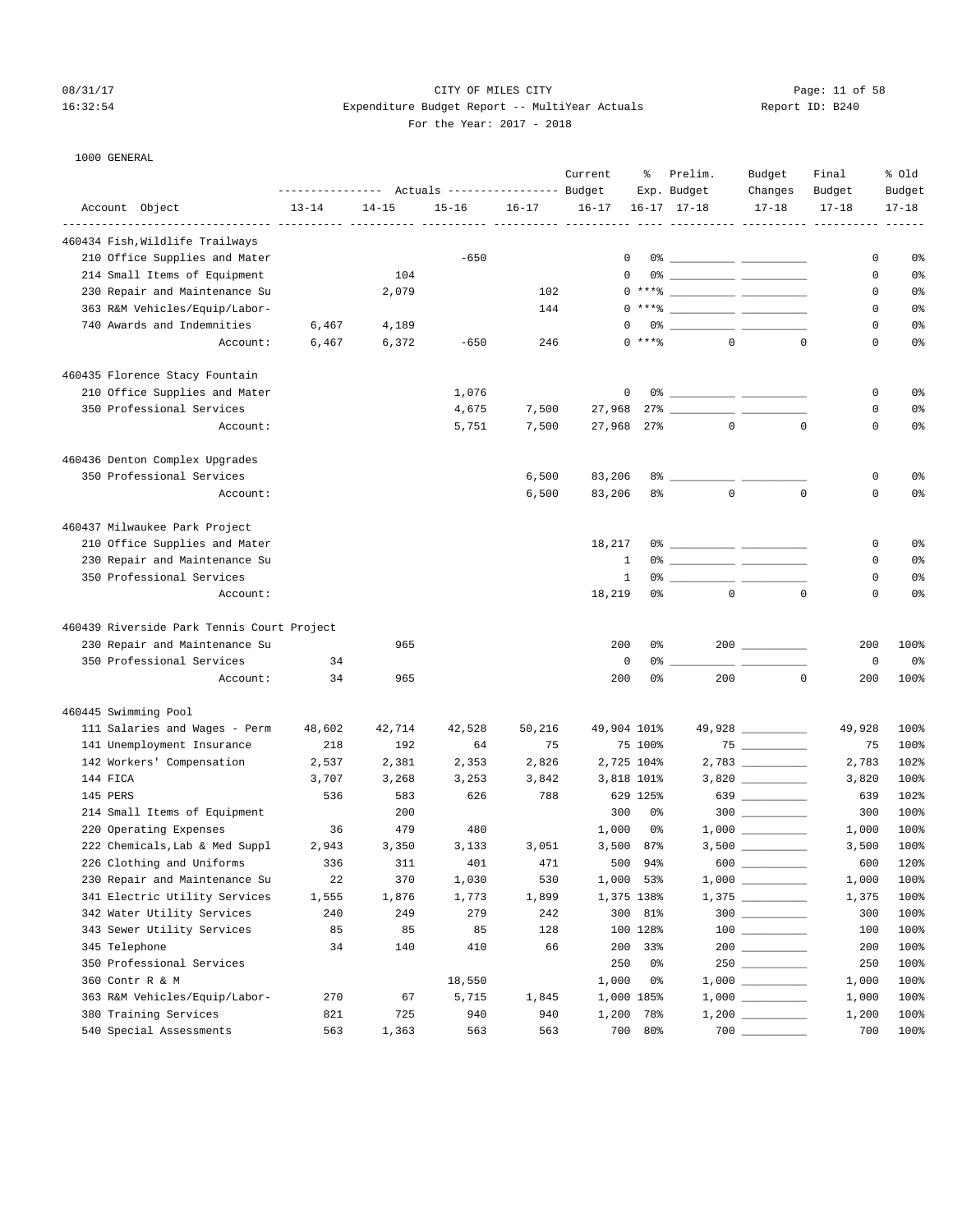1000 GENERAL

# 08/31/17 Page: 12 of 58 16:32:54 Expenditure Budget Report -- MultiYear Actuals Report ID: B240 For the Year: 2017 - 2018

| Account Object                           |          | $13 - 14$ | $14 - 15$ |         | 15-16    16-17    16-17    16-17    17-18 | Current      | % Prelim.<br>Exp. Budget                                                                                                                                                                                                                                                                                                                                           | Budget<br>Changes<br>$17 - 18$ | Final<br>Budget<br>$17 - 18$ | % old<br>Budget<br>$17 - 18$ |
|------------------------------------------|----------|-----------|-----------|---------|-------------------------------------------|--------------|--------------------------------------------------------------------------------------------------------------------------------------------------------------------------------------------------------------------------------------------------------------------------------------------------------------------------------------------------------------------|--------------------------------|------------------------------|------------------------------|
| 810 Losses (Bad debt expense             |          |           | 18        |         |                                           |              | $\begin{picture}(150,10) \put(0,0){\vector(1,0){100}} \put(15,0){\vector(1,0){100}} \put(15,0){\vector(1,0){100}} \put(15,0){\vector(1,0){100}} \put(15,0){\vector(1,0){100}} \put(15,0){\vector(1,0){100}} \put(15,0){\vector(1,0){100}} \put(15,0){\vector(1,0){100}} \put(15,0){\vector(1,0){100}} \put(15,0){\vector(1,0){100}} \put(15,0){\vector(1,0){100}}$ |                                | $\circ$                      | 0 <sup>o</sup>               |
|                                          |          |           |           |         |                                           |              | Account: 62,505 58,371 82,183 67,482 69,576 97% 69,770 0                                                                                                                                                                                                                                                                                                           |                                | 69,770                       | 100%                         |
| 470300 Ecomonic Development              |          |           |           |         |                                           |              |                                                                                                                                                                                                                                                                                                                                                                    |                                |                              |                              |
| 350 Professional Services 13,569 13,646  |          |           |           | 5,000   |                                           |              |                                                                                                                                                                                                                                                                                                                                                                    |                                |                              | 100%                         |
|                                          | Account: | 13,569    | 13,646    | 5,000   |                                           |              | 15,995    15,995    100%    15,995    0                                                                                                                                                                                                                                                                                                                            |                                | 15,995                       | 100%                         |
| 490500 Other Debt Service Payments       |          |           |           |         |                                           |              |                                                                                                                                                                                                                                                                                                                                                                    |                                |                              |                              |
| 610 Principal-Police Cars 18,006         |          |           | 9,138     |         |                                           | 4,800        |                                                                                                                                                                                                                                                                                                                                                                    |                                | $^{\circ}$                   | 0%                           |
| 620 Interest-Police Cars 226             |          |           | 45        |         |                                           | 4,211        | $0$ % and $0$ % and $0$ % and $0$ % and $0$ % and $0$ % and $0$ % and $0$ % and $0$ % and $0$ % and $0$ % and $0$ % and $0$ % and $0$ % and $0$ % and $0$ % and $0$ % and $0$ % and $0$ % and $0$ % and $0$ % and $0$ % and                                                                                                                                        |                                | $\mathbf 0$                  | 0 <sup>o</sup>               |
| 652 Principle- Flood Study Lo            |          |           |           |         |                                           | 11,000       | $0\%$ 28,007                                                                                                                                                                                                                                                                                                                                                       |                                | 28,007                       | 255%                         |
| 653 Interest- Flood Study Loa            |          |           |           |         |                                           | 12,959       | $0\frac{1}{6}$ 3,585                                                                                                                                                                                                                                                                                                                                               |                                | 3,585                        | 28%                          |
|                                          | Account: | 18,232    | 9,183     |         |                                           |              | 32,970 0% 31,592 0                                                                                                                                                                                                                                                                                                                                                 |                                | 31,592                       | 96%                          |
| 521000 Interfund Operating Transfers Out |          |           |           |         |                                           |              |                                                                                                                                                                                                                                                                                                                                                                    |                                |                              |                              |
| 820 Transfers to Other Funds 375,362     |          |           | 321,196   |         | 333,709 385,296                           | 385,291 100% |                                                                                                                                                                                                                                                                                                                                                                    | 541,010 -3,391                 | 537,619                      | 140%                         |
|                                          | Account: | 375,362   | 321,196   | 333,709 | 385,296                                   | 385,291 100% | 541,010                                                                                                                                                                                                                                                                                                                                                            | $-3.391$                       | 537,619                      | 140%                         |
|                                          | Fund:    |           |           |         |                                           |              | 4,509,856 4,206,666 4,301,522 4,655,115 5,092,479 91% 5,073,035 -13,391 5,059,644                                                                                                                                                                                                                                                                                  |                                |                              | 99%                          |
|                                          |          |           |           |         |                                           |              |                                                                                                                                                                                                                                                                                                                                                                    |                                |                              | ႜႜ                           |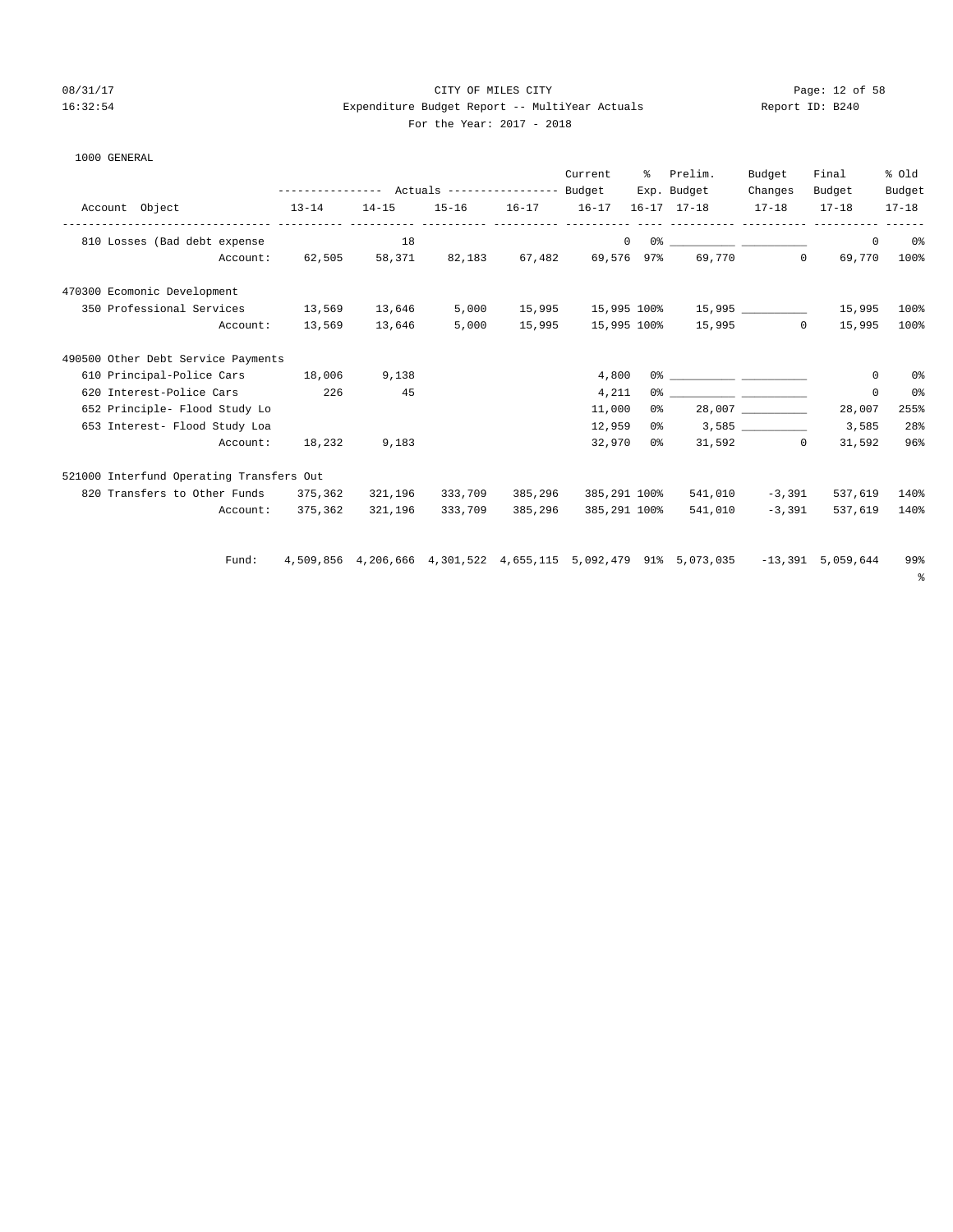# 08/31/17 Page: 13 of 58 16:32:54 Expenditure Budget Report -- MultiYear Actuals Report ID: B240 For the Year: 2017 - 2018

2220 LIBRARY

|                                                   | --------------- Actuals ---------------- Budget |                    |           |           | Current                    | ႜ                | Prelim.<br>Exp. Budget | Budget<br>Changes    | Final<br>Budget        | % old<br>Budget |
|---------------------------------------------------|-------------------------------------------------|--------------------|-----------|-----------|----------------------------|------------------|------------------------|----------------------|------------------------|-----------------|
| Account Object                                    | $13 - 14$                                       | $14 - 15$          | $15 - 16$ | $16 - 17$ | $16 - 17$                  |                  | $16 - 17$ $17 - 18$    | $17 - 18$            | $17 - 18$              | $17 - 18$       |
| -------------- ---<br>460100 Library Services(16) |                                                 | ------- ---------- |           |           |                            |                  |                        |                      |                        |                 |
| 111 Salaries and Wages - Perm                     | 172,550                                         | 171,532            | 172,046   | 169,343   | 177,608                    | 95%              |                        | $178,115$ __________ | 178,115                | 100%            |
| 121 OVERTIME-PERMANENT                            |                                                 |                    |           |           | 600                        | 0 <sup>°</sup>   |                        | $600$                | 600                    | 100%            |
| 131 VACATION                                      | 14,095                                          | 14,790             | 16,641    | 16,072    | 12,000 134%                |                  |                        | $12,000$ __________  | 12,000                 | 100%            |
| 132 SICK LEAVE                                    | 4,573                                           | 3,971              | 3,352     | 7,284     |                            | 4,000 182%       |                        |                      | 4,000                  | 100%            |
| 133 OTHER LEAVE PAY                               | 667                                             | 1,077              | 976       | 256       | 3,860                      | $7\%$            |                        |                      | 3,868                  | 100%            |
| 141 Unemployment Insurance                        | 867                                             | 865                | 291       | 291       |                            | 297 98%          |                        | 298                  | 298                    | 100%            |
| 142 Workers' Compensation                         | 753                                             | 799                | 794       | 806       |                            | 807 100%         |                        |                      | 826                    | 102%            |
| 143 Health Insurance                              | 37,147                                          | 37,721             | 38,851    | 41,499    | 41,361 100%                |                  |                        | 42,887               | 42,887                 | 104%            |
| 144 FICA                                          | 14,175                                          | 14,533             | 14,683    | 14,676    | 15,152 97%                 |                  |                        | $15,192$ _________   | 15,192                 | 100%            |
| 145 PERS                                          | 15,485                                          | 15,635             | 15,962    | 16,150    | 16,578 97%                 |                  |                        |                      | 16,820                 | 101%            |
| 196 CLOTHING ALLOTMENT                            | 750                                             | 750                | 750       | 750       |                            | 750 100%         |                        |                      | 750                    | 100%            |
| 210 Office Supplies and Mater                     | 1,072                                           | 896                | 733       | 710       | 1,000                      | 71%              |                        |                      | 1,000                  | 100%            |
| 214 Small Items of Equipment                      | 368                                             | 296                | 70        | 1,887     | 3,000                      | 63%              |                        |                      | 5,000                  | 167%            |
| 220 Operating Expenses                            | 185                                             | 318                | 119       |           | 1,000                      | 0%               |                        |                      | 1,000                  | 100%            |
| 224 Janitorial Supplies                           | 506                                             | 766                | 440       | 399       | 1,200                      | $33\%$           |                        |                      | 1,200                  | 100%            |
| 311 Postage, Box Rent, Etc.                       | 1,381                                           | 1,222              | 1,107     | 1,235     | 1,500                      | 82%              |                        |                      | 1,500                  | 100%            |
| 320 Printing, Duplicating, Ty                     | 1,144                                           | 903                | 981       | 1,113     | 2,351                      | 47%              |                        |                      | 2,000                  | 85%             |
| 330 Publicity, Subscriptions                      |                                                 | 40                 |           |           | $\mathbb O$                | 0%               |                        |                      | 0                      | $0\,$           |
| 334 Memberships, Registration                     |                                                 |                    |           |           | 250                        | 0 <sup>°</sup>   |                        |                      | 250                    | 100%            |
| 341 Electric Utility Services                     | 6,766                                           | 5,666              | 5,990     | 6,291     | 8,000                      | 79%              |                        |                      | 8,000                  | 100%            |
| 342 Water Utility Services                        | 285                                             | 363                | 515       | 585       | 1,252                      | 47%              |                        | $600$                | 600                    | 48%             |
| 343 Sewer Utility Services                        | 157                                             | 174                | 234       | 549       | 800                        | 69%              |                        | $600$                | 600                    | 75%             |
| 344 Gas Utility Service                           | 2,125                                           | 1,488              | 1,091     | 1,639     | 5,000                      | 33%              |                        |                      | 5,000                  | 100%            |
| 345 Telephone                                     | 678                                             | 734                | 1,075     | 1,188     | 1,500                      | 79%              |                        |                      | 1,500                  | 100%            |
| 346 Garbage Service                               | 209                                             | 209                | 240       |           | 500                        | 0 <sup>8</sup>   |                        |                      | 500                    | 100%            |
| 347 Internet                                      | 875                                             | 735                | 1,361     | 1,353     | 2,000                      | 68%              |                        |                      | 2,000                  | 100%            |
| 350 Professional Services                         | 6,888                                           | 4,790              | 7,007     | 7,308     | 9,000                      | 81%              |                        |                      | 9,000                  | 100%            |
| 360 Contr R & M                                   | 5,934                                           | 6,304              | 5,329     | 7,266     | 9,500                      | 76%              |                        |                      | 10,000                 | 105%            |
| 370 Travel                                        | 2,065                                           | 2,037              | 726       | 793       | 2,000                      | 40%              |                        |                      | 2,000                  | 100%            |
| 380 Training Services                             | 370                                             | 141                | 832       |           | 1,000                      | 0%               |                        |                      | 1,000                  | 100%            |
| 382 Books                                         | 7,291                                           | 9,713              | 8,225     | 6,514     | 15,000 43%                 |                  |                        | $15,000$ _________   | 15,000                 | 100%            |
| 511 Insurance on Buildings                        | 6,677                                           | 4,723              | 2,881     | 2,881     |                            | 2,882 100%       |                        |                      | 2,821                  | 98%<br>152%     |
| 513 Liability                                     |                                                 |                    | 2,167     | 1,266     |                            | 1,267 100%<br>0% |                        |                      | 1,924                  | 30,000 ******   |
| 920 Buildings<br>Account:                         | 306,038                                         | 303,191            | 305,469   | 310,104   | $\mathsf 0$<br>343,015 90% |                  | 377,251                |                      | $\mathbf 0$<br>377,251 | 110%            |
| 521000 Interfund Operating Transfers Out          |                                                 |                    |           |           |                            |                  |                        |                      |                        |                 |
| 820 Transfers to Other Funds                      | 18,577                                          | 20,413             | 21,599    | 22,944    |                            | 22,994 100%      | $21,347$ ___           |                      | 21,347                 | 93%             |
| Account:                                          | 18,577                                          | 20,413             | 21,599    | 22,944    | 22,994 100%                |                  | 21,347                 |                      | $\mathbf{0}$<br>21,347 | 93%             |
|                                                   |                                                 |                    |           |           |                            |                  |                        |                      |                        |                 |
| Fund:                                             | 324,615                                         | 323,604            | 327,068   | 333,048   | 366,009 91%                |                  | 398,598                |                      | 398,598<br>$\Omega$    | 109%            |

%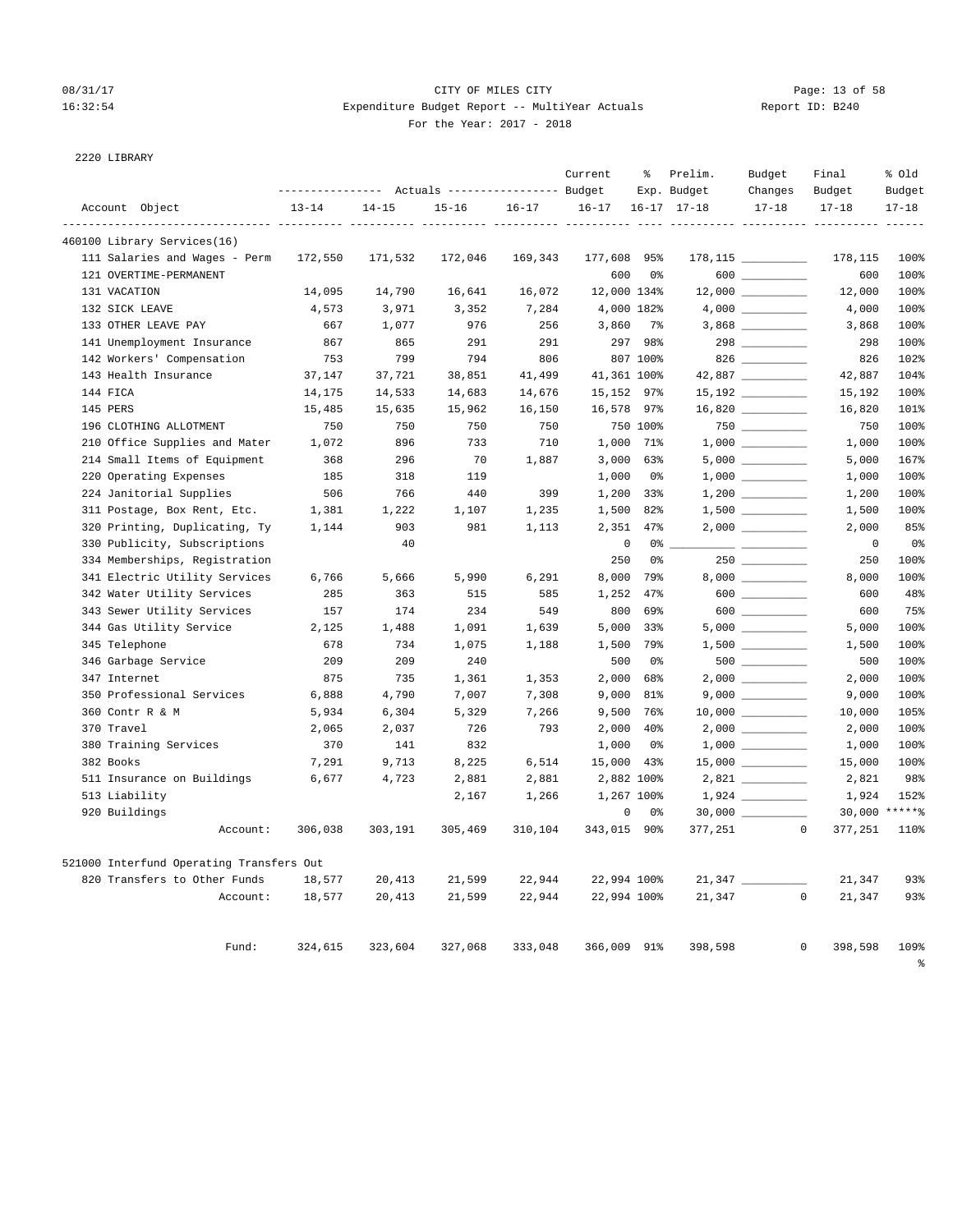### 08/31/17 Page: 14 of 58 16:32:54 Expenditure Budget Report -- MultiYear Actuals Report ID: B240 For the Year: 2017 - 2018

| 2260 EMERGENCY DISASTER                  |                  |           |                            |           |           |         |                     |              |           |             |           |
|------------------------------------------|------------------|-----------|----------------------------|-----------|-----------|---------|---------------------|--------------|-----------|-------------|-----------|
|                                          |                  |           |                            |           | Current   | ႜႜၟ     | Prelim.             | Budget       | Final     |             | % old     |
|                                          | ---------------- |           | Actuals ------------------ |           | Budget    |         | Exp. Budget         | Changes      | Budget    |             | Budget    |
| Account Object                           | $13 - 14$        | $14 - 15$ | $15 - 16$                  | $16 - 17$ | $16 - 17$ |         | $16 - 17$ $17 - 18$ | $17 - 18$    | $17 - 18$ |             | $17 - 18$ |
| 521000 Interfund Operating Transfers Out |                  |           |                            |           |           |         |                     |              |           |             |           |
| 820 Transfers to Other Funds             | 1,483            |           |                            | 96        |           | 96 100% |                     |              |           | 0           | 0%        |
| Account:                                 | 1,483            |           |                            | 96        |           | 96 100% | $\mathbf 0$         | $\mathbf{0}$ |           | $\mathbf 0$ | 0%        |
|                                          |                  |           |                            |           |           |         |                     |              |           |             |           |
| Fund:                                    | 1,483            |           |                            | 96        |           | 96 100% | $\Omega$            | $\Omega$     |           | $\Omega$    | 0%        |

%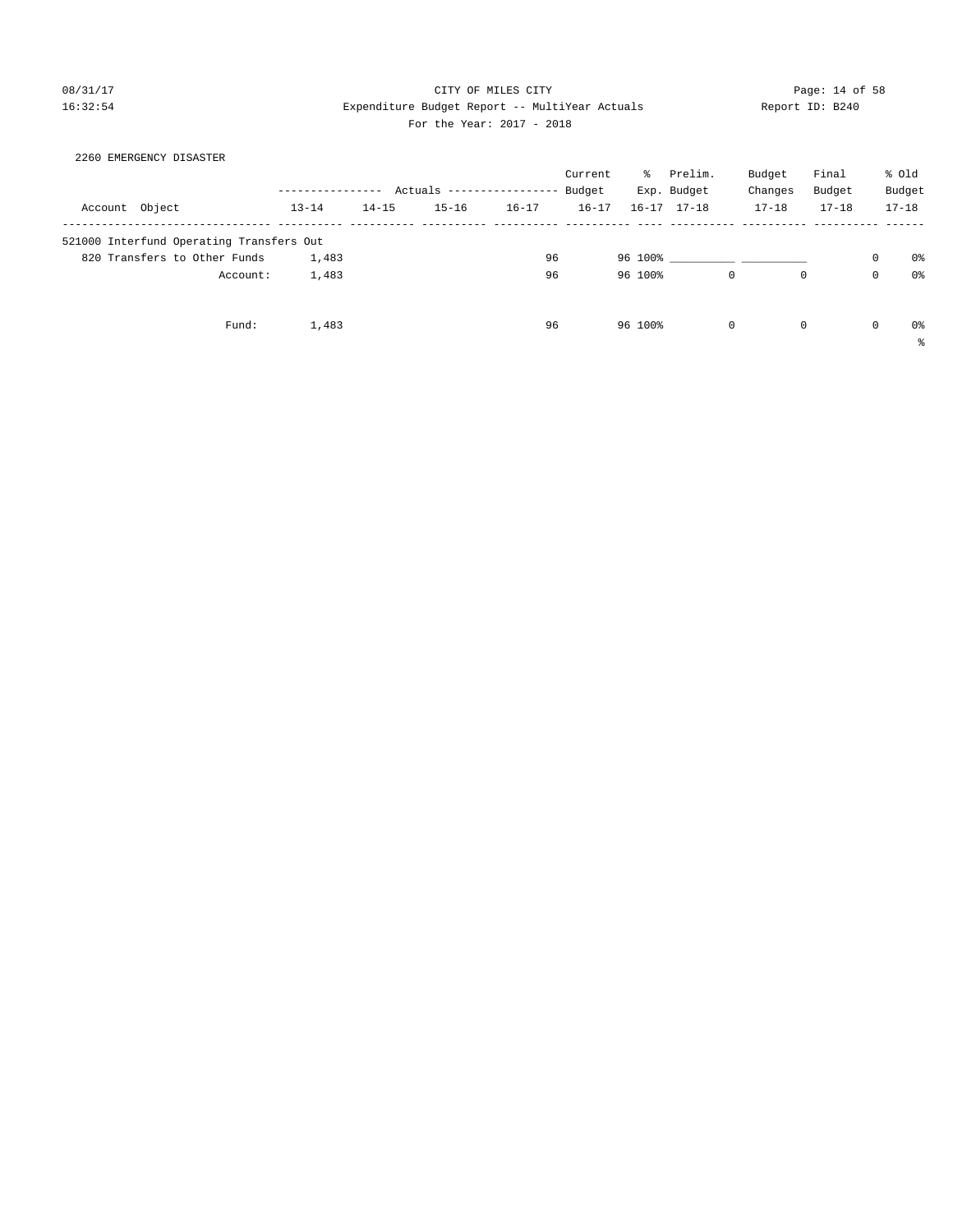## 08/31/17 Page: 15 of 58 16:32:54 Expenditure Budget Report -- MultiYear Actuals Report ID: B240 For the Year: 2017 - 2018

| 2270 Health                        |               |           |                            |           |            |     |                     |              |           |           |
|------------------------------------|---------------|-----------|----------------------------|-----------|------------|-----|---------------------|--------------|-----------|-----------|
|                                    |               |           |                            |           | Current    | ႜႜၟ | Prelim.             | Budget       | Final     | % old     |
|                                    | ------------- |           | Actuals ------------------ |           | Budget     |     | Exp. Budget         | Changes      | Budget    | Budget    |
| Object<br>Account                  | $13 - 14$     | $14 - 15$ | $15 - 16$                  | $16 - 17$ | $16 - 17$  |     | $16 - 17$ $17 - 18$ | $17 - 18$    | $17 - 18$ | $17 - 18$ |
| 440140 Registration and Inspection |               |           |                            |           |            |     |                     |              |           |           |
| 311 Postage, Box Rent, Etc.        | 62            | 51        | 7                          |           | 200        |     | $1\%$ and $1\%$     |              | 0         | 0%        |
| 350 Professional Services          | 33,000        | 33,000    | 32,100                     | 15,738    | 25,500     | 62% |                     | 15,740       | 15,740    | 62%       |
| Account:                           | 33,062        | 33,051    | 32,107                     | 15,739    | 25,700 61% |     | 15,740              | $\circ$      | 15,740    | 61%       |
|                                    |               |           |                            |           |            |     |                     |              |           |           |
| Fund:                              | 33,062        | 33,051    | 32,107                     | 15,739    | 25,700 61% |     | 15,740              | $\mathbf{0}$ | 15,740    | 61%       |
|                                    |               |           |                            |           |            |     |                     |              |           | ႜ         |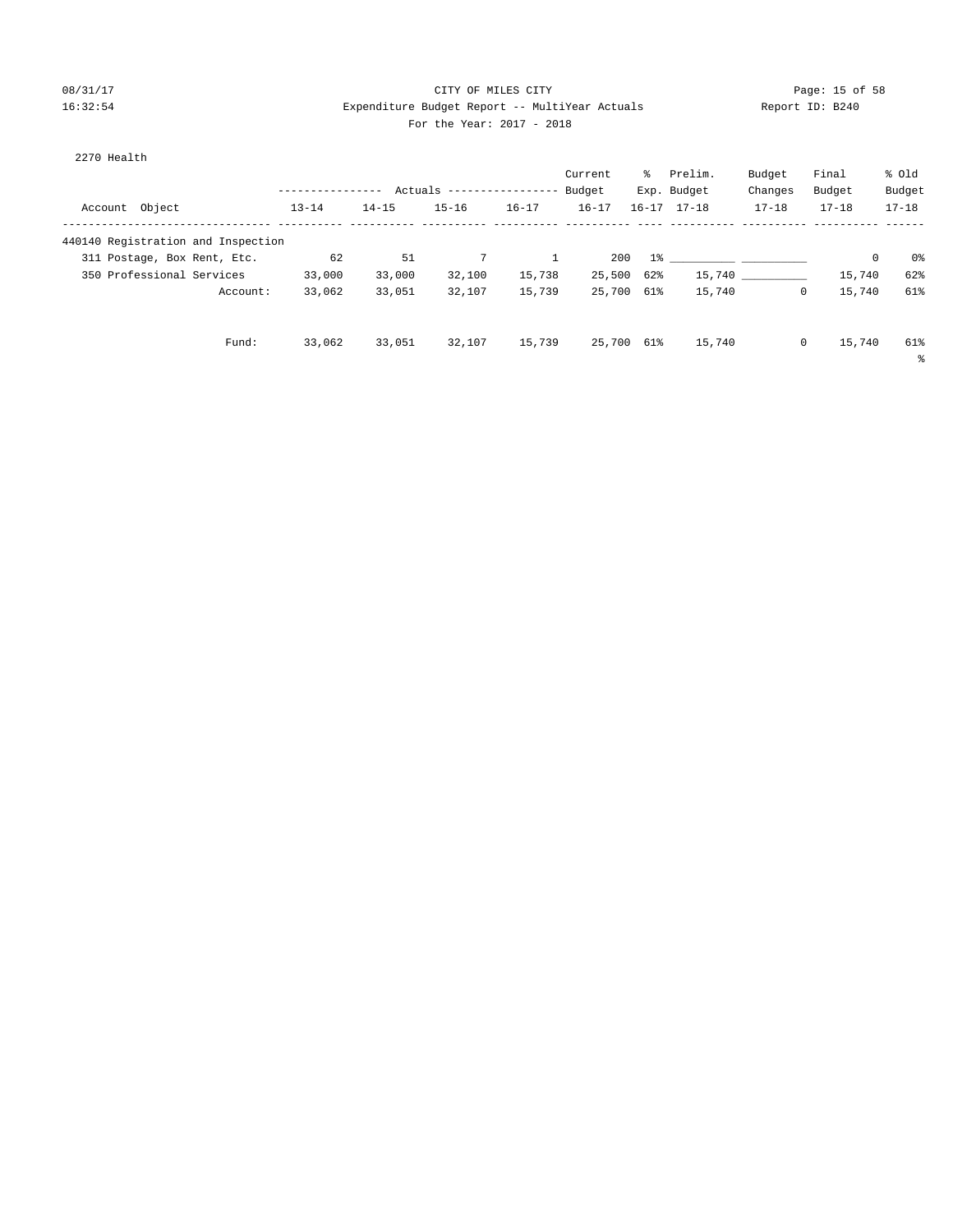# 08/31/17 Page: 16 of 58 16:32:54 Expenditure Budget Report -- MultiYear Actuals Report ID: B240 For the Year: 2017 - 2018

# 2310 TIFD-Downtown

|                                               |           |           |                                                              |           | Current        | ႜႜႜ      | Prelim.                            | Budget               | Final               | % old               |
|-----------------------------------------------|-----------|-----------|--------------------------------------------------------------|-----------|----------------|----------|------------------------------------|----------------------|---------------------|---------------------|
| Account Object                                | $13 - 14$ | $14 - 15$ | --------------- Actuals ---------------- Budget<br>$15 - 16$ | $16 - 17$ | $16 - 17$      |          | Exp. Budget<br>$16 - 17$ $17 - 18$ | Changes<br>$17 - 18$ | Budget<br>$17 - 18$ | Budget<br>$17 - 18$ |
| 460462 Urban Renewal District                 |           |           |                                                              |           |                |          |                                    |                      |                     |                     |
| 111 Salaries and Wages - Perm                 |           |           |                                                              |           |                | $\Omega$ | 0% 7,101                           | 8,834                | 15,935 *****%       |                     |
| 131 VACATION                                  |           |           |                                                              |           | $\Omega$       |          |                                    | 488                  |                     | 488 ******          |
| 132 SICK LEAVE                                |           |           |                                                              |           | 0              |          |                                    | 488                  |                     | 488 ******          |
| 133 OTHER LEAVE PAY                           |           |           |                                                              |           | 0              | 0%       | 615                                | $-615$               |                     | $0\qquad 0$ %       |
| 141 Unemployment Insurance                    |           |           |                                                              |           | $\Omega$       | 0 응      | 12                                 | 13                   | $25****8$           |                     |
| 142 Workers' Compensation                     |           |           |                                                              |           | 0              | 0 %      | 95                                 | 112                  |                     | $207$ ***** %       |
| 144 FICA                                      |           |           |                                                              |           | 0              | 0응       | 590                                | 704                  |                     | $1,294$ *****%      |
| 145 PERS                                      |           |           |                                                              |           | $\Omega$       | 0%       | 654                                | 778                  |                     | $1,432$ ******      |
| 220 Operating Expenses                        |           |           |                                                              |           | 0              | 0 %      | 2,000                              | $-669$               |                     | $1,331***$          |
| 331 Publication of Formal & L                 |           |           |                                                              |           | $\Omega$       | 0 %      |                                    | 300                  |                     | $300$ ******        |
| 350 Professional Services                     |           |           | 750                                                          | 5,800     | 18,800         | 31%      | 559                                | $-59$                | 500                 | 3%                  |
| 370 Travel                                    |           |           |                                                              |           | $\overline{0}$ | 0%       |                                    |                      |                     | $1,000$ *****%      |
| 721 Redevelopment                             |           |           |                                                              |           | 190,000        | 0 %      |                                    | 6,274 926            | 7,200               | $4\%$               |
| Account:                                      |           |           | 750                                                          | 5,800     | 208,800 3%     |          |                                    | 19,200 11,000        |                     | 30,200 14%          |
| 460466 Historic Preservation- Montana Main St |           |           |                                                              |           |                |          |                                    |                      |                     |                     |
| 730 Grants & Donations to Oth                 |           |           |                                                              |           |                |          |                                    |                      | 0                   | 0%                  |
| Account:                                      |           |           |                                                              | 12,000    |                |          | 12,000 100% 0                      | $\Omega$             | $\Omega$            | 0%                  |
| 521000 Interfund Operating Transfers Out      |           |           |                                                              |           |                |          |                                    |                      |                     |                     |
| 820 Transfers to Other Funds                  |           |           |                                                              |           | 10,000         |          |                                    |                      | 15,800              | 158%                |
| Account:                                      |           |           |                                                              |           | 10,000         | 0 %      |                                    | 15,800 0             | 15,800              | 158%                |
| Fund:                                         |           |           | 750                                                          | 17,800    | 230,800        | 8%       | 35,000                             | 11,000               | 46,000              | 20 <sup>8</sup>     |
|                                               |           |           |                                                              |           |                |          |                                    |                      |                     | $\epsilon$          |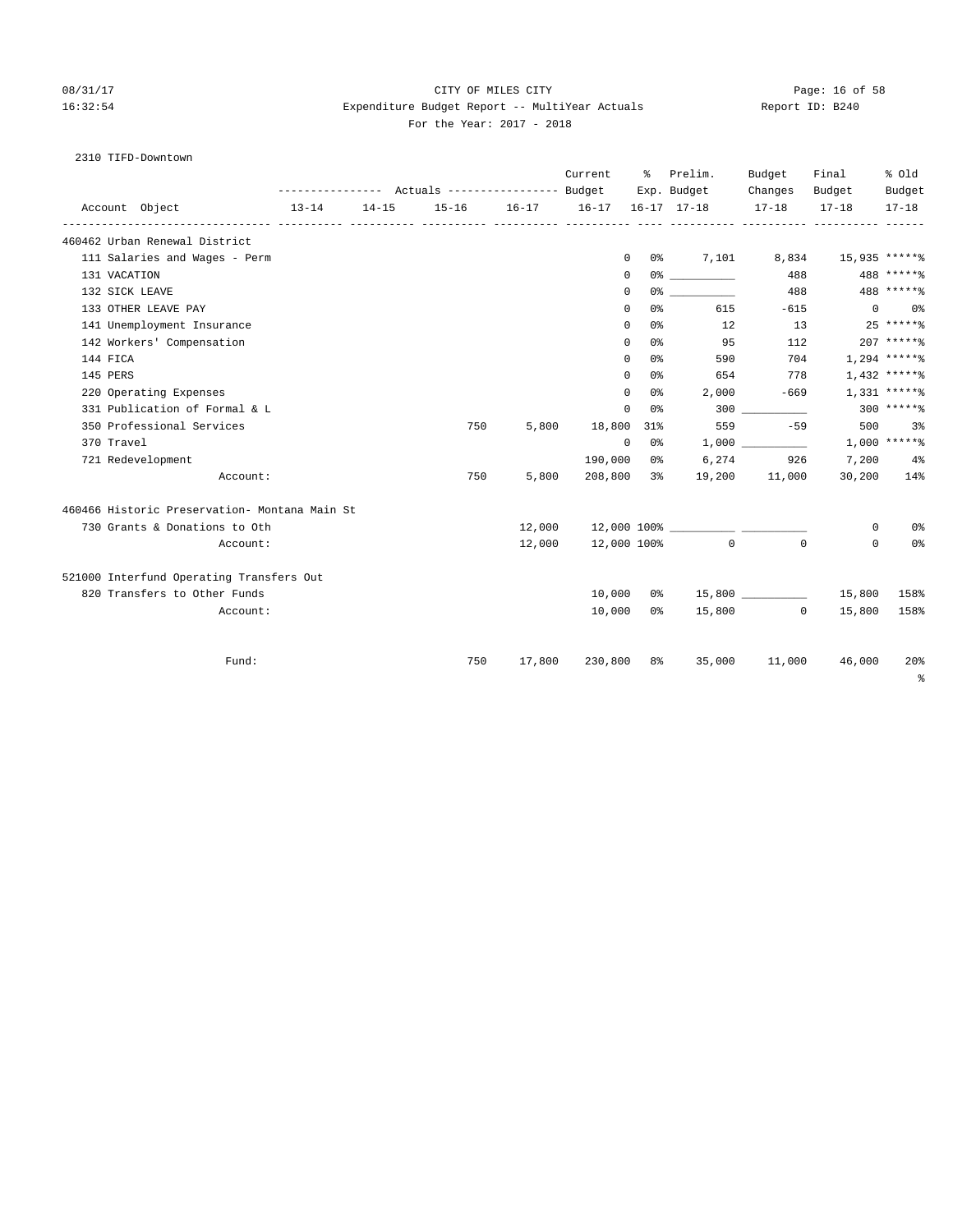# 08/31/17 Page: 17 of 58 16:32:54 Expenditure Budget Report -- MultiYear Actuals Report ID: B240 For the Year: 2017 - 2018

# 2350 Local Government/Study Commission

|                                          |           |           |                   |        | Current        | % Prelim.               | Budget  | Final        |            | % old          |
|------------------------------------------|-----------|-----------|-------------------|--------|----------------|-------------------------|---------|--------------|------------|----------------|
|                                          |           |           |                   |        |                | Exp. Budget             | Changes | Budget       |            | Budget         |
| Account Object                           | $13 - 14$ | $14 - 15$ | 15-16 16-17 16-17 |        |                | 16-17 17-18 17-18 17-18 |         |              |            | $17 - 18$      |
| 410130 Committees and Special Bodies     |           |           |                   |        |                |                         |         |              |            |                |
| 210 Office Supplies and Mater            |           |           |                   |        | 1,191          |                         |         |              | 0          | 0 <sup>o</sup> |
| 220 Operating Expenses                   |           | 175       | 57                |        | $\overline{0}$ |                         |         |              | $\Omega$   | 0%             |
| 311 Postage, Box Rent, Etc.              |           |           |                   | 1,235  | 2,000          |                         |         |              | 0          | 0%             |
| 320 Printing, Duplicating, Ty            |           | 89        |                   | 5      | 3,000          |                         |         |              | $\Omega$   | 0%             |
| 350 Professional Services                |           | 1,508     |                   | 2,603  |                |                         |         |              | 0          | 0%             |
| 370 Travel                               |           | 1,292     | 466               | 809    |                |                         |         |              | 0          | 0%             |
| 380 Training Services                    |           | 936       |                   |        | $\Omega$       |                         |         |              | $\Omega$   | 0%             |
| Account:                                 |           | 4,000     | 523               | 5,843  |                | $9,692$ 60% 0           |         | $\Omega$     | $\Omega$   | 0%             |
| 521000 Interfund Operating Transfers Out |           |           |                   |        |                |                         |         |              |            |                |
| 820 Transfers to Other Funds             |           |           |                   | 5,266  |                |                         |         |              | $^{\circ}$ | 0%             |
| Account:                                 |           |           |                   | 5,266  |                | 5,264 100% 0            |         | $\Omega$     | $\Omega$   | 0%             |
| Fund:                                    |           | 4,000     | 523               | 11,109 | 14,956 74%     | $\overline{0}$          |         | $\mathbf{0}$ | $^{\circ}$ | 0%             |
|                                          |           |           |                   |        |                |                         |         |              |            | ి              |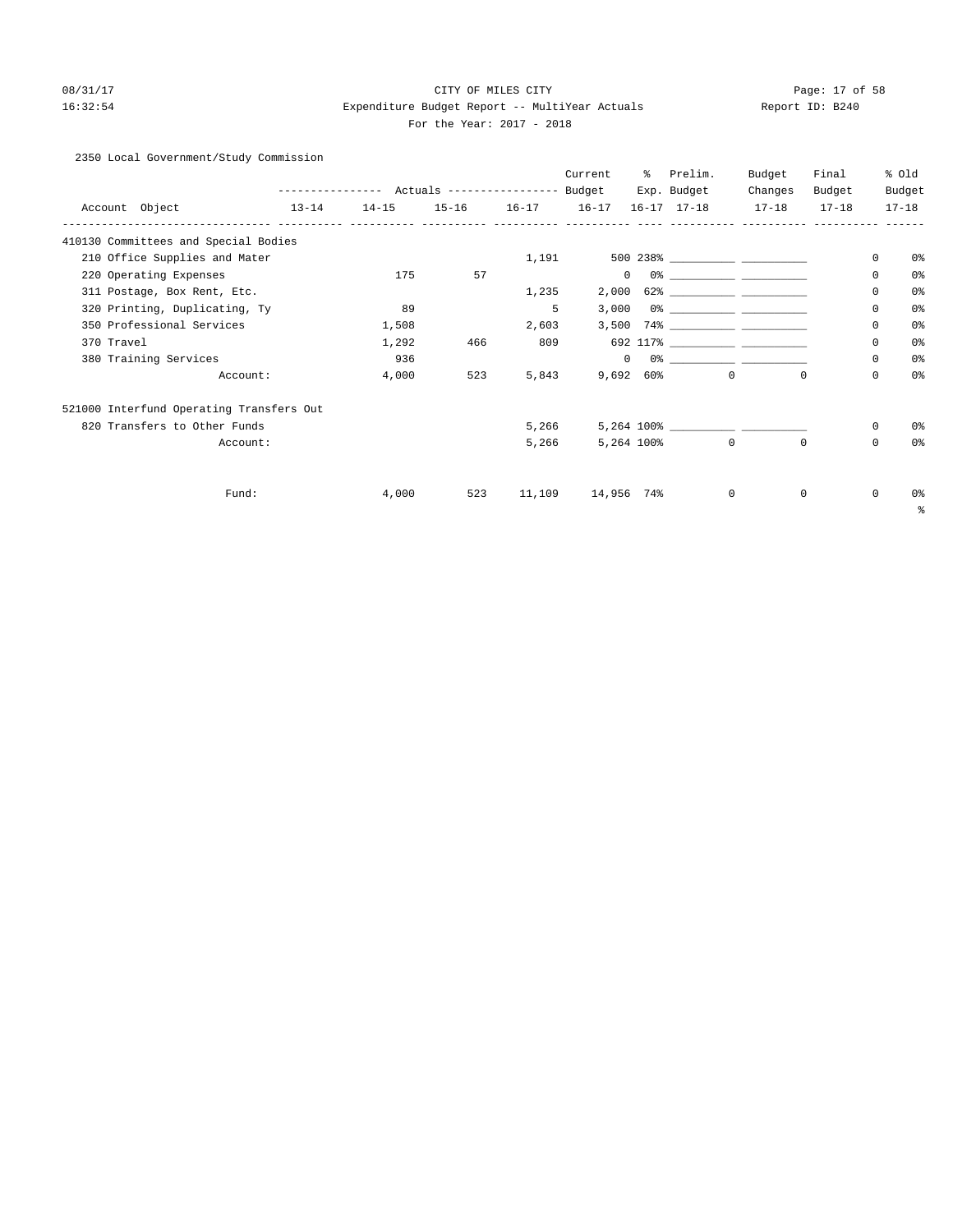### 08/31/17 Page: 18 of 58 16:32:54 Expenditure Budget Report -- MultiYear Actuals Report ID: B240 For the Year: 2017 - 2018

| 2372 Permissive Medical Levy             |                  |           |                           |           |             |           |             |           |           |           |
|------------------------------------------|------------------|-----------|---------------------------|-----------|-------------|-----------|-------------|-----------|-----------|-----------|
|                                          |                  |           |                           |           | Current     | ႜႜ        | Prelim.     | Budget    | Final     | % Old     |
|                                          | ---------------- |           | Actuals ----------------- |           | Budget      |           | Exp. Budget | Changes   | Budget    | Budget    |
| Account Object                           | $13 - 14$        | $14 - 15$ | $15 - 16$                 | $16 - 17$ | $16 - 17$   | $16 - 17$ | $17 - 18$   | $17 - 18$ | $17 - 18$ | $17 - 18$ |
| 521000 Interfund Operating Transfers Out |                  |           |                           |           |             |           |             |           |           |           |
| 820 Transfers to Other Funds             | 145,053          | 167,172   | 166,390                   | 190,613   | 192,718 99% |           | 208,422     | $-5,639$  | 202,783   | 105%      |
| Account:                                 | 145,053          | 167.172   | 166,390                   | 190,613   | 192,718 99% |           | 208,422     | $-5.639$  | 202,783   | 105%      |
|                                          |                  |           |                           |           |             |           |             |           |           |           |
| Fund:                                    | 145,053          | 167.172   | 166,390                   | 190,613   | 192,718     | 99%       | 208,422     | $-5.639$  | 202,783   | 105%      |
|                                          |                  |           |                           |           |             |           |             |           |           | ి         |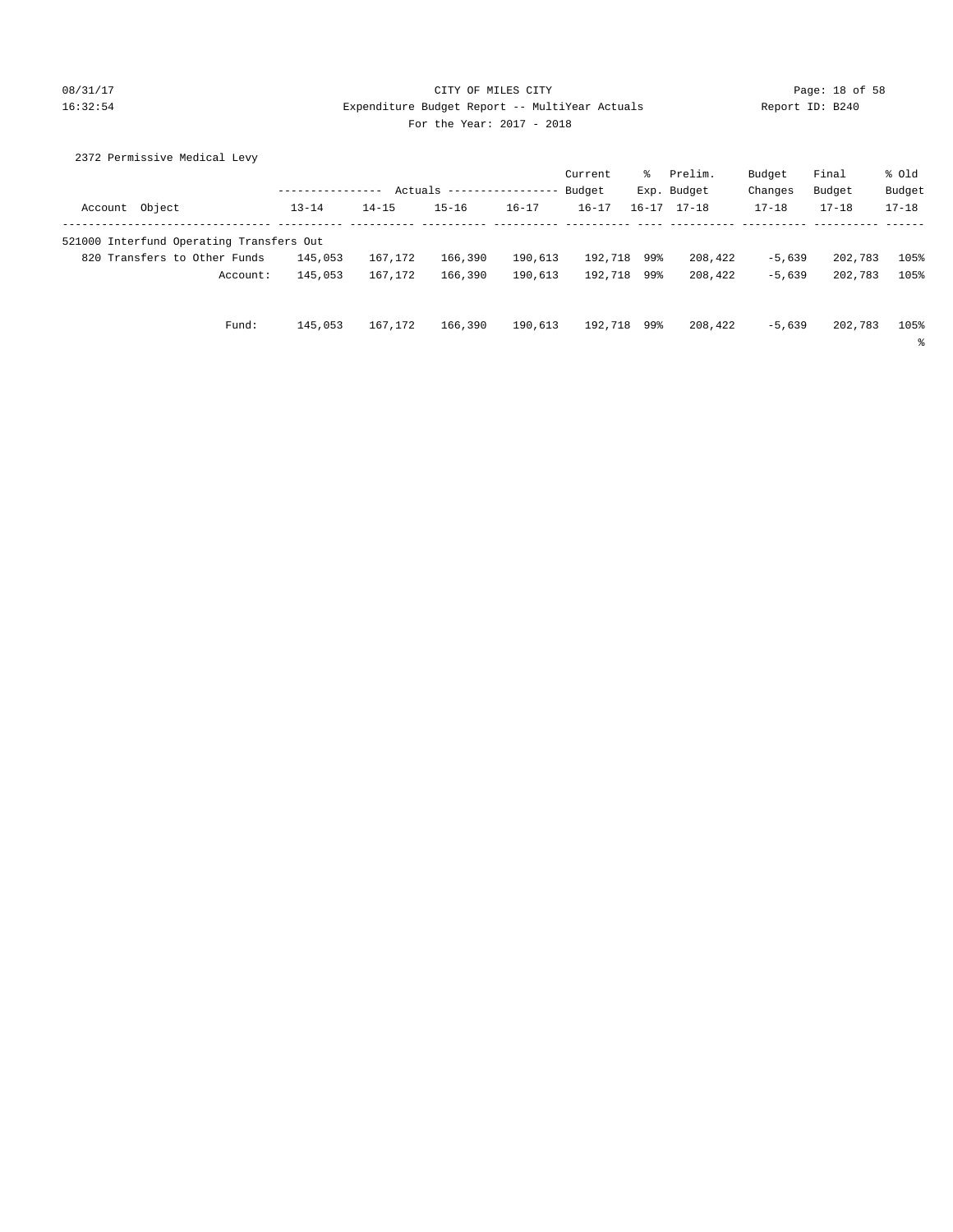### 08/31/17 Page: 19 of 58 16:32:54 Expenditure Budget Report -- MultiYear Actuals Report ID: B240 For the Year: 2017 - 2018

# 2394 BUILDING CODE ENFORCEMENT

|                                          |           |           | Actuals ----------------- Budget |           | Current      | နွ                            | Prelim.<br>Exp. Budget | Budget<br>Changes                                                                                                                                                                                                                                                                                                                                   | Final<br>Budget        | % old<br>Budget |
|------------------------------------------|-----------|-----------|----------------------------------|-----------|--------------|-------------------------------|------------------------|-----------------------------------------------------------------------------------------------------------------------------------------------------------------------------------------------------------------------------------------------------------------------------------------------------------------------------------------------------|------------------------|-----------------|
| Account Object                           | $13 - 14$ | $14 - 15$ | $15 - 16$                        | $16 - 17$ | $16 - 17$    |                               | $16 - 17$ $17 - 18$    | $17 - 18$                                                                                                                                                                                                                                                                                                                                           | $17 - 18$              | $17 - 18$       |
| 420531 Building Inspection               |           |           |                                  |           |              |                               |                        |                                                                                                                                                                                                                                                                                                                                                     |                        |                 |
| 111 Salaries and Wages - Perm            | 6,867     | 6,663     | 6,668                            | 10,741    |              | 13,897 77%                    |                        |                                                                                                                                                                                                                                                                                                                                                     | 13,500                 | 97%             |
| 121 OVERTIME-PERMANENT                   | 103       | 136       | 131                              | 240       |              | 150 160%                      |                        | 150 70                                                                                                                                                                                                                                                                                                                                              | 150                    | 100%            |
| 131 VACATION                             | 502       | 623       | 589                              | 996       |              | 500 199%                      |                        |                                                                                                                                                                                                                                                                                                                                                     | 500                    | 100%            |
| 132 SICK LEAVE                           | 377       | 377       | 497                              | 573       |              | 300 191%                      |                        | $300$                                                                                                                                                                                                                                                                                                                                               | 300                    | 100%            |
| 133 OTHER LEAVE PAY                      |           |           |                                  | 193       | 515          | $37\%$                        |                        | $515$ __________                                                                                                                                                                                                                                                                                                                                    | 515                    | 100%            |
| 141 Unemployment Insurance               | 36        | 35        | 12                               | 19        |              | 22 86%                        |                        | 22                                                                                                                                                                                                                                                                                                                                                  | 22                     | 100%            |
| 142 Workers' Compensation                | 232       | 265       | 264                              | 335       |              | 472 71%                       |                        | $450$ ________                                                                                                                                                                                                                                                                                                                                      | 450                    | 95%             |
| 143 Health Insurance                     | 1,486     | 1,509     | 1,554                            | 2,421     | 2,896        | 84%                           |                        |                                                                                                                                                                                                                                                                                                                                                     | 2,700                  | 93%             |
| 144 FICA                                 | 551       | 590       | 605                              | 973       |              | 1,175 83%                     |                        |                                                                                                                                                                                                                                                                                                                                                     | 1,175                  | 100%            |
| 145 PERS                                 | 621       | 625       | 652                              | 1,054     | 1,286        | 82%                           |                        |                                                                                                                                                                                                                                                                                                                                                     | 1,286                  | 100%            |
| 196 CLOTHING ALLOTMENT                   | 30        | 30        | 30                               | 30        |              | 30 100%                       |                        |                                                                                                                                                                                                                                                                                                                                                     | 30                     | 100%            |
| 210 Office Supplies and Mater            | 649       | 944       | 451                              | 233       | 2,000        | $12\%$                        |                        |                                                                                                                                                                                                                                                                                                                                                     | 2,000                  | 100%            |
| 214 Small Items of Equipment             | 2,809     | 10,471    | 1,871                            | 9,436     | 15,000       | 63%                           |                        | $15,000$ __________                                                                                                                                                                                                                                                                                                                                 | 15,000                 | 100%            |
| 220 Operating Expenses                   | 99        | 400       | 584                              | 491       | 600          | 82%                           |                        |                                                                                                                                                                                                                                                                                                                                                     | 1,000                  | 167%            |
| 311 Postage, Box Rent, Etc.              | 252       | 266       | 261                              | 197       | 400          | 49%                           |                        |                                                                                                                                                                                                                                                                                                                                                     | 400                    | 100%            |
| 320 Printing, Duplicating, Ty            | 326       | 127       | 202                              | 268       | 350          | $77$ $%$                      |                        | $\begin{picture}(20,20) \put(0,0){\line(1,0){10}} \put(15,0){\line(1,0){10}} \put(15,0){\line(1,0){10}} \put(15,0){\line(1,0){10}} \put(15,0){\line(1,0){10}} \put(15,0){\line(1,0){10}} \put(15,0){\line(1,0){10}} \put(15,0){\line(1,0){10}} \put(15,0){\line(1,0){10}} \put(15,0){\line(1,0){10}} \put(15,0){\line(1,0){10}} \put(15,0){\line(1$ | 400                    | 114%            |
| 330 Publicity, Subscriptions             | 177       | 1,448     | 24                               |           | 500          | 0 <sup>8</sup>                |                        |                                                                                                                                                                                                                                                                                                                                                     | 500                    | 100%            |
| 331 Publication of Formal & L            |           |           | 1,060                            |           |              | $\mathbf 0$<br>0 <sup>°</sup> |                        |                                                                                                                                                                                                                                                                                                                                                     | 1,000                  | $*****$         |
| 334 Memberships, Registration            | 175       | 405       | 185                              | 75        | 300          | 25%                           |                        | 300 000                                                                                                                                                                                                                                                                                                                                             | 300                    | 100%            |
| 345 Telephone                            | 314       | 316       | 343                              | 290       | 400          | 73%                           |                        |                                                                                                                                                                                                                                                                                                                                                     | 400                    | 100%            |
| 347 Internet                             |           |           |                                  |           | 200          | 0 <sup>°</sup>                |                        |                                                                                                                                                                                                                                                                                                                                                     | 200                    | 100%            |
| 350 Professional Services                | 95,051    | 41,776    | 86,078                           | 65,129    | 95,000       | 69%                           |                        |                                                                                                                                                                                                                                                                                                                                                     | 115,000                | 121%            |
| 360 Contr R & M                          | 857       | 1,257     | 1,478                            | 20,306    |              | $1,866$ ****                  |                        |                                                                                                                                                                                                                                                                                                                                                     | 1,900                  | 102%            |
| 380 Training Services                    | 26        |           | 654                              | 2,449     |              | 2,000 122%                    |                        |                                                                                                                                                                                                                                                                                                                                                     | 5,000                  | 250%            |
| 382 Books                                | 58        | 41        | 873                              |           | 5,000        | 0%                            |                        | 8,000                                                                                                                                                                                                                                                                                                                                               | 8,000                  | 160%            |
| 513 Liability                            | 386       | 375       |                                  |           |              | $\mathbf 0$<br>0 <sup>°</sup> |                        |                                                                                                                                                                                                                                                                                                                                                     | $\mathbf 0$            | 0 <sup>°</sup>  |
| 540 Special Assessments                  | 520       | 710       | 326                              | 614       | 800          | 77%                           |                        | 800                                                                                                                                                                                                                                                                                                                                                 | 800                    | 100%            |
| 930 Improvements Other than B            |           |           | 10,588                           |           |              | 0<br>0%                       | -- -                   |                                                                                                                                                                                                                                                                                                                                                     | 0                      | 0 <sup>8</sup>  |
| Account:                                 | 112,504   | 69,389    | 115,980                          | 117,063   | 145,659      | 80%                           | 172,528                |                                                                                                                                                                                                                                                                                                                                                     | $\circ$<br>172,528     | 118%            |
| 510330 Comprehensive Liability Insurance |           |           |                                  |           |              |                               |                        |                                                                                                                                                                                                                                                                                                                                                     |                        |                 |
| 513 Liability                            | 1,172     | 72        | 88                               | 52        |              | 52 100%                       |                        | $214$ $\qquad$                                                                                                                                                                                                                                                                                                                                      | 214                    | 412%            |
| Account:                                 | 1,172     | 72        | 88                               | 52        |              | 52 100%                       | 214                    |                                                                                                                                                                                                                                                                                                                                                     | $^{\circ}$<br>214      | 412%            |
| 521000 Interfund Operating Transfers Out |           |           |                                  |           |              |                               |                        |                                                                                                                                                                                                                                                                                                                                                     |                        |                 |
| 820 Transfers to Other Funds             | 5,641     | 6,269     | 6,709                            | 7,404     |              | 7,407 100%                    |                        |                                                                                                                                                                                                                                                                                                                                                     | 6,770                  | 91%             |
| Account:                                 | 5,641     | 6,269     | 6,709                            | 7,404     |              | 7,407 100%                    | 6,770                  |                                                                                                                                                                                                                                                                                                                                                     | $\mathbf 0$<br>6,770   | 91%             |
| Fund:                                    | 119,317   | 75,730    | 122,777                          | 124,519   | 153, 118 81% |                               | 179,512                |                                                                                                                                                                                                                                                                                                                                                     | $\mathbf 0$<br>179,512 | 117%            |

%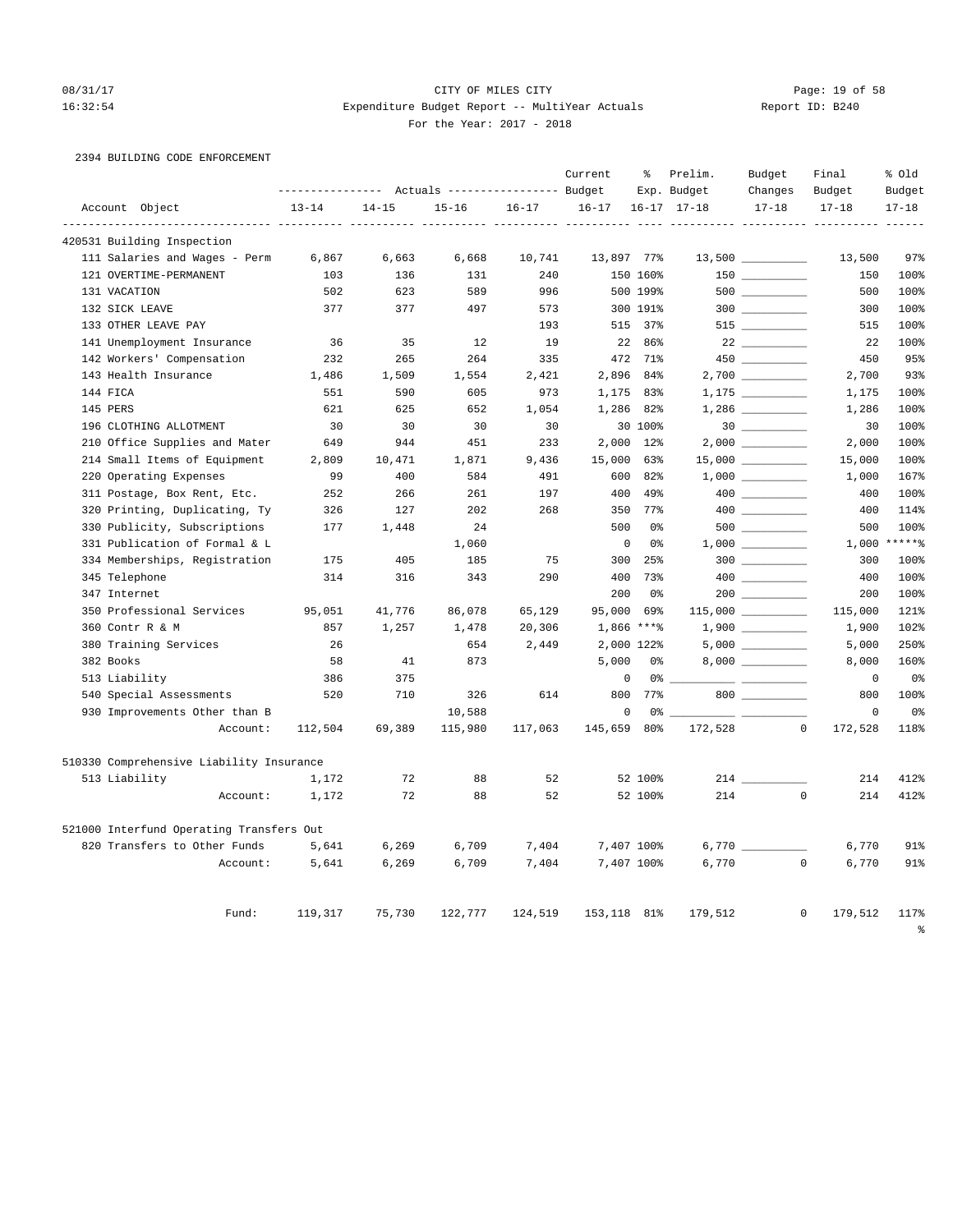### 08/31/17 Page: 20 of 58 16:32:54 Expenditure Budget Report -- MultiYear Actuals Report ID: B240 For the Year: 2017 - 2018

2400 LTG M D#165-(Gen City)

|                                          |                  |           |                           |           | Current      | ႜႜ         | Prelim.             | Budget       | Final     | % old     |
|------------------------------------------|------------------|-----------|---------------------------|-----------|--------------|------------|---------------------|--------------|-----------|-----------|
|                                          | ---------------- |           | Actuals ----------------- |           | Budget       |            | Exp. Budget         | Changes      | Budget    | Budget    |
| Account Object                           | $13 - 14$        | $14 - 15$ | $15 - 16$                 | $16 - 17$ | $16 - 17$    |            | $16 - 17$ $17 - 18$ | $17 - 18$    | $17 - 18$ | $17 - 18$ |
| 430263 STREET LIGHTING                   |                  |           |                           |           |              |            |                     |              |           |           |
| 341 Electric Utility Services            | 116,770          | 110,154   | 115,193                   | 119,646   | 117,500 102% |            |                     | 120,000      | 120,000   | 102%      |
| 533 Machinery and Equipment R            | 51,339           | 46,852    | 58,102                    | 61,090    | 66,000 93%   |            |                     | 61,000 000   | 61,000    | 92%       |
| Account:                                 | 168,109          | 157,006   | 173,295                   | 180,736   | 183,500 98%  |            | 181,000             | $\circ$      | 181,000   | 99%       |
| 521000 Interfund Operating Transfers Out |                  |           |                           |           |              |            |                     |              |           |           |
| 820 Transfers to Other Funds             | 1,000            | 1,000     | 1,000                     | 1,000     |              | 1,000 100% |                     | 1,000        | 1,000     | 100%      |
| Account:                                 | 1,000            | 1,000     | 1,000                     | 1,000     |              | 1,000 100% | 1,000               | $\mathbf{0}$ | 1,000     | 100%      |
| Fund:                                    | 169,109          | 158,006   | 174,295                   | 181,736   | 184,500 99%  |            | 182,000             | 0            | 182,000   | 99%       |
|                                          |                  |           |                           |           |              |            |                     |              |           | ႜ         |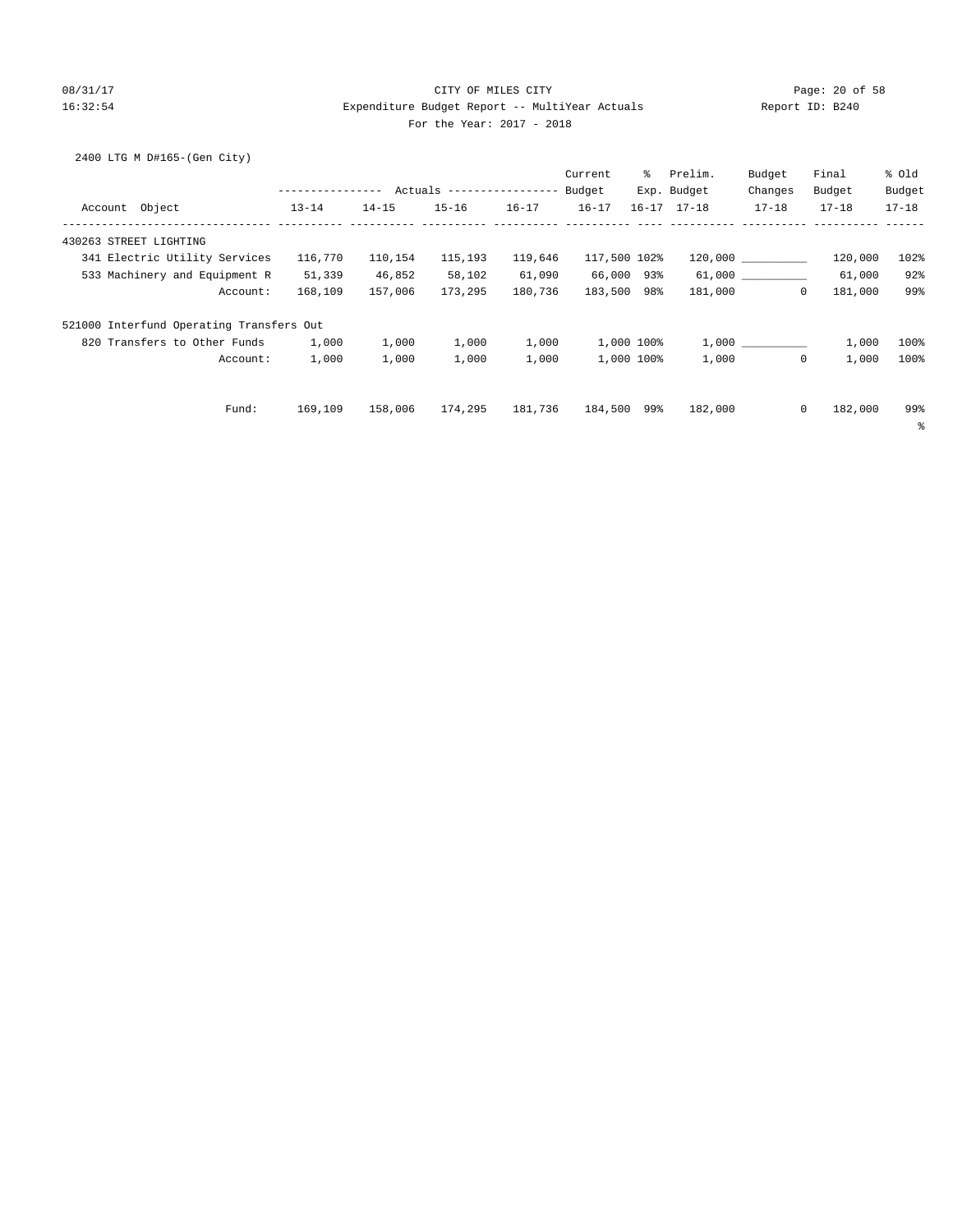### 08/31/17 Page: 21 of 58 16:32:54 Expenditure Budget Report -- MultiYear Actuals Report ID: B240 For the Year: 2017 - 2018

### 2420 LTG M D#167-(MilesAddn Etc)

|                                          |                  |           |                           |           | Current    | ႜႜႜ        | Prelim.             | Budget       | Final       | % old          |
|------------------------------------------|------------------|-----------|---------------------------|-----------|------------|------------|---------------------|--------------|-------------|----------------|
|                                          | ---------------- |           | Actuals ----------------- |           | Budget     |            | Exp. Budget         | Changes      | Budget      | Budget         |
| Account Object                           | $13 - 14$        | $14 - 15$ | $15 - 16$                 | $16 - 17$ | $16 - 17$  |            | $16 - 17$ $17 - 18$ | $17 - 18$    | $17 - 18$   | $17 - 18$      |
| 430263 STREET LIGHTING                   |                  |           |                           |           |            |            |                     |              |             |                |
| 341 Electric Utility Services            | 21,454           | 22,538    | 21,280                    | 21,832    | 23,280 94% |            |                     | 22,000       | 22,000      | 95%            |
| 360 Contr R & M                          |                  |           |                           |           | 9,000      | 0응         |                     |              | $\mathbf 0$ | 0%             |
| 533 Machinery and Equipment R            | 8,031            | 6,911     | 8,004                     | 8,462     |            | $0***8$    |                     | 9,000        |             | $9,000$ ****** |
| Account:                                 | 29,485           | 29,449    | 29,284                    | 30,294    | 32,280 94% |            | 31,000              | $\circ$      | 31,000      | 96%            |
| 521000 Interfund Operating Transfers Out |                  |           |                           |           |            |            |                     |              |             |                |
| 820 Transfers to Other Funds             | 1,000            | 1,000     | 1,000                     | 1,000     |            | 1,000 100% |                     | 1,000        | 1,000       | 100%           |
| Account:                                 | 1,000            | 1,000     | 1,000                     | 1,000     |            | 1,000 100% | 1,000               | $\mathbf{0}$ | 1,000       | 100%           |
| Fund:                                    | 30,485           | 30,449    | 30,284                    | 31,294    | 33,280     | 94%        | 32,000              | $\circ$      | 32,000      | 96%            |
|                                          |                  |           |                           |           |            |            |                     |              |             | နွ             |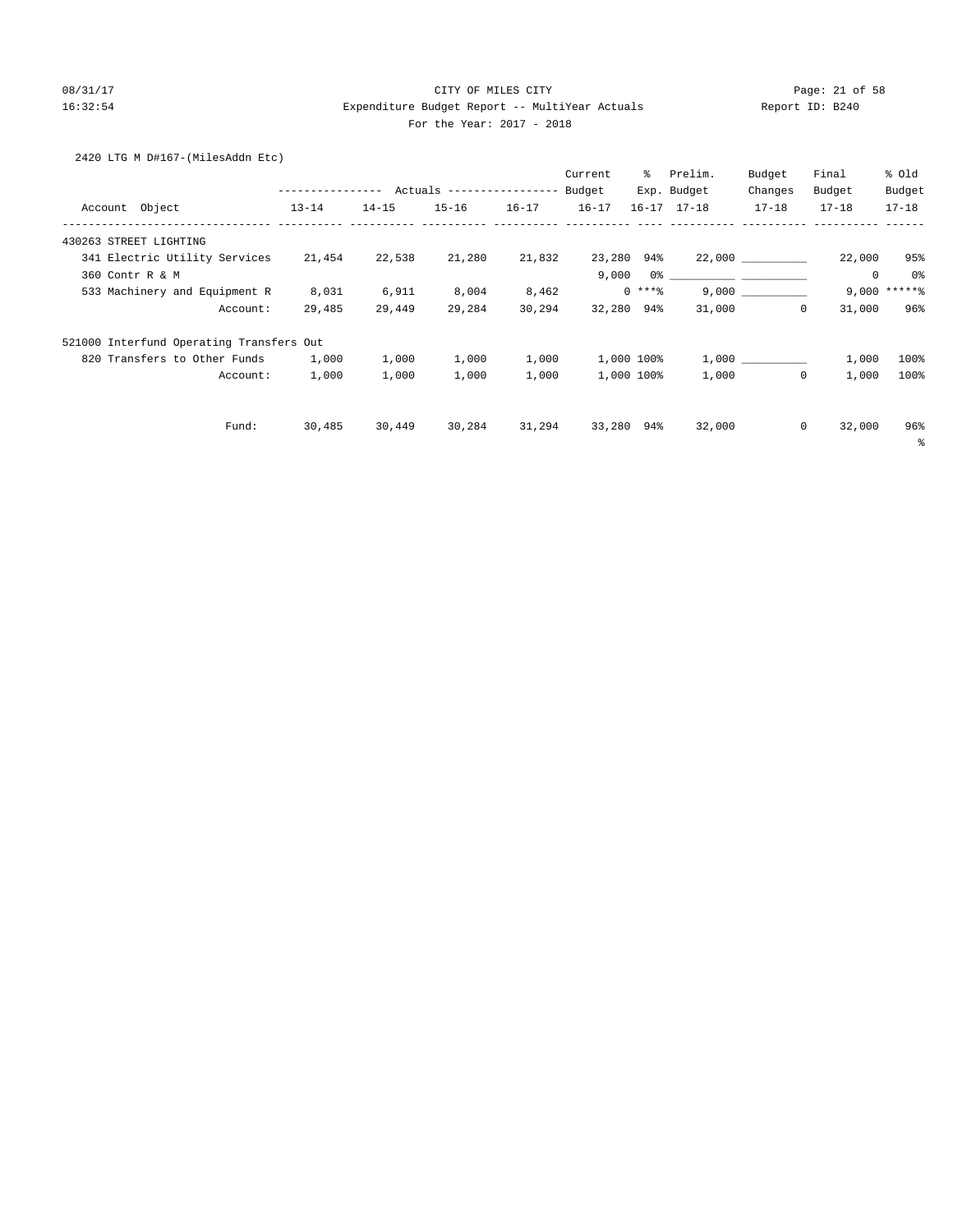### 08/31/17 Page: 22 of 58 16:32:54 Expenditure Budget Report -- MultiYear Actuals Report ID: B240 For the Year: 2017 - 2018

## 2430 LTG M D#171-(Balsam Est)

|                                          |                  |           |                           |           | Current   | ႜႜၟ        | Prelim.             | Budget    | Final     | % old     |
|------------------------------------------|------------------|-----------|---------------------------|-----------|-----------|------------|---------------------|-----------|-----------|-----------|
|                                          | ---------------- |           | Actuals ----------------- |           | Budget    |            | Exp. Budget         | Changes   | Budget    | Budget    |
| Account Object                           | $13 - 14$        | $14 - 15$ | $15 - 16$                 | $16 - 17$ | $16 - 17$ |            | $16 - 17$ $17 - 18$ | $17 - 18$ | $17 - 18$ | $17 - 18$ |
| 430263 STREET LIGHTING                   |                  |           |                           |           |           |            |                     |           |           |           |
| 230 Repair and Maintenance Su            | 459              | 300       | 671                       | 435       |           | 850 51%    |                     |           | 950       | 112%      |
| 341 Electric Utility Services            | 1,522            | 1,527     | 1,642                     | 1,566     | 1,801     | 87%        |                     | 1,850     | 1,850     | 103%      |
| 360 Contr R & M                          | 122              | 700       | 1,438                     | 1,694     |           | 1,500 113% |                     | 1,700     | 1,700     | 113%      |
| Account:                                 | 2,103            | 2,527     | 3,751                     | 3,695     |           | 4,151 89%  | 4,500               | $\circ$   | 4,500     | 108%      |
| 521000 Interfund Operating Transfers Out |                  |           |                           |           |           |            |                     |           |           |           |
| 820 Transfers to Other Funds             | 1,000            | 1,000     | 1,000                     | 1,000     |           | 1,000 100% |                     |           | 1,000     | 100%      |
| Account:                                 | 1,000            | 1,000     | 1,000                     | 1,000     |           | 1,000 100% | 1,000               | $\circ$   | 1,000     | 100%      |
| Fund:                                    | 3,103            | 3,527     | 4,751                     | 4,695     | 5,151     | 91%        | 5,500               | $\circ$   | 5,500     | 107%      |
|                                          |                  |           |                           |           |           |            |                     |           |           | နွ        |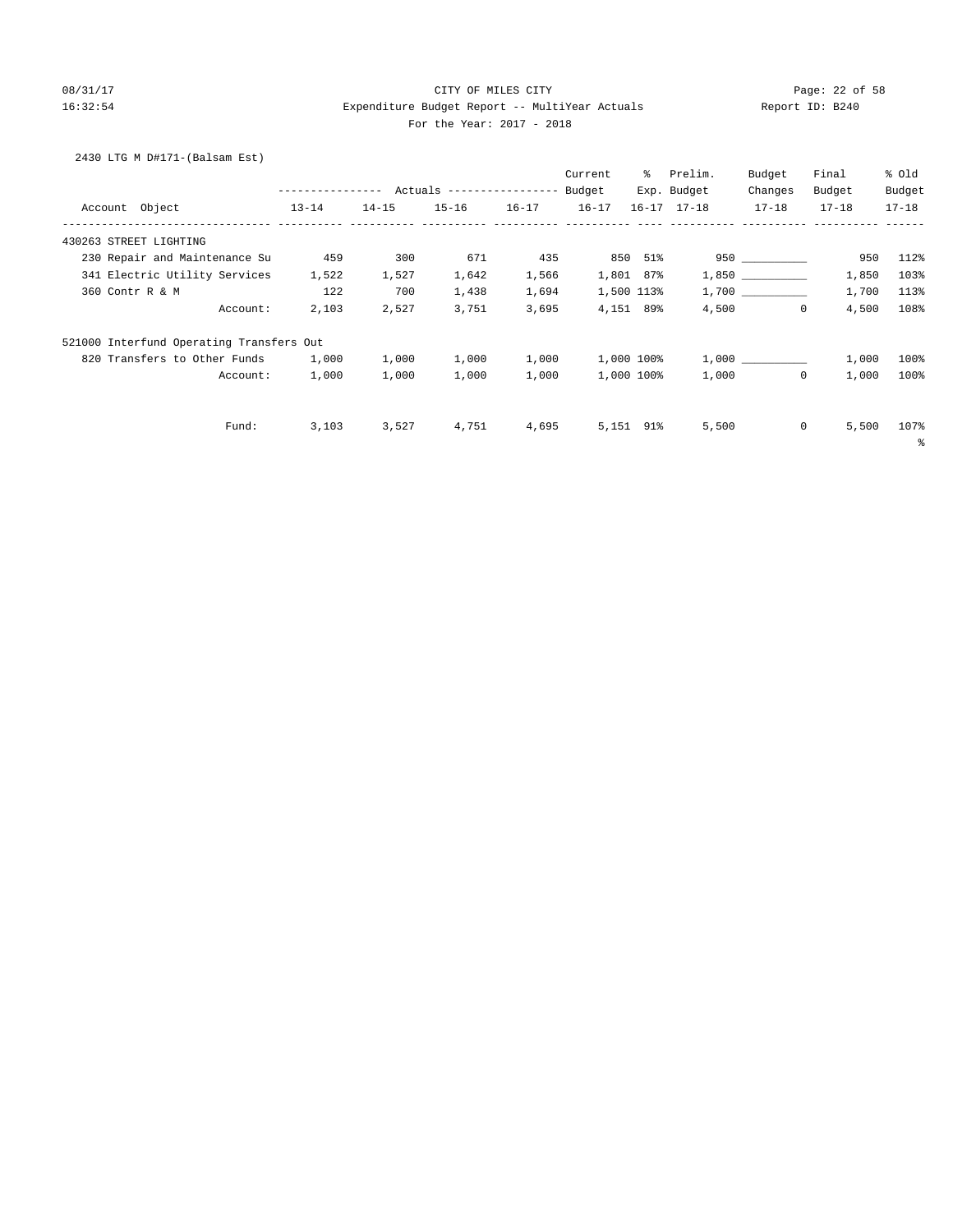### 08/31/17 Page: 23 of 58 16:32:54 Expenditure Budget Report -- MultiYear Actuals Report ID: B240 For the Year: 2017 - 2018

2440 LTG M D#172-(Main Str)

| ---------------- Actuals -----------------<br>$13 - 14$ | $14 - 15$                                |           |           | Budget    |                     |                                                                                         |                 |                                                                                                                          |
|---------------------------------------------------------|------------------------------------------|-----------|-----------|-----------|---------------------|-----------------------------------------------------------------------------------------|-----------------|--------------------------------------------------------------------------------------------------------------------------|
|                                                         |                                          |           |           |           | Exp. Budget         | Changes                                                                                 | Budget          | Budget                                                                                                                   |
|                                                         |                                          | $15 - 16$ | $16 - 17$ | $16 - 17$ | $16 - 17$ $17 - 18$ | $17 - 18$                                                                               | $17 - 18$       | $17 - 18$                                                                                                                |
|                                                         |                                          |           |           |           |                     |                                                                                         |                 |                                                                                                                          |
| 4,623                                                   | 1,182                                    | 896       | 3,196     |           |                     |                                                                                         |                 | 100%                                                                                                                     |
| 13,489                                                  | 12,680                                   | 13,894    | 14,334    |           |                     |                                                                                         |                 | 100%                                                                                                                     |
| 1,242                                                   | 1,678                                    | 703       | 1,886     |           |                     |                                                                                         |                 | 100%                                                                                                                     |
| 19,354                                                  | 15,540                                   | 15,493    | 19,416    |           |                     |                                                                                         |                 | 100%                                                                                                                     |
|                                                         |                                          |           |           |           |                     |                                                                                         |                 |                                                                                                                          |
| 1,000                                                   | 1,000                                    | 1,000     | 1,000     |           |                     |                                                                                         |                 | 100%                                                                                                                     |
| 1,000                                                   | 1,000                                    | 1,000     | 1,000     |           |                     |                                                                                         |                 | 100%                                                                                                                     |
| 20,354                                                  | 16,540                                   | 16,493    | 20,416    |           | 20,590              |                                                                                         |                 | 100%<br>နွ                                                                                                               |
|                                                         | 521000 Interfund Operating Transfers Out |           |           |           | 20,590              | 3,000 107%<br>14,890 96%<br>1,700 111%<br>19,590 99%<br>1,000 100%<br>1,000 100%<br>99% | 19,590<br>1,000 | $3,000$ __________<br>3,000<br>14,890<br>1,700<br>19,590<br>$\circ$<br>1,000<br>1,000<br>1,000<br>0<br>$\circ$<br>20,590 |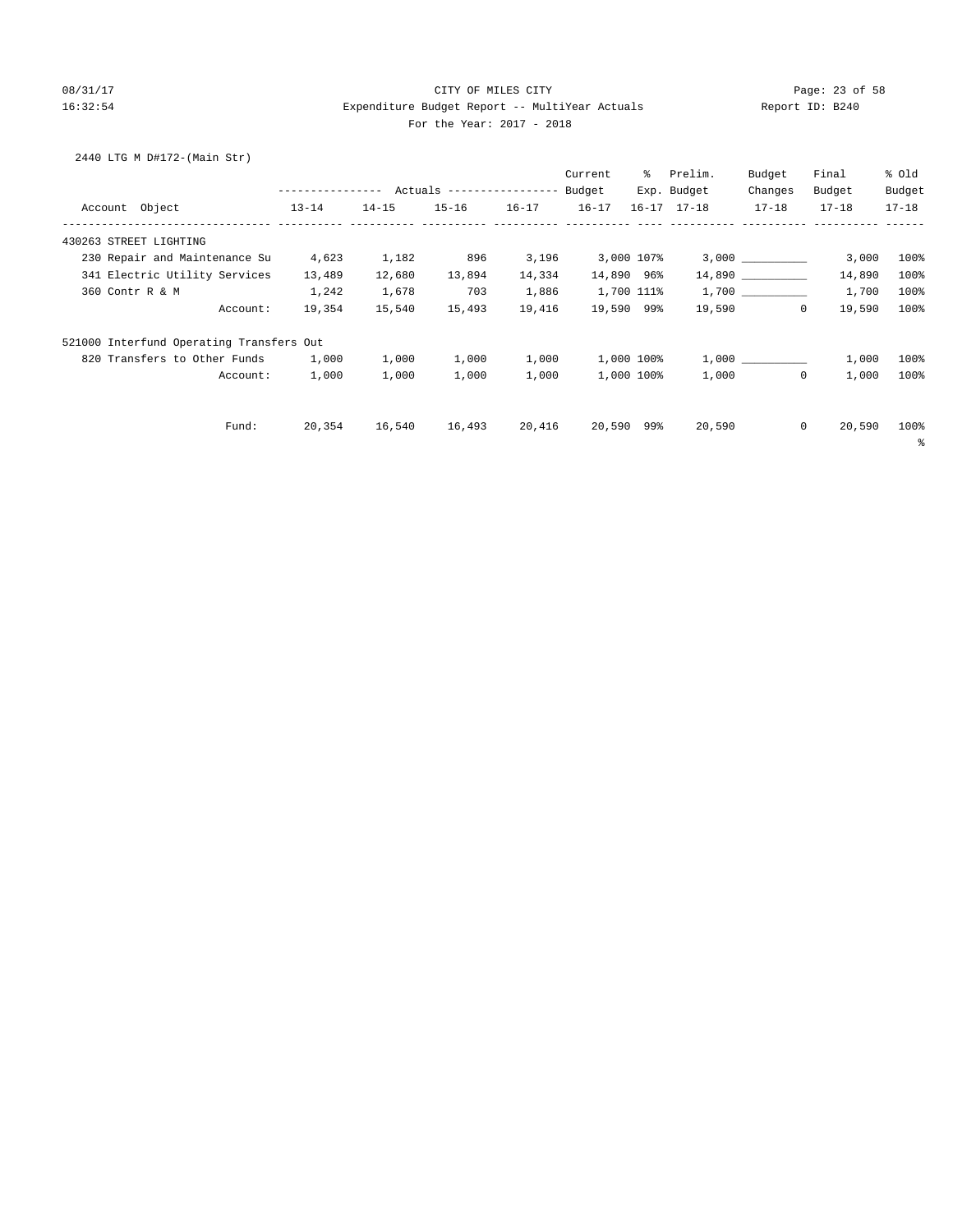### 08/31/17 Page: 24 of 58 16:32:54 Expenditure Budget Report -- MultiYear Actuals Report ID: B240 For the Year: 2017 - 2018

# 2450 LTG M D#195-(SG-Trico)

|                                          |                  |           |                            |           | Current   | ိ          | Prelim.             | Budget       | Final                 | % old     |
|------------------------------------------|------------------|-----------|----------------------------|-----------|-----------|------------|---------------------|--------------|-----------------------|-----------|
|                                          | ---------------- |           | Actuals ------------------ |           | Budget    |            | Exp. Budget         | Changes      | Budget                | Budget    |
| Account Object                           | $13 - 14$        | $14 - 15$ | $15 - 16$                  | $16 - 17$ | $16 - 17$ |            | $16 - 17$ $17 - 18$ | $17 - 18$    | $17 - 18$             | $17 - 18$ |
| 430263 STREET LIGHTING                   |                  |           |                            |           |           |            |                     |              |                       |           |
| 341 Electric Utility Services            | 4,822            | 4,822     | 4,866                      | 4,822     |           | 5,505 88%  |                     | 5,505        | 5,505                 | 100%      |
| Account:                                 | 4,822            | 4,822     | 4,866                      | 4,822     | 5,505     | 88%        | 5,505               | $\mathbf{0}$ | 5,505                 | 100%      |
| 521000 Interfund Operating Transfers Out |                  |           |                            |           |           |            |                     |              |                       |           |
| 820 Transfers to Other Funds             | 1,000            | 1,000     | 1,000                      | 1,000     |           | 1,000 100% |                     | 1,000        | 1,000                 | 100%      |
| Account:                                 | 1,000            | 1,000     | 1,000                      | 1,000     |           | 1,000 100% | 1,000               | $\mathbf 0$  | 1,000                 | 100%      |
| Fund:                                    | 5,822            | 5,822     | 5,866                      | 5,822     | 6,505     | 90%        | 6,505               |              | $\mathsf{O}$<br>6,505 | 100%      |
|                                          |                  |           |                            |           |           |            |                     |              |                       | နွ        |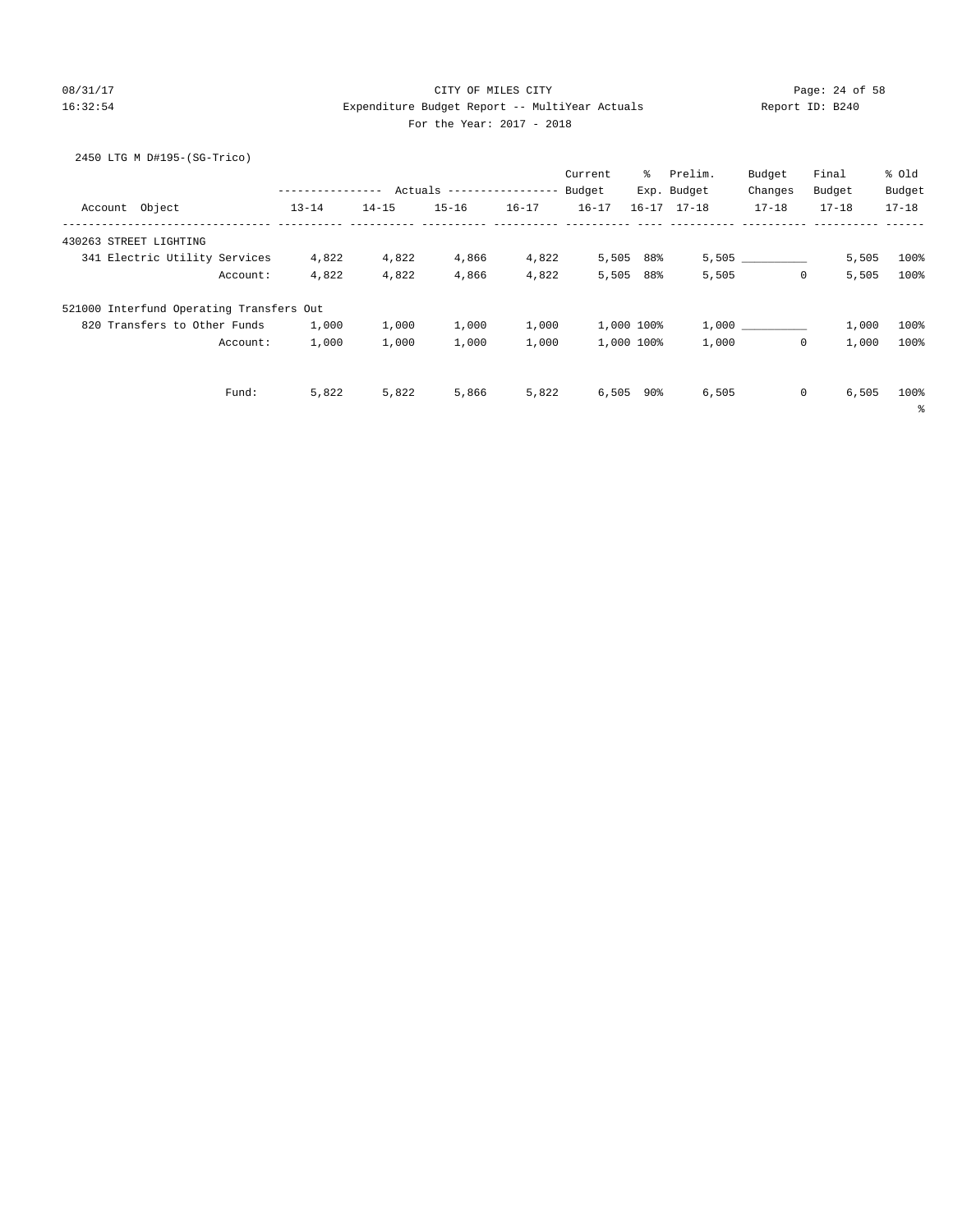### 08/31/17 Page: 25 of 58 16:32:54 Expenditure Budget Report -- MultiYear Actuals Report ID: B240 For the Year: 2017 - 2018

2470 LTG M D#202-(SG-MDU&NV)

|                                          |           |           |           |           | Current   | ႜႜ         | Prelim.             | Budget      | Final     | % Old     |
|------------------------------------------|-----------|-----------|-----------|-----------|-----------|------------|---------------------|-------------|-----------|-----------|
|                                          |           |           |           |           |           |            | Exp. Budget         | Changes     | Budget    | Budget    |
| Account Object                           | $13 - 14$ | $14 - 15$ | $15 - 16$ | $16 - 17$ | $16 - 17$ |            | $16 - 17$ $17 - 18$ | $17 - 18$   | $17 - 18$ | $17 - 18$ |
| 430263 STREET LIGHTING                   |           |           |           |           |           |            |                     |             |           |           |
| 341 Electric Utility Services            | 3,250     | 3,019     | 3,406     | 4,556     |           | 3,809 120% |                     | 3,809       | 3,809     | 100%      |
| 533 Machinery and Equipment R            | 3,649     | 3,282     | 3,345     | 2,436     |           | 3,200 76%  |                     | 3,200       | 3,200     | 100%      |
| Account:                                 | 6,899     | 6,301     | 6,751     | 6,992     |           | 7,009 100% | 7,009               | 0           | 7,009     | 100%      |
| 521000 Interfund Operating Transfers Out |           |           |           |           |           |            |                     |             |           |           |
| 820 Transfers to Other Funds             | 1,000     | 1,000     | 1,000     | 1,000     |           | 1,000 100% |                     | 1,000       | 1,000     | 100%      |
| Account:                                 | 1,000     | 1,000     | 1,000     | 1,000     |           | 1,000 100% | 1,000               | $\mathbf 0$ | 1,000     | 100%      |
|                                          |           |           |           |           |           |            |                     |             |           |           |
| Fund:                                    | 7,899     | 7,301     | 7,751     | 7,992     |           | 8,009 100% | 8,009               | 0           | 8,009     | 100%      |
|                                          |           |           |           |           |           |            |                     |             |           | ႜ         |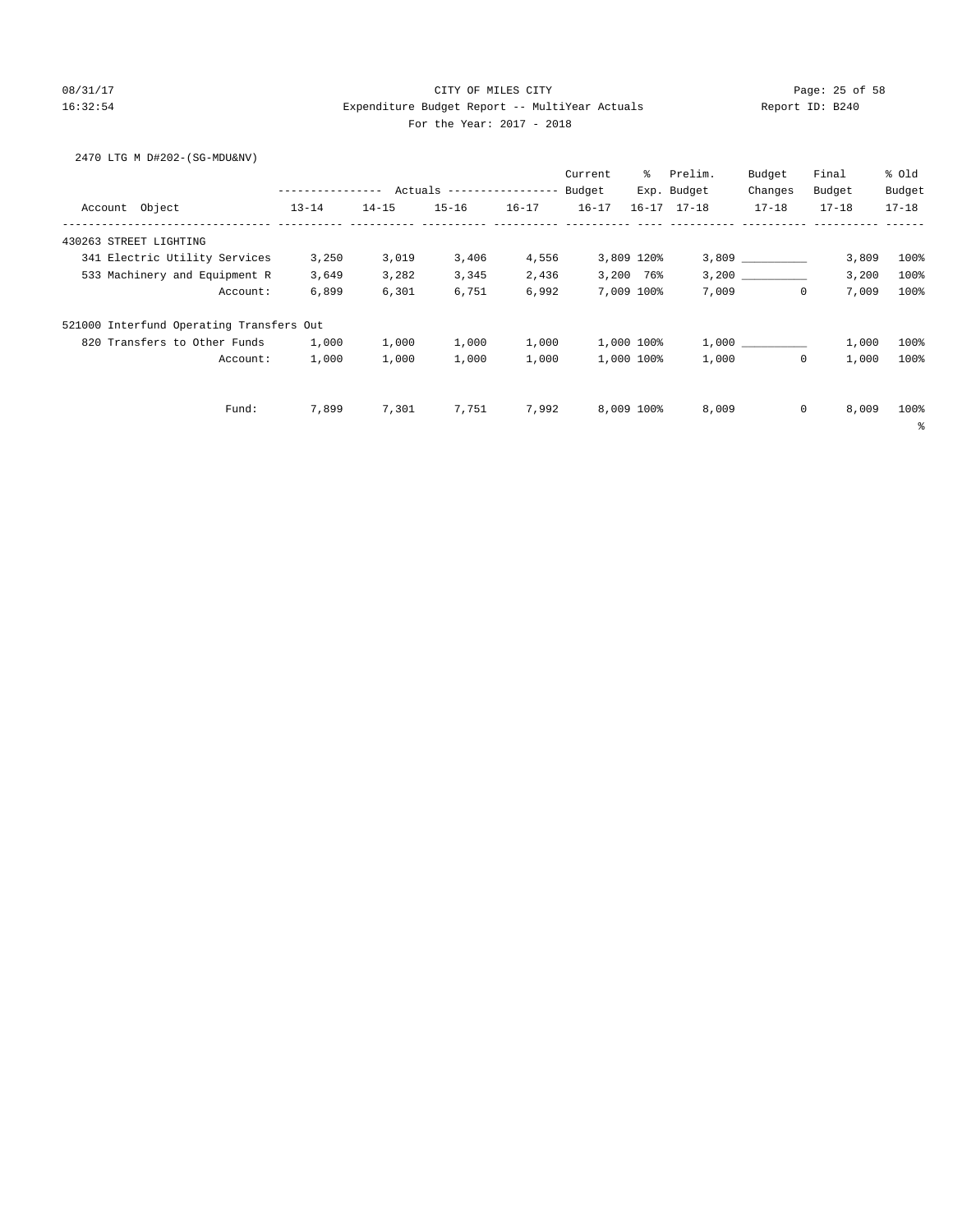### 08/31/17 Page: 26 of 58 16:32:54 Expenditure Budget Report -- MultiYear Actuals Report ID: B240 For the Year: 2017 - 2018

# 2480 LTG M M#173-(Milestown Estates)

|                                          |                  |           |                           |           | Current   | ⊱         | Prelim.             | Budget         | Final     | % Old     |
|------------------------------------------|------------------|-----------|---------------------------|-----------|-----------|-----------|---------------------|----------------|-----------|-----------|
|                                          | ---------------- |           | Actuals ----------------- |           | Budget    |           | Exp. Budget         | Changes        | Budget    | Budget    |
| Account Object                           | $13 - 14$        | $14 - 15$ | $15 - 16$                 | $16 - 17$ | $16 - 17$ |           | $16 - 17$ $17 - 18$ | $17 - 18$      | $17 - 18$ | $17 - 18$ |
| 430263 STREET LIGHTING                   |                  |           |                           |           |           |           |                     |                |           |           |
| 230 Repair and Maintenance Su            | 35               | 69        | 35                        | 84        | 460       | 18%       |                     | 460 and $\sim$ | 460       | 100%      |
| 341 Electric Utility Services            | 712              | 1,212     | 1,280                     | 1,282     | 1,400     | 92%       |                     | 1,400          | 1,400     | 100%      |
| 360 Contr R & M                          |                  |           |                           | 129       |           | 100 129%  |                     | 100 000        | 100       | 100%      |
| Account:                                 | 747              | 1,281     | 1,315                     | 1,495     |           | 1,960 76% | 1,960               | $\mathbf{0}$   | 1,960     | 100%      |
| 521000 Interfund Operating Transfers Out |                  |           |                           |           |           |           |                     |                |           |           |
| 820 Transfers to Other Funds             |                  | 250       | 250                       | 250       |           | 250 100%  |                     | 250            | 250       | 100%      |
| Account:                                 |                  | 250       | 250                       | 250       |           | 250 100%  | 250                 | $\mathbf{0}$   | 250       | 100%      |
| Fund:                                    | 747              | 1,531     | 1,565                     | 1,745     | 2,210     | 79%       | 2,210               | $\circ$        | 2,210     | 100%      |
|                                          |                  |           |                           |           |           |           |                     |                |           | နွ        |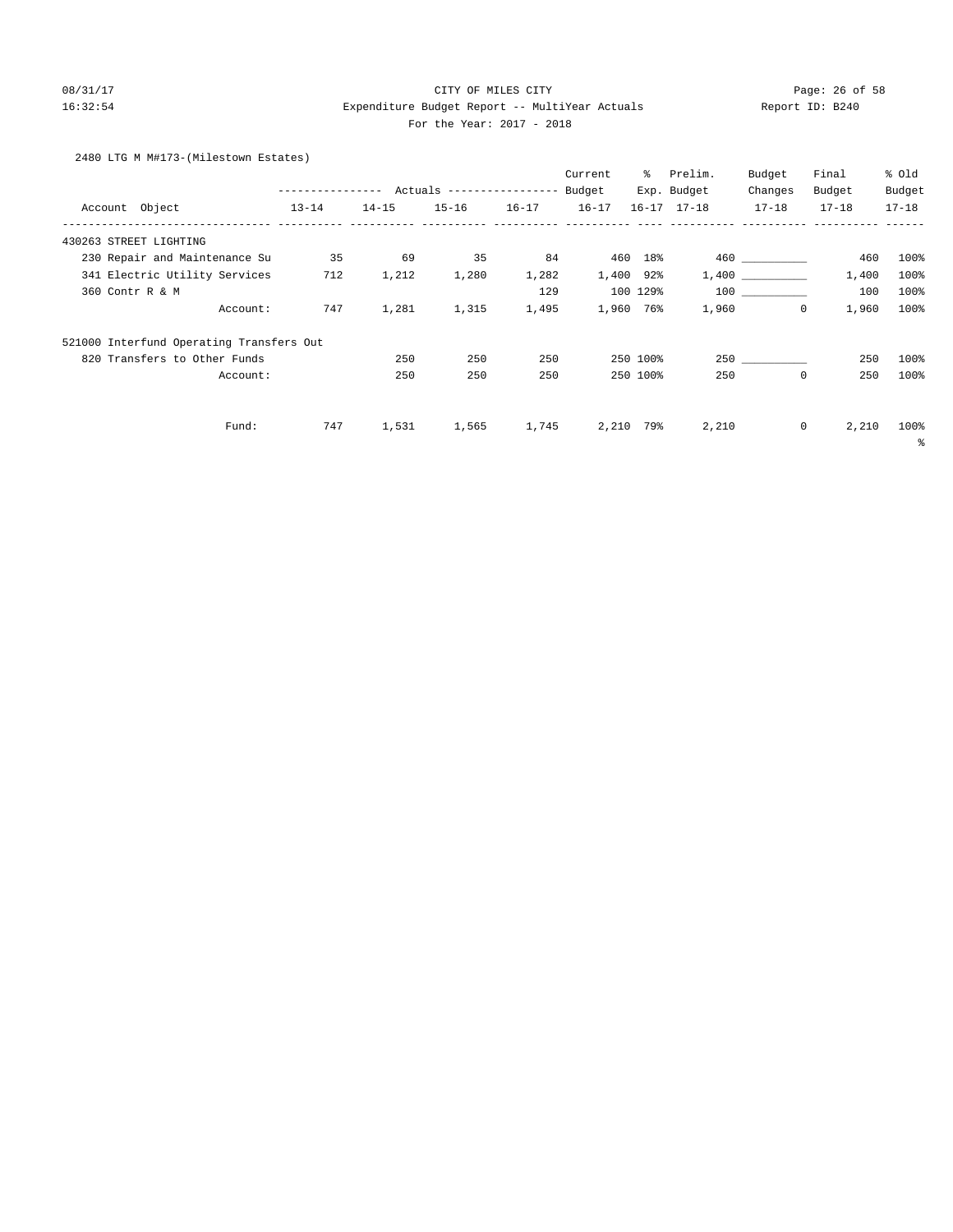### 08/31/17 Page: 27 of 58 16:32:54 Expenditure Budget Report -- MultiYear Actuals Report ID: B240 For the Year: 2017 - 2018

| 2510 STR MAINT DIST #204 |  |  |  |  |  |  |
|--------------------------|--|--|--|--|--|--|
|--------------------------|--|--|--|--|--|--|

|                                |           |                                                 |           |           | Current     | ႜ              | Prelim.             | Budget              | Final     | % Old     |
|--------------------------------|-----------|-------------------------------------------------|-----------|-----------|-------------|----------------|---------------------|---------------------|-----------|-----------|
|                                |           | --------------- Actuals ---------------- Budget |           |           |             |                | Exp. Budget         | Changes             | Budget    | Budget    |
| Account Object                 | $13 - 14$ | $14 - 15$                                       | $15 - 16$ | $16 - 17$ | $16 - 17$   |                | $16 - 17$ $17 - 18$ | $17 - 18$           | $17 - 18$ | $17 - 18$ |
| 411101 Labor Negotiations      |           |                                                 |           |           |             |                |                     |                     |           |           |
| 350 Professional Services      |           | 247                                             |           |           | 0           | $0\degree$ $-$ |                     |                     | 0         | 0%        |
| Account:                       |           | 247                                             |           |           |             | $0$ ****       | $\Omega$            | $\Omega$            | 0         | 0%        |
| 430220 Operations              |           |                                                 |           |           |             |                |                     |                     |           |           |
| 111 Salaries and Wages - Perm  | 185,142   | 193,890                                         | 200,041   | 223,825   | 243,880 92% |                |                     | 274,950             | 274,950   | 113%      |
| 121 OVERTIME-PERMANENT         | 6,386     | 6,575                                           | 4,284     | 9,179     |             | 6,800 135%     |                     |                     | 9,000     | 132%      |
| 131 VACATION                   | 10,471    | 13,856                                          | 13,334    | 19,624    | 10,000 196% |                |                     | $10,000$ _________  | 10,000    | 100%      |
| 132 SICK LEAVE                 | 3,761     | 7,379                                           | 14,089    | 13,058    |             | 5,000 261%     |                     |                     | 5,000     | 100%      |
| 133 OTHER LEAVE PAY            |           |                                                 | 2,292     | 3,160     |             | 4,135 76%      |                     |                     | 4,142     | 100%      |
| 134 HOLIDAY PAY                | 972       | 1,344                                           | 407       | 3,002     | 1,296 232%  |                |                     |                     | 1,400     | 108%      |
| 141 Unemployment Insurance     | 933       | 1,007                                           | 353       | 409       |             | 403 101%       |                     | $443$ ________      | 443       | 110%      |
| 142 Workers' Compensation      | 11,050    | 12,679                                          | 13,192    | 15,245    | 14,458 105% |                |                     | $16,200$ _________  | 16,200    | 112%      |
| 143 Health Insurance           | 33,287    | 36,908                                          | 39,790    | 44,645    | 45,456 98%  |                |                     |                     | 54,381    | 120%      |
| 144 FICA                       | 15,067    | 16,392                                          | 17,263    | 20,208    | 20,555      | 98%            |                     |                     | 22,590    | 110%      |
| 145 PERS                       | 15,937    | 17,850                                          | 19,223    | 22,554    | 22,490 100% |                |                     | $25,011$ _________  | 25,011    | 111%      |
| 196 CLOTHING ALLOTMENT         | 593       | 680                                             | 768       | 776       | 800         | 97%            |                     | $800$               | 800       | 100%      |
| 210 Office Supplies and Mater  | 473       | 486                                             | 340       | 547       |             | 500 109%       |                     | $500$ ________      | 500       | 100%      |
| 214 Small Items of Equipment   | 5,414     | 5,664                                           | 6,039     | 3,457     | 7,000       | 49%            |                     |                     | 7,000     | 100%      |
| 220 Operating Expenses         | 9,775     | 12,909                                          | 10,060    | 14,595    | 15,000      | 97%            |                     |                     | 15,000    | 100%      |
| 222 Chemicals, Lab & Med Suppl | 438       | 100                                             |           | 132       | 600         | $22$ $%$       |                     | $600$               | 600       | 100%      |
| 226 Clothing and Uniforms      | 456       | 600                                             | 390       | 287       | 700         | 41%            |                     |                     | 700       | 100%      |
| 230 Repair and Maintenance Su  | 12,553    | 3,448                                           | 7,637     | 9,009     | 18,000      | 50%            |                     | $18,000$ __________ | 18,000    | 100%      |
| 231 Gas, Oil, Diesel Fuel, Gr  | 35,621    | 37,258                                          | 23,648    | 26,950    | 36,000      | 75%            |                     | $35,000$ __________ | 35,000    | 97%       |
| 241 Consumable Tools           |           |                                                 |           |           | 50          | 0%             |                     | $50$                | 50        | 100%      |
| 242 Sign Parts and Supplies    | 7,654     | 7,119                                           | 7,246     | 8,934     |             | 8,000 112%     |                     |                     | 8,000     | 100%      |
| 311 Postage, Box Rent, Etc.    | 18        | 23                                              | 20        | 34        | 75          | 45%            |                     | $75$ _________      | 75        | 100%      |
| 320 Printing, Duplicating, Ty  |           | 78                                              |           |           | 100         | 0%             |                     | $100$ ________      | 100       | 100%      |
| 330 Publicity, Subscriptions   | 761       | 485                                             | 175       | 84        |             | 500 17%        |                     | $500$ _________     | 500       | 100%      |
| 331 Publication of Formal & L  |           |                                                 | 290       | 201       |             | $0***8$        |                     | $500$ _________     | 500       | $*****$   |
| 334 Memberships, Registration  |           | 147                                             | 151       | 285       |             | 250 114%       |                     |                     | 350       | 140%      |
| 341 Electric Utility Services  | 1,089     | 1,036                                           | 5,390     | 1,253     |             | 1,060 118%     |                     |                     | 1,060     | 100%      |
| 344 Gas Utility Service        | 627       | 501                                             | 1,846     | 590       | 1,050       | 56%            |                     |                     | 1,050     | 100%      |
| 345 Telephone                  | 2,252     | 2,248                                           | 1,535     | 1,271     | 2,000       | 64%            |                     | $2,000$ __________  | 2,000     | 100%      |
| 346 Garbage Service            |           |                                                 |           |           | 175         | 0%             |                     | $175$               | 175       | 100%      |
| 347 Internet                   |           |                                                 |           |           | 200         | 0%             |                     |                     | 200       | 100%      |
| 350 Professional Services      | 2,326     | 1,797                                           | 2,369     | 11,830    | 20,000      | 59%            |                     | $20,000$ __________ | 20,000    | 100%      |
| 360 Contr R & M                | 5,068     | 7,958                                           | 5,215     | 6,831     | 10,453      | 65%            |                     |                     | 10,000    | 96%       |
| 363 R&M Vehicles/Equip/Labor-  | 94,070    | 81,997                                          | 89,046    | 100,693   | 80,000 126% |                |                     |                     | 80,000    | 100%      |
| 370 Travel                     | 905       | 570                                             | 196       | 50        | 1,000       | 5 <sup>°</sup> |                     |                     | 1,000     | 100%      |
| 380 Training Services          | 448       | 300                                             | 660       | 810       |             | 1,000 81%      |                     |                     | 1,000     | 100%      |
| 382 Books                      | 111       | 65                                              | 23        | 112       |             | 200 56%        |                     | $200$ ________      | 200       | 100%      |
| 511 Insurance on Buildings     | 548       | 791                                             | 769       | 748       |             | 748 100%       |                     | 667                 | 667       | 89%       |
| 512 Insurance on Vehicles & E  | 2,448     | 2,732                                           | 2,694     | 3,034     |             | 3,034 100%     |                     |                     | 3,254     | 107%      |
| 513 Liability                  | 13,864    | 5,035                                           | 3,036     | 7,092     |             | 3,271 217%     |                     |                     | 6,363     | 195%      |
| 531 Building & Office Rental   | 4,200     | 4,200                                           | 4,200     | 4,200     |             | 4,200 100%     |                     |                     | 4,200     | 100%      |
| 532 Land Rental                | 4,877     | 5,023                                           | 5,174     | 5,329     |             | 8,100 66%      |                     |                     | 8,100     | 100%      |
| Account:                       | 489,595   | 491,130                                         | 503,185   | 584,043   | 598,539 98% |                | 649,561             | $\mathbf{0}$        | 649,561   | 109%      |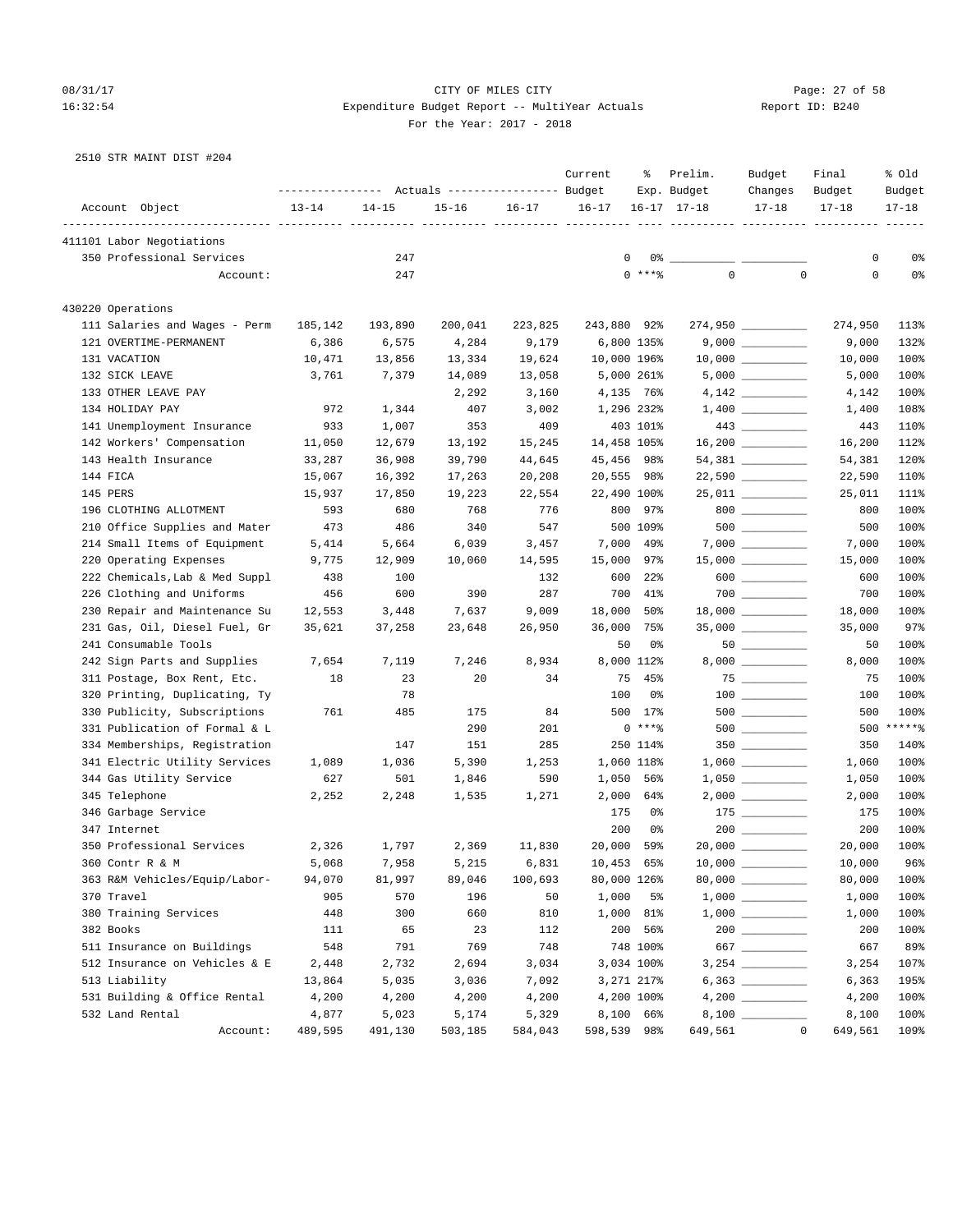# 08/31/17 Page: 28 of 58 16:32:54 Expenditure Budget Report -- MultiYear Actuals For the Year: 2017 - 2018

| Report ID: B240 |  |  |  |
|-----------------|--|--|--|
|-----------------|--|--|--|

|  |  | 2510 STR MAINT DIST #204 |  |  |
|--|--|--------------------------|--|--|
|--|--|--------------------------|--|--|

|                             |                                          |                 |           |                                                                                  |                 | Current      | ႜၟ | Prelim.                            | Budget             | Final              | % Old          |
|-----------------------------|------------------------------------------|-----------------|-----------|----------------------------------------------------------------------------------|-----------------|--------------|----|------------------------------------|--------------------|--------------------|----------------|
|                             |                                          |                 |           |                                                                                  |                 |              |    | Exp. Budget                        | Changes            | Budget             | Budget         |
| Account Object              |                                          | $13 - 14$       | $14 - 15$ | $15 - 16$                                                                        | $16-17$ $16-17$ |              |    | $16 - 17$ $17 - 18$                | $17 - 18$          | $17 - 18$          | $17 - 18$      |
| 430233 Roadway/Re-surfacing |                                          |                 |           |                                                                                  |                 |              |    |                                    |                    |                    |                |
|                             | 350 Professional Services 274,156        |                 |           | 203,874 215,170                                                                  | 55,965          | 200,000 28%  |    | 450,000                            |                    | $-100,000$ 350,000 | 175%           |
|                             | Account:                                 | 274,156         |           | 203,874 215,170                                                                  | 55,965          | 200,000 28%  |    | 450,000                            |                    | $-100,000$ 350,000 | 175%           |
| 430234 CURB AND GUTTER      |                                          |                 |           |                                                                                  |                 |              |    |                                    |                    |                    |                |
|                             | 350 Professional Services 5,330          |                 |           | 46,597 120,898                                                                   | 59,459          |              |    |                                    |                    | 200,000            | 182%           |
|                             | 940 Machinery & Equipment 483,189        |                 | 56,859    |                                                                                  |                 | $\mathbf{0}$ |    |                                    |                    | $\mathbf{0}$       | 0 <sup>8</sup> |
|                             | Account:                                 | 488,519         | 103,456   | 120,898                                                                          | 59,459          |              |    | 110,000 54% 200,000                | $\circ$            | 200,000            | 182%           |
|                             | 430235 Storm Drain & Culvert Maintenance |                 |           |                                                                                  |                 |              |    |                                    |                    |                    |                |
| 220 Operating Expenses      |                                          |                 |           | 308                                                                              |                 | $\mathbf 0$  |    |                                    |                    | 0                  | 0%             |
|                             | 230 Repair and Maintenance Su            |                 | 16,897    | 44,233                                                                           | 67,527          | 300,000 23%  |    |                                    | $500,000 -150,000$ | 350,000            | 117%           |
| 350 Professional Services   |                                          | 1,380           |           | 4,875                                                                            | 47,265          | 80,000 59%   |    | 225,000                            | $-56,000$          | 169,000            | 211%           |
|                             | Account:                                 | 1,380           | 16,897    | 49,416                                                                           | 114,792         | 380,000 30%  |    | 725,000                            | $-206,000$         | 519,000            | 137%           |
|                             | 430550 Transmission and Distribution(23) |                 |           |                                                                                  |                 |              |    |                                    |                    |                    |                |
|                             | 363 R&M Vehicles/Equip/Labor-            |                 |           |                                                                                  | 206             |              |    | $0***$ $1***$                      |                    | 0                  | 0%             |
|                             | Account:                                 |                 |           |                                                                                  | 206             |              |    | $0 \star \star \star$ $\uparrow$ 0 | $\Omega$           | $\Omega$           | 0%             |
|                             | 521000 Interfund Operating Transfers Out |                 |           |                                                                                  |                 |              |    |                                    |                    |                    |                |
|                             | 820 Transfers to Other Funds 53,412      |                 |           | 202,992 237,599 105,688                                                          |                 |              |    | 105,690 100% 160,352 1,696 162,048 |                    |                    | 153%           |
|                             |                                          | Account: 53,412 | 202,992   | 237,599                                                                          | 105,688         | 105,690 100% |    | 160,352                            | 1,696              | 162,048            | 153%           |
|                             | Fund:                                    |                 |           | 1,307,062 1,018,596 1,126,268 920,153 1,394,229 66% 2,184,913 -304,304 1,880,609 |                 |              |    |                                    |                    |                    | 135%           |
|                             |                                          |                 |           |                                                                                  |                 |              |    |                                    |                    |                    | နွ             |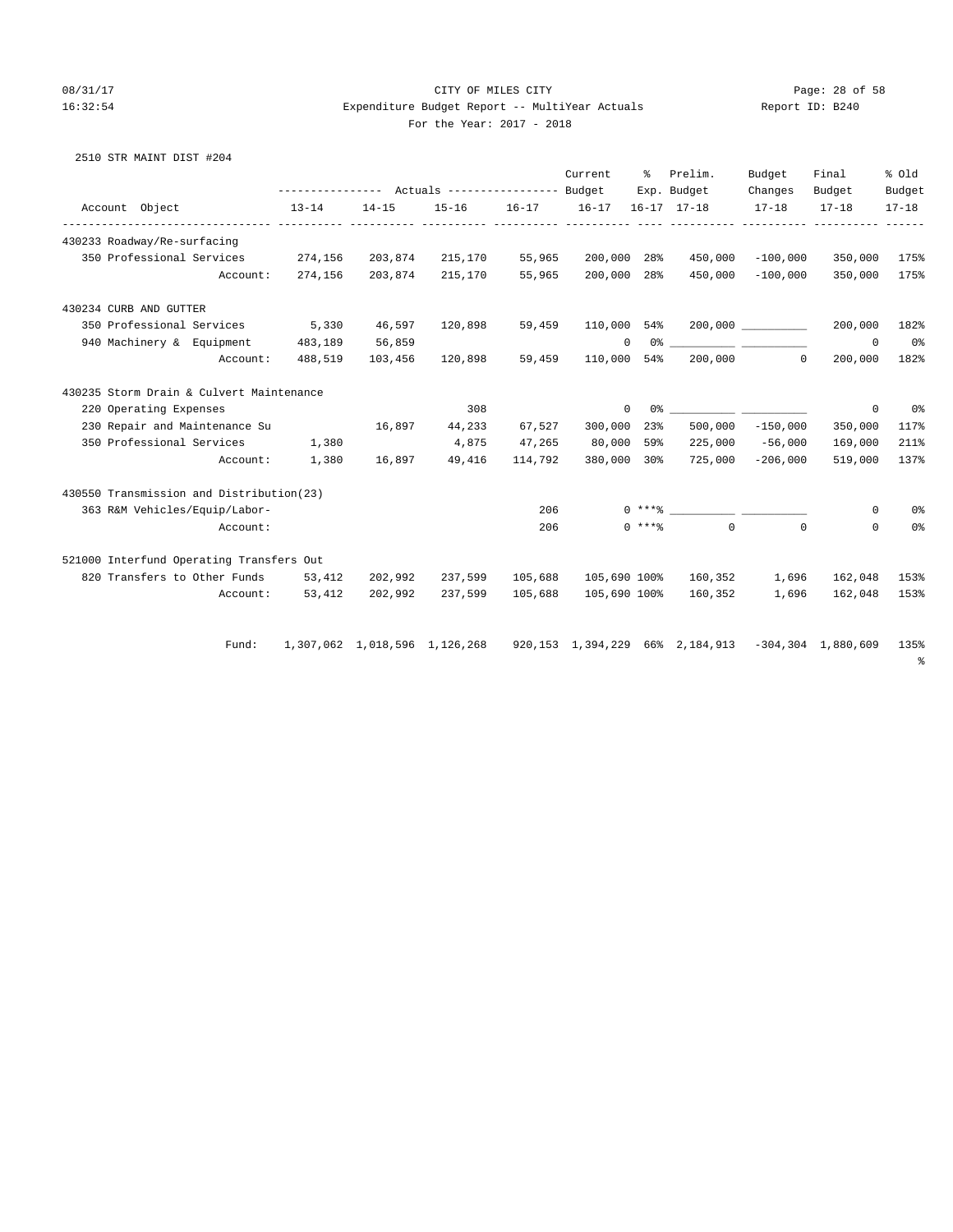### 08/31/17 Page: 29 of 58 16:32:54 Expenditure Budget Report -- MultiYear Actuals Report ID: B240 For the Year: 2017 - 2018

| 2520 STR MAINT DIST #205 |  |  |  |
|--------------------------|--|--|--|
|--------------------------|--|--|--|

|                                |           |                | Actuals ----------------- Budget |           | Current      | ႜ              | Prelim.<br>Exp. Budget | Budget<br>Changes                      | Final<br>Budget | % old<br>Budget |
|--------------------------------|-----------|----------------|----------------------------------|-----------|--------------|----------------|------------------------|----------------------------------------|-----------------|-----------------|
| Account Object                 | $13 - 14$ | $14 - 15$      | $15 - 16$                        | $16 - 17$ | $16 - 17$    |                | $16 - 17$ $17 - 18$    | $17 - 18$                              | $17 - 18$       | $17 - 18$       |
| 411101 Labor Negotiations      |           |                |                                  |           |              |                |                        |                                        |                 |                 |
| 350 Professional Services      |           | 63             |                                  |           | 0            | 0%             |                        |                                        | 0               | 0%              |
| Account:                       |           | 63             |                                  |           |              | $0$ ****       | $\mathbf 0$            | $\mathbf 0$                            | $\mathbf 0$     | 0 <sup>°</sup>  |
|                                |           |                |                                  |           |              |                |                        |                                        |                 |                 |
| 430220 Operations              |           |                |                                  |           |              |                |                        |                                        |                 |                 |
| 111 Salaries and Wages - Perm  | 56,281    | 58,747         | 60,002                           | 64,331    | 63,825 101%  |                |                        | $70,961$ _________                     | 70,961          | 111%            |
| 121 OVERTIME-PERMANENT         | 1,774     | 1,875          | 1,286                            | 2,450     | 2,900        | 84%            |                        | $3,500$ __________                     | 3,500           | 121%            |
| 131 VACATION                   | 3,172     | 4,102          | 3,877                            | 5,990     | 10,000       | 60%            |                        | $10,000$ __________                    | 10,000          | 100%            |
| 132 SICK LEAVE                 | 1,199     | 2,110          | 4,127                            | 3,825     | 5,000        | 77%            |                        | $5,000$                                | 5,000           | 100%            |
| 133 OTHER LEAVE PAY            |           |                | 869                              | 1,139     | 1,463        | 78%            |                        |                                        | 1,464           | 100%            |
| 134 HOLIDAY PAY                | 247       | 341            | 104                              | 751       |              | 400 188%       |                        | $600$                                  | 600             | 150%            |
| 141 Unemployment Insurance     | 283       | 303            | 106                              | 118       | 125          | 94%            |                        |                                        | 133             | 106%            |
| 142 Workers' Compensation      | 2,836     | 3,552          | 3,686                            | 4,154     |              | 4,147 100%     |                        |                                        | 4,677           | 113%            |
| 143 Health Insurance           | 9,906     | 11,031         | 11,813                           | 12,944    | 13,153 98%   |                |                        | $13,638$ ___________                   | 13,638          | 104%            |
| 144 FICA                       | 4,496     | 4,923          | 5,171                            | 5,840     | 6,164 95%    |                |                        |                                        | 6,906           | 112%            |
| 145 PERS                       | 4,848     | 5,373          | 5,748                            | 6,498     | 6,744 96%    |                |                        |                                        | 7,507           | 111%            |
| 196 CLOTHING ALLOTMENT         | 173       | 206            | 228                              | 228       | 250          | 91%            |                        | $250$ ________                         | 250             | 100%            |
| 210 Office Supplies and Mater  | 134       | 129            | 128                              | 179       | 200          | 90%            |                        |                                        | 200             | 100%            |
| 214 Small Items of Equipment   | 1,353     | 1,418          | 1,510                            | 840       | 3,000        | 28%            |                        |                                        | 3,000           | 100%            |
| 220 Operating Expenses         | 2,461     | 3,352          | 2,421                            | 3,822     | 3,500 109%   |                |                        |                                        | 4,000           | 114%            |
| 222 Chemicals, Lab & Med Suppl |           |                |                                  |           | 500          | 0%             |                        | $500$ _________                        | 500             | 100%            |
| 226 Clothing and Uniforms      | 131       | 150            | 98                               | 29        | 200          | 15%            |                        | $200$ _________                        | 200             | 100%            |
| 230 Repair and Maintenance Su  | 2,857     | 824            | 1,988                            | 2,059     | 5,000        | 41%            |                        |                                        | 5,000           | 100%            |
| 231 Gas, Oil, Diesel Fuel, Gr  | 8,900     | 9,353          | 5,698                            | 6,911     | 10,000       | 69%            |                        | $10,000$ __________                    | 10,000          | 100%            |
| 242 Sign Parts and Supplies    | 2,363     | 1,779          | 1,811                            | 2,233     | 2,500        | 89%            |                        |                                        | 2,500           | 100%            |
| 311 Postage, Box Rent, Etc.    | 5         | $\overline{4}$ | 8                                | 9         | 40           | 23%            |                        |                                        | 40              | 100%            |
| 320 Printing, Duplicating, Ty  |           | 20             |                                  |           | 0            | 0%             |                        |                                        | 0               | 0 <sup>°</sup>  |
| 330 Publicity, Subscriptions   | 118       | 121            | 83                               | 13        | 150          | 9%             |                        |                                        | 150             | 100%            |
| 331 Publication of Formal & L  |           |                |                                  | 25        |              | $0***8$        |                        |                                        | 0               | 0 <sup>o</sup>  |
| 334 Memberships, Registration  |           | 37             | 38                               | 39        | 50           | 78%            |                        |                                        | 50              | 100%            |
| 341 Electric Utility Services  | 85        | 67             | 38                               | 56        | 150          | 37%            |                        |                                        | 150             | 100%            |
| 344 Gas Utility Service        | 157       | 125            | 19                               | 93        | 200          | 47%            |                        | $200$ _________                        | 200             | 100%            |
| 345 Telephone                  | 812       | 755            | 614                              | 490       | 750          | 65%            |                        |                                        | 750             | 100%            |
| 350 Professional Services      | 523       | 194            | 477                              | 179       | 1,000        | 18%            |                        |                                        | 1,000           | 100%            |
| 360 Contr R & M                | 654       | 717            | 841                              | 1,009     | 1,242        | 81%            |                        |                                        | 1,242           | 100%            |
| 363 R&M Vehicles/Equip/Labor-  | 38,309    | 30,098         | 31,847                           | 31,233    | 35,000       | 89%            |                        | $35,000$ _________                     | 35,000          | 100%            |
| 370 Travel                     | 127       | 143            | 108                              | 72        | 250          | 29%            |                        | 250                                    | 250             | 100%            |
| 380 Training Services          | 112       | 75             | 165                              | 243       |              | 200 122%       | 200                    |                                        | 200             | 100%            |
| 382 Books                      | 28        | 16             | 12                               |           | 100          | 0 <sup>o</sup> |                        | $\begin{tabular}{c} 100 \end{tabular}$ | 100             | 100%            |
| 511 Insurance on Buildings     | 137       | 198            | 192                              | 187       |              | 187 100%       |                        |                                        | 167             | 89%             |
| 512 Insurance on Vehicles & E  | 532       | 783            | 673                              | 761       |              | 761 100%       |                        |                                        | 814             | 107%            |
| 513 Liability                  | 1,180     | 797            | 761                              | 1,416     |              | 461 307%       |                        |                                        | 838             | 182%            |
| 531 Building & Office Rental   | 2,000     | 2,000          | 2,000                            | 2,000     |              | 2,000 100%     |                        |                                        | 2,000           | 100%            |
| 532 Land Rental                |           |                |                                  |           | 1,500        | 0%             |                        |                                        | 1,500           | 100%            |
| Account:                       | 148,193   | 145,718        | 148,547                          | 162,166   | 183, 112 89% |                | 194,487                | $\mathbf 0$                            | 194,487         | 106%            |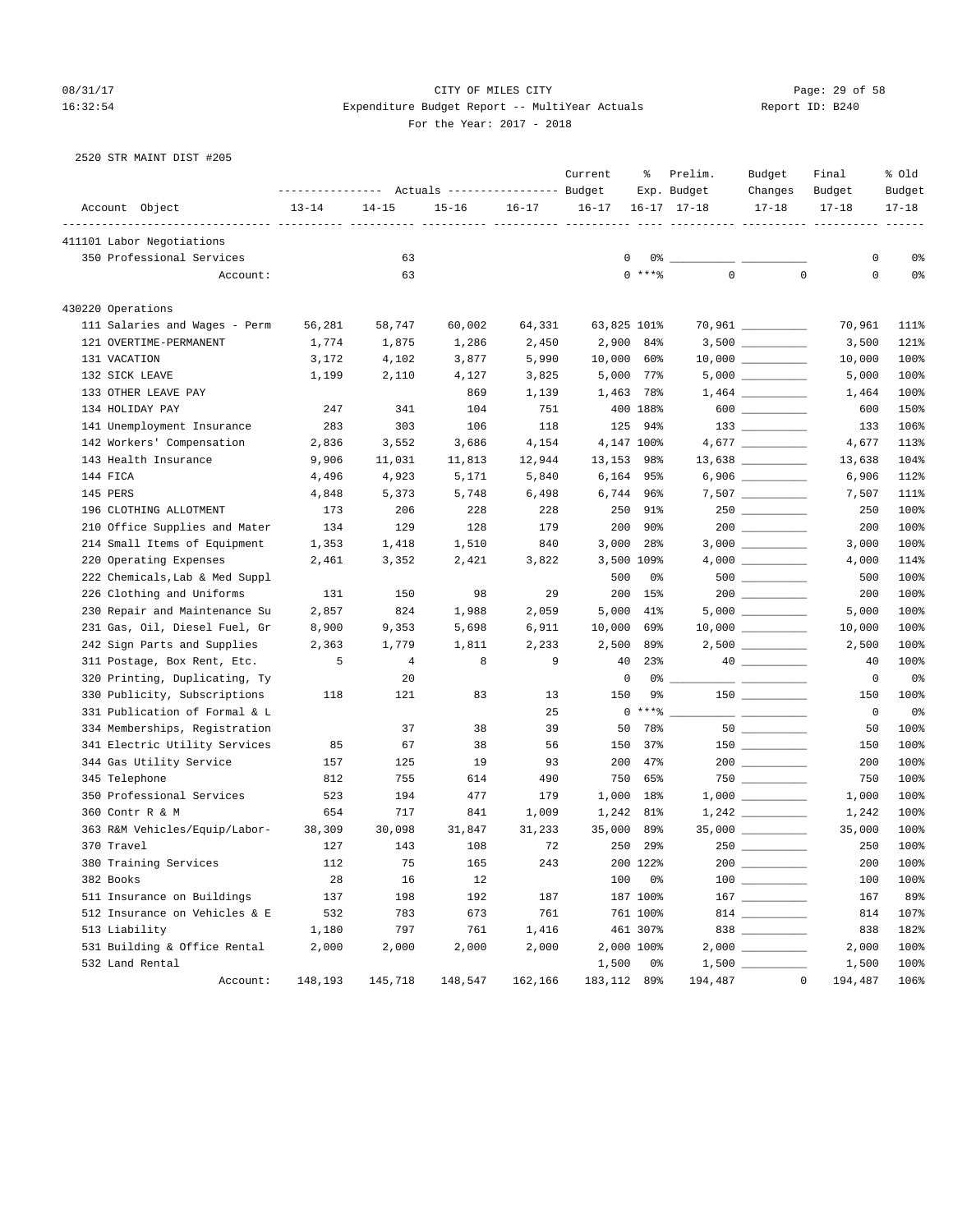### 08/31/17 Page: 30 of 58 16:32:54 Expenditure Budget Report -- MultiYear Actuals Report ID: B240 For the Year: 2017 - 2018

# 2520 STR MAINT DIST #205

|                                                     |                                                 |           |           |           | Current     | ႜႜႜ | Prelim.             | Budget    | Final     | % Old     |
|-----------------------------------------------------|-------------------------------------------------|-----------|-----------|-----------|-------------|-----|---------------------|-----------|-----------|-----------|
|                                                     | --------------- Actuals ---------------- Budget |           |           |           |             |     | Exp. Budget         | Changes   | Budget    | Budget    |
| Account Object                                      | $13 - 14$                                       | $14 - 15$ | $15 - 16$ | $16 - 17$ | $16 - 17$   |     | $16 - 17$ $17 - 18$ | $17 - 18$ | $17 - 18$ | $17 - 18$ |
| --------------------<br>430233 Roadway/Re-surfacing |                                                 |           |           |           |             |     |                     |           |           |           |
| 350 Professional Services                           | 158,101                                         | 149,178   | 405,149   | 13,838    | 115,706 12% |     |                     | 225,000   | 225,000   | 194%      |
| Account:                                            | 158,101                                         | 149,178   | 405,149   | 13,838    | 115,706 12% |     | 225,000             | $\Omega$  | 225,000   | 194%      |
| 430235 Storm Drain & Culvert Maintenance            |                                                 |           |           |           |             |     |                     |           |           |           |
| 230 Repair and Maintenance Su                       | 19,952                                          | 307       | 2,766     | 1,924     | 20,000 10%  |     |                     | 2,000     | 2,000     | 10%       |
| Account:                                            | 19,952                                          | 307       | 2,766     | 1,924     | 20,000 10%  |     | 2,000               | $\circ$   | 2,000     | 10%       |
| 521000 Interfund Operating Transfers Out            |                                                 |           |           |           |             |     |                     |           |           |           |
| 820 Transfers to Other Funds                        | 19,394                                          | 57,723    | 66,619    | 34,214    | 34,207 100% |     | 47,248              | 1,695     | 48,943    | 143%      |
| Account:                                            | 19,394                                          | 57,723    | 66,619    | 34,214    | 34,207 100% |     | 47,248              | 1,695     | 48,943    | 143%      |
|                                                     |                                                 |           |           |           |             |     |                     |           |           |           |
| Fund:                                               | 345,640                                         | 352,989   | 623,081   | 212,142   | 353,025     | 60% | 468,735             | 1,695     | 470,430   | 133%      |
|                                                     |                                                 |           |           |           |             |     |                     |           |           | ႜ         |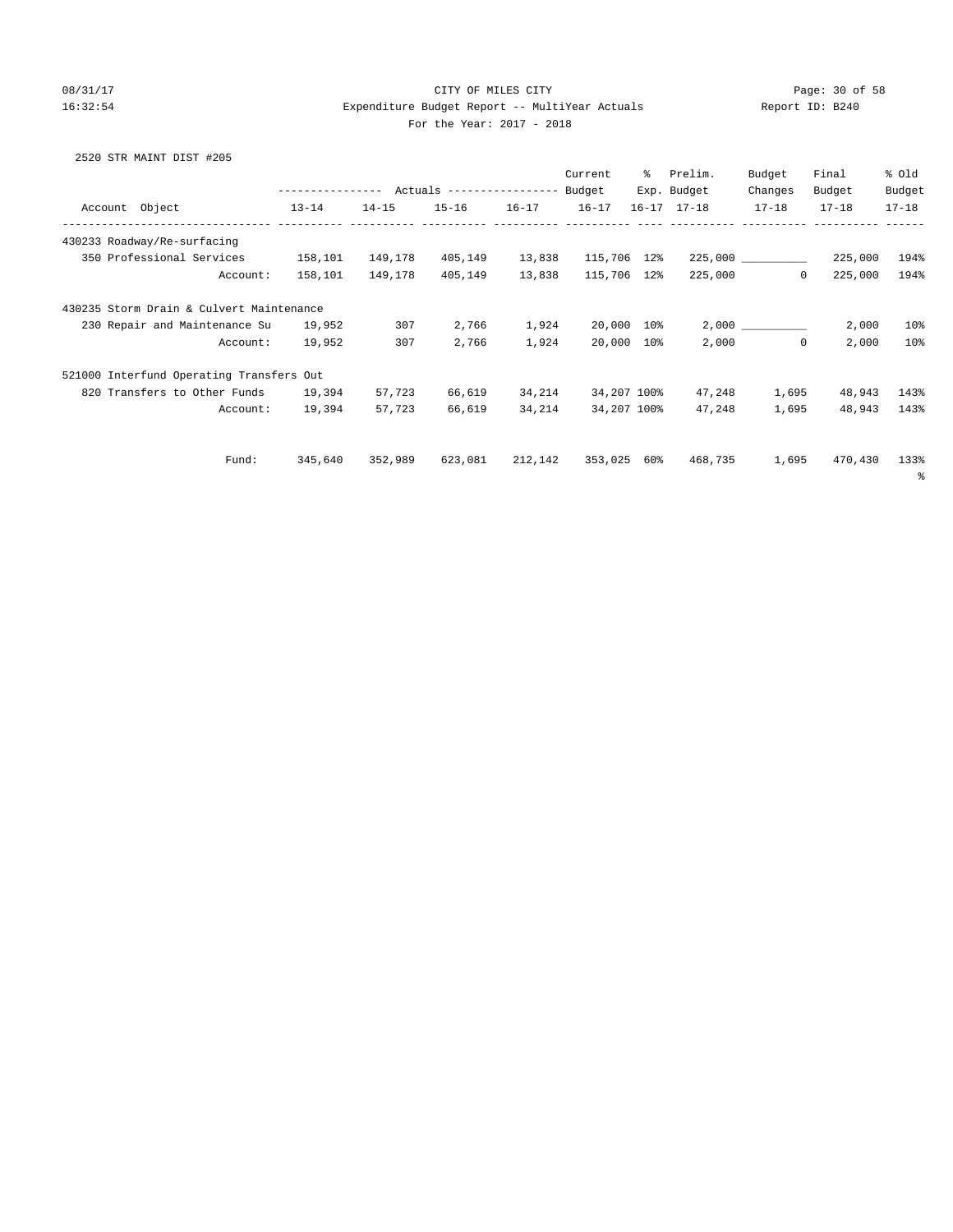### 08/31/17 Page: 31 of 58 16:32:54 Expenditure Budget Report -- MultiYear Actuals Report ID: B240 For the Year: 2017 - 2018

## 2540 STR MAINT DIST#207-(MILESTOWN ESTATES)

|                                          |                                                 |                |             |       | Current           | ႜၟ             | Prelim.           | Budget          | Final                  | % Old     |
|------------------------------------------|-------------------------------------------------|----------------|-------------|-------|-------------------|----------------|-------------------|-----------------|------------------------|-----------|
|                                          | --------------- Actuals ---------------- Budget |                |             |       |                   |                | Exp. Budget       | Changes         | Budget                 | Budget    |
| Account Object                           | $13 - 14$                                       | $14 - 15$      |             |       | 15-16 16-17 16-17 |                | 16-17 17-18 17-18 |                 | $17 - 18$              | $17 - 18$ |
| 430220 Operations                        |                                                 |                |             |       |                   |                |                   |                 |                        |           |
| 111 Salaries and Wages - Perm 2,849      |                                                 | 3,028          | 3,163       |       | 3,265 3,322 98%   |                |                   | 3,790           | 3,790                  | 114%      |
| 121 OVERTIME-PERMANENT                   | 99                                              | 114            | 80          | 134   |                   | 100 134%       |                   | 100 000         | 100                    | 100%      |
| 131 VACATION                             | 166                                             | 224            | 218         | 297   |                   | 300 99%        |                   |                 | 300                    | 100%      |
| 132 SICK LEAVE                           | 58                                              | 116            | 212         | 195   |                   | 100 195%       |                   | 100 000         | 100                    | 100%      |
| 133 OTHER LEAVE PAY                      |                                                 |                | 40          | 47    |                   | 58 81%         |                   |                 | 59                     | 102%      |
| 134 HOLIDAY PAY                          | 17                                              | 22             | $7^{\circ}$ | 40    |                   | 20 200%        |                   | 20              | 20                     | 100%      |
| 141 Unemployment Insurance               | 14                                              | 16             | 5           | 6     |                   | 6 100%         |                   | $6\overline{6}$ | 6                      | 100%      |
| 142 Workers' Compensation                | 145                                             | 185            | 195         | 208   |                   | 199 105%       |                   | 226             | 226                    | 114%      |
| 143 Health Insurance                     | 502                                             | 575            | 622         | 657   |                   | 662 99%        |                   |                 | 772                    | 117%      |
| 144 FICA                                 | 229                                             | 257            | 275         | 297   |                   | 300 99%        |                   | 334             | 334                    | 111%      |
| 145 PERS                                 | 247                                             | 281            | 305         | 330   |                   | 326 101%       |                   | 4,077           | 4,077                  | 1251%     |
| 196 CLOTHING ALLOTMENT                   | 9                                               | 11             | 12          | 12    |                   | 20 60%         |                   |                 | 20                     | 100%      |
| 350 Professional Services                |                                                 | $\overline{3}$ | 149         |       |                   | $1,000$ $0\%$  |                   | 1,000           | 1,000                  | $100\%$   |
| Account:                                 | 4,335                                           | 4,832          | 5,283       | 5,488 |                   | 6,413 86%      |                   | 10,804 0        | 10,804                 | 168%      |
| 510330 Comprehensive Liability Insurance |                                                 |                |             |       |                   |                |                   |                 |                        |           |
| 513 Liability                            | 46                                              | 29             | 40          | 24    |                   | 25 96%         |                   |                 | 131                    | 524%      |
| Account:                                 | 46                                              | 29             | 40          | 24    | 25                | 96%            |                   | 131 \           | 131<br>$\Omega$        | 524%      |
| Fund:                                    | 4,381                                           | 4,861          | 5,323       | 5,512 |                   | $6,438$ $86\%$ | 10,935            |                 | $\mathbf{0}$<br>10,935 | 170%      |
|                                          |                                                 |                |             |       |                   |                |                   |                 |                        | နွ        |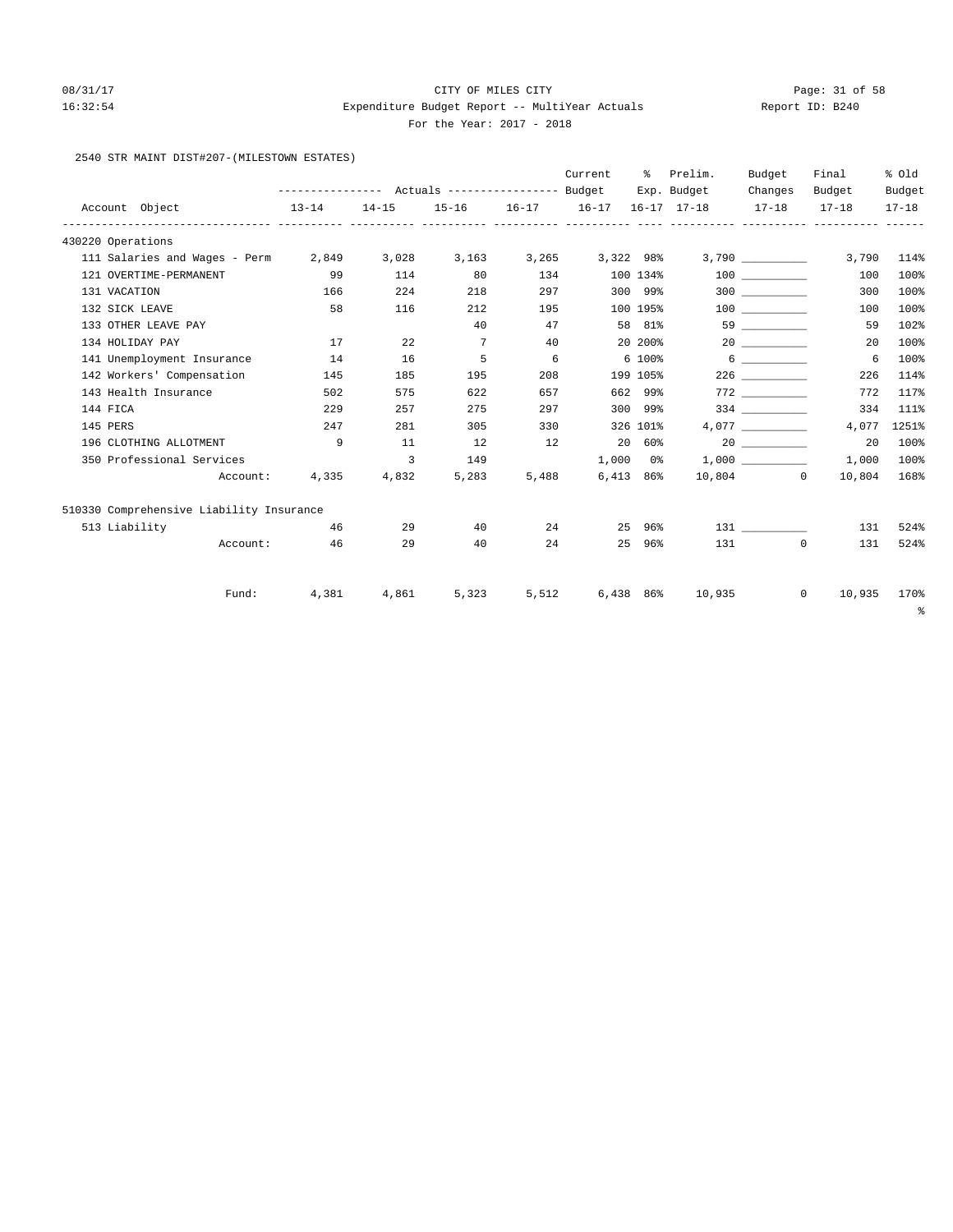### 08/31/17 Page: 32 of 58 16:32:54 Expenditure Budget Report -- MultiYear Actuals Report ID: B240 For the Year: 2017 - 2018

|  | 2701 Fire Grants |  |
|--|------------------|--|
|  |                  |  |

|                                               |           |           |               |            | Current   | ႜႜၟ                | Prelim.             | Budget    | Final     | % old          |
|-----------------------------------------------|-----------|-----------|---------------|------------|-----------|--------------------|---------------------|-----------|-----------|----------------|
|                                               |           |           | Actuals ----- | ---------- | Budget    |                    | Exp. Budget         | Changes   | Budget    | Budget         |
| Account Object                                | $13 - 14$ | $14 - 15$ | $15 - 16$     | $16 - 17$  | $16 - 17$ |                    | $16 - 17$ $17 - 18$ | $17 - 18$ | $17 - 18$ | $17 - 18$      |
| 420464 Fire-Turnouts/Accountability Sys Grant |           |           |               |            |           |                    |                     |           |           |                |
| 226 Clothing and Uniforms                     |           |           |               |            |           | $\mathbf{0}$<br>0% | 1,300               |           |           | $1,300$ *****% |
| Account:                                      |           |           |               |            |           | $0$ ****           | 1,300               | 0         |           | $1,300$ *****% |
| Fund:                                         |           |           |               |            |           | $\mathbf{0}$<br>0% | 1,300               | 0         |           | $1,300$ *****% |
|                                               |           |           |               |            |           |                    |                     |           |           | ႜ              |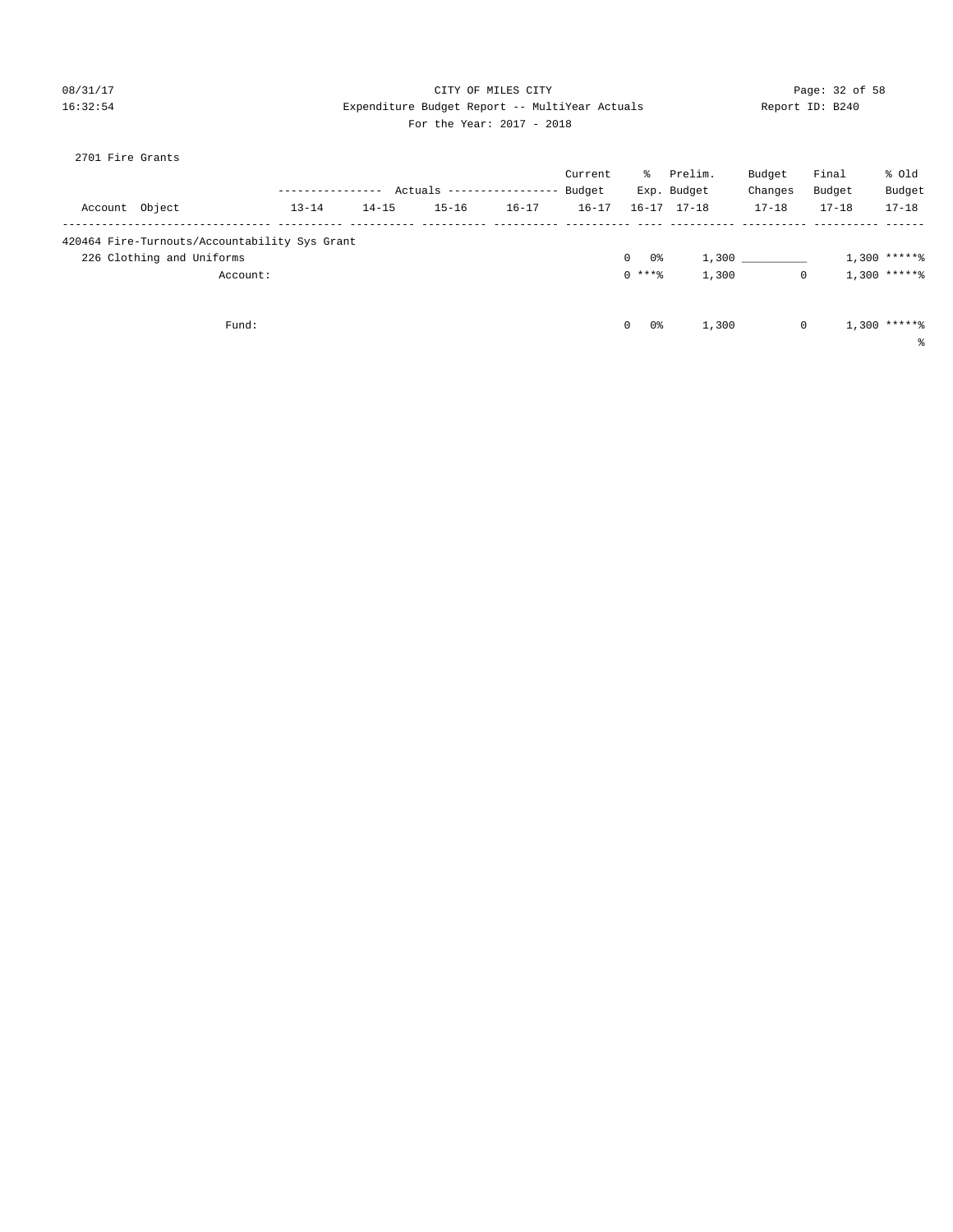# 08/31/17 Page: 33 of 58 16:32:54 Expenditure Budget Report -- MultiYear Actuals Report ID: B240 For the Year: 2017 - 2018

| 2820 GAS TAX                             |                                                 |           |                   |        |                              |                     |                      |           |           |
|------------------------------------------|-------------------------------------------------|-----------|-------------------|--------|------------------------------|---------------------|----------------------|-----------|-----------|
|                                          |                                                 |           |                   |        | Current                      | % Prelim.           | Budget               | Final     | % Old     |
|                                          | --------------- Actuals ---------------- Budget |           |                   |        |                              | Exp. Budget         | Changes              | Budget    | Budget    |
| Account Object                           | $13 - 14$                                       | $14 - 15$ | 15-16 16-17 16-17 |        |                              | $16 - 17$ $17 - 18$ | $17 - 18$            | $17 - 18$ | $17 - 18$ |
| 521000 Interfund Operating Transfers Out |                                                 |           |                   |        |                              |                     |                      |           |           |
| 820 Transfers to Other Funds             | 5,765                                           | 6,129     |                   |        | 6,387 6,684 6,686 100%       |                     |                      | 4,038     | 60%       |
| Account:                                 | 5,765                                           | 6,129     | 6,387             | 6,684  | 6,686 100%                   |                     | 4,038<br>$\Omega$    | 4,038     | 60%       |
| 521204 TRANSFER: SID 204                 |                                                 |           |                   |        |                              |                     |                      |           |           |
| 820 Transfers to Other Funds             | 88,212                                          | 87,274    | 87,133            | 86,220 | 86,220 100%                  |                     | 86,420               | 86,420    | 100%      |
| Account:                                 | 88,212                                          | 87,274    | 87,133            | 86,220 | 86,220 100%                  |                     | 86,420<br>$^{\circ}$ | 86,420    | 100%      |
| 521205 TRANSFER:<br>SID 205              |                                                 |           |                   |        |                              |                     |                      |           |           |
| 820 Transfers to Other Funds             | 88,212                                          | 87,274    | 87.133            | 86,221 | 86,219 100%                  |                     | 86,419               | 86,419    | 100%      |
| Account:                                 | 88,212                                          | 87,274    | 87,133            | 86,221 | 86,219 100%                  | 86,419              | $\Omega$             | 86,419    | 100%      |
|                                          |                                                 |           |                   |        |                              |                     |                      |           |           |
| Fund:                                    | 182,189                                         | 180,677   |                   |        | 180,653 179,125 179,125 100% | 176,877             | $\circ$              | 176,877   | 99%<br>နွ |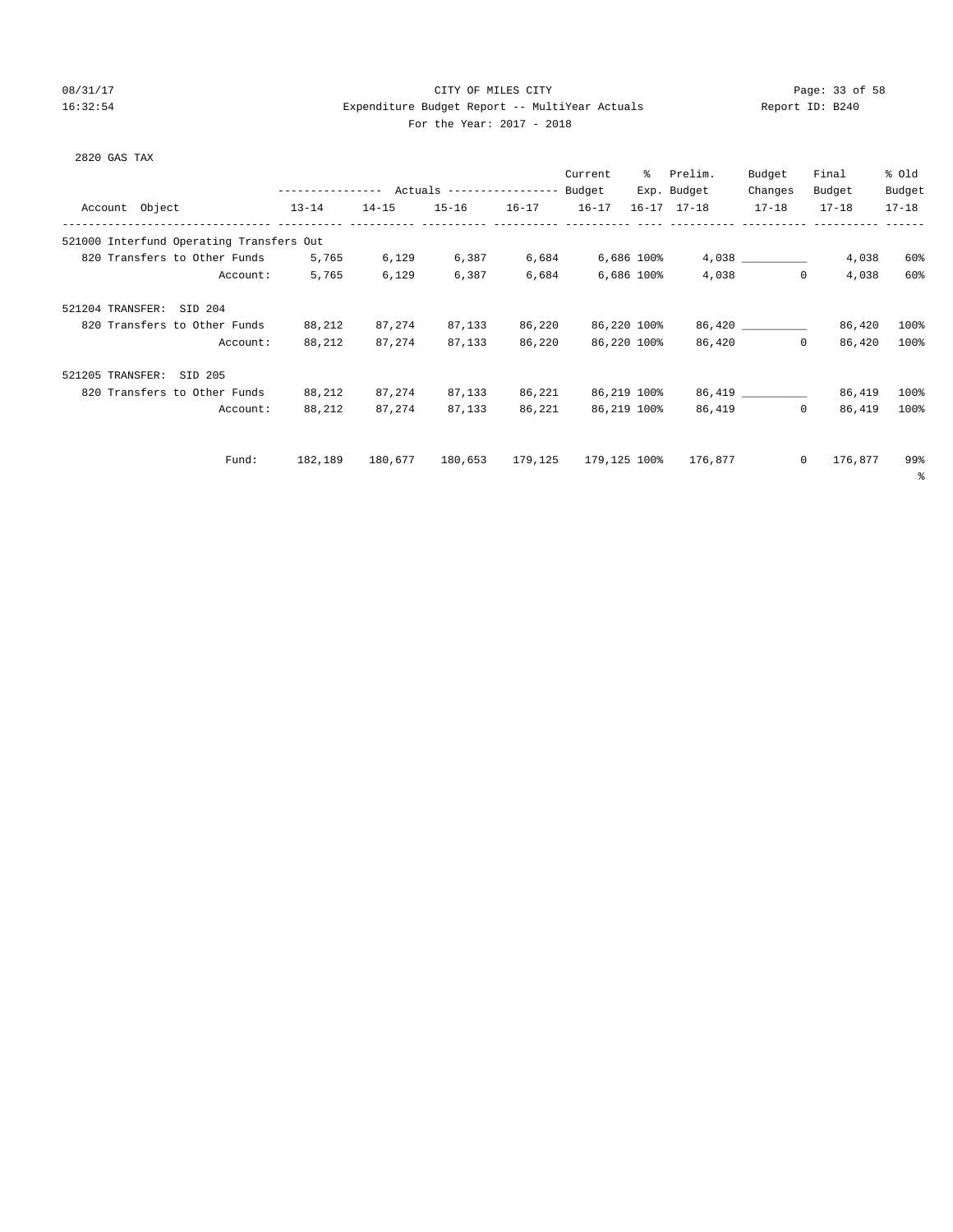### 08/31/17 Page: 34 of 58 16:32:54 Expenditure Budget Report -- MultiYear Actuals Report ID: B240 For the Year: 2017 - 2018

|                             |           |           | Actuals ---------------- |           | Budget    |          | Exp. Budget         | Changes   | Budget    | Budget        |
|-----------------------------|-----------|-----------|--------------------------|-----------|-----------|----------|---------------------|-----------|-----------|---------------|
| Account Object              | $13 - 14$ | $14 - 15$ | $15 - 16$                | $16 - 17$ | $16 - 17$ |          | $16 - 17$ $17 - 18$ | $17 - 18$ | $17 - 18$ | $17 - 18$     |
|                             |           |           |                          |           |           |          |                     |           |           |               |
| 430233 Roadway/Re-surfacing |           |           |                          |           |           |          |                     |           |           |               |
| 935 HB473 Tax Match Program |           |           |                          |           |           | 0%<br>0  | 71,207              |           |           | 71,207 *****% |
| Account:                    |           |           |                          |           |           | $0$ **** | 71,207              |           |           | 71,207 *****% |

Fund:  $0 \t 0 \t 0 \t 71,207$   $0 \t 71,207$   $0 \t 71,207$ 

%

2821 HB473- Fuel Tax

| L'UL LIIL ILAI : 2017            | -4949   |    |                        |                   |                 |                 |
|----------------------------------|---------|----|------------------------|-------------------|-----------------|-----------------|
| Actuals ----------------- Budget | Current | ွေ | Prelim.<br>Exp. Budget | Budget<br>Changes | Final<br>Budget | % Old<br>Budget |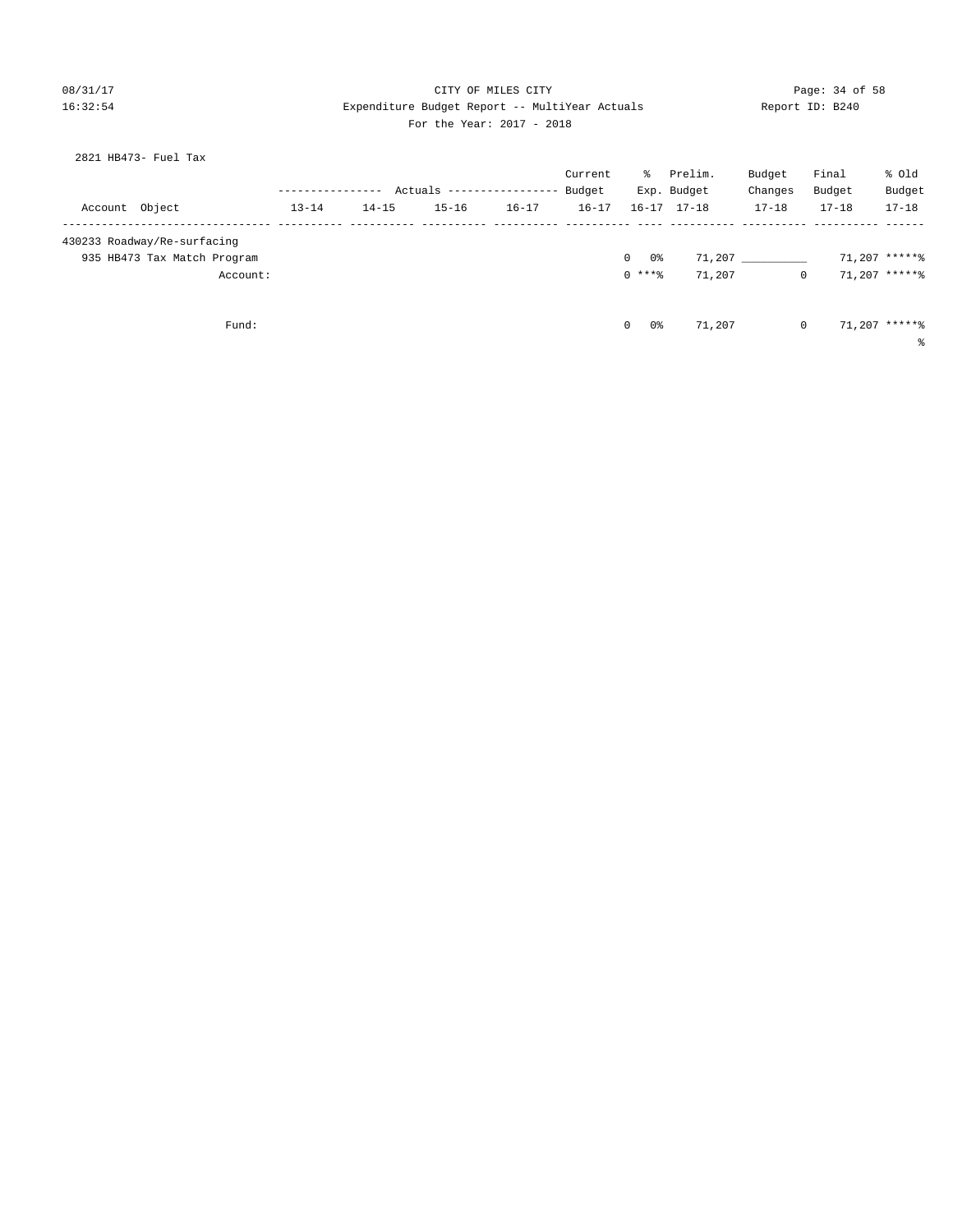2850 911 EMERGENCY

# 08/31/17 Page: 35 of 58 16:32:54 Expenditure Budget Report -- MultiYear Actuals Report ID: B240 For the Year: 2017 - 2018

|                                             |                                                                     |                                    |               |               | Current                   |            | % Prelim.                                               | Budget     | Final   | % old       |
|---------------------------------------------|---------------------------------------------------------------------|------------------------------------|---------------|---------------|---------------------------|------------|---------------------------------------------------------|------------|---------|-------------|
|                                             | --------------- Actuals ---------------- Budget                     |                                    |               |               |                           |            | Exp. Budget Changes Budget                              |            |         | Budget      |
| Account Object<br>$13 - 14$                 |                                                                     |                                    |               |               |                           |            | $14-15$ 15-16 16-17 16-17 16-17 17-18 17-18 17-18 17-18 |            |         |             |
| 420140 Crime Control and Investigation (05) |                                                                     |                                    |               |               |                           |            |                                                         |            |         |             |
| 210 Office Supplies and Mater               |                                                                     | 15,147 263 129                     |               |               | 1,000 13%                 |            |                                                         | 1,000      | 1,000   | 100%        |
| 214 Small Items of Equipment                |                                                                     |                                    | 68            |               |                           | $2,000$ 0% |                                                         | 2,000      | 2,000   | 100%        |
| 220 Operating Expenses 5,403 1,996 960 788  |                                                                     |                                    |               |               |                           | 2,000 39%  |                                                         | 2,000      | 2,000   | 100%        |
| 311 Postage, Box Rent, Etc.                 |                                                                     |                                    |               |               | $7\overline{ }$<br>100 7% |            |                                                         | 100 000    | 100     | 100%        |
| 320 Printing, Duplicating, Ty               |                                                                     |                                    |               |               | 100                       | 0 %        |                                                         | 100 000    | 100     | 100%        |
| 334 Memberships, Registration               |                                                                     |                                    |               |               |                           | 100 0%     |                                                         | 100 000    | 100     | 100%        |
| 341 Electric Utility Services               | 558                                                                 | 525                                | 495           | 538           |                           | 600 90%    |                                                         | 600 000    | 600     | 100%        |
| 345 Telephone                               | 19,083                                                              | 33,601                             | 29,943 18,207 |               | 25,250 72%                |            |                                                         | 25,250     | 25,250  | 100%        |
| 350 Professional Services 53,153            |                                                                     | 53,275                             |               | 43,396 76,291 | 60,000 127%               |            |                                                         | 60,000 000 | 60,000  | 100%        |
| 370 Travel                                  | 450                                                                 |                                    |               |               |                           | 500 0%     |                                                         | 500 000    | 500     | 100%        |
| 380 Training Services                       | 1,451                                                               |                                    |               |               |                           | $2,000$ 0% |                                                         | 2,000      | 2,000   | 100%        |
| 512 Insurance on Vehicles & E               | 124                                                                 |                                    | 124 140 153   |               | 153 100%                  |            |                                                         | 140        | 140     | 92%         |
| 940 Machinery & Equipment                   | 16,810                                                              |                                    | 112,500       |               | 115,000 98%               |            |                                                         | 20,000     | 20,000  | 17%         |
| 941 911 Eq & Software (2/01)                |                                                                     |                                    |               |               | 82,000 0%                 |            |                                                         | 25,000     | 25,000  | 30%         |
| Account:                                    | 84,222                                                              | 121,478 75,265 208,613 290,803 72% |               |               |                           |            |                                                         | 138,790 0  | 138,790 | 48%         |
| 521000 Interfund Operating Transfers Out    |                                                                     |                                    |               |               |                           |            |                                                         |            |         |             |
| 820 Transfers to Other Funds 112,000        |                                                                     | 112,000                            | 112,000       | 56,000        | 56,000 100%               |            |                                                         | 59,693     |         | 59,693 107% |
|                                             | Account: 112,000                                                    | 112,000                            | 112,000       | 56,000        | 56,000 100%               |            |                                                         | 59,693 0   | 59,693  | 107%        |
|                                             | Fund: 196,222 233,478 187,265 264,613 346,803 76% 198,483 0 198,483 |                                    |               |               |                           |            |                                                         |            |         | 57%         |
|                                             |                                                                     |                                    |               |               |                           |            |                                                         |            |         |             |

%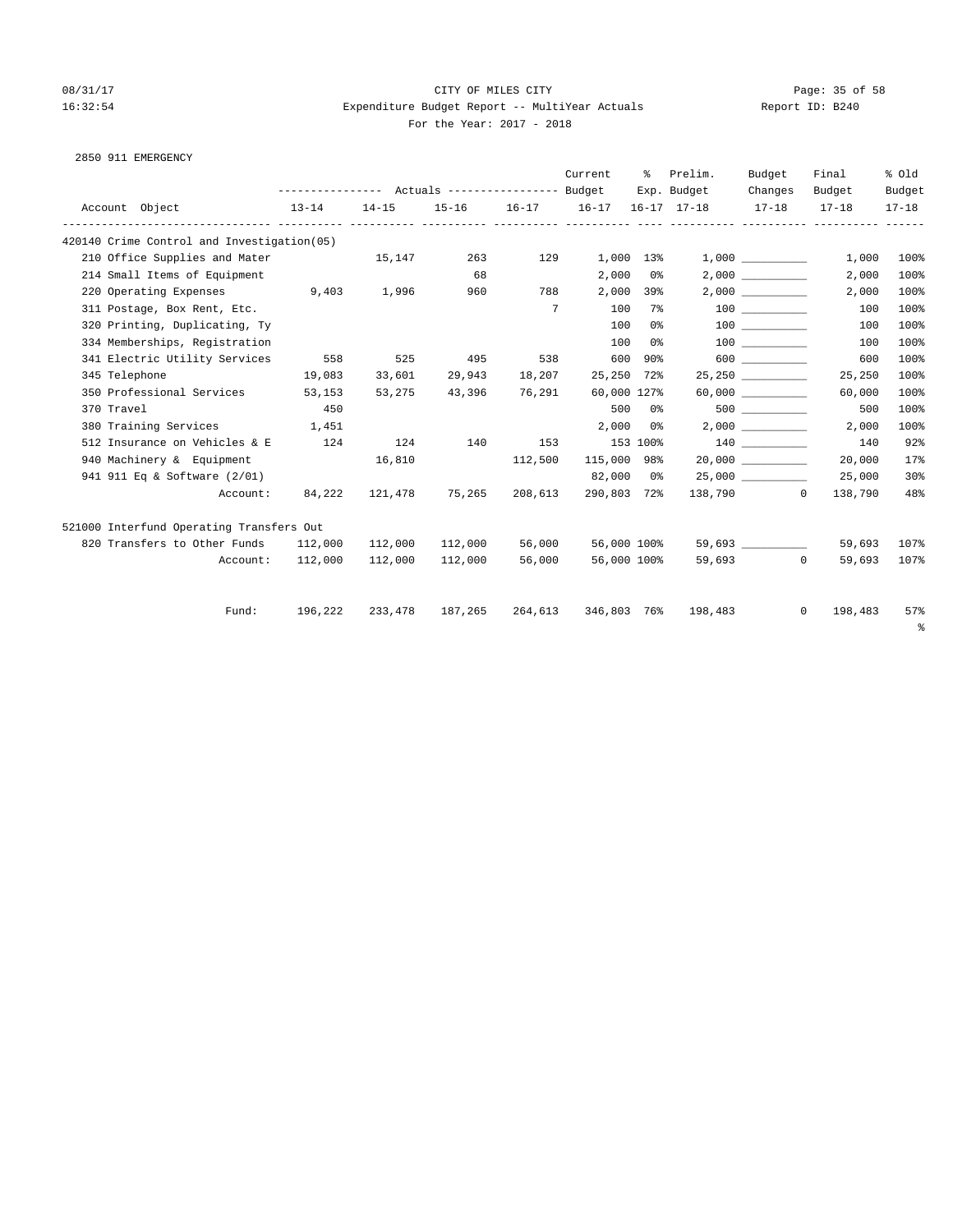### 08/31/17 Page: 36 of 58 16:32:54 Expenditure Budget Report -- MultiYear Actuals Report ID: B240 For the Year: 2017 - 2018

### 2880 LIBRARY GRANTS

|                                                         |           |           |           |           | Current        |        | % Prelim.<br>Exp. Budget | Budget<br>Changes | Final<br>Budget | % old<br>Budget |
|---------------------------------------------------------|-----------|-----------|-----------|-----------|----------------|--------|--------------------------|-------------------|-----------------|-----------------|
| Account Object<br>---------------------------- -------- | $13 - 14$ | $14 - 15$ | $15 - 16$ | $16 - 17$ | $16 - 17$      |        | $16 - 17$ $17 - 18$      | $17 - 18$         | $17 - 18$       | $17 - 18$       |
| 460100 Library Services(16)                             |           |           |           |           |                |        |                          |                   |                 |                 |
| 210 Office Supplies and Mater                           | 594       | 60        |           | 207       | 1,350 15%      |        |                          |                   | 1,500           | 111%            |
| 214 Small Items of Equipment                            | 364       | 3,354     | 413       |           | $\overline{0}$ | 0 %    |                          | 500 000           |                 | $500$ ***** \   |
| 311 Postage, Box Rent, Etc.                             | 2,439     | 3,088     | 2,898     | 3,539     | 4,900 72%      |        |                          |                   | 4,900           | 100%            |
| 350 Professional Services                               | 3,283     | 5,035     | 1,572     | 2,431     | 16,053 15%     |        |                          | 26,351            | 26,351          | 164%            |
| 370 Travel                                              | 859       | 1,131     | 548       | 547       | 3,000          | 18%    |                          | 5,000             | 5,000           | 167%            |
| 380 Training Services                                   | 89        | 166       | 489       | 341       | 1,000          | 34%    |                          | 2,000             | 2,000           | 200%            |
| 382 Books                                               |           |           |           |           |                | 100 0% |                          | 100 000           | 100             | 100%            |
| Account:                                                | 7,628     | 12,834    | 5,920     | 7,065     | 26,403 27%     |        |                          | 40,351<br>$\circ$ | 40,351          | 153%            |
|                                                         |           |           |           |           |                |        |                          |                   |                 |                 |
| Fund:                                                   | 7,628     | 12,834    | 5,920     | 7,065     | 26,403 27%     |        | 40,351                   | $\circ$           | 40,351          | 153%            |
|                                                         |           |           |           |           |                |        |                          |                   |                 | နွ              |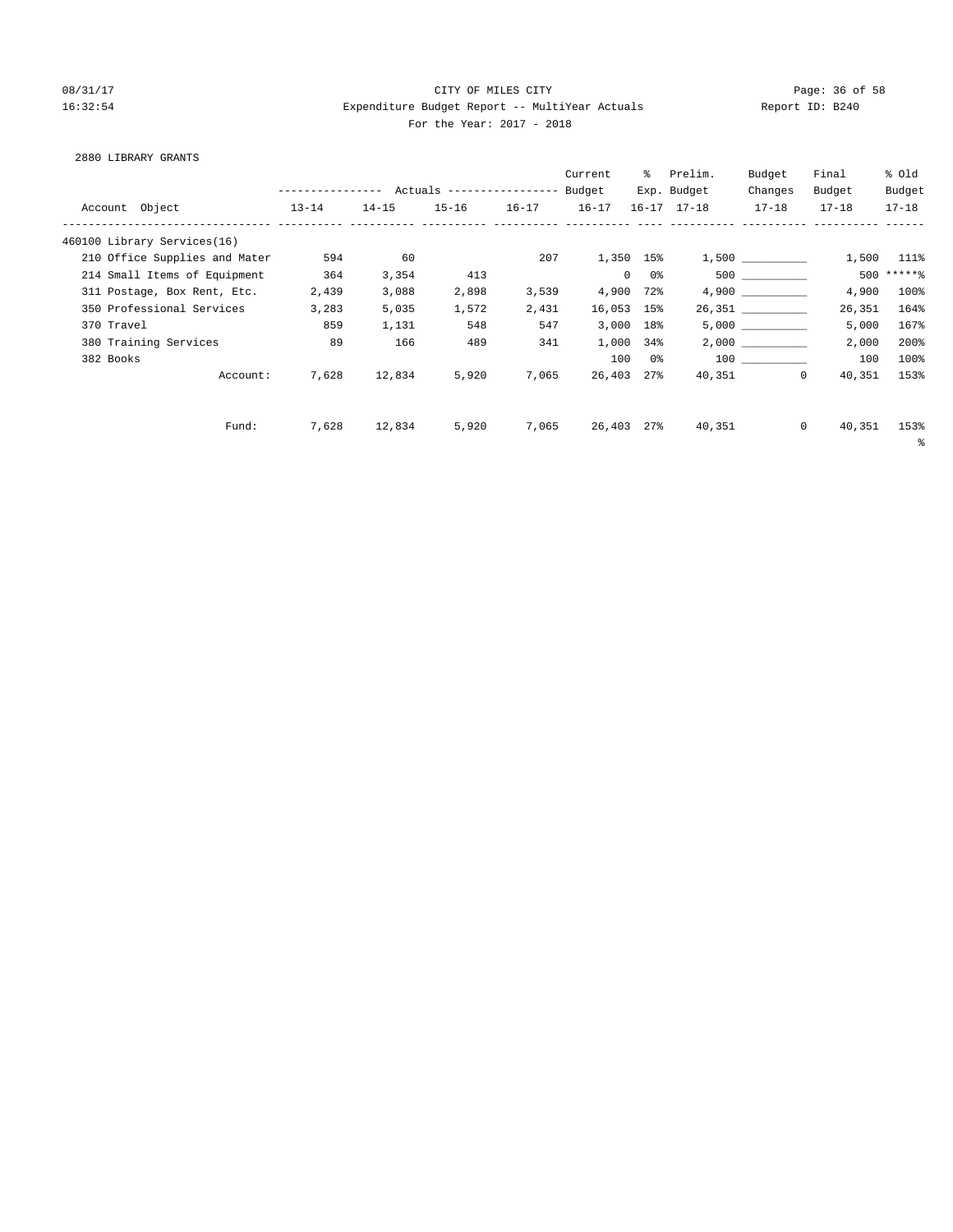# 08/31/17 Page: 37 of 58 16:32:54 Expenditure Budget Report -- MultiYear Actuals Report ID: B240 For the Year: 2017 - 2018

|  |  |  | 2935 Historic Preservation |
|--|--|--|----------------------------|
|--|--|--|----------------------------|

|                                               |                                                 |            |            |                         | Current    | ႜ             | Prelim.                 | Budget                            | Final                                        | % old          |
|-----------------------------------------------|-------------------------------------------------|------------|------------|-------------------------|------------|---------------|-------------------------|-----------------------------------|----------------------------------------------|----------------|
|                                               | --------------- Actuals ---------------- Budget |            |            |                         |            |               | Exp. Budget             | Changes                           | Budget                                       | Budget         |
| Account Object                                | $13 - 14$                                       | $14 - 15$  | $15 - 16$  | $16 - 17$               | $16 - 17$  |               | $16 - 17$ $17 - 18$     | $17 - 18$                         | $17 - 18$<br>---------- ---------- --------- | $17 - 18$      |
| 460461 Historic Preservation-Administration   |                                                 |            |            |                         |            |               |                         |                                   |                                              |                |
| 111 Salaries and Wages - Perm                 | 14,084                                          | 2,098      | 2,116      | 1,859                   | 4,254 44%  |               |                         |                                   | 2,061                                        | 48%            |
| 131 VACATION                                  | 829                                             | 33         | 58         | 64                      |            | 64 100%       |                         |                                   | 33                                           | 52%            |
| 132 SICK LEAVE                                | 208                                             | 33         | 7          | 66                      |            | 66 100%       |                         | $\begin{array}{c} 33 \end{array}$ | 33                                           | 50%            |
| 133 OTHER LEAVE PAY                           |                                                 |            | 28         | 107                     | 380        | 28%           |                         |                                   | 190                                          | 50%            |
| 141 Unemployment Insurance                    | 67                                              | 10         | 3          | $\overline{\mathbf{3}}$ | 8          | 38%           |                         |                                   | 4                                            | 50%            |
| 142 Workers' Compensation                     | 172                                             | 25         | 27         | 27                      | 58         | 47%           |                         |                                   | 28                                           | 48%            |
| 143 Health Insurance                          |                                                 |            |            | $-3$                    |            | $0***$ $*$    |                         |                                   | 0                                            | 0%             |
| 144 FICA                                      | 1,141                                           | 165        | 169        | 169                     | 364        | 46%           |                         |                                   | 177                                          | 49%            |
| 145 PERS                                      | 1,204                                           | 177        | 180        | 184                     | 398        | 46%           |                         |                                   | 196                                          | 49%            |
| 196 CLOTHING ALLOTMENT                        |                                                 |            |            | 10                      |            | $10,100$ % __ |                         |                                   | 0                                            | 0 <sup>8</sup> |
| 210 Office Supplies and Mater                 | 347                                             | 794        | 473        | 383                     | 1,000      | 38%           |                         |                                   | 2,000                                        | 200%           |
| 215 Office Supplies- LP Ander                 | 96                                              |            |            |                         | 0          |               |                         |                                   | 0                                            | 0%             |
| 220 Operating Expenses                        |                                                 |            | 256        | 1,083                   | 1,000 108% |               |                         |                                   | 4,505                                        | 451%           |
| 311 Postage, Box Rent, Etc.                   | 6                                               | 208        | 51         | 21                      | 200        |               |                         |                                   | 0                                            | 0 <sup>°</sup> |
| 320 Printing, Duplicating, Ty                 |                                                 | 125        |            | 60                      | 750        |               |                         |                                   | 0                                            | 0%             |
| 330 Publicity, Subscriptions                  |                                                 | 25         |            | 166                     | 250        |               |                         |                                   | $\mathbf 0$                                  | 0%             |
| 345 Telephone                                 | 1,367                                           | 662        |            |                         | 0          |               |                         |                                   | 0                                            | 0%             |
| 350 Professional Services                     | 6,585                                           | 75         | 310        | 3,000                   | 4,162      |               |                         |                                   | 0                                            | 0%             |
| 360 Contr R & M                               |                                                 | 748        |            |                         | 0          |               |                         |                                   | 0                                            | 0%             |
| 370 Travel                                    | 741                                             | 378        | 1,466      | 451                     | 1,000      | 45%           |                         |                                   | 673                                          | 67%            |
| 531 Building & Office Rental                  | 3,600                                           | 900        |            |                         | 0          |               |                         |                                   | 0                                            | 0 <sup>8</sup> |
| Account:                                      | 30,447                                          | 6,456      | 5,144      | 7,650                   | 13,964 55% |               | 9,900                   | $\mathbf 0$                       | 9,900                                        | 71%            |
| 460465 Historic Preservation- CDGB-ED Grant   |                                                 |            |            |                         |            |               |                         |                                   |                                              |                |
| 350 Professional Services                     | 2,750                                           |            |            |                         | 0          |               |                         |                                   | 0                                            | 0%             |
| 370 Travel                                    |                                                 |            |            | 135                     |            |               | $0***$ $\frac{20}{100}$ |                                   | 0                                            | 0%             |
| Account:                                      | 2,750                                           |            |            | 135                     |            | $0$ *** $%$   | $\circ$                 | $\mathbf 0$                       | $\mathbf 0$                                  | 0%             |
| 460467 Historic Preservation- Sandra Anderson |                                                 |            |            |                         |            |               |                         |                                   |                                              |                |
| 111 Salaries and Wages - Perm                 | $-619$                                          |            |            |                         | 0          |               |                         |                                   | 0                                            | 0%             |
| 210 Office Supplies and Mater                 | 31                                              |            |            |                         | 0          |               |                         |                                   | 0                                            | 0%             |
| 350 Professional Services                     | 4,223                                           |            |            |                         | $\Omega$   |               |                         |                                   | 0                                            | 0%             |
| 370 Travel                                    | 1,527                                           |            | 239        |                         | 0          |               |                         |                                   | 0                                            | 0%             |
| Account:                                      | 5,162                                           |            | 239        |                         |            | $0***8$       | $\circ$                 | $\circ$                           | $\mathbf 0$                                  | 0%             |
|                                               |                                                 |            |            |                         |            |               |                         |                                   |                                              |                |
| 460468 Historic Preservation- CCHS            |                                                 |            |            |                         |            | $0***8$       |                         |                                   |                                              |                |
| 370 Travel<br>Account:                        |                                                 | 289<br>289 | 535<br>535 | 286<br>286              |            | $0***8$       | $\mathsf 0$             |                                   | 0<br>$\mathbf 0$<br>$\mathsf{O}\xspace$      | 0%<br>0%       |
|                                               |                                                 |            |            |                         |            |               |                         |                                   |                                              |                |
| 470300 Ecomonic Development                   |                                                 |            |            |                         |            |               |                         |                                   |                                              |                |
| 350 Professional Services                     |                                                 | 17,442     |            |                         | 0          |               | $0$ %                   |                                   | $\mathbf 0$                                  | 0%             |
| Account:                                      |                                                 | 17,442     |            |                         |            | $0$ *** $%$   | $\Omega$                |                                   | $\mathbf 0$<br>$\mathsf{O}$                  | 0 <sup>°</sup> |
| 521000 Interfund Operating Transfers Out      |                                                 |            |            |                         |            |               |                         |                                   |                                              |                |
| 820 Transfers to Other Funds                  |                                                 |            | 2,000      |                         | 0          | 0%            |                         |                                   | 0                                            | 0%             |
| Account:                                      |                                                 |            | 2,000      |                         |            | $0$ *** %     | $\Omega$                |                                   | $\Omega$<br>$\circ$                          | 0 <sup>°</sup> |
|                                               |                                                 |            |            |                         |            |               |                         |                                   |                                              |                |
| Fund:                                         | 38,359                                          | 24,187     | 7,918      | 8,071                   | 13,964 58% |               | 9,900                   |                                   | 0<br>9,900                                   | 71%            |

%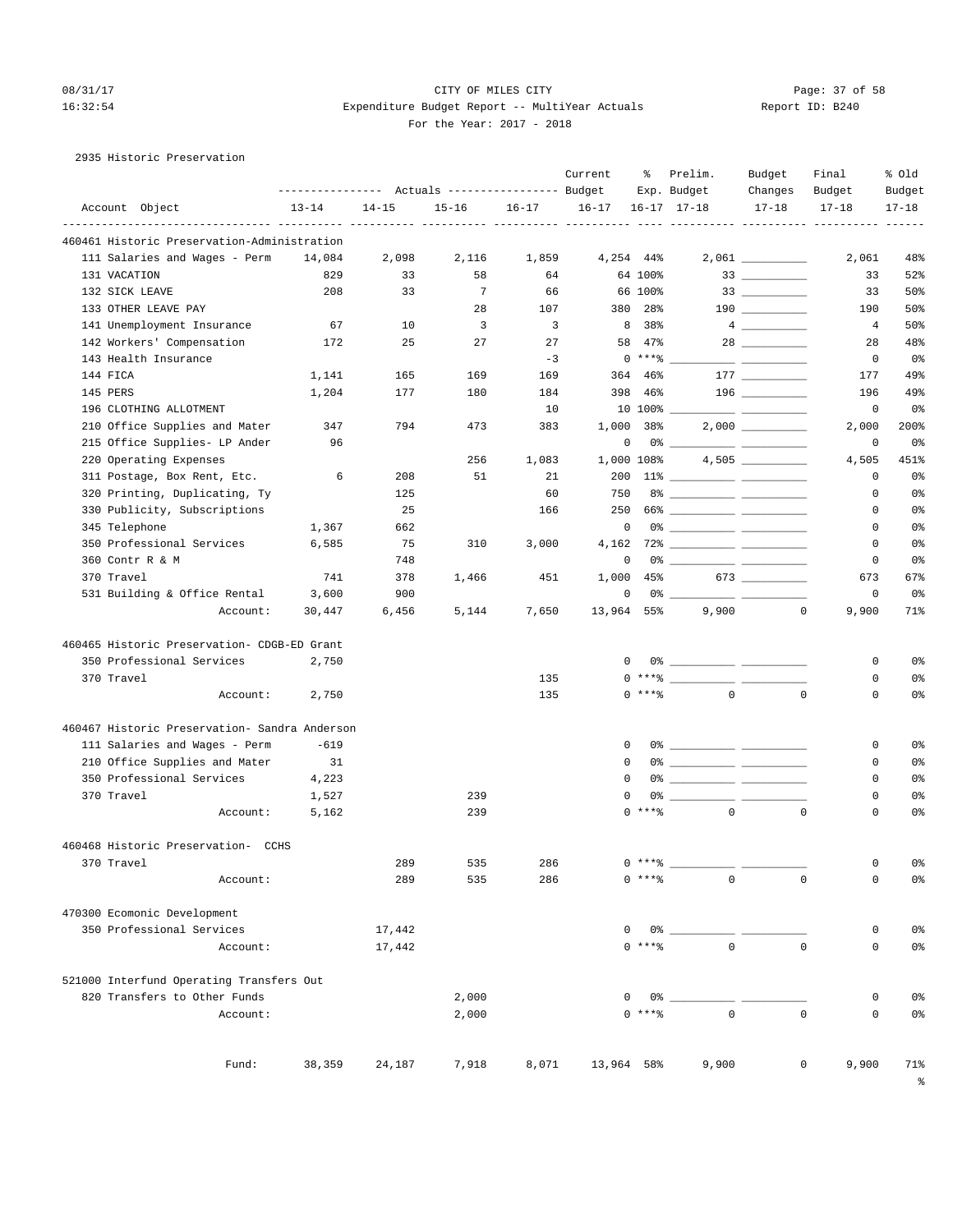### 08/31/17 Page: 38 of 58 16:32:54 Expenditure Budget Report -- MultiYear Actuals Report ID: B240 For the Year: 2017 - 2018

| 2940 HOUSING AUTHORITY     |                  |           |                                  |           |           |                                |                     |             |             |           |             |           |
|----------------------------|------------------|-----------|----------------------------------|-----------|-----------|--------------------------------|---------------------|-------------|-------------|-----------|-------------|-----------|
|                            |                  |           |                                  |           | Current   | ႜႜႜၟ                           | Prelim.             |             | Budget      | Final     |             | % old     |
|                            | ---------------- |           | Actuals ----------------- Budget |           |           |                                | Exp. Budget         |             | Changes     | Budget    |             | Budget    |
| Account Object             | $13 - 14$        | $14 - 15$ | $15 - 16$                        | $16 - 17$ | $16 - 17$ |                                | $16 - 17$ $17 - 18$ |             | $17 - 18$   | $17 - 18$ |             | $17 - 18$ |
| 470500 HOME Grant -TBRA    |                  |           |                                  |           |           |                                |                     |             |             |           |             |           |
| 740 Awards and Indemnities |                  |           | 245,000                          |           |           | $\mathbf{0}$<br>0 <sup>°</sup> |                     |             |             |           | 0           | 0%        |
| Account:                   |                  |           | 245,000                          |           |           | $0$ ****                       |                     | $\mathbf 0$ | $\mathbf 0$ |           | 0           | 0%        |
|                            |                  |           |                                  |           |           |                                |                     |             |             |           |             |           |
| Fund:                      |                  |           | 245,000                          |           |           | 0%<br>$\circ$                  |                     | $\mathbf 0$ | $\mathbf 0$ |           | $\mathbf 0$ | 0%        |
|                            |                  |           |                                  |           |           |                                |                     |             |             |           |             |           |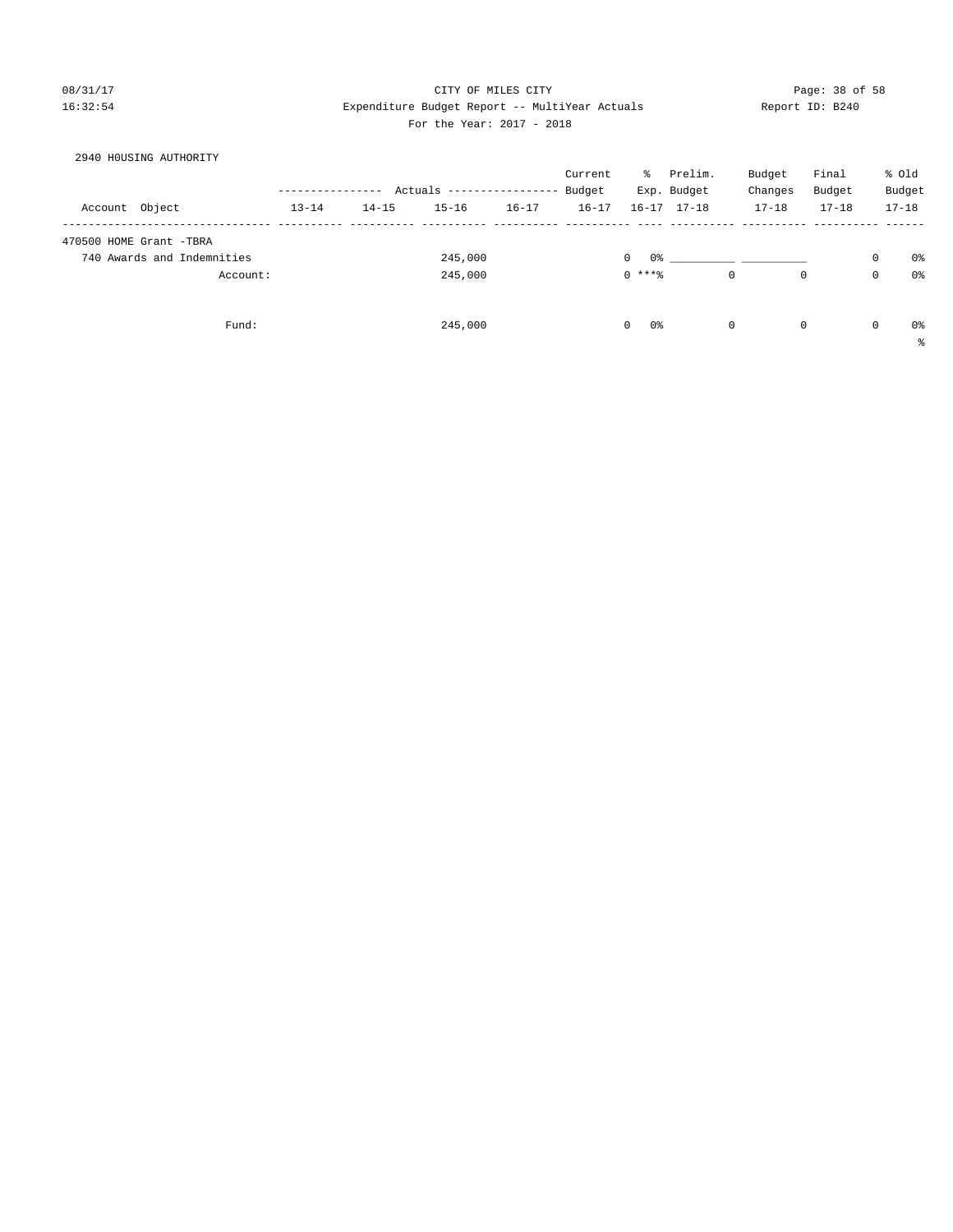### 08/31/17 Page: 39 of 58 16:32:54 Expenditure Budget Report -- MultiYear Actuals Report ID: B240 For the Year: 2017 - 2018

2985 RETIRED SENIOR VOLUNTEER PROG (RSVP)

|            |                                          |                |                                                                    |                |           | Current     | ៖        | Prelim.                                                                                                                                                                                                                                                                                                                                             | Budget               | Final                            | % old          |
|------------|------------------------------------------|----------------|--------------------------------------------------------------------|----------------|-----------|-------------|----------|-----------------------------------------------------------------------------------------------------------------------------------------------------------------------------------------------------------------------------------------------------------------------------------------------------------------------------------------------------|----------------------|----------------------------------|----------------|
|            |                                          |                | ---------------    Actuals ----------------    Budget<br>$14 - 15$ |                |           | $16 - 17$   |          | Exp. Budget<br>$16 - 17$ $17 - 18$                                                                                                                                                                                                                                                                                                                  | Changes<br>$17 - 18$ | Budget<br>$17 - 18$              | Budget         |
|            | Account Object                           | $13 - 14$      |                                                                    | $15 - 16$      | $16 - 17$ |             |          |                                                                                                                                                                                                                                                                                                                                                     |                      | ----------- ---------- --------- | $17 - 18$      |
|            | 450300 RSVP-FEDERAL GRANT- CUSTER        |                |                                                                    |                |           |             |          |                                                                                                                                                                                                                                                                                                                                                     |                      |                                  |                |
|            | 111 Salaries and Wages - Perm            | 35,596         | 34,005                                                             | 9,097          |           | 0           |          |                                                                                                                                                                                                                                                                                                                                                     |                      | 0                                | 0%             |
|            | 131 VACATION                             | 2,822          | 2,627                                                              | 1,051          |           | 0           |          |                                                                                                                                                                                                                                                                                                                                                     |                      | 0                                | 0%             |
|            | 132 SICK LEAVE                           | 2,235          | 1,366                                                              | 80             |           | $\mathbf 0$ |          |                                                                                                                                                                                                                                                                                                                                                     |                      | 0                                | 0%             |
|            | 133 OTHER LEAVE PAY                      | 726            | 543                                                                | 92             |           | $\mathbf 0$ |          |                                                                                                                                                                                                                                                                                                                                                     |                      | 0                                | 0%             |
|            | 141 Unemployment Insurance               | 189            | 177                                                                | 15             |           | 0           |          | 0% _____________ _____________                                                                                                                                                                                                                                                                                                                      |                      | 0                                | 0%             |
|            | 142 Workers' Compensation                | 483            | 485                                                                | 127            |           | $\Omega$    |          |                                                                                                                                                                                                                                                                                                                                                     |                      | $\mathbf 0$                      | 0%             |
|            | 143 Health Insurance                     | 7,427          | 5,516                                                              | 1,677          |           | 0           |          | 0% ____________ ______________                                                                                                                                                                                                                                                                                                                      |                      | 0                                | 0%             |
| 144 FICA   |                                          | 3,205          | 3,016                                                              | 806            |           | $\mathbf 0$ |          |                                                                                                                                                                                                                                                                                                                                                     |                      | 0                                | 0%             |
| 145 PERS   |                                          | 3,257          | 3,222                                                              | 853            |           | 0           |          |                                                                                                                                                                                                                                                                                                                                                     |                      | 0                                | 0%             |
|            | 210 Office Supplies and Mater            | 359            | 370                                                                | 256            |           | 0           |          | 0% _____________ _____________                                                                                                                                                                                                                                                                                                                      |                      | 0                                | 0%             |
|            | 214 Small Items of Equipment             |                | 753                                                                |                |           | $\Omega$    |          |                                                                                                                                                                                                                                                                                                                                                     |                      | 0                                | 0%             |
|            | 220 Operating Expenses                   | 50             | 700                                                                |                |           | $\mathbf 0$ |          |                                                                                                                                                                                                                                                                                                                                                     |                      | 0                                | 0%             |
|            | 311 Postage, Box Rent, Etc.              |                | 8                                                                  | $\overline{4}$ |           | $\mathbf 0$ |          |                                                                                                                                                                                                                                                                                                                                                     |                      | 0                                | 0%             |
|            | 330 Publicity, Subscriptions             |                |                                                                    | 147            |           | $\mathbf 0$ |          |                                                                                                                                                                                                                                                                                                                                                     |                      | 0                                | 0%             |
|            | 334 Memberships, Registration            |                |                                                                    | 50             |           | 0           |          | 0% _____________ ____________                                                                                                                                                                                                                                                                                                                       |                      | 0                                | 0%             |
|            | 345 Telephone                            |                | 453                                                                | 288            |           | $\Omega$    |          |                                                                                                                                                                                                                                                                                                                                                     |                      | 0                                | 0%             |
| 370 Travel |                                          | 3,905          | 1,805                                                              | 2,106          |           | 0           |          |                                                                                                                                                                                                                                                                                                                                                     |                      | 0                                | 0%             |
| 530 Rent   |                                          |                |                                                                    | 788            |           | 0           |          |                                                                                                                                                                                                                                                                                                                                                     |                      | 0                                | 0%             |
|            | Account:                                 | 60,254         | 55,046                                                             | 17,437         |           |             | $0$ **** | $\mathbf{0}$                                                                                                                                                                                                                                                                                                                                        |                      | $\mathbf 0$<br>0                 | 0%             |
|            |                                          |                |                                                                    |                |           |             |          |                                                                                                                                                                                                                                                                                                                                                     |                      |                                  |                |
|            | 450330 RSVP Non-Federal                  |                |                                                                    |                |           |             |          |                                                                                                                                                                                                                                                                                                                                                     |                      |                                  |                |
|            | 111 Salaries and Wages - Perm            | 1,117          |                                                                    |                |           | 0           | 0%       |                                                                                                                                                                                                                                                                                                                                                     |                      |                                  | $1,200$ ****** |
|            | 141 Unemployment Insurance               | 3              |                                                                    |                |           | 0           | 0%       |                                                                                                                                                                                                                                                                                                                                                     | $6 \hspace{0.1cm}$   |                                  | $*****2$       |
|            | 142 Workers' Compensation                | $\overline{7}$ |                                                                    |                |           | $\mathbf 0$ | 0%       |                                                                                                                                                                                                                                                                                                                                                     |                      |                                  | $15*****$      |
| 144 FICA   |                                          | 46             |                                                                    |                |           | 0           | 0%       |                                                                                                                                                                                                                                                                                                                                                     |                      |                                  | $92*****$      |
| 145 PERS   |                                          | 48             |                                                                    |                |           | 0           | 0%       |                                                                                                                                                                                                                                                                                                                                                     |                      |                                  | 83 ******      |
|            | 210 Office Supplies and Mater            | 192            | 20                                                                 | 123            |           | 2,000       | 0%       |                                                                                                                                                                                                                                                                                                                                                     |                      | 3,000                            | 150%           |
|            | 220 Operating Expenses                   | 7,668          | 6,441                                                              | 6,588          | 4,201     | 10,016      | 42%      |                                                                                                                                                                                                                                                                                                                                                     |                      | 4,508                            | 45%            |
|            | 230 Repair and Maintenance Su            |                |                                                                    |                | 136       |             | $0***8$  |                                                                                                                                                                                                                                                                                                                                                     |                      | 0                                | 0 <sup>8</sup> |
|            | 311 Postage, Box Rent, Etc.              | 748            | 695                                                                | 657            | 925       |             | 750 123% |                                                                                                                                                                                                                                                                                                                                                     |                      | 750                              | 100%           |
|            | 330 Publicity, Subscriptions             | 137            | 100                                                                |                | $-136$    |             | $0***8$  |                                                                                                                                                                                                                                                                                                                                                     |                      | $\mathbf 0$                      | 0%             |
|            | 334 Memberships, Registration            | 50             | 150                                                                |                |           | 0           | 0%       |                                                                                                                                                                                                                                                                                                                                                     |                      | 0                                | 0 <sup>°</sup> |
|            | 345 Telephone                            | 1,496          | 874                                                                | 1,355          |           | 0           | 0%       |                                                                                                                                                                                                                                                                                                                                                     |                      |                                  | $1,440$ *****% |
| 370 Travel |                                          | 752            | 157                                                                | 48             | 198       | 300         | 66%      |                                                                                                                                                                                                                                                                                                                                                     | $300$                | 300                              | 100%           |
|            | 379 Other Travel                         |                | 33                                                                 | 521            | 276       | 878         | 31%      |                                                                                                                                                                                                                                                                                                                                                     | $600$                | 600                              | 68%            |
|            | 512 Insurance on Vehicles & E            | 866            | 295                                                                | 647            | 982       |             | 671 146% |                                                                                                                                                                                                                                                                                                                                                     | 545                  | 545                              | 81%            |
|            | 513 Liability                            | 1,409          | $-397$                                                             | 500            | 222       |             | 656 34%  | 545                                                                                                                                                                                                                                                                                                                                                 |                      | 545                              | 83%            |
| 530 Rent   |                                          | 2,020          | 2,100                                                              |                |           | 450         |          | $0\%$ _                                                                                                                                                                                                                                                                                                                                             |                      | 0                                | 0 <sup>°</sup> |
|            | Account:                                 | 16,559         | 10,468                                                             | 10,439         | 6,804     | 15,721 43%  |          | 13,084                                                                                                                                                                                                                                                                                                                                              |                      | $\mathbf 0$<br>13,084            | 83%            |
|            | 450340 RSVP FEDERAL GRANT- FALLON/CUSTER |                |                                                                    |                |           |             |          |                                                                                                                                                                                                                                                                                                                                                     |                      |                                  |                |
|            | 111 Salaries and Wages - Perm            |                | 3,316                                                              | 31,957         | 39,596    | 48,000 82%  |          |                                                                                                                                                                                                                                                                                                                                                     | 48,000 _________     | 48,000                           | 100%           |
|            | 131 VACATION                             |                | 76                                                                 | 2,875          | 3,724     |             |          | $0***$ $\frac{20}{100}$                                                                                                                                                                                                                                                                                                                             |                      | 0                                | 0 <sup>°</sup> |
|            | 132 SICK LEAVE                           |                | 108                                                                | 1,582          | 2,475     |             |          | $0***$ $\frac{1}{1}$                                                                                                                                                                                                                                                                                                                                |                      | 0                                | 0%             |
|            | 133 OTHER LEAVE PAY                      |                |                                                                    | 504            | 297       |             |          | $\begin{picture}(150,10) \put(0,0){\line(1,0){10}} \put(15,0){\line(1,0){10}} \put(15,0){\line(1,0){10}} \put(15,0){\line(1,0){10}} \put(15,0){\line(1,0){10}} \put(15,0){\line(1,0){10}} \put(15,0){\line(1,0){10}} \put(15,0){\line(1,0){10}} \put(15,0){\line(1,0){10}} \put(15,0){\line(1,0){10}} \put(15,0){\line(1,0){10}} \put(15,0){\line($ |                      | 0                                | 0%             |
|            | 141 Unemployment Insurance               |                | 15                                                                 | 59             | 69        |             | 216 32%  |                                                                                                                                                                                                                                                                                                                                                     | $216$ ________       | 216                              | 100%           |
|            | 142 Workers' Compensation                |                | 40                                                                 | 471            | 566       |             | 596 95%  |                                                                                                                                                                                                                                                                                                                                                     | 596                  | 596                              | 100%           |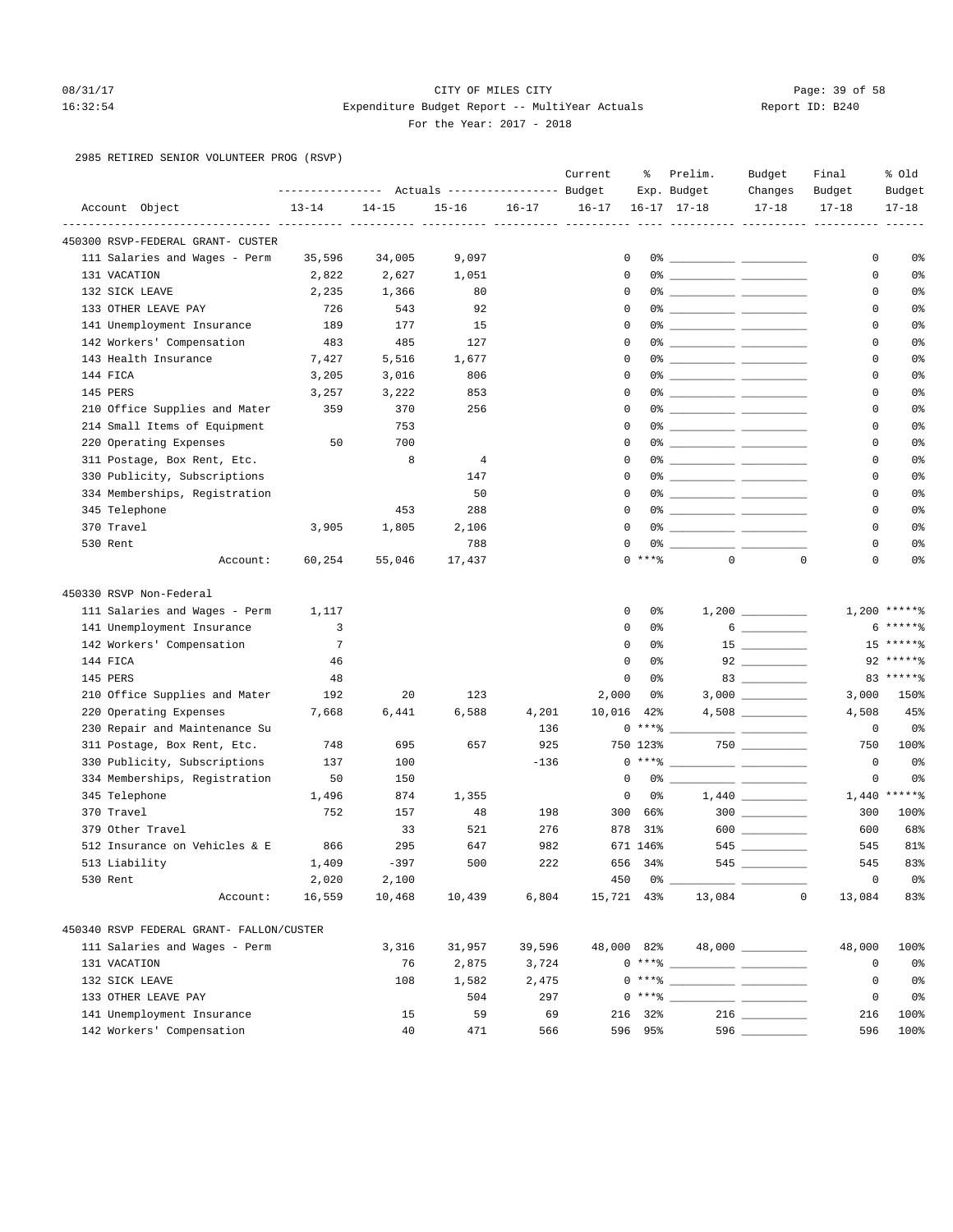# 08/31/17 Page: 40 of 58 16:32:54 Expenditure Budget Report -- MultiYear Actuals Report ID: B240 For the Year: 2017 - 2018

### 2985 RETIRED SENIOR VOLUNTEER PROG (RSVP)

|                                       |                  |           |                                  |           | Current                       | ႜ                | Prelim.                                                                                                                                                                                                                                                                                                                  | Budget                                                                                                                                                                                                                                                                                                                                                                                                                                                                          | Final                  | % Old                  |
|---------------------------------------|------------------|-----------|----------------------------------|-----------|-------------------------------|------------------|--------------------------------------------------------------------------------------------------------------------------------------------------------------------------------------------------------------------------------------------------------------------------------------------------------------------------|---------------------------------------------------------------------------------------------------------------------------------------------------------------------------------------------------------------------------------------------------------------------------------------------------------------------------------------------------------------------------------------------------------------------------------------------------------------------------------|------------------------|------------------------|
|                                       | ---------------- |           | Actuals ----------------- Budget |           |                               |                  | Exp. Budget                                                                                                                                                                                                                                                                                                              | Changes                                                                                                                                                                                                                                                                                                                                                                                                                                                                         | Budget                 | Budget                 |
| Account Object                        | $13 - 14$        | $14 - 15$ | $15 - 16$                        | $16 - 17$ | $16 - 17$<br>----- ---------- |                  | $16 - 17$ $17 - 18$                                                                                                                                                                                                                                                                                                      | $17 - 18$                                                                                                                                                                                                                                                                                                                                                                                                                                                                       | $17 - 18$              | $17 - 18$<br>$- - - -$ |
| 143 Health Insurance                  |                  | 2,026     | 6,013                            | 8,085     |                               | 8,272 98%        |                                                                                                                                                                                                                                                                                                                          |                                                                                                                                                                                                                                                                                                                                                                                                                                                                                 | 8,064                  | 97%                    |
| 144 FICA                              |                  | 255       | 2,975                            | 3,543     |                               | 3,672 96%        |                                                                                                                                                                                                                                                                                                                          | 3,672                                                                                                                                                                                                                                                                                                                                                                                                                                                                           | 3,672                  | 100%                   |
| 145 PERS                              |                  | 271       | 3,116                            | 3,859     |                               | 3,312 117%       |                                                                                                                                                                                                                                                                                                                          |                                                                                                                                                                                                                                                                                                                                                                                                                                                                                 | 3,312                  | 100%                   |
| 210 Office Supplies and Mater         |                  | 31        |                                  | 4,497     |                               | 2,073 217%       |                                                                                                                                                                                                                                                                                                                          |                                                                                                                                                                                                                                                                                                                                                                                                                                                                                 | 1,429                  | 69%                    |
| 214 Small Items of Equipment          |                  | 2,020     |                                  |           |                               | $\mathbf 0$      | $0\,$ %                                                                                                                                                                                                                                                                                                                  |                                                                                                                                                                                                                                                                                                                                                                                                                                                                                 | $\mathsf 0$            | $0\,$                  |
| 220 Operating Expenses                |                  | 1,611     | 1,243                            | 1,653     |                               | 1,875 88%        |                                                                                                                                                                                                                                                                                                                          | 1,550                                                                                                                                                                                                                                                                                                                                                                                                                                                                           | 1,550                  | 83%                    |
| 311 Postage, Box Rent, Etc.           |                  | 249       | 2                                | 562       |                               | 250 225%         |                                                                                                                                                                                                                                                                                                                          |                                                                                                                                                                                                                                                                                                                                                                                                                                                                                 | 293                    | 117%                   |
| 330 Publicity, Subscriptions          |                  |           | 83                               | 148       |                               | 140 106%         |                                                                                                                                                                                                                                                                                                                          |                                                                                                                                                                                                                                                                                                                                                                                                                                                                                 | 145                    | 104%                   |
| 334 Memberships, Registration         |                  |           | 200                              | 275       |                               | 250 110%         |                                                                                                                                                                                                                                                                                                                          |                                                                                                                                                                                                                                                                                                                                                                                                                                                                                 | 175                    | 70%                    |
| 345 Telephone                         |                  | 246       | 626                              | 1,193     |                               | $1,680$ 71% $\_$ |                                                                                                                                                                                                                                                                                                                          |                                                                                                                                                                                                                                                                                                                                                                                                                                                                                 | $\mathsf{O}\xspace$    | $0\,$                  |
| 370 Travel                            |                  | 1,132     | 1,690                            | 4,651     |                               | 7,066 66%        |                                                                                                                                                                                                                                                                                                                          |                                                                                                                                                                                                                                                                                                                                                                                                                                                                                 | 6,114                  | 87%                    |
| 530 Rent                              |                  | 1,050     | 3,413                            | 5,010     |                               | 5,010 100%       |                                                                                                                                                                                                                                                                                                                          | 5,010                                                                                                                                                                                                                                                                                                                                                                                                                                                                           | 5,010                  | 100%                   |
| Account:                              |                  | 12,446    | 56,809                           | 80,203    | 82,412 97%                    |                  | 78,576                                                                                                                                                                                                                                                                                                                   |                                                                                                                                                                                                                                                                                                                                                                                                                                                                                 | $\Omega$<br>78,576     | 95%                    |
| 450350 RSVP-Non federal grant- Fallon |                  |           |                                  |           |                               |                  |                                                                                                                                                                                                                                                                                                                          |                                                                                                                                                                                                                                                                                                                                                                                                                                                                                 |                        |                        |
| 111 Salaries and Wages - Perm         |                  | 1,089     |                                  |           |                               | $\mathbf 0$      |                                                                                                                                                                                                                                                                                                                          |                                                                                                                                                                                                                                                                                                                                                                                                                                                                                 | 0                      | 0 <sup>°</sup>         |
| 141 Unemployment Insurance            |                  | 5         |                                  |           |                               | $\Omega$         |                                                                                                                                                                                                                                                                                                                          |                                                                                                                                                                                                                                                                                                                                                                                                                                                                                 | 0                      | 0 <sup>8</sup>         |
| 142 Workers' Compensation             |                  | 13        |                                  |           |                               | $\Omega$         |                                                                                                                                                                                                                                                                                                                          |                                                                                                                                                                                                                                                                                                                                                                                                                                                                                 | 0                      | 0%                     |
| 144 FICA                              |                  | 83        |                                  |           |                               | $\Omega$         |                                                                                                                                                                                                                                                                                                                          |                                                                                                                                                                                                                                                                                                                                                                                                                                                                                 | 0                      | 0 <sup>°</sup>         |
| 220 Operating Expenses                |                  | 494       |                                  |           |                               | $\Omega$         |                                                                                                                                                                                                                                                                                                                          |                                                                                                                                                                                                                                                                                                                                                                                                                                                                                 | $\mathbf 0$            | 0 <sup>°</sup>         |
| 370 Travel                            |                  | 253       |                                  |           |                               | $\mathbf 0$      |                                                                                                                                                                                                                                                                                                                          |                                                                                                                                                                                                                                                                                                                                                                                                                                                                                 | $\mathbf 0$            | 0 <sup>°</sup>         |
| Account:                              |                  | 1,937     |                                  |           |                               | $0$ ****         | $\Omega$                                                                                                                                                                                                                                                                                                                 | $\Omega$                                                                                                                                                                                                                                                                                                                                                                                                                                                                        | $\Omega$               | 0 <sup>°</sup>         |
| 450351 RSVP-Excess                    |                  |           |                                  |           |                               |                  |                                                                                                                                                                                                                                                                                                                          |                                                                                                                                                                                                                                                                                                                                                                                                                                                                                 |                        |                        |
| 111 Salaries and Wages - Perm         |                  | 718       | 2,067                            | 2,167     |                               | 1,997 109%       |                                                                                                                                                                                                                                                                                                                          |                                                                                                                                                                                                                                                                                                                                                                                                                                                                                 | 1,968                  | 99%                    |
| 131 VACATION                          |                  |           |                                  | 37        |                               |                  | $0***$ $\frac{1}{2}$ $\frac{1}{2}$ $\frac{1}{2}$ $\frac{1}{2}$ $\frac{1}{2}$ $\frac{1}{2}$ $\frac{1}{2}$ $\frac{1}{2}$ $\frac{1}{2}$ $\frac{1}{2}$ $\frac{1}{2}$ $\frac{1}{2}$ $\frac{1}{2}$ $\frac{1}{2}$ $\frac{1}{2}$ $\frac{1}{2}$ $\frac{1}{2}$ $\frac{1}{2}$ $\frac{1}{2}$ $\frac{1}{2}$ $\frac{1}{2}$ $\frac{1}{$ |                                                                                                                                                                                                                                                                                                                                                                                                                                                                                 | 0                      | 0 <sup>°</sup>         |
| 132 SICK LEAVE                        |                  |           | 119                              | 257       |                               |                  |                                                                                                                                                                                                                                                                                                                          |                                                                                                                                                                                                                                                                                                                                                                                                                                                                                 | 0                      | 0 <sup>°</sup>         |
| 133 OTHER LEAVE PAY                   |                  |           |                                  | 715       |                               | $0$ *** $8$      |                                                                                                                                                                                                                                                                                                                          | <u> 1999 - Jan Barbara Barbara, prima prima prima prima prima prima prima prima prima prima prima prima prima pri</u>                                                                                                                                                                                                                                                                                                                                                           | $\mathbf 0$            | 0 <sup>°</sup>         |
| 141 Unemployment Insurance            |                  |           |                                  | 5         |                               | 9 56%            |                                                                                                                                                                                                                                                                                                                          | $9 \quad \qquad \overbrace{\qquad \qquad }$                                                                                                                                                                                                                                                                                                                                                                                                                                     | 9                      | 100%                   |
| 142 Workers' Compensation             |                  |           |                                  | 39        |                               | 27 144%          |                                                                                                                                                                                                                                                                                                                          |                                                                                                                                                                                                                                                                                                                                                                                                                                                                                 | 25                     | 93%                    |
| 143 Health Insurance                  |                  |           | 77                               | 213       |                               | $0***$ $*$       |                                                                                                                                                                                                                                                                                                                          | $336 \begin{tabular}{c} \multicolumn{1}{c}{} \multicolumn{1}{c}{} \multicolumn{1}{c}{} \multicolumn{1}{c}{} \multicolumn{1}{c}{} \multicolumn{1}{c}{} \multicolumn{1}{c}{} \multicolumn{1}{c}{} \multicolumn{1}{c}{} \multicolumn{1}{c}{} \multicolumn{1}{c}{} \multicolumn{1}{c}{} \multicolumn{1}{c}{} \multicolumn{1}{c}{} \multicolumn{1}{c}{} \multicolumn{1}{c}{} \multicolumn{1}{c}{} \multicolumn{1}{c}{} \multicolumn{1}{c}{} \multicolumn{1}{c}{} \multicolumn{1}{c}$ |                        | 336 ******             |
| 144 FICA                              |                  |           |                                  | 226       |                               | 153 148%         |                                                                                                                                                                                                                                                                                                                          |                                                                                                                                                                                                                                                                                                                                                                                                                                                                                 | 151                    | 99%                    |
| 145 PERS                              |                  |           |                                  | 205       |                               | 138 149%         |                                                                                                                                                                                                                                                                                                                          |                                                                                                                                                                                                                                                                                                                                                                                                                                                                                 | 136                    | 99%                    |
| 220 Operating Expenses                |                  |           |                                  | 6,501     |                               | $0***8$          |                                                                                                                                                                                                                                                                                                                          |                                                                                                                                                                                                                                                                                                                                                                                                                                                                                 |                        | $2,200$ *****%         |
| Account:                              |                  | 718       | 2,263                            | 10,365    |                               | 2,324 446%       |                                                                                                                                                                                                                                                                                                                          | 4,825                                                                                                                                                                                                                                                                                                                                                                                                                                                                           | $\circ$<br>4,825       | 208%                   |
| Fund:                                 | 76,813           | 80,615    | 86,948                           | 97,372    | 100,457 97%                   |                  | 96,485                                                                                                                                                                                                                                                                                                                   |                                                                                                                                                                                                                                                                                                                                                                                                                                                                                 | 96,485<br>$\mathbf{0}$ | 96%                    |
|                                       |                  |           |                                  |           |                               |                  |                                                                                                                                                                                                                                                                                                                          |                                                                                                                                                                                                                                                                                                                                                                                                                                                                                 |                        | $\approx$              |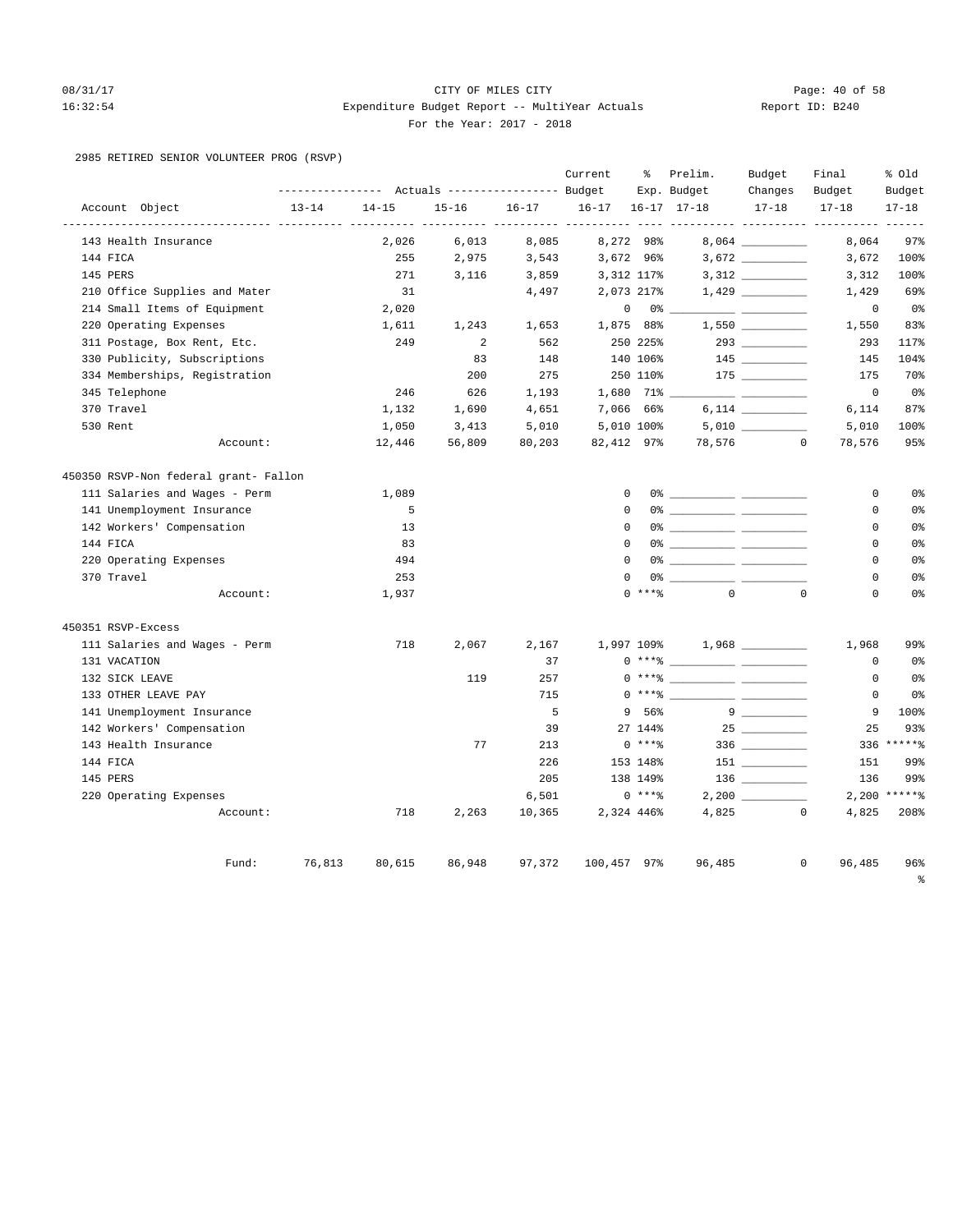# 08/31/17 Page: 41 of 58 16:32:54 Expenditure Budget Report -- MultiYear Actuals Report ID: B240 For the Year: 2017 - 2018

# 3670 SID 211

|                                          |                  |           |                                  |           | Current   | ႜႜၟ        | Prelim.             | Budget    | Final     | % old     |
|------------------------------------------|------------------|-----------|----------------------------------|-----------|-----------|------------|---------------------|-----------|-----------|-----------|
|                                          | ---------------- |           | Actuals ----------------- Budget |           |           |            | Exp. Budget         | Changes   | Budget    | Budget    |
| Account Object                           | $13 - 14$        | $14 - 15$ | $15 - 16$                        | $16 - 17$ | $16 - 17$ |            | $16 - 17$ $17 - 18$ | $17 - 18$ | $17 - 18$ | $17 - 18$ |
| 490500 Other Debt Service Payments       |                  |           |                                  |           |           |            |                     |           |           |           |
| 643 Principal- SID 211                   |                  |           | 1,882                            | 3,666     |           | 3,667 100% |                     | 3,713     | 3,713     | 101%      |
| 644 Interest- SID 211                    |                  |           | 278                              | 883       |           | 884 100%   |                     | 1,331     | 1,331     | 151%      |
| Account:                                 |                  |           | 2,160                            | 4,549     |           | 4,551 100% | 5,044               | $\circ$   | 5,044     | 111%      |
| 521000 Interfund Operating Transfers Out |                  |           |                                  |           |           |            |                     |           |           |           |
| 820 Transfers to Other Funds             |                  |           |                                  | 2,985     |           |            |                     |           | 0         | 0%        |
| Account:                                 |                  |           |                                  | 2,985     |           | 2,985 100% | $\mathbf 0$         | $\Omega$  | 0         | 0%        |
|                                          |                  |           |                                  |           |           |            |                     |           |           |           |
| Fund:                                    |                  |           | 2,160                            | 7,534     |           | 7,536 100% | 5,044               | $\circ$   | 5,044     | 67%       |

%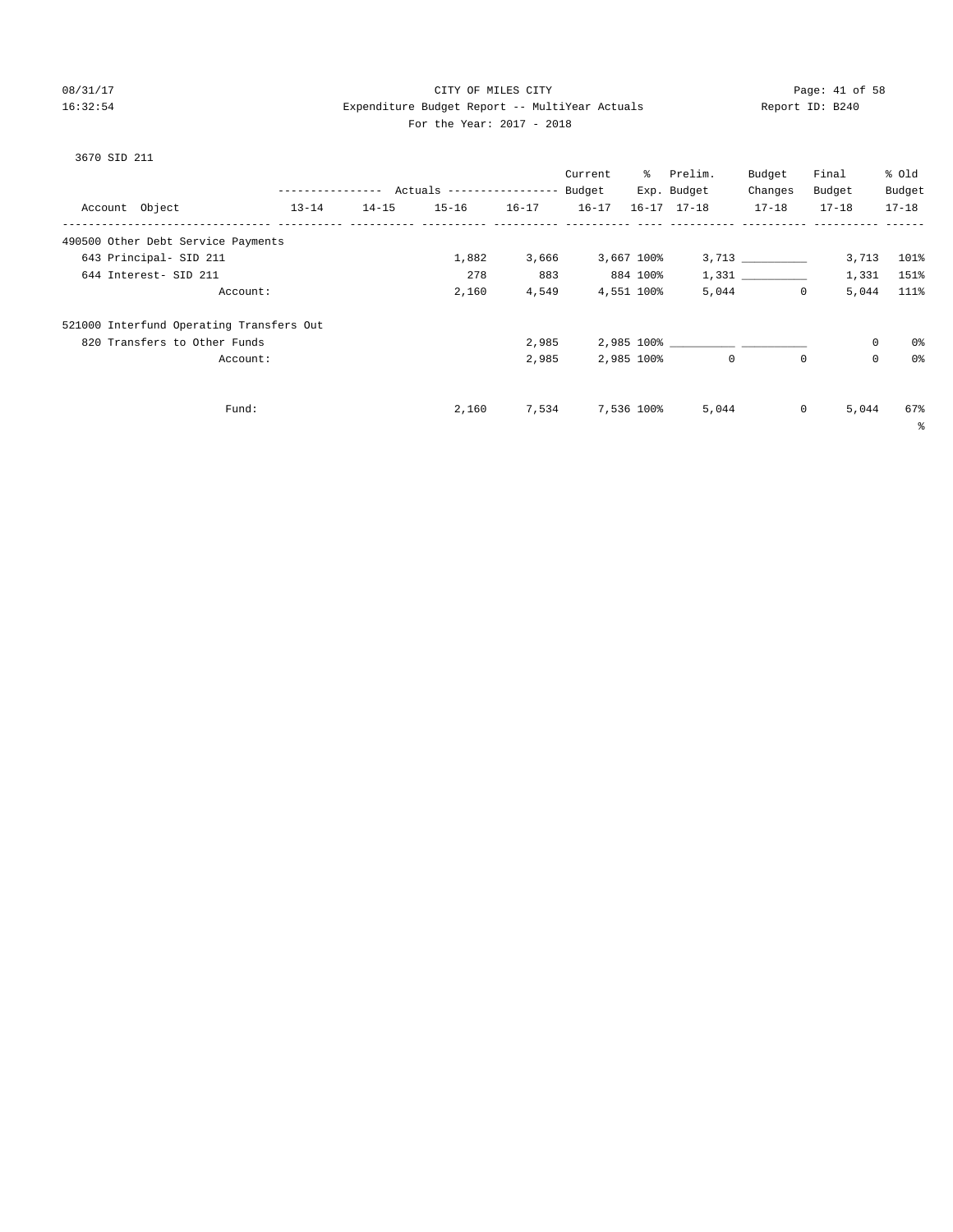# 08/31/17 Page: 42 of 58 16:32:54 Expenditure Budget Report -- MultiYear Actuals Report ID: B240 For the Year: 2017 - 2018

# 4000 General Fund Capitol Improvement Fund

|                 |                                 |           |           |           |           | Current   | ႜွ        | Prelim.     | Budget    | Final     | % Old     |
|-----------------|---------------------------------|-----------|-----------|-----------|-----------|-----------|-----------|-------------|-----------|-----------|-----------|
|                 |                                 |           | Actuals   |           |           | Budget    |           | Exp. Budget | Changes   | Budget    | Budget    |
| Account Object  |                                 | $13 - 14$ | $14 - 15$ | $15 - 16$ | $16 - 17$ | $16 - 17$ | $16 - 17$ | $17 - 18$   | $17 - 18$ | $17 - 18$ | $17 - 18$ |
|                 |                                 |           |           |           |           |           |           |             |           |           |           |
|                 | 410100 Legislative Services(02) |           |           |           |           |           |           |             |           |           |           |
| 940 Machinery & | Equipment                       | 24,220    | 107,977   | 70,898    | 39,866    | 79,867    | 50%       | 29,150      | 39,589    | 68,739    | 86%       |
|                 | Account:                        | 24,220    | 107,977   | 70,898    | 39,866    | 79,867    | 50%       | 29,150      | 39,589    | 68,739    | 86%       |
|                 |                                 |           |           |           |           |           |           |             |           |           |           |
|                 |                                 |           |           |           |           |           |           |             |           |           |           |
|                 | Fund:                           | 24,220    | 107,977   | 70,898    | 39,866    | 79,867    | 50%       | 29,150      | 39,589    | 68,739    | 86%       |
|                 |                                 |           |           |           |           |           |           |             |           |           | နွ        |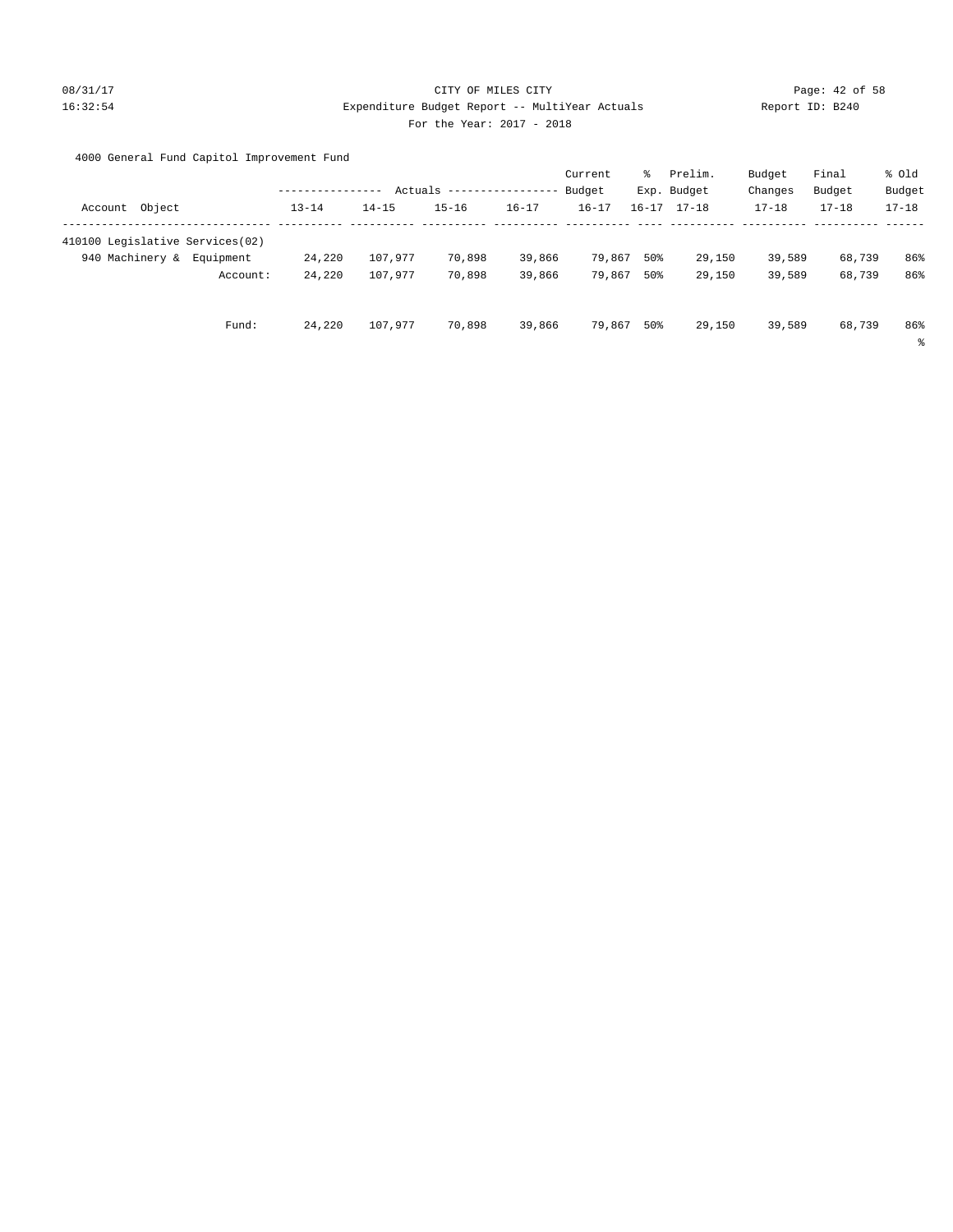### 08/31/17 Page: 43 of 58 16:32:54 Expenditure Budget Report -- MultiYear Actuals Report ID: B240 For the Year: 2017 - 2018

|  |  |  | 4050 Ambulance Capital Improvement Fund |  |
|--|--|--|-----------------------------------------|--|
|--|--|--|-----------------------------------------|--|

|                                             |           |           |                            |           | Current   | ႜႜႜ | Prelim.             | Budget    | Final     | % Old      |
|---------------------------------------------|-----------|-----------|----------------------------|-----------|-----------|-----|---------------------|-----------|-----------|------------|
|                                             |           |           | Actuals ------------------ |           | Budget    |     | Exp. Budget         | Changes   | Budget    | Budget     |
| Account Object                              | $13 - 14$ | $14 - 15$ | $15 - 16$                  | $16 - 17$ | $16 - 17$ |     | $16 - 17$ $17 - 18$ | $17 - 18$ | $17 - 18$ | $17 - 18$  |
| 420730 Emergency Medical Services-Ambulance |           |           |                            |           |           |     |                     |           |           |            |
| 940 Machinery & Equipment                   |           |           |                            |           | 13,779    | 0%  | 13,779              |           | 13,779    | 100%       |
| Account:                                    |           |           |                            |           | 13,779    | 0%  | 13,779              | $\circ$   | 13,779    | 100%       |
| Fund:                                       |           |           |                            |           | 13,779    | 0%  | 13,779              | $\circ$   | 13,779    | 100%<br>နွ |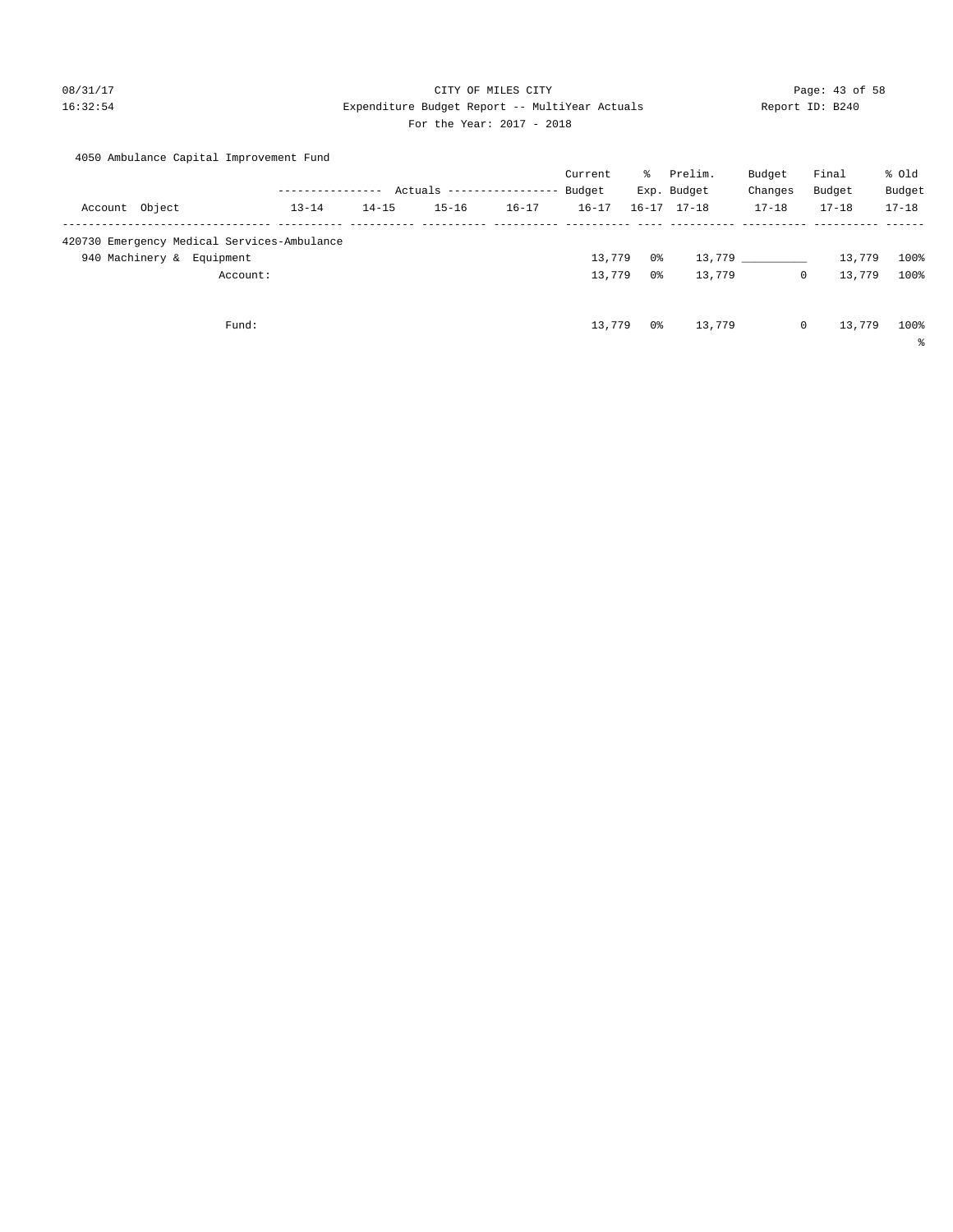# 08/31/17 Page: 44 of 58 16:32:54 Expenditure Budget Report -- MultiYear Actuals Report ID: B240 For the Year: 2017 - 2018

4056 Airport- Capital Improvement Plan

|                                          |                  |           |                           |           | Current     | ႜႜႜ | Prelim.             | Budget    | Final        |             | % Old          |
|------------------------------------------|------------------|-----------|---------------------------|-----------|-------------|-----|---------------------|-----------|--------------|-------------|----------------|
|                                          | ---------------- |           | Actuals ----------------- |           | Budget      |     | Exp. Budget         | Changes   | Budget       |             | Budget         |
| Account Object                           | $13 - 14$        | $14 - 15$ | $15 - 16$                 | $16 - 17$ | $16 - 17$   |     | $16 - 17$ $17 - 18$ | $17 - 18$ | $17 - 18$    |             | $17 - 18$      |
| 430300 Airport (87)                      |                  |           |                           |           |             |     |                     |           |              |             |                |
| 230 Repair and Maintenance Su            |                  |           |                           |           | 1,000       |     |                     |           |              | $\mathbf 0$ | 0%             |
| 360 Contr R & M                          |                  |           | 5,813                     | 30,500    |             |     |                     |           |              | $\mathbf 0$ | 0 <sup>°</sup> |
|                                          | Account:         |           | 5,813                     | 30,500    | 51,000 60%  |     | $\mathbf 0$         |           | $\mathbf{0}$ | $\mathbf 0$ | 0%             |
| 521000 Interfund Operating Transfers Out |                  |           |                           |           |             |     |                     |           |              |             |                |
| 820 Transfers to Other Funds             |                  |           | 10,621                    | 54,030    |             |     |                     |           |              | $\mathbf 0$ | 0%             |
|                                          | Account:         |           | 10,621                    | 54,030    | 54,030 100% |     | $\circ$             |           | $\mathbf 0$  | $\mathbf 0$ | 0%             |
|                                          |                  |           |                           |           |             |     |                     |           |              |             |                |
|                                          | Fund:            |           | 16,434                    | 84,530    | 105,030 80% |     | $\mathbf 0$         |           | 0            | $\mathbf 0$ | 0%             |
|                                          |                  |           |                           |           |             |     |                     |           |              |             | နွ             |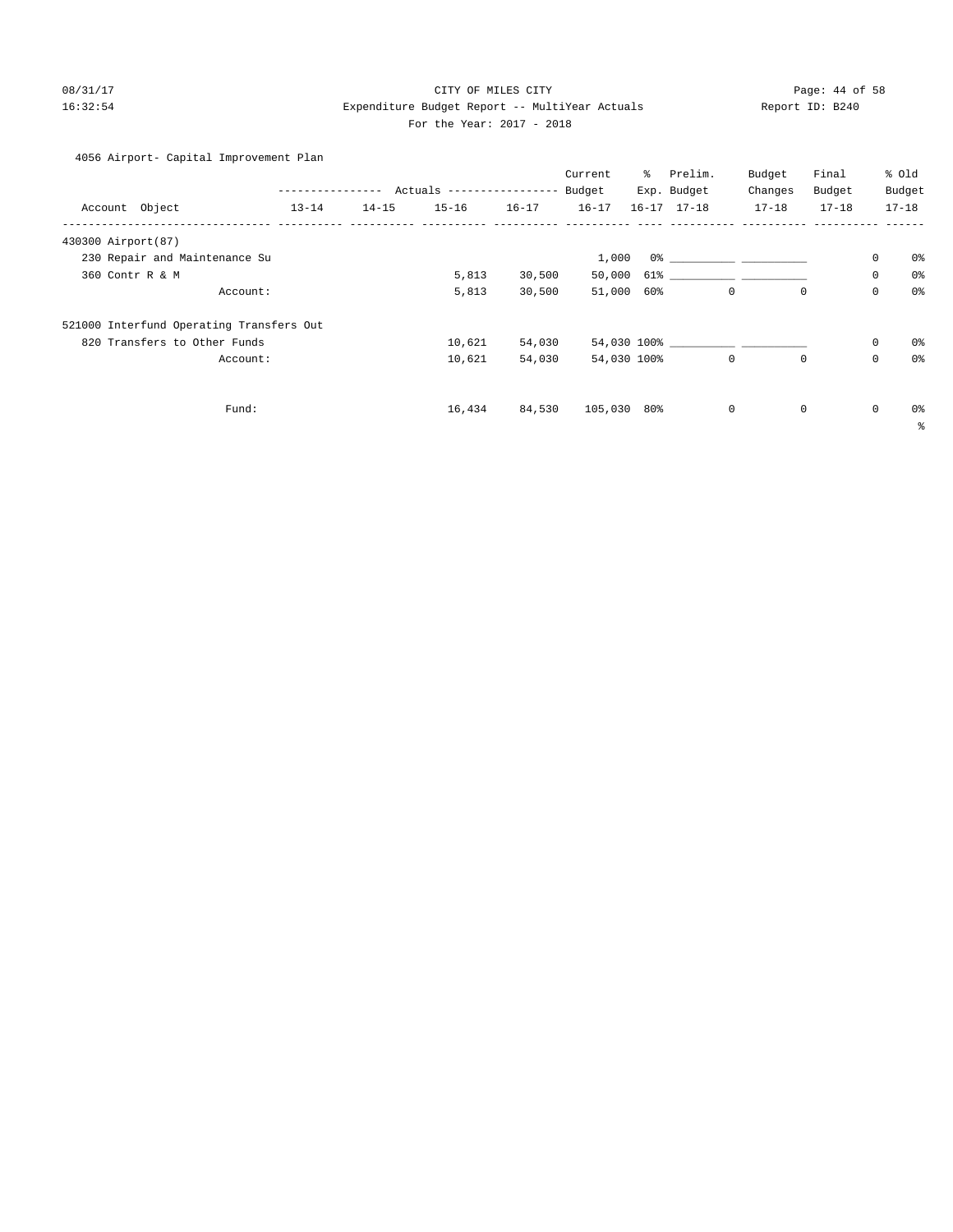### 08/31/17 Page: 45 of 58 16:32:54 Expenditure Budget Report -- MultiYear Actuals Report ID: B240 For the Year: 2017 - 2018

4060 CAPITAL IMPROV-PUBLIC WORKS

|                             |        |           |                          |           |           |           | Current    | ွေ | Prelim.             | Budget    | Final                  | % Old     |
|-----------------------------|--------|-----------|--------------------------|-----------|-----------|-----------|------------|----|---------------------|-----------|------------------------|-----------|
|                             |        |           | Actuals<br>$- - - - - -$ |           |           |           | Budget     |    | Exp. Budget         | Changes   | Budget                 | Budget    |
| Account                     | Object |           | $13 - 14$                | $14 - 15$ | $15 - 16$ | $16 - 17$ | $16 - 17$  |    | $16 - 17$ $17 - 18$ | $17 - 18$ | $17 - 18$              | $17 - 18$ |
| 430233 Roadway/Re-surfacing |        |           |                          |           |           |           |            |    |                     |           |                        |           |
| 940 Machinery &             |        | Equipment | 85,061                   | 160,645   | 176,261   | 62,568    | 75,000 83% |    | 100,000             |           | 100,000                | 133%      |
|                             |        | Account:  | 85,061                   | 160,645   | 176,261   | 62,568    | 75,000 83% |    | 100,000             |           | $\mathbf 0$<br>100,000 | 133%      |
|                             |        | Fund:     | 85,061                   | 160,645   | 176,261   | 62,568    | 75,000 83% |    | 100,000             |           | 0<br>100,000           | 133%      |
|                             |        |           |                          |           |           |           |            |    |                     |           |                        | နွ        |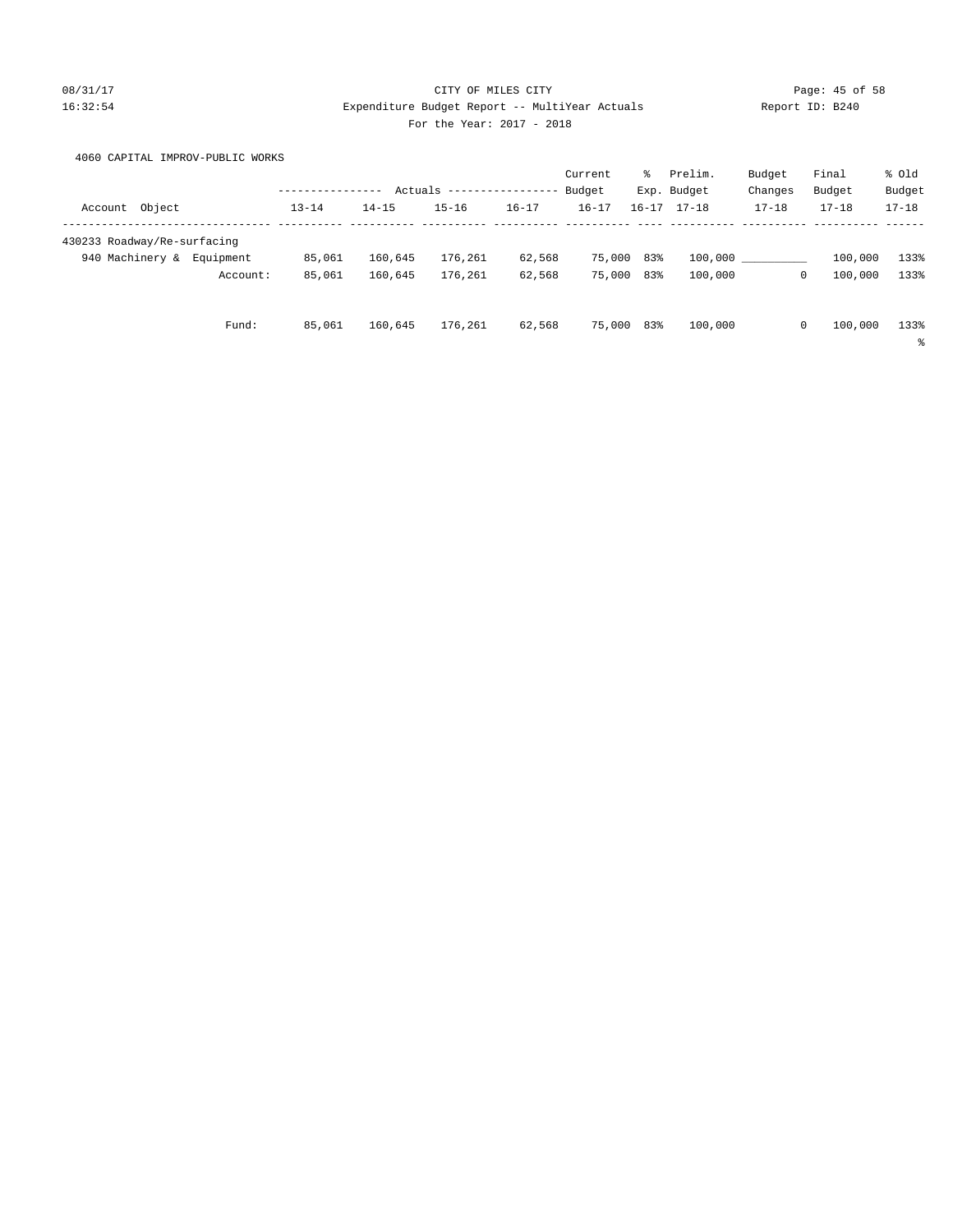### 08/31/17 Page: 46 of 58 16:32:54 Expenditure Budget Report -- MultiYear Actuals Report ID: B240 For the Year: 2017 - 2018

| Report ID: B24 |  |
|----------------|--|
|                |  |

5210 WATER UTILITY

|                                               |                                                 |           |             |                | Current           | ိင          | Prelim.             | Budget             | Final     | % Old        |
|-----------------------------------------------|-------------------------------------------------|-----------|-------------|----------------|-------------------|-------------|---------------------|--------------------|-----------|--------------|
|                                               | --------------- Actuals ---------------- Budget |           |             |                |                   |             | Exp. Budget         | Changes            | Budget    | Budget       |
| Account Object                                | $13 - 14$                                       | $14 - 15$ | $15 - 16$   | $16 - 17$      | $16 - 17$         |             | $16 - 17$ $17 - 18$ | $17 - 18$          | $17 - 18$ | $17 - 18$    |
| 411101 Labor Negotiations                     |                                                 |           |             |                |                   |             |                     |                    |           |              |
| 350 Professional Services                     |                                                 | 236       |             |                | 0                 | 0%          |                     |                    | 0         | 0%           |
| Account:                                      |                                                 | 236       |             |                |                   | $0$ *** $%$ | $\Omega$            | $\mathbf 0$        | 0         | 0%           |
| 430510 Water Administration(25)               |                                                 |           |             |                |                   |             |                     |                    |           |              |
| 110 Salaries and Wages-Comp A                 | 567                                             | 8,091     | 8,936       | 14,637         |                   | $0***$ $*$  |                     |                    | 0         | 0%           |
| 111 Salaries and Wages - Perm                 | 23,724                                          | 22,676    | 23,107      | 23,829         | 25,762 92%        |             |                     | 29, 217 __________ | 29,217    | 113%         |
| 121 OVERTIME-PERMANENT                        | 195                                             | 98        | 6           | 121            |                   | 250 48%     |                     |                    | 250       | 100%         |
| 131 VACATION                                  | 1,220                                           | 2,557     | 1,588       | 1,705          | 1,500 114%        |             |                     | $1,500$ _________  | 1,500     | 100%         |
| 132 SICK LEAVE                                | 642                                             | 646       | 1,015       | 1,091          | 1,000 109%        |             |                     |                    | 1,000     | 100%         |
| 133 OTHER LEAVE PAY                           |                                                 |           |             | $\overline{4}$ |                   | $0***8$     |                     | $154$ _________    |           | 154 ******   |
| 141 Unemployment Insurance                    | 116                                             | 117       | 39          | 40             |                   | 39 103%     |                     |                    | 49        | 126%         |
| 142 Workers' Compensation                     | 322                                             | 320       | 313         | 329            |                   | 312 105%    |                     | 395                | 395       | 127%         |
| 143 Health Insurance                          | 3,713                                           | 3,773     | 3,886       | 4,341          | 4,136 105%        |             |                     |                    | 4,718     | 114%         |
| 144 FICA                                      | 1,981                                           | 1,998     | 1,979       | 2,037          | 1,985 103%        |             |                     |                    | 2,458     | 124%         |
| 145 PERS                                      | 1,364                                           | 1,371     | 1,369       | 15,206         | 2,171 700%        |             |                     | $2,721$ _________  | 2,721     | 125%         |
| 196 CLOTHING ALLOTMENT                        | 113                                             | 138       | 150         | 113            |                   | 150 75%     |                     |                    | 150       | 100%         |
| 210 Office Supplies and Mater                 | 2,685                                           | 2,135     | 1,631       | 2,165          | 2,000 108%        |             |                     |                    | 2,250     | 113%         |
| 214 Small Items of Equipment                  | 661                                             | 410       | 459         | 591            | $3,000$ 20%       |             |                     |                    | 3,000     | 100%         |
| 220 Operating Expenses                        | 1,125                                           | 3,938     | 5,162       | 2,667          | 2,200 121%        |             |                     |                    | 2,200     | 100%         |
| 230 Repair and Maintenance Su                 |                                                 |           |             |                | 500               | 0%          |                     | $800$ ________     | 800       | 160%         |
| 311 Postage, Box Rent, Etc.                   | 7,461                                           | 7,718     | 7,744       | 6,968          | 10,000 70%        |             |                     |                    | 7,000     | 70%          |
| 320 Printing, Duplicating, Ty                 | 401                                             | 1,305     | 1,080       | 897            | 2,300 39%         |             |                     |                    | 1,500     | 65%          |
| 330 Publicity, Subscriptions                  | 901                                             | 1,563     | 1,894       | 1,263          | 1,000 126%        |             |                     |                    | 1,300     | 130%         |
| 345 Telephone                                 | 593                                             | 547       | 644         | 514            | 600               | 86%         |                     | $600$              | 600       | 100%         |
| 347 Internet                                  | 188                                             | 139       | 199         | 140            | 200               | 70%         |                     |                    | 200       | 100%         |
| 350 Professional Services                     | 674                                             | 2,631     | 3,743       | 3,299          | 2,500 132%        |             |                     |                    | 4,000     | 160%         |
| 360 Contr R & M                               | 6,707                                           | 7,558     | 7,921       | 8,438          | 8,099 104%        |             |                     |                    | 8,100     | 100%         |
| 370 Travel                                    | 258                                             | 455       | 168         |                | 500               | 0%          |                     |                    | 500       | 100%         |
| 380 Training Services                         | 118                                             | 18        |             |                | 500               | 0%          |                     |                    | 500       | 100%         |
| 382 Books                                     | 13                                              | 114       |             |                | 100               | 0%          |                     |                    | 100       | 100%         |
|                                               |                                                 |           |             |                |                   |             |                     |                    |           | 104%         |
| 513 Liability<br>531 Building & Office Rental | 6,958                                           | 6,958     | 11,994      | 12,290         | 4,412 279%        |             |                     |                    | 4,587     |              |
|                                               | 6,000                                           | 6,000     | 6,000<br>39 | 6,000          | 6,000 100%<br>500 |             |                     |                    | 6,000     | 100%<br>100% |
| 810 Losses (Bad debt expense                  | $\mathbf{1}$                                    |           |             |                |                   | 0%          |                     | $\mathbf 0$        | 500       | 105%         |
| Account:                                      | 68,701                                          | 83,274    | 91,066      | 108,685        | 81,716 133%       |             | 85,749              |                    | 85,749    |              |
| 430530 Water Source of Supply and Pumping(22) |                                                 |           |             |                |                   |             |                     |                    |           |              |
| 111 Salaries and Wages - Perm                 | 193,372                                         | 217,184   | 225,345     | 236,347        | 242,361           | 98%         | 249,755             | 17,428             | 267,183   | 110%         |
| 121 OVERTIME-PERMANENT                        | 8,150                                           | 9,000     | 9,823       | 10,258         | 16,709 61%        |             |                     |                    | 16,709    | 100%         |
| 131 VACATION                                  | 14,758                                          | 15,671    | 17,575      | 19,531         | 15,773 124%       |             |                     |                    | 15,773    | 100%         |
| 132 SICK LEAVE                                | 3,598                                           | 6,951     | 8,819       | 5,435          | 7,093 77%         |             |                     |                    | 7,093     | 100%         |
| 133 OTHER LEAVE PAY                           | 1,169                                           | 1,052     | 3,227       | 3,201          | 4,090 78%         |             |                     |                    | 4,192     | 102%         |
| 134 HOLIDAY PAY                               | 4,636                                           | 4,718     | 4,447       | 5,358          | 5,002 107%        |             |                     |                    | 5,002     | 100%         |
| 141 Unemployment Insurance                    | 1,019                                           | 1,151     | 405         | 422            |                   | 436 97%     | 448                 | 26                 | 474       | 109%         |
| 142 Workers' Compensation                     | 14,194                                          | 15,763    | 16,437      | 17,359         | 15,893 109%       |             | 16,639              | 971                | 17,610    | 111%         |
| 143 Health Insurance                          | 38,026                                          | 42,249    | 43,523      | 48,419         | 46,324 105%       |             | 48,033              | 1,287              | 49,320    | 106%         |
| 144 FICA                                      | 16,029                                          | 18,376    | 19,680      | 20,177         | 22,264 91%        |             | 22,837              | 1,334              | 24,171    | 109%         |
| 145 PERS                                      | 18,064                                          | 19,437    | 13,429      | 23,025         | 24,359 95%        |             | 25,285              | 1,476              | 26,761    | 110%         |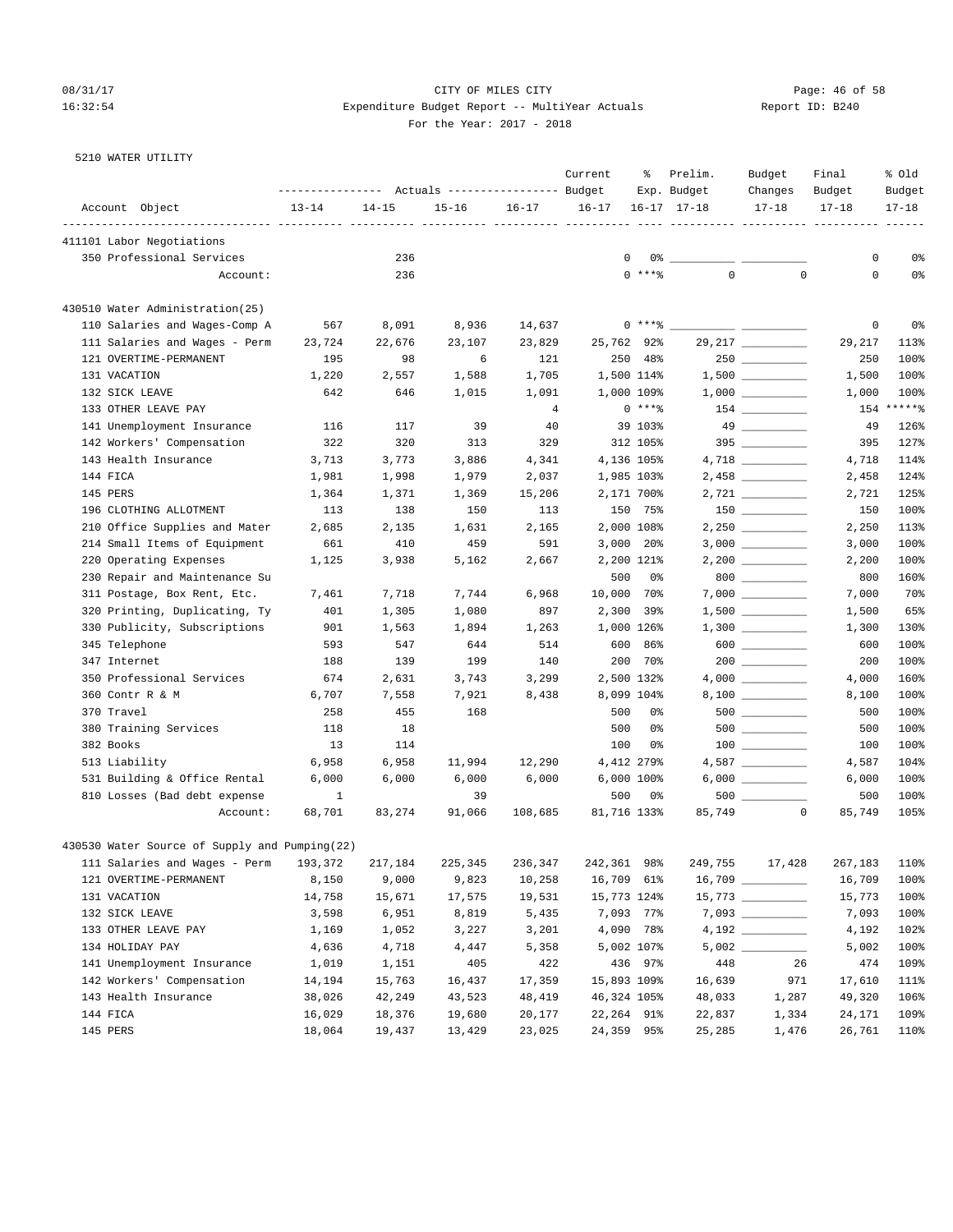# 08/31/17 Page: 47 of 58 16:32:54 Expenditure Budget Report -- MultiYear Actuals Report ID: B240 For the Year: 2017 - 2018

### 5210 WATER UTILITY

|                                         |                  |           |                                  |           | Current     | ႜ         | Prelim.             | Budget                                                                                                                                                                                                                                                                                                                                                                                                                | Final        | % old      |
|-----------------------------------------|------------------|-----------|----------------------------------|-----------|-------------|-----------|---------------------|-----------------------------------------------------------------------------------------------------------------------------------------------------------------------------------------------------------------------------------------------------------------------------------------------------------------------------------------------------------------------------------------------------------------------|--------------|------------|
|                                         | ---------------- |           | Actuals ----------------- Budget |           |             |           | Exp. Budget         | Changes                                                                                                                                                                                                                                                                                                                                                                                                               | Budget       | Budget     |
| Account Object                          | $13 - 14$        | $14 - 15$ | $15 - 16$                        | $16 - 17$ | $16 - 17$   |           | $16 - 17$ $17 - 18$ | $17 - 18$                                                                                                                                                                                                                                                                                                                                                                                                             | $17 - 18$    | $17 - 18$  |
| 196 CLOTHING ALLOTMENT                  | 750              | 840       | 840                              | 840       |             | 840 100%  |                     | 840                                                                                                                                                                                                                                                                                                                                                                                                                   | 840          | 100%       |
| 210 Office Supplies and Mater           | 212              | 178       | 220                              | 421       |             | 250 168%  |                     |                                                                                                                                                                                                                                                                                                                                                                                                                       | 250          | 100%       |
| 214 Small Items of Equipment            |                  | 23        | 1,539                            | 3,686     | 5,950       | 62%       |                     |                                                                                                                                                                                                                                                                                                                                                                                                                       | 3,500        | 59%        |
| 220 Operating Expenses                  | 793              | 1,491     | 879                              | 1,647     | 2,000       | 82%       |                     |                                                                                                                                                                                                                                                                                                                                                                                                                       | 2,000        | 100%       |
| 222 Chemicals, Lab & Med Suppl          |                  |           | 47                               | 109       | 150         | 73%       |                     | $150$ _________                                                                                                                                                                                                                                                                                                                                                                                                       | 150          | 100%       |
| 226 Clothing and Uniforms               | 328              | 279       | 639                              | 199       | 500         | $40\%$    |                     | 500                                                                                                                                                                                                                                                                                                                                                                                                                   | 500          | 100%       |
| 230 Repair and Maintenance Su           | 3,727            | 4,755     | 5,738                            | 4,557     | 12,000      | 38%       |                     |                                                                                                                                                                                                                                                                                                                                                                                                                       | 12,000       | 100%       |
| 231 Gas, Oil, Diesel Fuel, Gr           | 932              | 1,384     | 856                              | 830       | 1,500       | 55%       |                     |                                                                                                                                                                                                                                                                                                                                                                                                                       | 1,500        | 100%       |
| 241 Consumable Tools                    | 69               | 153       | 118                              | 91        | 200         | 46%       |                     | $200$ _________                                                                                                                                                                                                                                                                                                                                                                                                       | 200          | 100%       |
| 311 Postage, Box Rent, Etc.             |                  | 4         | 24                               | 2         | 50          | $4\%$     |                     |                                                                                                                                                                                                                                                                                                                                                                                                                       | 50           | 100%       |
| 320 Printing, Duplicating, Ty           | 25               |           |                                  |           | $\mathbf 0$ | 0 %       |                     |                                                                                                                                                                                                                                                                                                                                                                                                                       | 0            | 0%         |
| 330 Publicity, Subscriptions            |                  |           |                                  | 30        | 250         | 12%       |                     |                                                                                                                                                                                                                                                                                                                                                                                                                       | 250          | 100%       |
| 331 Publication of Formal & L           | 235              |           |                                  |           | $\mathbf 0$ | 0%        |                     | $\frac{1}{1-\frac{1}{1-\frac{1}{1-\frac{1}{1-\frac{1}{1-\frac{1}{1-\frac{1}{1-\frac{1}{1-\frac{1}{1-\frac{1}{1-\frac{1}{1-\frac{1}{1-\frac{1}{1-\frac{1}{1-\frac{1}{1-\frac{1}{1-\frac{1}{1-\frac{1}{1-\frac{1}{1-\frac{1}{1-\frac{1}{1-\frac{1}{1-\frac{1}{1-\frac{1}{1-\frac{1}{1-\frac{1}{1-\frac{1}{1-\frac{1}{1-\frac{1}{1-\frac{1}{1-\frac{1}{1-\frac{1}{1-\frac{1}{1-\frac{1}{1-\frac{1}{1-\frac{1}{1-\frac{1$ | 0            | 0%         |
| 334 Memberships, Registration           | 212              | 214       | 278                              | 143       | 400         | 36%       |                     |                                                                                                                                                                                                                                                                                                                                                                                                                       | 400          | 100%       |
| 341 Electric Utility Services           | 49,867           | 57,046    | 42,641                           | 59,593    | 55,000 108% |           |                     | $55,000$ ___________                                                                                                                                                                                                                                                                                                                                                                                                  | 55,000       | 100%       |
| 344 Gas Utility Service                 | 12,911           | 19,187    | 1,961                            | 9,010     | 20,000      | 45%       |                     |                                                                                                                                                                                                                                                                                                                                                                                                                       | 20,000       | 100%       |
| 345 Telephone                           | 942              | 897       | 985                              | 835       | 1,000       | 84%       |                     |                                                                                                                                                                                                                                                                                                                                                                                                                       | 1,000        | 100%       |
| 346 Garbage Service                     | 71               | 284       | 3,624                            | 504       |             | 300 168%  |                     | 550                                                                                                                                                                                                                                                                                                                                                                                                                   | 550          | 183%       |
| 347 Internet                            | 928              | 963       | 1,043                            | 883       | 1,000       | 88%       |                     |                                                                                                                                                                                                                                                                                                                                                                                                                       | 1,000        | 100%       |
| 350 Professional Services               | 562              | 312       | 312                              | 344       | 500         | 69%       |                     | $500$ __________                                                                                                                                                                                                                                                                                                                                                                                                      | 500          | 100%       |
| 352 Wtr/Swr Lab Testing                 |                  |           |                                  |           | 1,000       | 0%        |                     |                                                                                                                                                                                                                                                                                                                                                                                                                       | 1,000        | 100%       |
| 357 Architectual, Engineering           |                  |           |                                  |           | 10,000      | 0%        |                     |                                                                                                                                                                                                                                                                                                                                                                                                                       | 10,000       | 100%       |
| 360 Contr R & M                         | 2,410            | 2,036     | 1,220                            | 6,302     | 40,000      | 16%       |                     |                                                                                                                                                                                                                                                                                                                                                                                                                       | 45,000       | 113%       |
| 363 R&M Vehicles/Equip/Labor-           | 1,857            | 566       | 941                              | 1,909     | 3,000       | 64%       |                     |                                                                                                                                                                                                                                                                                                                                                                                                                       | 3,000        | 100%       |
| 369 Other Repair and Maintena           |                  |           | 2,675                            |           | 2,000       | 0%        |                     | 2,000 __________                                                                                                                                                                                                                                                                                                                                                                                                      | 2,000        | 100%       |
| 370 Travel                              | 298              | 743       | 631                              | 490       | 1,000       | 49%       |                     |                                                                                                                                                                                                                                                                                                                                                                                                                       | 1,000        | 100%       |
| 380 Training Services                   | 413              | 901       | 1,267                            | 889       | 1,500       | 59%       |                     | $1,500$ _________                                                                                                                                                                                                                                                                                                                                                                                                     | 1,500        | 100%       |
| 382 Books                               |                  | 53        |                                  |           | 200         | 0%        |                     | $200$ _________                                                                                                                                                                                                                                                                                                                                                                                                       | 200          | 100%       |
| 400 BUILDING MATERIALS                  |                  | 66        |                                  |           | 500         | 0%        |                     |                                                                                                                                                                                                                                                                                                                                                                                                                       | 500          | 100%       |
| 511 Insurance on Buildings              | 7,236            | 9,143     | 9,143                            | 11,210    | 11,966      | 94%       |                     | 9,027 __________                                                                                                                                                                                                                                                                                                                                                                                                      | 9,027        | 75%        |
| 512 Insurance on Vehicles & E           | 206              | 261       | 188                              | 292       |             | 293 100%  |                     |                                                                                                                                                                                                                                                                                                                                                                                                                       | 268          | 91%        |
| 940 Machinery & Equipment               |                  |           |                                  |           | 130,000     | 0%        |                     | $1 \qquad \qquad$                                                                                                                                                                                                                                                                                                                                                                                                     | $\mathbf{1}$ | 0%         |
| Account:                                | 397,999          | 453,331   | 440,519                          | 494,348   | 703,653     | 70%       | 584,952             | 22,522                                                                                                                                                                                                                                                                                                                                                                                                                | 607,474      | 86%        |
| 430540 Water Purification and Treatment |                  |           |                                  |           |             |           |                     |                                                                                                                                                                                                                                                                                                                                                                                                                       |              |            |
| 210 Office Supplies and Mater           | 209              | 341       | 272                              | 157       | 200         | 79%       |                     |                                                                                                                                                                                                                                                                                                                                                                                                                       | 200          | 100%       |
| 214 Small Items of Equipment            | 742              |           | 65                               | 6,571     | 13,700      | 48%       |                     |                                                                                                                                                                                                                                                                                                                                                                                                                       | 6,100        | 45%        |
| 220 Operating Expenses                  | 2,616            | 1,538     | 1,566                            | 2,386     |             | 3,000 80% |                     |                                                                                                                                                                                                                                                                                                                                                                                                                       |              | 3,000 100% |
| 222 Chemicals, Lab & Med Suppl          | 57,580           | 63,535    | 52,487                           | 68,168    | 58,350 117% |           |                     | 58,350 __________                                                                                                                                                                                                                                                                                                                                                                                                     | 58,350       | 100%       |
| 226 Clothing and Uniforms               | 253              | 279       | 431                              | 199       | 500         | $40\%$    |                     | $500$                                                                                                                                                                                                                                                                                                                                                                                                                 | 500          | 100%       |
| 230 Repair and Maintenance Su           | 4,311            | 8,114     | 5,031                            | 6,570     | 9,500       | 69%       |                     |                                                                                                                                                                                                                                                                                                                                                                                                                       | 9,500        | 100%       |
| 231 Gas, Oil, Diesel Fuel, Gr           | 1,211            | 1,059     | 771                              | 553       | 1,000       | 55%       |                     |                                                                                                                                                                                                                                                                                                                                                                                                                       | 1,000        | 100%       |
| 241 Consumable Tools                    | 109              | 118       | 105                              | 94        | 150         | 63%       |                     |                                                                                                                                                                                                                                                                                                                                                                                                                       | 150          | 100%       |
| 311 Postage, Box Rent, Etc.             | 19               | 81        | 53                               | 83        | 150         | 55%       |                     |                                                                                                                                                                                                                                                                                                                                                                                                                       | 150          | 100%       |
| 320 Printing, Duplicating, Ty           |                  |           |                                  |           | 100         | 0%        |                     | $\begin{tabular}{c} 100 \end{tabular}$                                                                                                                                                                                                                                                                                                                                                                                | 100          | 100%       |
| 330 Publicity, Subscriptions            |                  |           | 30                               |           | 400         | 0%        |                     |                                                                                                                                                                                                                                                                                                                                                                                                                       | 400          | 100%       |
| 331 Publication of Formal & L           | 235              |           |                                  |           | 0           | 0%        |                     |                                                                                                                                                                                                                                                                                                                                                                                                                       | $\mathsf 0$  | 0%         |
| 334 Memberships, Registration           | 212              | 214       | 203                              | 68        | 450         | 15%       | $450$ $-$           |                                                                                                                                                                                                                                                                                                                                                                                                                       | 450          | 100%       |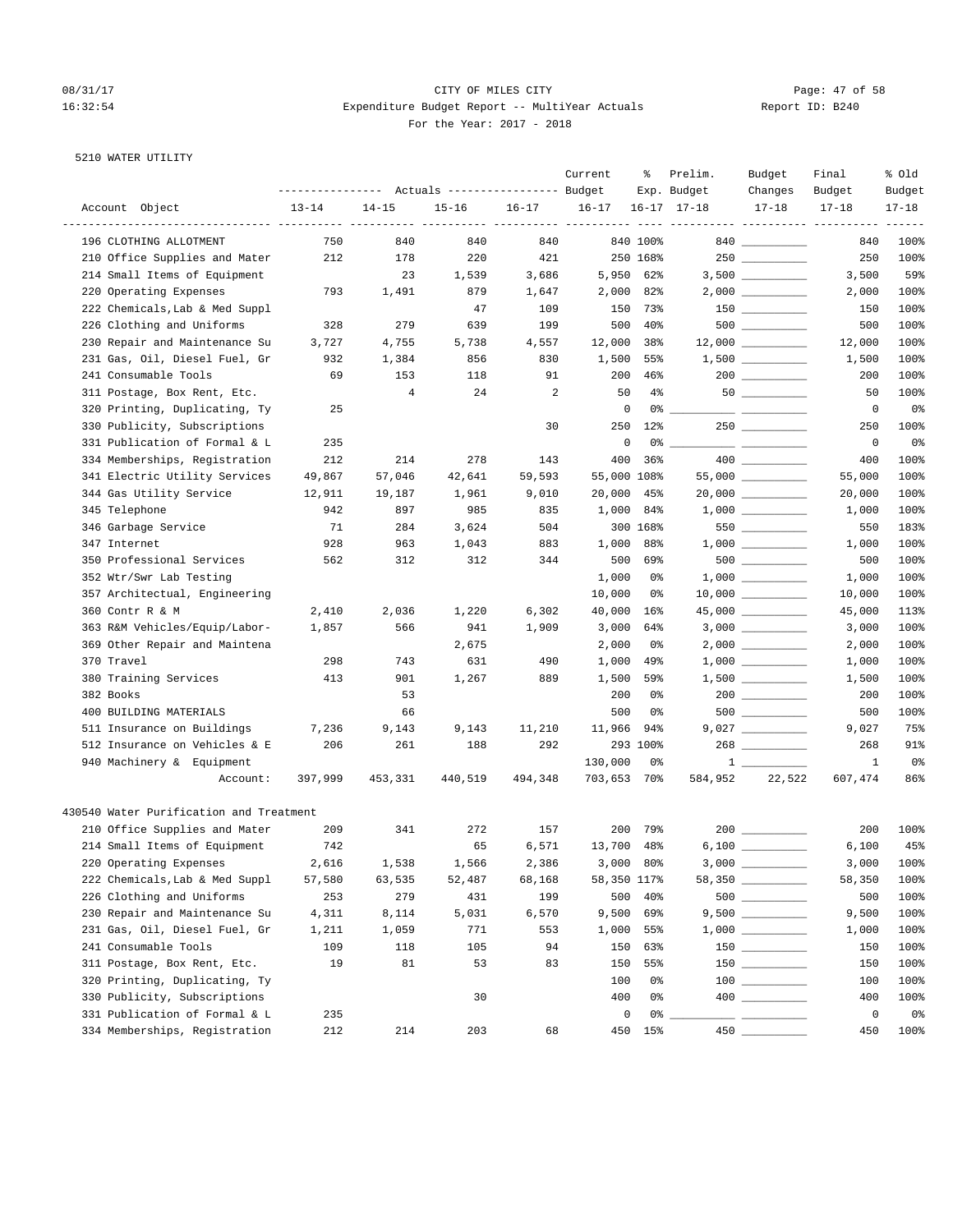# 08/31/17 Page: 48 of 58 16:32:54 Expenditure Budget Report -- MultiYear Actuals For the Year: 2017 - 2018

| Report ID: B240 |  |  |
|-----------------|--|--|
|-----------------|--|--|

5210 WATER UTILITY

|                                                      |                                                 |           |           |         | Current                  | ៖              | Prelim.             | Budget                                                | Final        | % old     |
|------------------------------------------------------|-------------------------------------------------|-----------|-----------|---------|--------------------------|----------------|---------------------|-------------------------------------------------------|--------------|-----------|
|                                                      | --------------- Actuals ---------------- Budget |           |           |         |                          |                | Exp. Budget         | Changes                                               | Budget       | Budget    |
| Account Object<br>__________________________________ | $13 - 14$                                       | $14 - 15$ | $15 - 16$ | 16-17   | $16 - 17$<br>$- - - - -$ |                | $16 - 17$ $17 - 18$ | $17 - 18$                                             | $17 - 18$    | $17 - 18$ |
| 352 Wtr/Swr Lab Testing                              | 6,832                                           | 6,375     | 3,953     | 6,053   | 10,000                   | 61%            |                     | $10,000$ __________                                   | 10,000       | 100%      |
| 357 Architectual, Engineering                        |                                                 |           |           |         | 12,000                   | 0%             |                     | $12,000$ _________                                    | 12,000       | 100%      |
| 360 Contr R & M                                      | 444                                             | 454       | 1,151     | 3,094   | 6,000                    | 52%            |                     |                                                       | 6,000        | 100%      |
| 369 Other Repair and Maintena                        |                                                 |           |           |         | 1,500                    | 0%             |                     |                                                       | 1,500        | 100%      |
| 370 Travel                                           | 707                                             | 816       | 601       | 771     | 1,500                    | 51%            |                     |                                                       | 1,500        | 100%      |
| 380 Training Services                                | 189                                             | 678       | 814       | 368     | 1,250                    | 29%            |                     | $1,250$ _________                                     | 1,250        | 100%      |
| 382 Books                                            |                                                 | 53        |           |         | 200                      | 0%             |                     |                                                       | 200          | 100%      |
| 533 Machinery and Equipment R                        |                                                 |           |           |         | 1,000                    | 0%             |                     |                                                       | 1,000        | 100%      |
| 930 Improvements Other than B                        |                                                 |           |           |         | 15,500                   | 0%             |                     |                                                       | $\mathbf{1}$ | 0%        |
| Account:                                             | 75,669                                          | 83,655    | 67,533    | 95,135  | 136,450                  | 70%            | 113,351             | $\mathbf 0$                                           | 113,351      | 83%       |
| 430550 Transmission and Distribution(23)             |                                                 |           |           |         |                          |                |                     |                                                       |              |           |
| 111 Salaries and Wages - Perm                        | 150,976                                         | 138,066   | 142,453   | 140,924 | 137,531 102%             |                |                     | 122, 182 36, 053                                      | 158,235      | 115%      |
| 121 OVERTIME-PERMANENT                               | 7,418                                           | 8,054     | 7,629     | 10,195  | 10,599                   | 96%            |                     |                                                       | 10,598       | 100%      |
| 131 VACATION                                         | 20,561                                          | 8,920     | 9,481     | 7,619   | 15,773 48%               |                |                     |                                                       | 15,773       | 100%      |
| 132 SICK LEAVE                                       | 11,296                                          | 6,960     | 3,239     | 4,957   | 7,093 70%                |                |                     |                                                       | 7,093        | 100%      |
| 133 OTHER LEAVE PAY                                  |                                                 |           | 702       | 798     | 2,243 36%                |                | 527                 | 1,726                                                 | 2,253        | 100%      |
| 134 HOLIDAY PAY                                      | 2,432                                           | 2,111     | 1,859     | 2,127   | 4,558                    | $47\%$         |                     |                                                       | 4,558        | 100%      |
| 141 Unemployment Insurance                           | 870                                             | 742       | 249       | 251     | 267                      | 94%            | 241                 | 57                                                    | 298          | 112%      |
| 142 Workers' Compensation                            | 9,892                                           | 8,637     | 8,769     | 9,077   | 9,573 95%                |                | 8,738               | 2,119                                                 | 10,857       | 113%      |
| 143 Health Insurance                                 | 29,616                                          | 29,510    | 28,952    | 29,705  | 29,615 100%              |                |                     | 30,707 19,054                                         | 49,761       | 168%      |
| 144 FICA                                             | 14,589                                          | 12,483    | 12,616    | 12,711  | 13,602 93%               |                |                     | 12,296 1,572                                          | 13,868       | 102%      |
| 145 PERS                                             | 15,465                                          | 13,359    | 13,617    | 13,883  | 14,882 93%               |                |                     | 13,614 3,200                                          | 16,814       | 113%      |
| 196 CLOTHING ALLOTMENT                               | 578                                             | 653       | 503       | 578     |                          | 650 89%        |                     |                                                       | 600          | 92%       |
| 210 Office Supplies and Mater                        | 451                                             | 502       | 380       | 284     | 500                      | 57%            |                     |                                                       | 500          | 100%      |
| 214 Small Items of Equipment                         | 4,760                                           | 5,888     | 9,478     | 3,802   | 19,500 19%               |                |                     | $13,000$ _________                                    | 13,000       | 67%       |
| 220 Operating Expenses                               | 12,801                                          | 21,980    | 22,437    | 10,982  | 35,000 31%               |                |                     | $35,000$ __________                                   | 35,000       | 100%      |
| 222 Chemicals, Lab & Med Suppl                       |                                                 | 125       |           |         | 200                      | 0%             |                     |                                                       | 200          | 100%      |
| 226 Clothing and Uniforms                            | 716                                             | 840       | 715       | 629     | 700                      | $90\%$         |                     |                                                       | 700          | 100%      |
| 230 Repair and Maintenance Su                        | 35,517                                          | 23,782    | 32,432    | 34,989  | 40,000                   | 87%            |                     | $40,000$ __________                                   | 40,000       | 100%      |
| 231 Gas, Oil, Diesel Fuel, Gr                        | 14,122                                          | 11,753    | 7,819     | 10,670  | 10,000 107%              |                |                     | $10,000$ _________                                    | 10,000       | 100%      |
| 233 Water/Sewer Main Replacem                        | 1,144                                           | 5,301     |           | 2,318   | 10,000 23%               |                |                     | $10,000$ __________                                   | 10,000       | 100%      |
| 234 Hydrant/Manhole Replaceme                        | 13,915                                          | 30,679    | 44,043    | 54,548  | 45,000 121%              |                |                     | $55,000$ _________                                    | 55,000       | 122%      |
| 235 Curb Stop Replacement                            | 11,817                                          | 13,321    | 17,304    | 18,588  | 18,000 103%              |                |                     |                                                       | 18,000       | 100%      |
| 241 Consumable Tools                                 | 212                                             | 102       |           | 32      |                          | 200 16%        |                     | $200$ _________                                       | 200          | 100%      |
| 311 Postage, Box Rent, Etc.                          | 8                                               | 8         | 5         | 3       | 100                      | 3%             |                     |                                                       | 100          | 100%      |
| 320 Printing, Duplicating, Ty                        | 44                                              | 25        |           | 145     |                          | 100 145%       |                     |                                                       | 100          | 100%      |
| 330 Publicity, Subscriptions                         | 45                                              | 232       |           |         | 250                      | 0 <sup>°</sup> | 250                 |                                                       | 250          | 100%      |
| 331 Publication of Formal & L                        | 60                                              |           |           |         | 0                        |                |                     | $\overline{\phantom{a}}$ and $\overline{\phantom{a}}$ | 0            | 0%        |
| 334 Memberships, Registration                        | 299                                             | 125       | 337       | 467     |                          | 325 144%       |                     |                                                       | 350          | 108%      |
| 341 Electric Utility Services                        | 213                                             | 303       | 403       | 370     | 650                      | 57%            |                     |                                                       | 500          | 77%       |
| 344 Gas Utility Service                              | 392                                             | 400       | 536       | 349     | 450                      | 78%            |                     |                                                       | 400          | 89%       |
| 345 Telephone                                        | 471                                             | 512       | 601       | 528     | 600                      | 88%            |                     |                                                       | 600          | 100%      |
| 347 Internet                                         | 135                                             | 137       | 148       | 125     | 200                      | 63%            |                     |                                                       | 200          | 100%      |
| 350 Professional Services                            | 5,174                                           | 44,119    | 25,533    | 1,579   | 8,400                    | 19%            |                     |                                                       | 8,400        | 100%      |
| 357 Architectual, Engineering                        | 6,567                                           | 4,995     | 9,735     | 766     | 70,000                   | $1\%$          |                     |                                                       | 30,000       | 43%       |
| 360 Contr R & M                                      | 5,891                                           | 4,374     | 3,422     | 8,298   | 18,500 45%               |                |                     | $18,500$ _________                                    | 18,500       | 100%      |
| 363 R&M Vehicles/Equip/Labor-                        | 40,749                                          | 36,159    | 40,899    | 45,844  | 29,000 158%              |                |                     | $35,000$ ___________                                  | 35,000       | 121%      |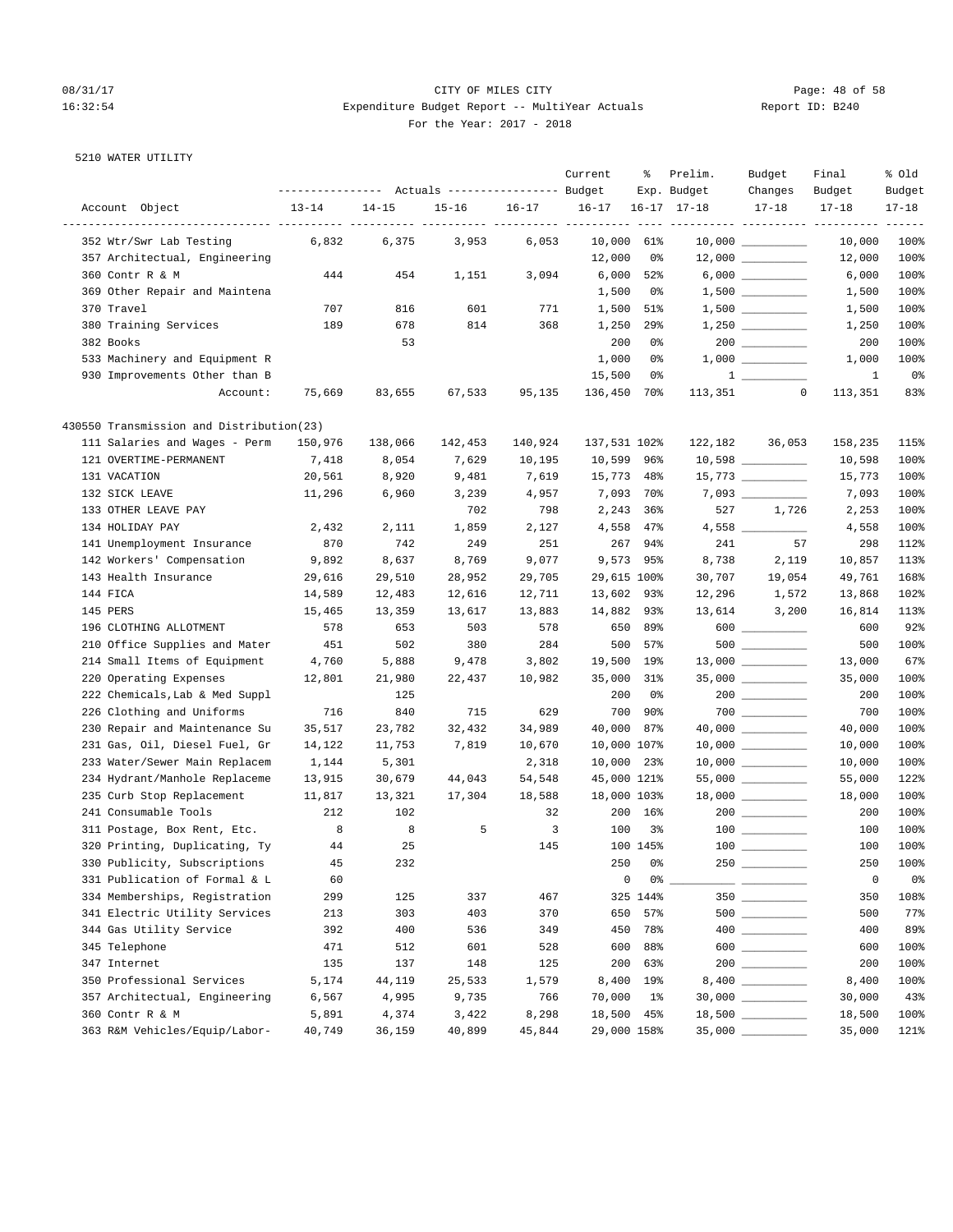5210 WATER UTILITY

### 08/31/17 Page: 49 of 58 16:32:54 Expenditure Budget Report -- MultiYear Actuals Report ID: B240 For the Year: 2017 - 2018

Current % Prelim. Budget Final % Old

| Account Object |  | $13 - 7$ |
|----------------|--|----------|

|                                          |           |           | --------------- Actuals ---------------- Budget |           |                          |            | Exp. Budget                                                     | Changes                                                                                                                                                                                                                                                                                                                                                                                                                         | Budget           | Budget                          |
|------------------------------------------|-----------|-----------|-------------------------------------------------|-----------|--------------------------|------------|-----------------------------------------------------------------|---------------------------------------------------------------------------------------------------------------------------------------------------------------------------------------------------------------------------------------------------------------------------------------------------------------------------------------------------------------------------------------------------------------------------------|------------------|---------------------------------|
| Account Object                           | $13 - 14$ | $14 - 15$ | $15 - 16$                                       | $16 - 17$ | $16 - 17$                |            | $16 - 17$ $17 - 18$                                             | $17 - 18$                                                                                                                                                                                                                                                                                                                                                                                                                       | $17 - 18$        | $17 - 18$                       |
| 369 Other Repair and Maintena            | 3,947     |           | 139                                             |           | ---- ----------<br>1,000 | 0%         |                                                                 | ------ ---------- ---------                                                                                                                                                                                                                                                                                                                                                                                                     | 1,000            | 100%                            |
| 370 Travel                               | 59        | 491       | 318                                             | 242       |                          | 750 32%    |                                                                 |                                                                                                                                                                                                                                                                                                                                                                                                                                 | 1,000            | 133%                            |
| 380 Training Services                    | 105       | 235       | 400                                             | 564       |                          | 700 81%    |                                                                 |                                                                                                                                                                                                                                                                                                                                                                                                                                 | 1,000            | 143%                            |
| 382 Books                                | 70        | 54        | 23                                              |           | 200                      | 0%         |                                                                 |                                                                                                                                                                                                                                                                                                                                                                                                                                 | 200              | 100%                            |
| 400 BUILDING MATERIALS                   |           | 709       | 207                                             | 110       |                          | 500 22%    |                                                                 | $500$                                                                                                                                                                                                                                                                                                                                                                                                                           | 500              | 100%                            |
| 511 Insurance on Buildings               | 3,047     | 2,966     | 2,961                                           | 2,998     |                          | 2,999 100% |                                                                 |                                                                                                                                                                                                                                                                                                                                                                                                                                 | 2,701            | $90\%$                          |
| 512 Insurance on Vehicles & E            | 606       | 456       | 890                                             | 717       |                          | 717 100%   |                                                                 | $752$ ________                                                                                                                                                                                                                                                                                                                                                                                                                  | 752              | 105%                            |
| 513 Liability                            | 386       | 554       |                                                 |           | 0                        | 0%         |                                                                 |                                                                                                                                                                                                                                                                                                                                                                                                                                 | $\circ$          | 0%                              |
| 532 Land Rental                          | 825       | 870       | 917                                             | 968       | 1,500                    | 65%        |                                                                 |                                                                                                                                                                                                                                                                                                                                                                                                                                 | 1,500            | 100%                            |
| 533 Machinery and Equipment R            |           | 50        | 60                                              |           | 1,000                    | 0%         |                                                                 |                                                                                                                                                                                                                                                                                                                                                                                                                                 | 1,000            | 100%                            |
| 940 Machinery & Equipment                |           |           |                                                 |           | 2,005,000                | 0%         |                                                                 | $\frac{1}{\sqrt{1-\frac{1}{2}}}\frac{1}{\sqrt{1-\frac{1}{2}}}\frac{1}{\sqrt{1-\frac{1}{2}}}\frac{1}{\sqrt{1-\frac{1}{2}}}\frac{1}{\sqrt{1-\frac{1}{2}}}\frac{1}{\sqrt{1-\frac{1}{2}}}\frac{1}{\sqrt{1-\frac{1}{2}}}\frac{1}{\sqrt{1-\frac{1}{2}}}\frac{1}{\sqrt{1-\frac{1}{2}}}\frac{1}{\sqrt{1-\frac{1}{2}}}\frac{1}{\sqrt{1-\frac{1}{2}}}\frac{1}{\sqrt{1-\frac{1}{2}}}\frac{1}{\sqrt{1-\frac{1}{2}}}\frac{1}{\sqrt{1-\frac{$ | 1                | 0%                              |
| Account:                                 | 428,241   | 441,542   | 452,211                                         |           | 433,740 2,568,427 17%    |            |                                                                 | 513,581 63,781                                                                                                                                                                                                                                                                                                                                                                                                                  | 577,362          | $22$ %                          |
| 430640 Sewer Treatment and Disposal(33)  |           |           |                                                 |           |                          |            |                                                                 |                                                                                                                                                                                                                                                                                                                                                                                                                                 |                  |                                 |
| 360 Contr R & M                          |           |           |                                                 | $-141$    |                          | 0 ****     |                                                                 |                                                                                                                                                                                                                                                                                                                                                                                                                                 | 0                | 0 <sup>°</sup>                  |
| Account:                                 |           |           |                                                 | $-141$    |                          | $0$ ****   | $\mathbf{0}$                                                    | $\mathbf 0$                                                                                                                                                                                                                                                                                                                                                                                                                     | 0                | 0 <sup>8</sup>                  |
| 430690 Sewer Lift Stations(32)           |           |           |                                                 |           |                          |            |                                                                 |                                                                                                                                                                                                                                                                                                                                                                                                                                 |                  |                                 |
| 360 Contr R & M                          |           |           | 1,704                                           |           | 0                        |            | 0% _______________ __                                           |                                                                                                                                                                                                                                                                                                                                                                                                                                 | 0                | 0%                              |
| Account:                                 |           |           | 1,704                                           |           |                          | $0$ ****   | $\mathbf 0$                                                     | $\mathbf 0$                                                                                                                                                                                                                                                                                                                                                                                                                     | 0                | 0 <sup>8</sup>                  |
| 490200 Revenue Bonds                     |           |           |                                                 |           |                          |            |                                                                 |                                                                                                                                                                                                                                                                                                                                                                                                                                 |                  |                                 |
| 611 Principal-NE Wtr Line Pha            |           |           |                                                 |           | 16,000                   | 0%         |                                                                 |                                                                                                                                                                                                                                                                                                                                                                                                                                 | 17,000           | 106%                            |
| 615 Principal-Northeast Water            |           |           |                                                 |           | 62,000                   | 0%         |                                                                 |                                                                                                                                                                                                                                                                                                                                                                                                                                 | 64,000           | 103%                            |
| 616 Principal-Carbon Hill Wat            |           |           |                                                 |           | 60,000                   | 0%         |                                                                 | 62,000 __________                                                                                                                                                                                                                                                                                                                                                                                                               | 62,000           | 103%                            |
| 617 Principal - NE Wtr Line \$           |           |           |                                                 |           | 14,000                   | 0%         |                                                                 |                                                                                                                                                                                                                                                                                                                                                                                                                                 | 15,000           | 107%                            |
| 618 Principal-Carbon Hill \$50           |           |           |                                                 |           | 14,000                   | 0 %        |                                                                 |                                                                                                                                                                                                                                                                                                                                                                                                                                 | 15,000           | 107%                            |
| 622 Interest-NE Wtr Line Phas            | 2,048     | 1,928     | 1,808                                           | 1,688     | 1,688 100%               |            |                                                                 | $1,564$ __________                                                                                                                                                                                                                                                                                                                                                                                                              | 1,564            | 93%                             |
| 631 Interest - NE Wtr Line \$5           | 12,320    | 11,963    | 11,591                                          | 11,206    | 11,207 100%              |            |                                                                 | $10,822$ __________                                                                                                                                                                                                                                                                                                                                                                                                             | 10,822           | 97%                             |
| 632 Interest - Carbon Hill Wt            | 12,320    | 11,963    | 11,591                                          | 11,206    | 11,207 100%              |            |                                                                 |                                                                                                                                                                                                                                                                                                                                                                                                                                 | 10,822           | 97%                             |
| 634 Interest-Northeast Wtr Ln            | 68,798    | 58,035    | 56,280                                          | 54,465    | 54,465 100%              |            |                                                                 |                                                                                                                                                                                                                                                                                                                                                                                                                                 | 52,590           | 97%                             |
| 638 Interest-Carbon Hill Tank            | 66,512    | 56,490    | 54,795                                          | 53,040    | 53,040 100%              |            |                                                                 | $51,225$ _________                                                                                                                                                                                                                                                                                                                                                                                                              | 51,225           | 97%                             |
| Account:                                 | 161,998   | 140,379   | 136,065                                         | 131,605   | 297,607 44%              |            | 300,023                                                         | $\circ$                                                                                                                                                                                                                                                                                                                                                                                                                         | 300,023          | 101%                            |
| 510330 Comprehensive Liability Insurance |           |           |                                                 |           |                          |            |                                                                 |                                                                                                                                                                                                                                                                                                                                                                                                                                 |                  |                                 |
| 513 Liability                            | 11,865    | 6,243     |                                                 |           | 0                        | 0 %        |                                                                 |                                                                                                                                                                                                                                                                                                                                                                                                                                 | 0                | 0%                              |
| Account:                                 | 11,865    | 6,243     |                                                 |           |                          | $0***8$    | $\mathbf{0}$                                                    | $\mathbf 0$                                                                                                                                                                                                                                                                                                                                                                                                                     | 0                | 0 <sup>°</sup>                  |
| 510400 Depreciation                      |           |           |                                                 |           |                          |            |                                                                 |                                                                                                                                                                                                                                                                                                                                                                                                                                 |                  |                                 |
| 830 Depreciation - Closed to             | 381,024   | 379,170   | 380,996                                         | 389,038   |                          | $0***8$    |                                                                 |                                                                                                                                                                                                                                                                                                                                                                                                                                 | 0                | 0%                              |
| Account:                                 | 381,024   | 379,170   | 380,996                                         | 389,038   |                          | $0***8$    | $\mathbb O$                                                     | $\mathbf 0$                                                                                                                                                                                                                                                                                                                                                                                                                     | $\mathsf 0$      | 0 <sup>8</sup>                  |
| 521000 Interfund Operating Transfers Out |           |           |                                                 |           |                          |            |                                                                 |                                                                                                                                                                                                                                                                                                                                                                                                                                 |                  |                                 |
| 820 Transfers to Other Funds             | 65,113    | 74,334    | 72,493                                          | 76,634    | 76,630 100%              |            |                                                                 |                                                                                                                                                                                                                                                                                                                                                                                                                                 | 57,316           | 75%                             |
| Account:                                 | 65,113    | 74,334    | 72,493                                          | 76,634    | 76,630 100%              |            | 57,316                                                          | $\circ$                                                                                                                                                                                                                                                                                                                                                                                                                         | 57,316           | 75%                             |
| Fund:                                    |           |           |                                                 |           |                          |            | 1,590,610 1,662,164 1,642,587 1,729,044 3,864,483 45% 1,654,972 |                                                                                                                                                                                                                                                                                                                                                                                                                                 | 86,303 1,741,275 | 45%<br>$\,{}^{\circ}_{\circ}\,$ |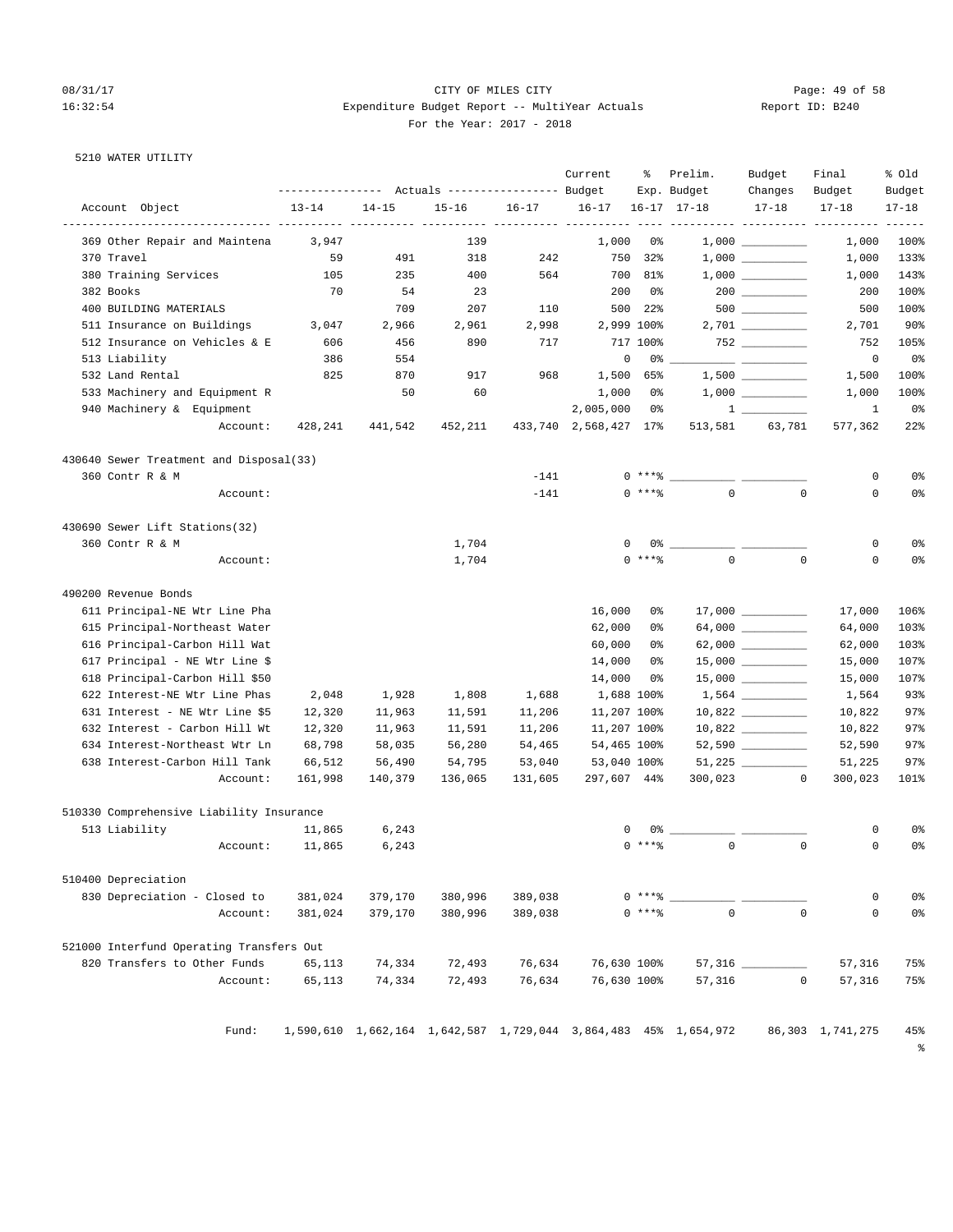# 08/31/17 Page: 50 of 58 16:32:54 Expenditure Budget Report -- MultiYear Actuals For the Year: 2017 - 2018

| Report ID: B240 |  |
|-----------------|--|
|                 |  |

5310 SEWER UTILITY

|                                              |                                                       |           |           |           | Current      | ိစ       | Prelim.                 | Budget              | Final     | % old     |
|----------------------------------------------|-------------------------------------------------------|-----------|-----------|-----------|--------------|----------|-------------------------|---------------------|-----------|-----------|
|                                              | ---------------    Actuals ----------------    Budget |           |           |           |              |          | Exp. Budget             | Changes             | Budget    | Budget    |
| Account Object                               | $13 - 14$                                             | $14 - 15$ | $15 - 16$ | $16 - 17$ | $16 - 17$    |          | $16 - 17$ $17 - 18$     | $17 - 18$           | $17 - 18$ | $17 - 18$ |
| 411101 Labor Negotiations                    |                                                       |           |           |           |              |          |                         |                     |           |           |
| 350 Professional Services                    |                                                       | 158       |           |           | $\mathbf 0$  |          |                         |                     | 0         | 0%        |
| Account:                                     |                                                       | 158       |           |           |              | $0$ **** | $\Omega$                | $\mathbf 0$         | 0         | 0%        |
| 430610 Sewer Administration(29)              |                                                       |           |           |           |              |          |                         |                     |           |           |
| 110 Salaries and Wages-Comp A                | 9,920                                                 | 10,739    | 8,123     | 11,097    |              |          | $0***$ $\frac{20}{100}$ |                     | 0         | 0%        |
| 111 Salaries and Wages - Perm                | 23,723                                                | 22,676    | 23,105    | 23,826    | 25,800 92%   |          |                         | 29, 217 __________  | 29,217    | 113%      |
| 121 OVERTIME-PERMANENT                       | 194                                                   | 98        | 6         | 121       | 250          | 48%      |                         | 250                 | 250       | 100%      |
| 131 VACATION                                 | 1,220                                                 | 2,557     | 1,588     | 1,704     | 1,500 114%   |          |                         |                     | 1,500     | 100%      |
| 132 SICK LEAVE                               | 642                                                   | 645       | 1,015     | 1,090     | 1,000 109%   |          |                         |                     | 1,000     | 100%      |
| 133 OTHER LEAVE PAY                          |                                                       |           |           | 4         |              | $0***8$  |                         | $154$ ________      | 154       | $*****$   |
| 141 Unemployment Insurance                   | 117                                                   | 118       | 39        | 40        |              | 39 103%  |                         |                     | 49        | 126%      |
| 142 Workers' Compensation                    | 273                                                   | 320       | 313       | 329       |              | 311 106% |                         | 395                 | 395       | 127%      |
| 143 Health Insurance                         | 3,713                                                 | 3,772     | 3,886     | 4,340     | 4,136 105%   |          |                         |                     | 4,718     | 114%      |
| 144 FICA                                     | 1,981                                                 | 1,998     | 1,979     | 2,037     | 1,979 103%   |          |                         |                     | 2,458     | 124%      |
| 145 PERS                                     | 1,363                                                 | 501       | 20,689    | 15,206    | 2,139 711%   |          |                         | 2,721 ________      | 2,721     | 127%      |
| 196 CLOTHING ALLOTMENT                       | 113                                                   | 138       | 150       | 113       | 138          | 82%      |                         | $113$ ________      | 113       | 82%       |
| 210 Office Supplies and Mater                | 2,647                                                 | 2,135     | 1,631     | 1,832     | 2,000        | 92%      |                         | $2,000$ __________  | 2,000     | 100%      |
| 214 Small Items of Equipment                 | 661                                                   | 410       | 459       | 591       | $3,000$ 20%  |          |                         |                     | 3,000     | 100%      |
| 220 Operating Expenses                       | 1,126                                                 | 3,937     | 5,335     | 2,971     | 2,200 135%   |          |                         |                     | 2,500     | 114%      |
| 230 Repair and Maintenance Su                |                                                       |           |           |           | 500          | 0%       |                         | $800$ _________     | 800       | 160%      |
| 311 Postage, Box Rent, Etc.                  | 7,461                                                 | 7,718     | 6,676     | 6,968     | 10,000       | 70%      |                         |                     | 7,000     | 70%       |
| 320 Printing, Duplicating, Ty                | 401                                                   | 1,305     | 914       | 897       | 2,300        | 39%      |                         | $1,500$ __________  | 1,500     | 65%       |
| 330 Publicity, Subscriptions                 | 901                                                   | 1,569     | 1,827     | 1,214     | 1,000 121%   |          |                         |                     | 1,300     | 130%      |
| 345 Telephone                                | 593                                                   | 547       | 644       | 514       | 600          | 86%      |                         | $600$               | 600       | 100%      |
| 347 Internet                                 | 236                                                   | 234       | 254       | 215       |              | 200 108% |                         | $200$ ________      | 200       | 100%      |
| 350 Professional Services                    | 674                                                   | 2,631     | 3,743     | 3,299     | 2,500 132%   |          |                         |                     | 4,000     | 160%      |
| 360 Contr R & M                              | 6,707                                                 | 7,558     | 7,921     | 8,374     | 8,099 103%   |          |                         | 8,100               | 8,100     | 100%      |
| 370 Travel                                   | 258                                                   | 455       | 168       |           | 500          | 0%       |                         |                     | 500       | 100%      |
| 380 Training Services                        | 118                                                   | 18        |           |           | 500          | 0%       |                         |                     | 500       | 100%      |
| 382 Books                                    | 13                                                    | 114       |           |           | 100          | 0%       |                         | $100$ ________      | 100       | 100%      |
| 513 Liability                                | 386                                                   |           |           |           | 5,037        | 0%       |                         | ___ ____________    | 0         | 0%        |
| 531 Building & Office Rental                 | 4,000                                                 | 4,000     | 4,000     | 4,000     | 6,000        | 67%      |                         | $6,000$ ___________ | 6,000     | 100%      |
| 540 Special Assessments                      | 3,855                                                 | 3,218     | 3,750     | 3,750     | 4,000        | 94%      |                         | 4,000               | 4,000     | 100%      |
| 810 Losses (Bad debt expense                 | $\mathbf{1}$                                          |           | 39        |           | 500          | 0%       |                         |                     | 500       | 100%      |
| Account:                                     | 73,297                                                | 79,411    | 98,254    | 94,532    | 86,328 110%  |          | 85,175                  | $\mathbf{0}$        | 85,175    | 99%       |
| 430630 Sewer Collection and Transmission(31) |                                                       |           |           |           |              |          |                         |                     |           |           |
| 111 Salaries and Wages - Perm                | 103,830                                               | 115,742   | 139,267   | 137,480   | 133,489 103% |          |                         | 116,193 30,045      | 146,238   | 110%      |
| 121 OVERTIME-PERMANENT                       | 6,708                                                 | 7,140     | 7,625     | 10,183    | 10,599 96%   |          |                         |                     | 10,598    | 100%      |
| 131 VACATION                                 | 6,344                                                 | 7,264     | 9,191     | 7,291     | 15,773 46%   |          |                         | $15,773$ _________  | 15,773    | 100%      |
| 132 SICK LEAVE                               | 3,044                                                 | 4,688     | 3,212     | 4,742     | 7,093 67%    |          |                         |                     | 7,093     | 100%      |
| 133 OTHER LEAVE PAY                          |                                                       |           | 585       | 697       | 1,927 36%    |          | 496                     | 1,438               | 1,934     | 100%      |
| 134 HOLIDAY PAY                              | 2,271                                                 | 2,111     | 1,859     | 2,127     | 4,558 47%    |          | $4,558$ $-$             |                     | 4,558     | 100%      |
| 141 Unemployment Insurance                   | 552                                                   | 619       | 244       | 245       |              | 262 94%  | 232                     | 48                  | 280       | 107%      |
| 142 Workers' Compensation                    | 5,397                                                 | 7,131     | 8,570     | 8,866     | 9,349        | 95%      | 8,421                   | 1,766               | 10,187    | 109%      |
| 143 Health Insurance                         | 21,812                                                | 25,366    | 28,563    | 28,546    | 29,119 98%   |          | 30,192                  | 537                 | 30,729    | 106%      |
| 144 FICA                                     | 9,221                                                 | 10,451    | 12,342    | 12,400    | 13,268 93%   |          | 11,835                  | 2,409               | 14,244    | 107%      |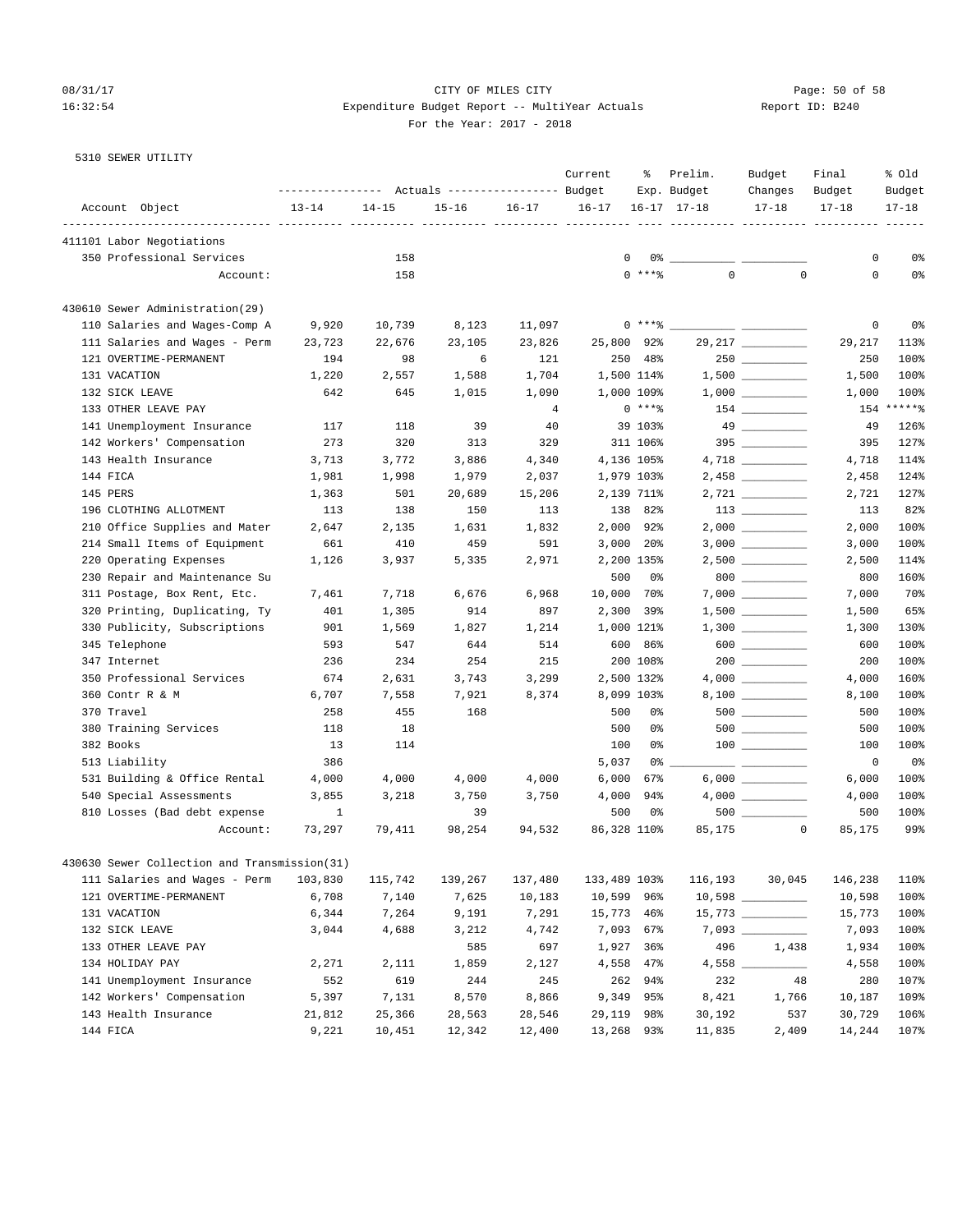# 08/31/17 Page: 51 of 58 16:32:54 Expenditure Budget Report -- MultiYear Actuals Report ID: B240 For the Year: 2017 - 2018

## 5310 SEWER UTILITY

|                                                               | ---------------- |           | Actuals ----------------- Budget        |           | Current     | ႜ              | Prelim.<br>Exp. Budget | Budget<br>Changes   | Final<br>Budget | % old<br>Budget |
|---------------------------------------------------------------|------------------|-----------|-----------------------------------------|-----------|-------------|----------------|------------------------|---------------------|-----------------|-----------------|
| Account Object                                                | $13 - 14$        | $14 - 15$ | $15 - 16$                               | $16 - 17$ | $16 - 17$   |                | $16 - 17$ $17 - 18$    | $17 - 18$           | $17 - 18$       | $17 - 18$       |
| 145 PERS                                                      | 9,786            | 11,146    | ___________ __________ ______<br>13,328 | 13,548    | 14,517 93%  |                | 13,104                 | 2,667               | 15,771          | 109%            |
| 196 CLOTHING ALLOTMENT                                        | 420              | 495       | 495                                     | 570       |             | 495 115%       |                        |                     | 570             | 115%            |
| 210 Office Supplies and Mater                                 | 432              | 491       | 741                                     | 230       |             | 350 66%        |                        | $350$ __________    | 350             | 100%            |
| 214 Small Items of Equipment                                  | 1,990            | 3,204     | 5,185                                   | 4,864     | 18,750 26%  |                |                        | $15,750$ _________  | 15,750          | 84%             |
| 220 Operating Expenses                                        | 1,648            | 3,128     | 2,077                                   | 2,358     |             | 2,600 91%      |                        | $2,600$ _________   | 2,600           | 100%            |
| 222 Chemicals, Lab & Med Suppl                                | 3,687            | 1,191     |                                         | 1,490     |             | 2,000 75%      |                        |                     | 2,000           | 100%            |
| 226 Clothing and Uniforms                                     | 639              | 1,017     | 673                                     | 497       |             | 700 71%        |                        |                     | 700             | 100%            |
| 230 Repair and Maintenance Su                                 | 3,596            | 2,765     | 4,961                                   | 4,199     | 5,000       | 84%            |                        |                     | 5,000           | 100%            |
| 231 Gas, Oil, Diesel Fuel, Gr                                 | 14,122           | 11,674    | 7,741                                   | 10,656    | 10,000 107% |                |                        |                     | 10,000          | 100%            |
| 233 Water/Sewer Main Replacem                                 |                  | 2,874     | 513                                     | 883       |             | 5,000 18%      |                        |                     | 4,000           | 80%             |
| 234 Hydrant/Manhole Replaceme                                 | 6,949            | 3,906     |                                         | 170       | 10,000      | $2\,$          |                        |                     | 8,000           | 80%             |
| 241 Consumable Tools                                          | 24               | 82        |                                         | 32        | 100         | 32%            |                        |                     | 100             | 100%            |
|                                                               |                  |           | 92                                      | 42        |             |                |                        | $50$ __________     |                 | 100%            |
| 311 Postage, Box Rent, Etc.<br>320 Printing, Duplicating, Ty  | 10               | 37<br>25  |                                         | 79        | 50          | 84%<br>75 105% |                        | $100$ _______       | 50<br>100       | 133%            |
|                                                               | 218              | 54        |                                         |           | 125         | 0%             |                        |                     |                 | 100%            |
| 330 Publicity, Subscriptions<br>334 Memberships, Registration |                  |           |                                         |           |             | 300 147%       |                        | $125$ _________     | 125             | 100%            |
|                                                               | 189              | 125       | 341                                     | 440       |             | 220 885%       |                        | $300$               | 300             |                 |
| 341 Electric Utility Services                                 | 213              | 168       | 141                                     | 1,948     |             |                |                        |                     | 2,200<br>500    | 1000%           |
| 344 Gas Utility Service                                       | 392              | 313       | 1,080                                   | 185       | 500         | 37%            |                        |                     | 550             | 100%<br>100%    |
| 345 Telephone                                                 | 471              | 512       | 600                                     | 528       | 550         | 96%            |                        |                     |                 |                 |
| 347 Internet                                                  | 135<br>581       | 137       | 148                                     | 125       |             | 140 89%        |                        |                     | 140             | 100%<br>67%     |
| 350 Professional Services                                     |                  | 40,445    | 24,687                                  | 1,685     | 30,000      | 6%             |                        | 20,000 __________   | 20,000          |                 |
| 357 Architectual, Engineering                                 |                  |           |                                         |           | 10,000      | 0%             |                        | $10,000$ _________  | 10,000          | 100%            |
| 360 Contr R & M                                               | 3,780            | 3,551     | 11,788                                  | 7,853     | 8,000       | 98%            |                        |                     | 8,000           | 100%            |
| 363 R&M Vehicles/Equip/Labor-                                 | 38,760           | 37,208    | 39,142                                  | 43,116    | 29,000 149% |                |                        | $30,000$ __________ | 30,000          | 103%            |
| 369 Other Repair and Maintena                                 | 4,247            |           | 6                                       |           | 2,500       | 0%             |                        |                     | 1,500           | 60%             |
| 370 Travel                                                    | 59               | 334       | 457                                     | 179       | 500         | 36%            |                        |                     | 3,500           | 700%            |
| 380 Training Services                                         | 105              | 235       | 510                                     | 564       |             | 550 103%       |                        |                     | 1,000           | 182%            |
| 382 Books                                                     | 70               | 41        | 23                                      |           | 100         | 0%             |                        |                     | 100             | 100%            |
| 400 BUILDING MATERIALS                                        |                  | 390       | 202                                     | 93        | 400         | $23\%$         |                        |                     | 400             | 100%            |
| 512 Insurance on Vehicles & E                                 | 1,305            | 1,389     | 1,322                                   | 1,528     |             | 1,529 100%     |                        |                     | 1,341           | 88%             |
| 513 Liability                                                 | 4,669            | 4,970     | 2,132                                   | 69        | 5,000       | 1%             |                        |                     | 5,000           | 100%            |
| 532 Land Rental                                               | 515              | 146       | 707                                     | 740       |             | 720 103%       |                        |                     | 750             | 104%            |
| 533 Machinery and Equipment R                                 |                  | 1,290     |                                         |           | 0           | 0%             |                        | $1 \quad \cdots$    |                 | $1****8$        |
| 940 Machinery & Equipment                                     |                  |           |                                         |           | $\mathbf 0$ | 0%             |                        |                     | 117,000 *****%  |                 |
| Account:                                                      | 258,191          | 313,855   | 330,550                                 | 311,248   | 385,208 81% |                | 470,122                | 38,910              | 509,032         | 132%            |
| 430640 Sewer Treatment and Disposal(33)                       |                  |           |                                         |           |             |                |                        |                     |                 |                 |
| 111 Salaries and Wages - Perm 83,261                          |                  | 93,173    | 96,499                                  | 100,760   | 104,289 97% |                | 106,930                | 10,015              | 116,945 112%    |                 |
| 121 OVERTIME-PERMANENT                                        | 3,260            | 3,598     | 3,939                                   | 4,099     |             | $6,848$ $60\%$ |                        | $6,848$             | 6,848           | 100%            |
| 131 VACATION                                                  | 6,615            | 6,854     | 7,609                                   | 8,398     |             | 6,309 133%     |                        |                     | 6,309           | 100%            |
| 132 SICK LEAVE                                                | 1,722            | 2,889     | 3,573                                   | 2,562     |             | 2,810 91%      |                        |                     | 2,810           | 100%            |
| 133 OTHER LEAVE PAY                                           | 468              | 421       | 1,525                                   | 1,482     |             | 4,090 36%      |                        |                     | 4,192           | 102%            |
| 134 HOLIDAY PAY                                               | 1,855            | 1,887     | 1,779                                   | 2,143     |             | 2,167 99%      |                        | $2,167$ _________   | 2,167           | 100%            |
| 141 Unemployment Insurance                                    | 438              | 491       | 173                                     | 179       |             | 190 94%        |                        |                     | 194             | 102%            |
| 142 Workers' Compensation                                     | 5,218            | 6,690     | 6,973                                   | 7,344     |             | 7,027 105%     | 7,308                  | 558                 | 7,866           | 112%            |
| 143 Health Insurance                                          | 16,197           | 17,655    | 18,185                                  | 19,918    | 18,861 106% |                | 19,556                 | 2,059               | 21,615          | 115%            |
| 144 FICA                                                      | 6,934            | 7,879     | 8,421                                   | 8,631     |             | 9,678 89%      | 9,888                  | 765                 | 10,653          | 110%            |
| 145 PERS                                                      | 7,765            | 8,791     | 9,351                                   | 9,850     | 10,589 93%  |                | 10,948                 | 847                 | 11,795          | 111%            |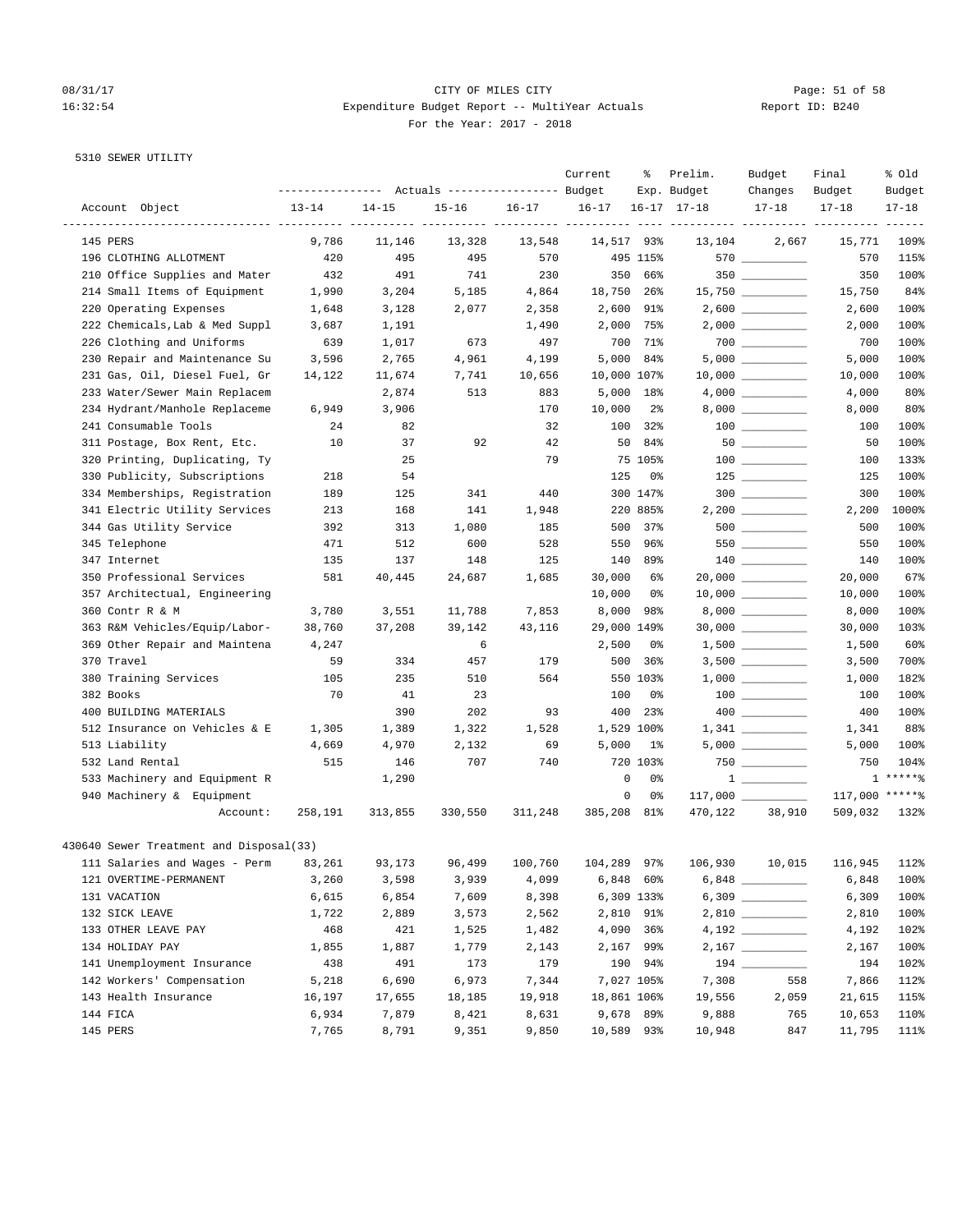### 08/31/17 Page: 52 of 58 16:32:54 Expenditure Budget Report -- MultiYear Actuals Report ID: B240 For the Year: 2017 - 2018

### 5310 SEWER UTILITY

|                                | ---------------- |           | Actuals ----------------- Budget |           | Current                | ႜ          | Prelim.<br>Exp. Budget             | Budget<br>Changes                                | Final<br>Budget | % old<br>Budget |
|--------------------------------|------------------|-----------|----------------------------------|-----------|------------------------|------------|------------------------------------|--------------------------------------------------|-----------------|-----------------|
| Account Object                 | $13 - 14$        | $14 - 15$ | $15 - 16$                        | $16 - 17$ | $16 - 17$              |            | $16 - 17$ $17 - 18$                | $17 - 18$                                        | $17 - 18$       | $17 - 18$       |
| 196 CLOTHING ALLOTMENT         | 315              | 351       | 351                              | 351       | ----------- ---------- | 351 100%   |                                    | --------- ---------- ---------<br>$351$ ________ | 351             | -----<br>100%   |
|                                |                  | 70        |                                  |           |                        |            |                                    |                                                  |                 |                 |
| 210 Office Supplies and Mater  | 187              |           | 140                              | 247       |                        | 150 165%   |                                    |                                                  | 250             | 167%            |
| 214 Small Items of Equipment   | 60               | 10,669    |                                  | 445       | 15,500                 | 3%         |                                    |                                                  | 2,550           | 16%             |
| 220 Operating Expenses         | 1,123            | 2,014     | 1,128                            | 1,859     |                        | 7,000 27%  |                                    | $7,000$ __________                               | 7,000           | 100%            |
| 222 Chemicals, Lab & Med Suppl | 7,488            | 8,386     | 8,206                            | 7,303     |                        | 7,000 104% |                                    | $7,000$ __________                               | 7,000           | 100%            |
| 226 Clothing and Uniforms      | 338              | 247       | 665                              | 243       |                        | 600 41%    |                                    | $600$                                            | 600             | 100%            |
| 230 Repair and Maintenance Su  | 5,883            | 11,526    | 19,732                           | 6,423     | 12,000 54%             |            |                                    |                                                  | 12,000          | 100%            |
| 231 Gas, Oil, Diesel Fuel, Gr  | 1,887            | 1,798     | 1,425                            | 1,132     | 2,000                  | 57%        |                                    | $2,000$ _________                                | 2,000           | 100%            |
| 241 Consumable Tools           | 12               |           | 71                               | 41        |                        | 100 41%    |                                    | $100$ ________                                   | 100             | 100%            |
| 311 Postage, Box Rent, Etc.    | 35               | 55        | 66                               | 123       |                        | 100 123%   |                                    | $\begin{tabular}{c} 100 \end{tabular}$           | 100             | 100%            |
| 320 Printing, Duplicating, Ty  |                  |           |                                  |           | 100                    | 0%         |                                    |                                                  | 100             | 100%            |
| 330 Publicity, Subscriptions   |                  | 163       | 399                              |           | 170                    | 0%         |                                    |                                                  | 170             | 100%            |
| 334 Memberships, Registration  | 428              | 504       | 504                              | 329       | 600                    | 55%        |                                    |                                                  | 600             | 100%            |
| 341 Electric Utility Services  | 60,299           | 50,341    | 55,727                           | 54,973    | 73,000                 | 75%        |                                    | $100,000$ __________                             | 100,000         | 137%            |
| 342 Water Utility Services     | 877              | 817       | 860                              | 888       | 1,000                  | 89%        |                                    | $1,000$ __________                               | 1,000           | 100%            |
| 343 Sewer Utility Services     | 529              | 575       | 615                              | 967       |                        | 600 161%   |                                    |                                                  | 600             | 100%            |
| 345 Telephone                  | 445              | 402       | 486                              | 381       |                        | 800 48%    |                                    | 800                                              | 800             | 100%            |
| 346 Garbage Service            | 47               | 730       | 742                              | 757       |                        | 800 95%    |                                    |                                                  | 800             | 100%            |
| 347 Internet                   | 547              | 547       | 593                              | 502       |                        | 500 100%   |                                    |                                                  | 500             | 100%            |
| 350 Professional Services      | 422              | 362       | 5,212                            | 544       |                        | 500 109%   |                                    |                                                  | 500             | 100%            |
| 352 Wtr/Swr Lab Testing        | 8,969            | 6,859     | 7,762                            | 5,977     |                        | 8,000 75%  |                                    | 8,000 _________                                  | 8,000           | 100%            |
| 357 Architectual, Engineering  | 7,387            | 495       |                                  |           | 5,000                  | 0%         |                                    |                                                  | 5,000           | 100%            |
| 360 Contr R & M                | 1,693            | 7,355     | 3,334                            | 3,963     |                        | 7,500 53%  |                                    |                                                  | 7,500           | 100%            |
| 363 R&M Vehicles/Equip/Labor-  | 2,539            | 546       | 713                              | 1,358     |                        | 8,000 17%  |                                    |                                                  | 8,000           | 100%            |
| 370 Travel                     | 447              | 659       | 680                              | 623       | 900                    | 69%        |                                    | $900$ _________                                  | 900             | 100%            |
| 380 Training Services          | 403              | 499       | 714                              | 370       |                        | 900 41%    |                                    |                                                  | 900             | 100%            |
| 382 Books                      |                  | 83        |                                  |           | 200                    | 0%         |                                    |                                                  | 200             | 100%            |
| 400 BUILDING MATERIALS         | 79               |           | 321                              | 15        | 500                    | 3%         |                                    |                                                  | 500             | 100%            |
| 511 Insurance on Buildings     | 6,498            | 7,115     | 7,179                            | 2,322     |                        | 2,323 100% |                                    |                                                  | 6,752           | 291%            |
| 512 Insurance on Vehicles & E  | 212              | 261       | 211                              | 128       |                        | 128 100%   |                                    | $\begin{tabular}{c} 77 \end{tabular}$            | 77              | 60%             |
| 513 Liability                  |                  |           |                                  |           | 2,000                  | 0%         |                                    |                                                  | 2,000           | 100%            |
| 533 Machinery and Equipment R  | 100              |           |                                  |           | 2,000                  | 0 %        |                                    |                                                  | 2,000           | 100%            |
| 940 Machinery & Equipment      |                  |           |                                  |           | 6,900,000              |            | $0*$ 3,800,000 _________           |                                                  | 3,800,000       | 55%             |
| 951 WWTP Phase II              |                  |           |                                  |           | 1                      | 0%         | $\frac{1}{1}$                      |                                                  | 0               | 0%              |
| Account:                       | 242,982          | 263,757   | 275,863                          |           | 257,630 7,233,181      |            | 4% 4, 156, 000 14, 244 4, 170, 244 |                                                  |                 | 58%             |
| 430690 Sewer Lift Stations(32) |                  |           |                                  |           |                        |            |                                    |                                                  |                 |                 |
| 111 Salaries and Wages - Perm  | 52,548           | 58,966    | 61,146                           | 64,076    | 65,901                 | 97%        | 67,799                             | 3,832                                            |                 | 71,631 109%     |
| 121 OVERTIME-PERMANENT         | 2,173            | 2,400     | 2,620                            | 2,733     |                        | 3,134 87%  |                                    |                                                  | 3,134           | 100%            |
| 131 VACATION                   | 4,054            | 4,276     | 4,790                            | 5,306     |                        | 4,206 126% |                                    |                                                  | 4,206           | 100%            |
| 132 SICK LEAVE                 | 1,007            | 1,872     | 2,355                            | 1,513     |                        | 1,840 82%  |                                    |                                                  | 1,840           | 100%            |
| 133 OTHER LEAVE PAY            | 312              | 280       | 900                              | 887       |                        | 1,196 74%  |                                    |                                                  | 1,224           | 102%            |
| 134 HOLIDAY PAY                | 1,236            | 1,259     | 1,186                            | 1,429     |                        | 1,133 126% |                                    |                                                  | 1,133           | 100%            |
| 141 Unemployment Insurance     | 277              | 311       | 110                              | 114       |                        | 116 98%    |                                    | $119$ ________                                   | 119             | 103%            |
| 142 Workers' Compensation      | 3,312            | 4,265     | 4,450                            | 4,690     |                        | 4,227 111% | 4,422                              | 213                                              | 4,635           | 110%            |
| 143 Health Insurance           | 10,427           | 11,394    | 11,735                           | 12,863    | 12,491 103%            |            | 12,952                             | 600                                              | 13,552          | 108%            |
| 144 FICA                       | 4,361            | 4,988     | 5,341                            | 5,474     |                        | 5,921 92%  | 6,069                              | 293                                              | 6,362           | 107%            |
| 145 PERS                       | 4,907            | 5,581     | 5,944                            | 6,248     |                        | 6,479 96%  | 6,720                              | 324                                              | 7,044           | 109%            |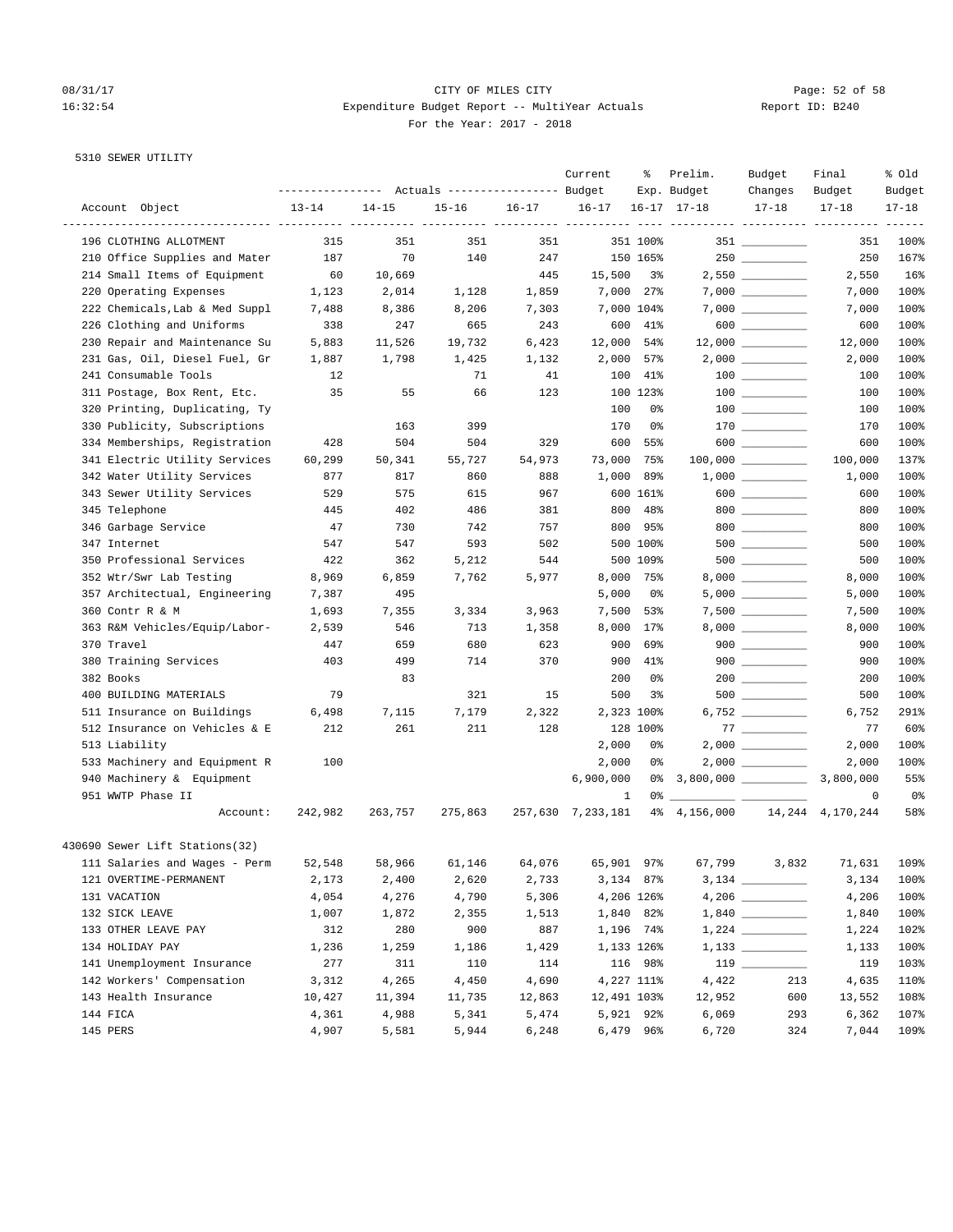### 08/31/17 Page: 53 of 58 16:32:54 Expenditure Budget Report -- MultiYear Actuals Report ID: B240 For the Year: 2017 - 2018

# 5310 SEWER UTILITY

|                                          | ---------------- |           | Actuals ----------------- Budget |           | Current            | ႜ          | Prelim.<br>Exp. Budget                                        | Budget<br>Changes       | Final<br>Budget  | % Old<br>Budget     |
|------------------------------------------|------------------|-----------|----------------------------------|-----------|--------------------|------------|---------------------------------------------------------------|-------------------------|------------------|---------------------|
| Account Object                           | $13 - 14$        | $14 - 15$ | $15 - 16$                        | $16 - 17$ | $16 - 17$          |            | $16 - 17$ $17 - 18$                                           | $17 - 18$               | $17 - 18$        | $17 - 18$           |
| 196 CLOTHING ALLOTMENT                   | 203              | 227       | ----------- ----------<br>227    | 227       | -----------<br>250 | 91%        |                                                               | $250$ _________         | 250              | $- - - - -$<br>100% |
| 210 Office Supplies and Mater            | 101              | 71        | 13                               | 80        | 150                | 53%        |                                                               | $150$ ________          | 150              | 100%                |
| 214 Small Items of Equipment             | 4,202            | 7,453     | 19,653                           |           | 14,500             | 0%         |                                                               | $17,000$ __________     | 17,000           | 117%                |
| 220 Operating Expenses                   | 836              | 607       | 552                              | 369       | 1,000              | 37%        |                                                               | $1,000$ __________      | 1,000            | 100%                |
| 222 Chemicals, Lab & Med Suppl           | 51               | 2,609     | 980                              | 212       | 1,500              | 14%        |                                                               |                         | 1,500            | 100%                |
| 226 Clothing and Uniforms                | 77               | 86        | 181                              | 67        | 200                | 34%        |                                                               |                         | 200              | 100%                |
| 230 Repair and Maintenance Su            | 1,863            | 4,638     | 4,752                            | 1,502     | 7,000              | 21%        |                                                               |                         | 7,000            | 100%                |
| 231 Gas, Oil, Diesel Fuel, Gr            | 1,994            | 2,193     | 1,438                            | 1,358     | 2,500              | 54%        |                                                               | $2,500$ __________      | 2,500            | 100%                |
| 241 Consumable Tools                     |                  |           |                                  | 49        | 100                | 49%        |                                                               | $100$ ________          | 100              | 100%                |
| 311 Postage, Box Rent, Etc.              | 11               |           |                                  |           | 50                 | 0%         |                                                               | $50$ __________         | 50               | 100%                |
| 341 Electric Utility Services            | 12,515           | 17,127    | 14,197                           | 11,515    | 16,000             | 72%        |                                                               |                         | 16,000           | 100%                |
| 344 Gas Utility Service                  | 1,077            | 863       | 1,596                            | 814       | 1,500              | 54%        |                                                               | $1,500$ __________      | 1,500            | 100%                |
| 346 Garbage Service                      |                  | 499       | 414                              | 306       |                    | 250 122%   |                                                               |                         | 300              | 120%                |
| 352 Wtr/Swr Lab Testing                  | 133              |           |                                  |           | 250                | 0%         |                                                               | $250$ _________         | 250              | 100%                |
| 357 Architectual, Engineering            |                  | 2,660     |                                  |           | 0                  | 0 %        |                                                               |                         | 0                | 0%                  |
| 360 Contr R & M                          | 1,329            | 2,457     | 664                              | 1,880     | 2,500              | 75%        |                                                               | $2,500$ __________      | 2,500            | 100%                |
| 363 R&M Vehicles/Equip/Labor-            | 24               |           |                                  |           | 0                  | 0%         |                                                               |                         | 0                | 0%                  |
| 369 Other Repair and Maintena            |                  |           |                                  |           | 1,000              | 0%         |                                                               |                         | 1,000            | 100%                |
| 370 Travel                               | 110              | 346       | 509                              | 298       | 625                | 48%        |                                                               | $625$                   | 625              | 100%                |
| 380 Training Services                    | 97               | 433       | 397                              | 242       | 625                | 39%        |                                                               | 625                     | 625              | 100%                |
| 382 Books                                |                  | 28        |                                  |           | 50                 | 0%         |                                                               |                         | 50               | 100%                |
| 400 BUILDING MATERIALS                   |                  |           | 100                              |           | 100                | 0%         |                                                               | $100$ _______           | 100              | 100%                |
| 511 Insurance on Buildings               | 471              | 1,651     | 835                              | 3,156     |                    | 3,157 100% |                                                               |                         | 1,567            | 50%                 |
| 513 Liability                            |                  |           |                                  |           | 3,750              | 0%         |                                                               | 3,750 __________        | 3,750            | 100%                |
| 532 Land Rental                          |                  | 530       |                                  |           | 700                | 0%         |                                                               | $700$                   | 700              | 100%                |
| 533 Machinery and Equipment R            |                  |           |                                  |           | 150                | 0%         |                                                               |                         | 150              | 100%                |
| Account:                                 | 109,708          | 140,070   | 147,085                          | 127,408   | 164,551 77%        |            | 168,485                                                       | 5,262                   | 173,747          | 106%                |
| 490200 Revenue Bonds                     |                  |           |                                  |           |                    |            |                                                               |                         |                  |                     |
| 608 Prpl-Wastewater Project P            |                  |           |                                  |           | 63,000             | 0%         |                                                               | $65,000$ ______________ | 65,000           | 103%                |
| 619 Principal-WWTP Phase II              |                  |           |                                  |           | 236,000            | 0%         |                                                               | 249,000 _________       | 249,000          | 106%                |
| 626 Interest-Wastewater Proje            | 31,690           | 41,430    | 39,630                           | 37,785    | 37,785 100%        |            |                                                               | $14,081$ ________       | 14,081           | 37%                 |
| 639 Interest-WWTP Phase II               |                  |           |                                  | 829       | 98,592             | $1\%$      |                                                               | 152,800 ________        | 152,800          | 155%                |
| Account:                                 | 31,690           | 41,430    | 39,630                           | 38,614    | 435,377            | 9%         | 480,881                                                       | $\overline{0}$          | 480,881          | 110%                |
| 510330 Comprehensive Liability Insurance |                  |           |                                  |           |                    |            |                                                               |                         |                  |                     |
| 513 Liability                            | 40,153           | 26,071    | 48,557                           | 20,710    | 20,710 100%        |            |                                                               | 5,792 __________        | 5,792            | 28%                 |
| Account:                                 | 40,153           | 26,071    | 48,557                           | 20,710    | 20,710 100%        |            |                                                               | 5,792<br>0              | 5,792            | 28%                 |
| 510400 Depreciation                      |                  |           |                                  |           |                    |            |                                                               |                         |                  |                     |
| 830 Depreciation - Closed to             | 180,205          | 181,011   | 202,827                          | 203,819   |                    | $0***$ $*$ |                                                               |                         | 0                | 0%                  |
| Account:                                 | 180,205          | 181,011   | 202,827                          | 203,819   |                    | $0***8$    | $\mathbf{0}$                                                  | $\mathbf 0$             | 0                | 0%                  |
| 521000 Interfund Operating Transfers Out |                  |           |                                  |           |                    |            |                                                               |                         |                  |                     |
| 820 Transfers to Other Funds             | 50,969           | 54,777    | 56,861                           | 60,746    | 60,746 100%        |            |                                                               | 43,653                  | 43,653           | 72%                 |
| Account:                                 | 50,969           | 54,777    | 56,861                           | 60,746    | 60,746 100%        |            | 43,653                                                        | $\circ$                 | 43,653           | 72%                 |
|                                          |                  |           |                                  |           |                    |            |                                                               |                         |                  |                     |
| Fund:                                    |                  |           |                                  |           |                    |            | 987,195 1,100,540 1,199,627 1,114,707 8,386,101 13% 5,410,108 |                         | 58,416 5,468,524 | 65%                 |

%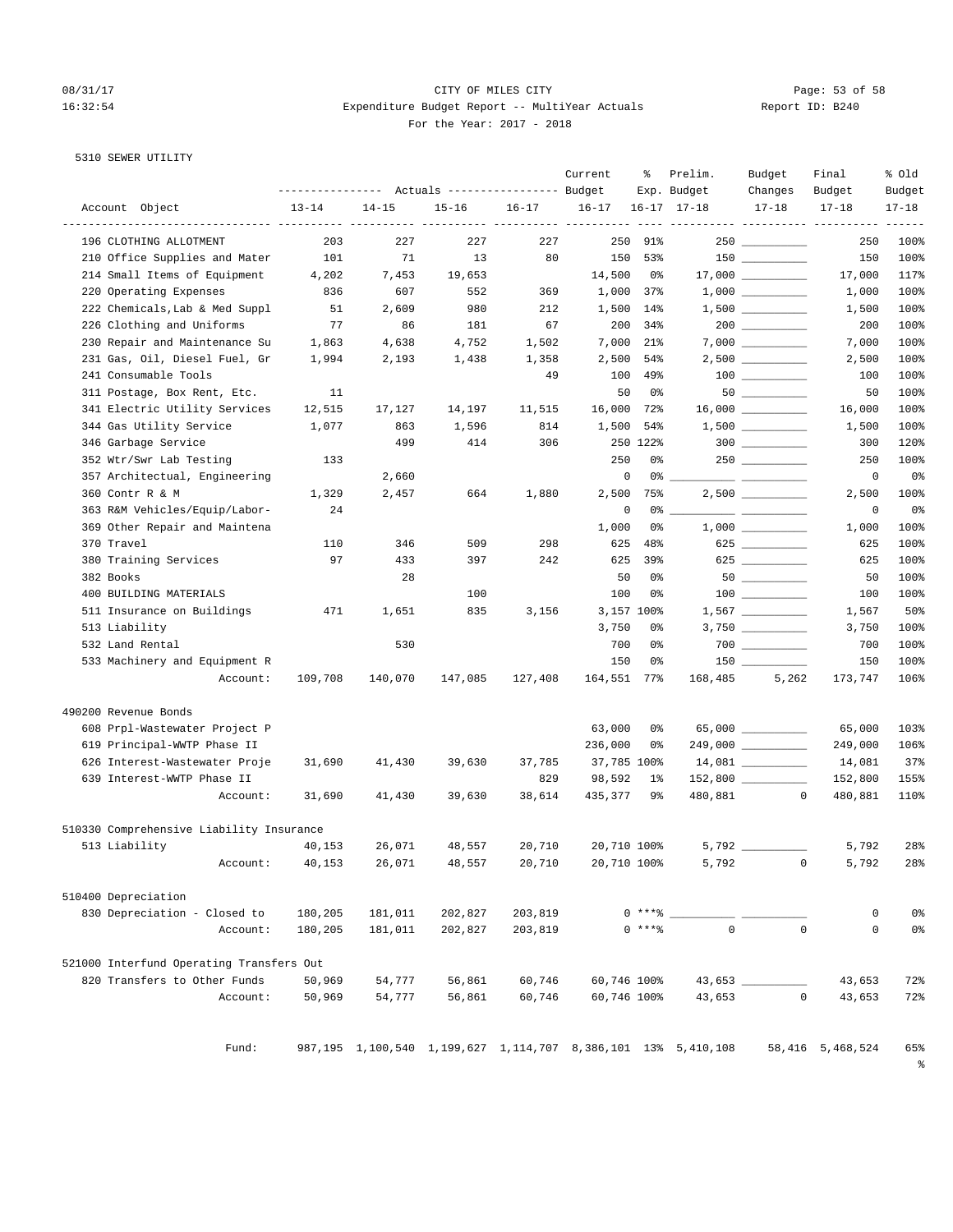5510 AMBULANCE FUND

### 08/31/17 Page: 54 of 58 16:32:54 Expenditure Budget Report -- MultiYear Actuals Report ID: B240 For the Year: 2017 - 2018

Current % Prelim. Budget Final % Old

|        |  | ---<br>$- -$ |
|--------|--|--------------|
| $\sim$ |  |              |

|                                             | ---------------- |           | Actuals ----------------- Budget |           |              |                | Exp. Budget            | Changes                                                                                                                                                                                                                                                                                                                                             | Budget        | Budget         |
|---------------------------------------------|------------------|-----------|----------------------------------|-----------|--------------|----------------|------------------------|-----------------------------------------------------------------------------------------------------------------------------------------------------------------------------------------------------------------------------------------------------------------------------------------------------------------------------------------------------|---------------|----------------|
| Account Object                              | $13 - 14$        | $14 - 15$ | $15 - 16$                        | $16 - 17$ | $16 - 17$    |                | $16 - 17$ $17 - 18$    | $17 - 18$                                                                                                                                                                                                                                                                                                                                           | $17 - 18$     | $17 - 18$      |
| 420730 Emergency Medical Services-Ambulance |                  |           |                                  |           |              |                |                        |                                                                                                                                                                                                                                                                                                                                                     |               |                |
| 111 Salaries and Wages - Perm               | 208,549          | 160,790   | 166,808                          | 177,603   | 148,003 120% |                |                        | $170,849$ _________                                                                                                                                                                                                                                                                                                                                 | 170,849       | 115%           |
| 112 SALARIES AND WAGES - PART               | 3,428            | 7,782     | 14,642                           | 4,537     | 9,000        | $50\%$         |                        |                                                                                                                                                                                                                                                                                                                                                     | 3,108         | 35%            |
| 121 OVERTIME-PERMANENT                      | 82,868           | 79,732    | 25,164                           | 19,181    | 60,000       | 32%            |                        |                                                                                                                                                                                                                                                                                                                                                     | 25,000        | 42%            |
| 131 VACATION                                | 10,064           | 4,686     | 13,796                           | 10,316    | 10,000 103%  |                |                        |                                                                                                                                                                                                                                                                                                                                                     | 16,000        | 160%           |
| 132 SICK LEAVE                              | 11,393           | 9,464     | 8,034                            | 4,121     | 10,000 41%   |                |                        | $15,000$ _________                                                                                                                                                                                                                                                                                                                                  | 15,000        | 150%           |
| 133 OTHER LEAVE PAY                         | 388              | 595       | 2,192                            | 2,586     |              | 2,000 129%     |                        |                                                                                                                                                                                                                                                                                                                                                     | 4,000         | 200%           |
| 134 HOLIDAY PAY                             | 5,669            | 4,517     | 3,490                            | 4,658     |              | 7,000 67%      |                        | $10,000$ _________                                                                                                                                                                                                                                                                                                                                  | 10,000        | 143%           |
| 141 Unemployment Insurance                  | 1,394            | 1,204     | 351                              | 334       |              | 367 91%        |                        | $362$                                                                                                                                                                                                                                                                                                                                               | 362           | 99%            |
| 142 Workers' Compensation                   | 9,291            | 9,178     | 8,290                            | 8,129     |              | 6,160 132%     |                        | 7,554 __________                                                                                                                                                                                                                                                                                                                                    | 7,554         | 123%           |
| 143 Health Insurance                        | 36,945           | 27,597    | 28,209                           | 30,166    | 30,111 100%  |                |                        | 34,824 _________                                                                                                                                                                                                                                                                                                                                    | 34,824        | 116%           |
| 144 FICA                                    | 4,694            | 4,352     | 3,776                            | 3,506     |              | 3,437 102%     |                        | 3,492 ___________                                                                                                                                                                                                                                                                                                                                   | 3,492         | 102%           |
| 147 Firemen's Pension                       | 29,921           | 45,745    | 41,036                           | 25,211    | 34,270 74%   |                |                        | 34,586 _________                                                                                                                                                                                                                                                                                                                                    | 34,586        | 101%           |
| 210 Office Supplies and Mater               | 706              | 591       | 996                              | 290       |              | 2,502 12%      |                        |                                                                                                                                                                                                                                                                                                                                                     | 3,000         | 120%           |
| 214 Small Items of Equipment                | 3,704            | 6,316     | 757                              | 3,116     |              | $5,000$ $62\%$ |                        |                                                                                                                                                                                                                                                                                                                                                     | 7,600         | 152%           |
| 217 Small Item Equ/Inspector                |                  |           |                                  | $-36$     |              | $0***$ $*$     |                        |                                                                                                                                                                                                                                                                                                                                                     | $\mathbf 0$   | 0%             |
| 220 Operating Expenses                      | 3,423            | 1,737     | 2,491                            | 4,923     |              | 4,022 122%     |                        | $115,500$ __________                                                                                                                                                                                                                                                                                                                                | 115,500       | 2872%          |
| 222 Chemicals, Lab & Med Suppl              | 9,018            | 12,297    | 19,933                           | 24,896    | 20,000 124%  |                |                        | $25,000$ __________                                                                                                                                                                                                                                                                                                                                 | 25,000        | 125%           |
| 223 Operating Exp/Inspector                 |                  |           |                                  | 2,051     |              |                | $0***$ $\frac{20}{10}$ |                                                                                                                                                                                                                                                                                                                                                     | 0             | 0 <sup>o</sup> |
| 226 Clothing and Uniforms                   |                  | 50        |                                  |           | 0            |                | 0% -                   |                                                                                                                                                                                                                                                                                                                                                     | 0             | 0%             |
| 230 Repair and Maintenance Su               | 5,977            | 2,441     | 2,639                            | 974       | 3,000        | 32%            |                        |                                                                                                                                                                                                                                                                                                                                                     | 3,000         | 100%           |
| 231 Gas, Oil, Diesel Fuel, Gr               | 17,335           | 16,651    | 8,175                            | 8,645     | 18,000       | 48.3           |                        |                                                                                                                                                                                                                                                                                                                                                     | 15,000        | 83%            |
| 241 Consumable Tools                        |                  | 984       | 578                              | 64        | 1,000        | 6%             |                        |                                                                                                                                                                                                                                                                                                                                                     | 5,000         | 500%           |
| 300 PURCHASED SERVICES                      |                  | 494       |                                  | 190       | 1,000        | 19%            |                        | $2\, ,000$ $\rule{2cm}{0.4cm}$                                                                                                                                                                                                                                                                                                                      | 2,000         | 200%           |
| 311 Postage, Box Rent, Etc.                 | 35               | 45        | $-13$                            | 6         | 100          | 6%             |                        |                                                                                                                                                                                                                                                                                                                                                     | 100           | 100%           |
| 320 Printing, Duplicating, Ty               | 144              | 19        | 8                                |           | 200          | 0%             |                        |                                                                                                                                                                                                                                                                                                                                                     | 200           | 100%           |
| 334 Memberships, Registration               |                  |           |                                  | 595       |              | $0***$ $*$     |                        |                                                                                                                                                                                                                                                                                                                                                     | $\mathbf 0$   | 0%             |
| 341 Electric Utility Services               | 1,804            | 1,753     | 1,525                            | 1,476     | 2,645        | 56%            |                        |                                                                                                                                                                                                                                                                                                                                                     | 2,000         | 76%            |
| 342 Water Utility Services                  | 287              | 307       | 291                              | 299       | 400          | 75%            |                        |                                                                                                                                                                                                                                                                                                                                                     | 400           | 100%           |
| 343 Sewer Utility Services                  | 170              | 169       | 208                              | 336       |              | 250 134%       |                        |                                                                                                                                                                                                                                                                                                                                                     | 300           | 120%           |
| 344 Gas Utility Service                     | 456              | 749       | 956                              | 782       | 1,200        | 65%            |                        |                                                                                                                                                                                                                                                                                                                                                     | 1,200         | 100%           |
| 345 Telephone                               | 2,017            | 1,729     | 1,874                            | 1,458     | 1,500        | 97%            |                        | $1,500$ __________                                                                                                                                                                                                                                                                                                                                  | 1,500         | 100%           |
| 346 Garbage Service                         | 493              | 451       | 404                              | 451       | 500          | 90%            |                        |                                                                                                                                                                                                                                                                                                                                                     | 1,064         | 213%           |
| 347 Internet                                | 339              | 339       | 426                              | 327       | 400          | 82%            |                        | $\begin{picture}(20,20) \put(0,0){\line(1,0){10}} \put(15,0){\line(1,0){10}} \put(15,0){\line(1,0){10}} \put(15,0){\line(1,0){10}} \put(15,0){\line(1,0){10}} \put(15,0){\line(1,0){10}} \put(15,0){\line(1,0){10}} \put(15,0){\line(1,0){10}} \put(15,0){\line(1,0){10}} \put(15,0){\line(1,0){10}} \put(15,0){\line(1,0){10}} \put(15,0){\line(1$ | 400           | 100%           |
| 350 Professional Services                   | 38,898           | 51,563    | 30,974                           | 37,076    | 35,000 106%  |                |                        |                                                                                                                                                                                                                                                                                                                                                     | 35,000        | 100%           |
| 360 Contr R & M                             | 904              | 47        | 1,787                            | 1,258     | 5,000        | 25%            |                        |                                                                                                                                                                                                                                                                                                                                                     | 5,000         | 100%           |
| 364 R&M Vehicles - Fire/Amb                 | 7,029            | 1,249     | 7,461                            | 10,828    | 15,150       | 71%            |                        | $16,000$ __________                                                                                                                                                                                                                                                                                                                                 | 16,000        | 106%           |
| 370 Travel                                  | 591              | 1,525     | 2,682                            | 2,411     | 2,500        | 96%            |                        |                                                                                                                                                                                                                                                                                                                                                     | 2,500         | 100%           |
| 380 Training Services                       | 776              | 210       | 2,945                            | 4,135     | 5,000        | 83%            |                        |                                                                                                                                                                                                                                                                                                                                                     | 20,000        | 400%           |
| 382 Books                                   |                  | 263       | 990                              | 1,033     |              | 1,000 103%     |                        |                                                                                                                                                                                                                                                                                                                                                     | 1,500         | 150%           |
| 400 BUILDING MATERIALS                      | 106              | 106       | 669                              | 2,620     |              | 3,000 87%      |                        |                                                                                                                                                                                                                                                                                                                                                     | 3,000         | 100%           |
| 512 Insurance on Vehicles & E               | 2,115            | 1,195     | 1,193                            | 1,194     |              | 1,194 100%     |                        |                                                                                                                                                                                                                                                                                                                                                     | 1,160         | 97%            |
| 810 Losses (Bad debt expense                | 149,793          | 38,634    | 84,206                           | 192,449   | 102,000 189% |                |                        | $175,000$ __________                                                                                                                                                                                                                                                                                                                                | 175,000       | 172%           |
| 811 Contractual Allowances (A               | 199,631          | 292,401   | 202,309                          | 225,810   | 140,000 161% |                |                        |                                                                                                                                                                                                                                                                                                                                                     | 165,000       | 118%           |
| 940 Machinery & Equipment                   |                  |           |                                  |           | 230,000      | 0%             |                        |                                                                                                                                                                                                                                                                                                                                                     | 230,000       | 100%           |
| Account:                                    | 850,355          | 789,957   | 692,252                          | 820,005   | 921,911 89%  |                | 1,162,199              |                                                                                                                                                                                                                                                                                                                                                     | 0 1, 162, 199 | 126%           |
|                                             |                  |           |                                  |           |              |                |                        |                                                                                                                                                                                                                                                                                                                                                     |               |                |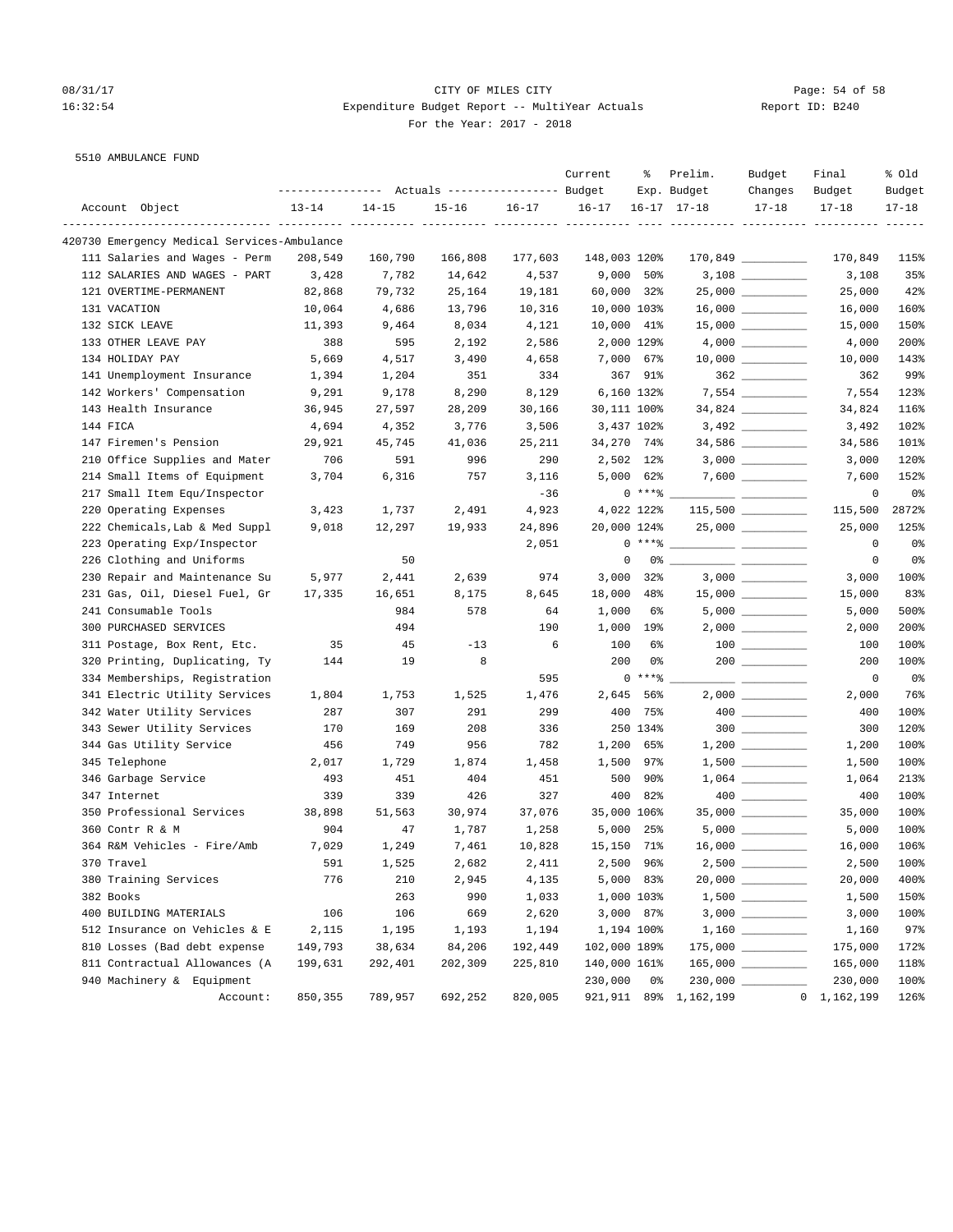### 08/31/17 Page: 55 of 58 16:32:54 Expenditure Budget Report -- MultiYear Actuals Report ID: B240 For the Year: 2017 - 2018

### 5510 AMBULANCE FUND

|  |                                            |           |           |                                                 |                   | Current     | ွေ          | Prelim.               | Budget                | Final               | % Old          |
|--|--------------------------------------------|-----------|-----------|-------------------------------------------------|-------------------|-------------|-------------|-----------------------|-----------------------|---------------------|----------------|
|  |                                            |           |           | --------------- Actuals ---------------- Budget |                   |             | Exp. Budget | Changes               | Budget                | Budget              |                |
|  | Account Object<br>------------ ----------- | $13 - 14$ | $14 - 15$ |                                                 | 15-16 16-17 16-17 |             |             | $16 - 17$ $17 - 18$   | $17 - 18$             | $17 - 18$           | $17 - 18$      |
|  | 490500 Other Debt Service Payments         |           |           |                                                 |                   |             |             |                       |                       |                     |                |
|  | 602 Prpl-Ambulance                         |           |           |                                                 |                   | 9,000       |             |                       |                       | 0                   | 0%             |
|  | 629 Interest-Ambulance                     | 843       | 588       | 411                                             | 102               | 4,283       |             |                       |                       | $\mathbf 0$         | 0 <sup>°</sup> |
|  | Account:                                   | 843       | 588       | 411                                             | 102               | 13,283      | $1\%$       | $\mathbf{0}$          | $\Omega$              | $\mathbf 0$         | 0 <sup>°</sup> |
|  | 510330 Comprehensive Liability Insurance   |           |           |                                                 |                   |             |             |                       |                       |                     |                |
|  | 513 Liability                              | 8,434     | 2,941     | 3,030                                           | 1,536             | 1,536 100%  |             |                       |                       | 2,209               | 144%           |
|  | Account:                                   | 8,434     | 2,941     | 3,030                                           | 1,536             | 1,536 100%  |             |                       | 2,209<br>$\mathbf{0}$ | 2,209               | 144%           |
|  | 521000 Interfund Operating Transfers Out   |           |           |                                                 |                   |             |             |                       |                       |                     |                |
|  | 820 Transfers to Other Funds               | 34,716    | 33,404    | 34,531                                          | 35,812            | 25,814 139% |             |                       |                       | 43,717              | 169%           |
|  | Account:                                   | 34,716    | 33,404    | 34,531                                          | 35,812            | 25,814 139% |             | 43,717                | $\Omega$              | 43,717              | 169%           |
|  | Fund:                                      | 894,348   | 826,890   | 730,224                                         | 857,455           |             |             | 962,544 89% 1,208,125 |                       | $0 \quad 1,208,125$ | 126%           |
|  |                                            |           |           |                                                 |                   |             |             |                       |                       |                     | နွ             |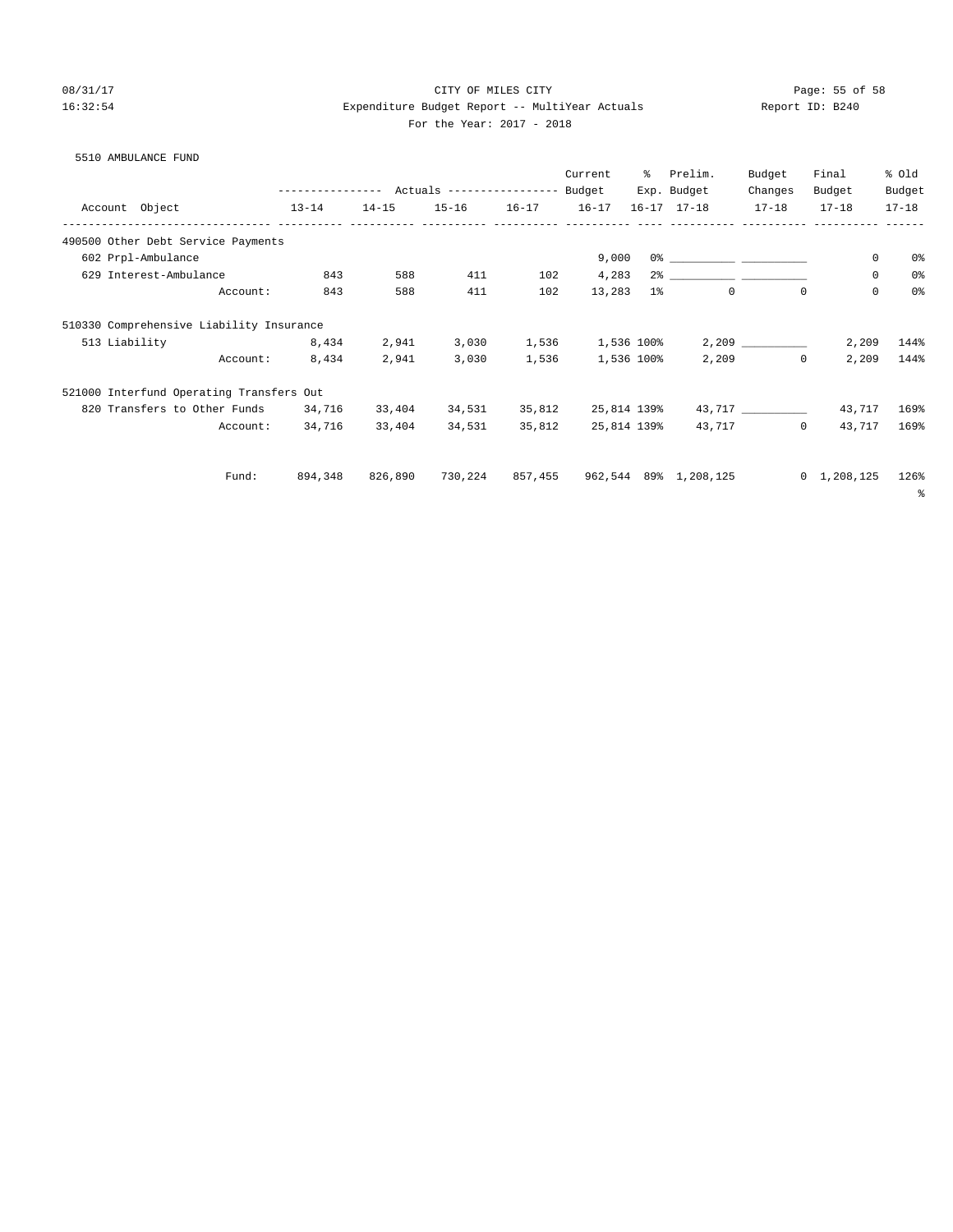### 08/31/17 Page: 56 of 58 16:32:54 Expenditure Budget Report -- MultiYear Actuals Report ID: B240 For the Year: 2017 - 2018

|  | 5610 AIRPORT OPERATING |
|--|------------------------|

|                               |           |           | --------------- Actuals ---------------- Budget |           | Current               | ႜ              | Prelim.<br>Exp. Budget | Budget<br>Changes   | Final<br>Budget                  | % Old<br>Budget |
|-------------------------------|-----------|-----------|-------------------------------------------------|-----------|-----------------------|----------------|------------------------|---------------------|----------------------------------|-----------------|
| Account Object                | $13 - 14$ | $14 - 15$ | $15 - 16$                                       | $16 - 17$ | $16 - 17$             |                | $16 - 17$ $17 - 18$    | $17 - 18$           | $17 - 18$                        | $17 - 18$       |
| 430300 Airport (87)           |           |           |                                                 |           | ---- ----------- ---- |                |                        |                     | ----------- ---------- --------- |                 |
| 111 Salaries and Wages - Perm | 102,431   | 75,457    | 90,638                                          | 99,546    | 80,594 124%           |                |                        | 87,705              | 87,705                           | 109%            |
| 121 OVERTIME-PERMANENT        | 2,902     |           | 435                                             | 2,829     |                       | 5,000 57%      |                        |                     | 3,000                            | 60%             |
| 131 VACATION                  | 9,930     |           | 154                                             | 2,123     | 10,000                | 21%            |                        | $10,000$ __________ | 10,000                           | 100%            |
| 132 SICK LEAVE                | 3,805     | 225       |                                                 | 1,755     | 6,000                 | 29%            |                        |                     | 6,000                            | 100%            |
| 133 OTHER LEAVE PAY           | 249       |           | 414                                             | 3,635     | 4,340                 | 84%            |                        |                     | 4,788                            | 110%            |
| 134 HOLIDAY PAY               | 2,608     |           | 136                                             | 1,557     |                       | 2,500 62%      |                        | $2,500$ __________  | 2,500                            | 100%            |
| 141 Unemployment Insurance    | 550       | 341       | 138                                             | 168       |                       | 163 103%       |                        |                     | 174                              | 107%            |
| 142 Workers' Compensation     | 6,285     | 4,222     | 5,017                                           | 6,137     |                       | 5,922 104%     |                        | $6,465$ __________  | 6,465                            | 109%            |
| 143 Health Insurance          | 12,367    | 10,068    | 14,573                                          | 16,599    | 16,545 100%           |                |                        |                     | 17,155                           | 104%            |
| 144 FICA                      | 9,356     | 5,790     | 6,680                                           | 8,456     |                       | 8,296 102%     |                        | 8,873               | 8,873                            | 107%            |
| 145 PERS                      | 9,655     | 5,779     | 18,952                                          | 9,341     |                       | 9,076 103%     |                        |                     | 9,825                            | 108%            |
| 196 CLOTHING ALLOTMENT        | 375       |           | 375                                             | 375       |                       | 300 125%       |                        | $375$ __________    | 375                              | 125%            |
| 210 Office Supplies and Mater | 2,705     | 1,900     | 928                                             | 781       |                       | 1,100 71%      |                        | $900$               | 900                              | 82%             |
| 214 Small Items of Equipment  | 568       |           | 470                                             | 4,229     |                       | 500 846%       |                        | $500$ ________      | 500                              | 100%            |
| 220 Operating Expenses        | 2,078     | 3,586     | 6,911                                           | 4,712     |                       | 3,500 135%     |                        |                     | 3,800                            | 109%            |
| 230 Repair and Maintenance Su | 10,142    | 27,629    | 25,566                                          | 12,294    | 10,000 123%           |                |                        |                     | 10,000                           | 100%            |
| 231 Gas, Oil, Diesel Fuel, Gr | 12,409    | 4,891     | 1,716                                           | 1,945     |                       | 5,500 35%      |                        |                     | 4,000                            | 73%             |
| 237 Aviation Fuel             | 297,930   | 240,515   | 244,458                                         | 264,572   | 286,000               | 93%            |                        | $250,000$ _________ | 250,000                          | 87%             |
| 239 Tires, Tubes Etc.         | 2,180     |           |                                                 | 398       | 1,000                 | 4Օ%            |                        | $2,500$ _________   | 2,500                            | 250%            |
| 250 Supplies for Resale       | 316       |           |                                                 | 326       | 400                   | 82%            |                        | $300$               | 300                              | 75%             |
| 311 Postage, Box Rent, Etc.   | 292       | 107       | $7\phantom{.0}$                                 | 181       | 300                   | 60%            |                        | $300$ _________     | 300                              | 100%            |
| 319 Other Communication and T | 420       | 731       | 676                                             | 723       |                       | 650 111%       |                        | 650                 | 650                              | 100%            |
| 330 Publicity, Subscriptions  | 50        | 51        | 271                                             | 592       |                       | 300 197%       |                        | $500$ _________     | 500                              | 167%            |
| 334 Memberships, Registration | 180       | 612       | 691                                             | 490       |                       | $0***8$        |                        |                     |                                  | 100 ******      |
| 341 Electric Utility Services | 10,986    | 8,414     | 7,964                                           | 10,090    |                       | 8,500 119%     |                        |                     | 9,000                            | 106%            |
| 344 Gas Utility Service       | 7,493     | 6,502     | 3,399                                           | 5,027     |                       | 5,000 101%     |                        |                     | 5,000                            | 100%            |
| 345 Telephone                 | 2,410     | 3,347     | 2,774                                           | 2,440     |                       | $3,800$ 64%    |                        |                     | 3,600                            | 95%             |
| 347 Internet                  | 469       | 563       | 528                                             | 313       |                       | 650 48%        |                        | $500$ ________      | 500                              | 77%             |
| 350 Professional Services     | 313,712   | 66,935    | 707                                             | 2,500     |                       | 1,500 167%     |                        | $1,500$ _________   | 1,500                            | 100%            |
| 356 Purchased Services/Projec |           |           | 18,974                                          |           | $\mathbf 0$           |                |                        |                     | 0                                | 0%              |
| 360 Contr R & M               | 5,245     |           |                                                 |           | 0                     |                | 0 왕 1                  |                     | 0                                | 0%              |
| 363 R&M Vehicles/Equip/Labor- | 2,260     | 4,745     | 3,310                                           | 6,660     |                       | 5,000 133%     |                        |                     | 6,000                            | 120%            |
| 367 Plumbing, Heating, Electr | 1,469     | 6,344     |                                                 |           | 1,000                 | 0%             |                        | $1,000$             | 1,000                            | 100%            |
| 370 Travel                    | 1,005     |           |                                                 |           | 0                     |                |                        |                     | 0                                | 0%              |
| 380 Training Services         |           | 595       | 173                                             |           | 150                   | 0%             |                        |                     | 150                              | 100%            |
| 511 Insurance on Buildings    | 2,813     | 3,182     | 3,155                                           | 3,108     |                       | 3,109 100%     |                        |                     | 3,329                            | 107%            |
| 512 Insurance on Vehicles & E | 1,768     | 1,832     | 1,695                                           | 2,544     | 1,850 138%            |                | $1,733$ $\_$           |                     | 1,733                            | 94%             |
| 513 Liability                 | 4,500     | 4,500     | 4,615                                           | 4,615     |                       | 4,700 98%      |                        |                     | 4,793                            | 102%            |
| 530 Rent                      | 18,500    | 24,050    | 12,950                                          |           |                       | 0              | $0\%$                  |                     | $\circ$                          | 0%              |
| 911 FFA AIP17-2017            |           |           |                                                 |           | 110,000               | 0 %            |                        |                     | 435,500                          | 396%            |
| 939 AIP-3-30-055-016-2015     |           |           |                                                 |           | 252,800               | $0\degree$ $-$ |                        |                     | $\circ$                          | 0%              |
| Account:                      | 862,413   | 512,913   | 479,450                                         | 481,061   | 856,045 56%           |                | 902,515                |                     | $\mathbf 0$<br>902,515           | 105%            |
| 430320 Airport - Improvements |           |           |                                                 |           |                       |                |                        |                     |                                  |                 |
| 360 Contr R & M               |           |           |                                                 |           |                       | 0%<br>0        |                        |                     |                                  | $21,000$ *****% |
| Account:                      |           |           |                                                 |           |                       | $0***8$        |                        | 21,000              | $\circ$                          | $21,000$ *****% |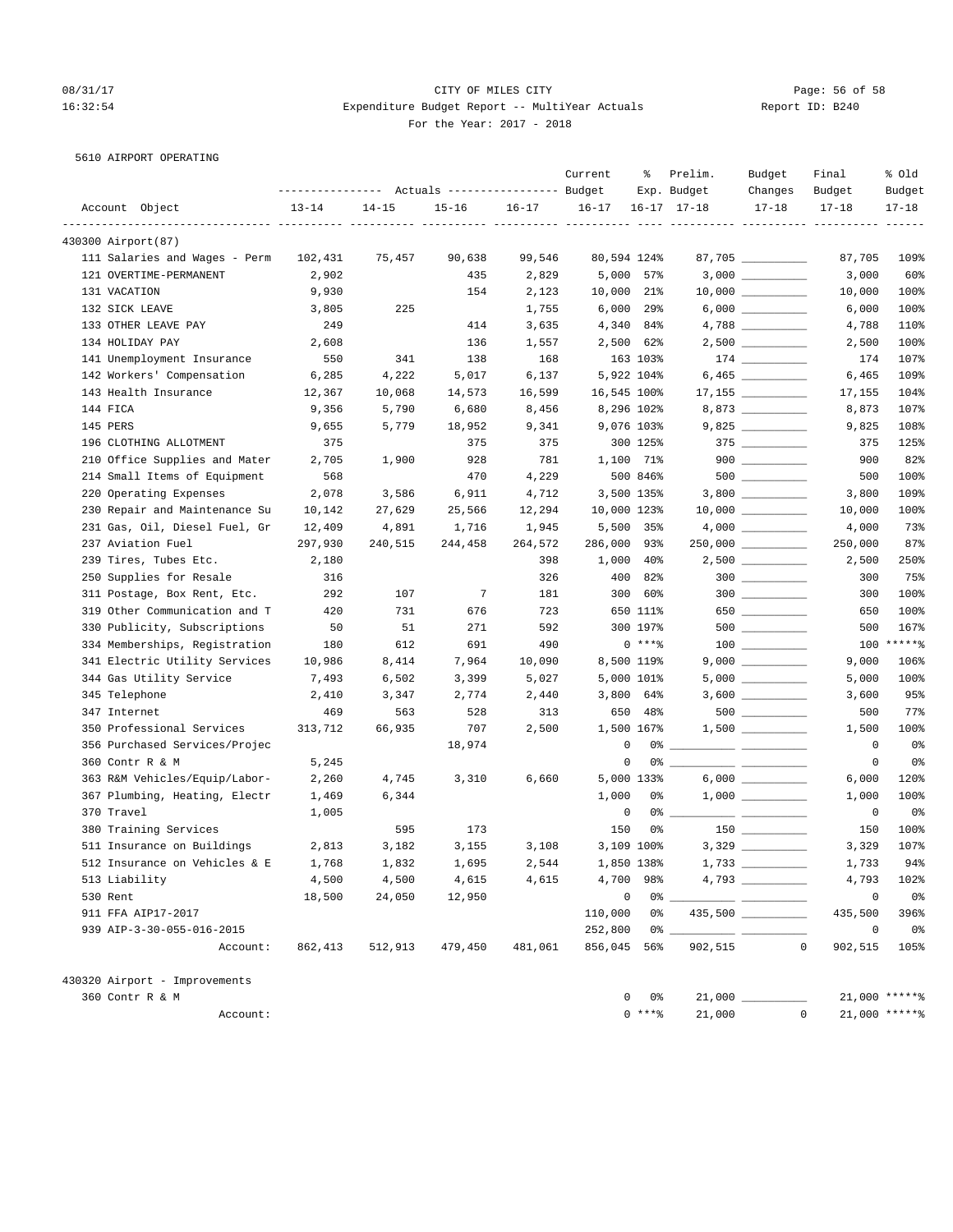### 08/31/17 Page: 57 of 58 16:32:54 Expenditure Budget Report -- MultiYear Actuals Report ID: B240 For the Year: 2017 - 2018

### 5610 AIRPORT OPERATING

|                                          |           |         |           |                                                 |         | Current        | ႜၟ         | Prelim.                                                       | Budget    | Final                   | % old     |
|------------------------------------------|-----------|---------|-----------|-------------------------------------------------|---------|----------------|------------|---------------------------------------------------------------|-----------|-------------------------|-----------|
|                                          |           |         |           | --------------- Actuals ---------------- Budget |         |                |            | Exp. Budget                                                   | Changes   | Budget                  | Budget    |
| Account Object                           | $13 - 14$ |         | $14 - 15$ | 15-16 16-17 16-17                               |         |                |            | 16-17 17-18                                                   | $17 - 18$ | $17 - 18$               | $17 - 18$ |
| 490500 Other Debt Service Payments       |           |         |           |                                                 |         |                |            |                                                               |           |                         |           |
| 641 Principal - Aeronautics L            |           |         |           |                                                 |         |                | $4,921$ 0% |                                                               |           | 4,921                   | 100%      |
| 642 Interest - Aeronautics Lo            |           | 892     | 714       | 535                                             | 357     | 357 100%       |            |                                                               | 179       | 179                     | 50%       |
| 645 Equipment-Principle                  |           |         |           |                                                 |         |                | $5,426$ 0% |                                                               | 2,818     | 2,818                   | 52%       |
| 646 Equipment-Interest                   |           |         | 361       | 531                                             | 266     | 289            | $92\%$     |                                                               |           | 42                      | 15%       |
| 648 MT Aero Principle 06-2015            |           |         |           |                                                 |         | $16,953$ 0%    |            |                                                               |           | 16,953                  | 100%      |
| 649 MT Aero Interest06-2015              |           |         |           | 2,755                                           | 2,479   | 2,480 100%     |            |                                                               |           | 2,204                   | 89%       |
| 650 Principle-Purchase Fuel T            |           |         |           |                                                 |         | $20,892$ $0\%$ |            |                                                               |           | 20,892                  | 100%      |
| 651 Interest-Purchase Fuel Tr            |           |         |           | 749                                             |         |                |            | $1,308$ $1,308$ $100$ <sup>2</sup> $1,308$ $100$ <sup>2</sup> |           | 1,308                   | 100%      |
|                                          | Account:  | 892     | 1,075     | 4,570                                           | 4,410   | 52,626 8%      |            |                                                               | 49,317 0  | 49,317                  | 94%       |
| 521000 Interfund Operating Transfers Out |           |         |           |                                                 |         |                |            |                                                               |           |                         |           |
| 820 Transfers to Other Funds             |           | 15,368  | 17,222    | 18,336                                          | 19,608  |                |            |                                                               |           | 19,292                  | 98%       |
|                                          | Account:  | 15,368  | 17,222    | 18,336                                          | 19,608  | 19,609 100%    |            |                                                               | 19,292 0  | 19,292                  | 98%       |
|                                          |           |         |           |                                                 |         |                |            |                                                               |           |                         |           |
|                                          | Fund:     | 878,673 | 531,210   | 502,356                                         | 505,079 | 928,280 54%    |            | 992,124                                                       |           | 992,124<br>$\mathbf{0}$ | 107%      |
|                                          |           |         |           |                                                 |         |                |            |                                                               |           |                         | ွေ        |